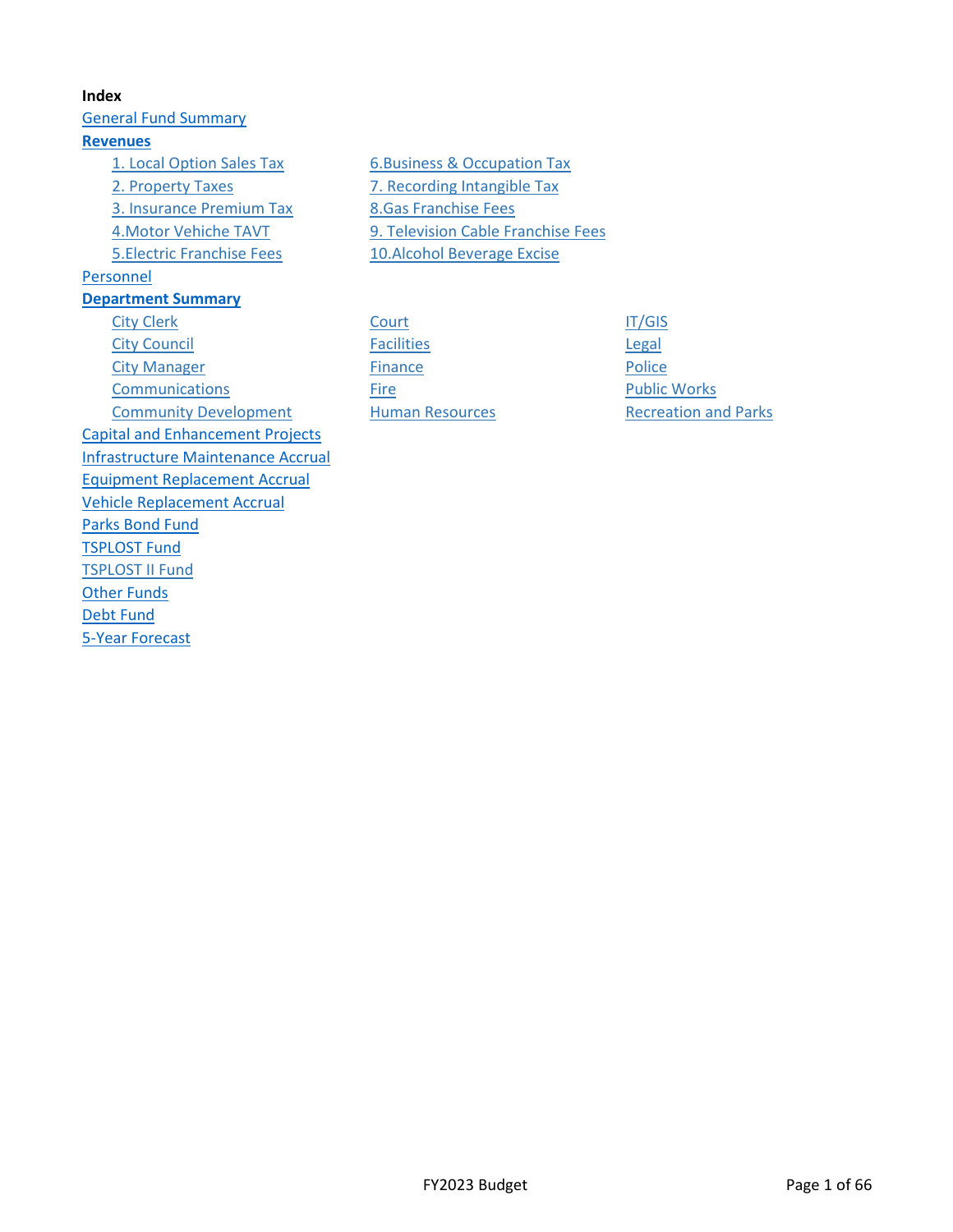# <span id="page-1-0"></span>**1000000 - General Fund (Summary)**

|                 | <b>Summary of General Fund Revenues and Expenditures</b> |                |                |                |                  |                   |              |               |         |
|-----------------|----------------------------------------------------------|----------------|----------------|----------------|------------------|-------------------|--------------|---------------|---------|
| <b>Revenues</b> |                                                          | FY2020         | FY2021         |                | FY2022           |                   | FY2023       | $$$ Inc (Dec) | $%$ Inc |
| <b>Object</b>   | Account                                                  | <b>Actuals</b> | <b>Actuals</b> | <b>Revised</b> | <b>YTD 03/31</b> | <b>Annualized</b> | Proposed     | from 2022     | (Dec)   |
|                 | 313100 Local Option Sales Tax                            | \$20,855,174   | \$23,829,144   | \$21,393,000   | \$11,308,007     | \$28,516,831      | \$27,000,000 | \$5,607,000   | 26%     |
|                 | Property Taxes (Current + Prior Year)                    | \$18,043,779   | \$19,240,185   | \$19,860,236   | \$1,562,836      | \$20,158,318      | \$20,139,256 | \$279,020     | 1%      |
|                 | 316200 Insurance Premium Tax                             | \$6,161,961    | \$6,362,964    | \$6,285,200    | \$0              | \$6,285,200       | \$6,600,000  | \$314,800     | 5%      |
|                 | 311315 Motor Vehicle TAVT                                | \$1,833,592    | \$2,759,142    | \$2,109,000    | \$1,076,125      | \$3,009,293       | \$3,400,000  | \$1,291,000   | 61%     |
|                 | 311710 Electric Franchise Fees                           | \$2,519,351    | \$2,475,251    | \$2,486,000    | \$1,372,848      | \$2,623,995       | \$2,700,000  | \$214,000     | 9%      |
|                 | 316100 Business & Occupation Tax                         | \$1,689,956    | \$1,816,703    | \$1,578,000    | \$653,009        | \$1,656,861       | \$1,780,000  | \$202,000     | 13%     |
|                 | 311340 Recording Intangible Tax                          | \$892,020      | \$1,297,893    | \$1,008,000    | \$352,490        | \$1,185,123       | \$1,100,000  | \$92,000      | 9%      |
|                 | 311730 Gas Franchise Fees                                | \$605.767      | \$1,076,596    | \$905,300      | \$465,925        | \$931,863         | \$978,400    | \$73,100      | 8%      |
|                 | 311750 Television Cable Franchise Fees                   | \$1,019,495    | \$961,589      | \$961,600      | \$231,528        | \$900,704         | \$855,600    | (S106,000)    | $-11%$  |
|                 | 314200 Alcohol Beverage Excise                           | \$857,640      | \$963,082      | \$995,900      | \$414,123        | \$868,401         | \$810,000    | (S185,900)    | $-19%$  |
|                 | <b>Other Revenues</b>                                    | \$4,960,334    | \$8,301,971    | \$4,388,577    | \$2,722,023      | \$4,684,263       | \$4,705,295  | \$316,718     | 7%      |
|                 | <b>Subtotal - Revenues</b>                               | \$59,439,068   | \$69,084,520   | \$61,970,813   | \$20,158,913     | \$70,820,852      | \$70,068,551 | \$8,097,738   | 13.07%  |
|                 | 399999 Use of Fund Balance                               | \$3,383,330    | \$0            |                |                  |                   |              |               |         |

**Subtotal - All Revenues \$62,822,398 \$69,084,520 \$61,970,813 \$20,158,913 \$70,820,852 \$70,068,551** *\$8,097,738 13.07%*

| <b>Expenditures</b>            | FY2020         | FY2021         |                | FY2022           |              | FY2023       | \$ Inc (Dec) | $%$ Inc |
|--------------------------------|----------------|----------------|----------------|------------------|--------------|--------------|--------------|---------|
| <b>Object</b><br>Account       | <b>Actuals</b> | <b>Actuals</b> | <b>Revised</b> | <b>YTD 03/31</b> | Annualized   | Proposed     | from 2022    | (Dec)   |
| 1001330 City Clerk             | \$578,030      | \$367,609      | \$685,799      | \$471,398        | \$690,084    | \$742,746    | \$56,947     | 8%      |
| 1001310 City Council           | \$243,941      | \$164,130      | \$310,922      | \$127,312        | \$287,664    | \$357,001    | \$46,079     | 15%     |
| 1001320 City Manager           | \$881,402      | \$3,727,634    | \$1,152,217    | \$493,929        | \$1,159,447  | \$1,331,204  | \$178,987    | 16%     |
| 1001570 Communications         | \$568,213      | \$608,541      | \$770,712      | \$377,863        | \$770,935    | \$816,571    | \$45,859     | 6%      |
| 1007410 Community Development  | \$2,501,501    | \$2,223,243    | \$2,429,869    | \$1,110,241      | \$2,429,869  | \$2,494,990  | \$65,121     | 3%      |
| 1002650 Court                  | \$636,792      | \$643,619      | \$750,523      | \$295,418        | \$750,619    | \$734,530    | ( \$15,993)  | $-2%$   |
| 1001565 Facilities             | \$2,996,571    | \$2,657,906    | \$2,638,457    | \$491,398        | \$2,647,679  | \$2,716,393  | \$77,936     | 3%      |
| 1001511 Finance                | \$1,194,379    | \$1,418,667    | \$1,705,985    | \$742,442        | \$1,706,802  | \$2,117,269  | \$411,284    | 24%     |
| 1003510 Fire                   | \$11,013,224   | \$9,795,043    | \$12,146,705   | \$5,743,849      | \$12,146,253 | \$12,511,910 | \$365,204    | 3%      |
| 1001540 Human Resources        | \$925,300      | \$949,479      | \$826,151      | \$473,757        | \$827,191    | \$655,922    | (\$170,229)  | $-21%$  |
| 1001535 IT/GIS                 | \$1,920,016    | \$2,097,765    | \$2,219,105    | \$1,302,233      | \$2,219,797  | \$2,306,838  | \$87,733     | 4%      |
| 1001530 Legal                  | \$457,984      | \$430,890      | \$400,000      | \$147,641        | \$400,000    | \$450,000    | \$50,000     | 13%     |
| 1003210 Police                 | \$11,271,216   | \$9,990,977    | \$13,318,511   | \$5,890,302      | \$13,318,659 | \$14,242,144 | \$923,633    | 7%      |
| 1004110 Public Works           | \$6,216,661    | \$6,147,016    | \$6,321,612    | \$2,608,933      | \$6,321,612  | \$6,551,231  | \$229,619    | 4%      |
| 1006110 Recreation & Parks     | \$1,904,474    | \$2,052,590    | \$2,489,923    | \$813,484        | \$2,489,881  | \$3,443,477  | \$953,554    | 38%     |
| <b>Subtotal - Expenditures</b> | \$43,309,707   | \$43,275,107   | \$48,166,492   | \$21,090,200     | \$48,166,492 | \$51,472,226 | \$3,305,734  | 6.86%   |

| \$19.512.691                                                     |                |                | $($ \$931,287)                                            | \$22,654,359 | \$18,596,325    | \$4.792.004 | 35%                |
|------------------------------------------------------------------|----------------|----------------|-----------------------------------------------------------|--------------|-----------------|-------------|--------------------|
|                                                                  |                |                |                                                           |              |                 |             |                    |
| <b>Transfers Out</b><br>FY2021<br><b>FY2022</b><br><b>FY2020</b> |                |                | FY2023                                                    | \$ Inc (Dec) | $%$ Inc         |             |                    |
| Actuals                                                          | <b>Actuals</b> | <b>Revised</b> | <b>YTD 03/31</b>                                          | Annualized   | <b>Proposed</b> | from 2022   | (Dec)              |
| \$5,198,227                                                      |                |                | \$602.961                                                 |              |                 | \$3,429,078 | 284%               |
|                                                                  |                | \$0            | \$86,250<br>$$25.809.413 \mid $13.804.321$<br>\$3,130,870 | \$1,205,922  |                 | \$1,205,922 | \$0<br>\$4,635,000 |

| <b>Subtotal - Transfers Outl</b>           | \$18.104.024 | \$14,469,784 | \$13.667.424 | \$6,833,712       | \$13,667,424 | \$18,596,325            | \$4.928.901 | 36%    |
|--------------------------------------------|--------------|--------------|--------------|-------------------|--------------|-------------------------|-------------|--------|
| 3500000 Vehicle Replacement Accrual        | \$1.010.860  | \$1.026.020  | \$1,053.517  | \$526.759         | \$1.053.517  | \$1.185.269             | \$131.752   | 13%    |
| 3030000 Equipment Accrual                  | \$647,947    | \$1.057.544  | \$1,092,039  | \$546.020         | \$1.092.039  | \$1.201.243             | \$109.204   | 10%    |
| 3020000 Infrastructure Maintenance Accrual | \$11.246.990 | \$9.255.350  | \$10.315.946 | \$5.157.973       | \$10.315.946 | \$11.574.813            | \$1.258.867 | 12%    |
| <u>JUTUUU CADILAMENNANGINEITIS</u>         | 40,130,221   | 0,100,010    | JI.ZUJ.JZZ   | <b>JUUL, JU I</b> | V, ZU, JZZ   | JUU,UUU, <del>U</del> U | 0,72,010    | LUT 70 |

**Balanced \$0**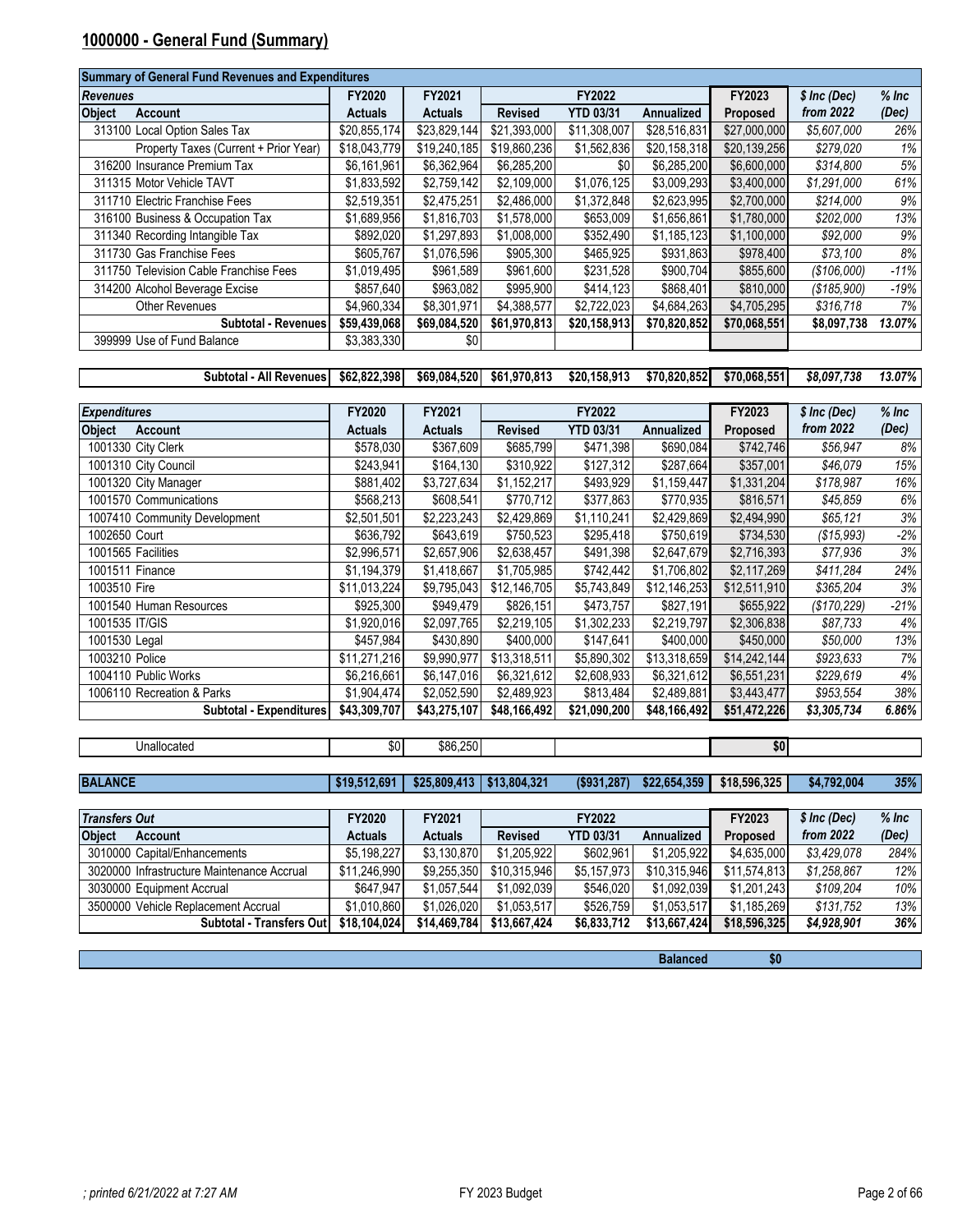# <span id="page-2-0"></span>**1000000 Revenues (Summary)**

| <b>Detailed Breakdown of Revenues</b>  |                |                           |                |                  |                   |              |                   |         |
|----------------------------------------|----------------|---------------------------|----------------|------------------|-------------------|--------------|-------------------|---------|
| <b>Top 10 Revenue Sources</b>          | FY 2020        | FY2021                    |                | FY 2022          |                   | FY 2023      | \$ Inc (Dec) from | $%$ Inc |
| <b>Object</b><br>Account               | <b>Actuals</b> | <b>Actuals</b>            | <b>Revised</b> | <b>YTD 03/31</b> | <b>Annualized</b> | Proposed     | 2022              | (Dec)   |
| 313100 Local Option Sales Tax          | \$20,855,174   | \$23,829,144              | \$21,393,000   | \$11,308,007     | \$28,516,831      | \$27,000,000 | \$5,607,000       | 26%     |
| 311100 Real Property Current Year      |                | \$16,501,032 \$17,113,965 | \$18,511,728   | \$0              | \$18,511,728      | \$18,771,551 | \$259,823         | 1%      |
| 311200 Real Property Prior Year        | \$1,542,747    | \$2,126,220               | \$1,348,508    | \$1,562,836      | \$1,646,590       | \$1,367,705  | \$19,197          | 1%      |
| 316200 Insurance Premium Tax           | \$6,161,961    | \$6,362,964               | \$6,285,200    | \$0              | \$6,285,200       | \$6,600,000  | \$314,800         | 5%      |
| 311315 Motor Vehicle TAVT              | \$1,833,592    | \$2,759,142               | \$2.109.000    | \$1,076,125      | \$3,009,293       | \$3,400,000  | \$1,291,000       | 61%     |
| 311710 Electric Franchise Fees         | \$2.519.351    | \$2,475,251               | \$2.486.000    | \$1,372,848      | \$2.623.995       | \$2,700,000  | \$214.000         | 9%      |
| 316100 Business & Occupation Tax       | \$1,689,956    | \$1,816,703               | \$1,578,000    | \$653,009        | \$1,656,861       | \$1,780,000  | \$202,000         | 13%     |
| 311340 Recording Intangible Tax        | \$892.020      | \$1.297.893               | \$1,008,000    | \$352,490        | \$1.185.123       | \$1,100,000  | \$92,000          | 9%      |
| 311730 Gas Franchise Fees              | \$605,767      | \$1,076,596               | \$905,300      | \$465,925        | \$931,863         | \$978,400    | \$73,100          | 8%      |
| 311750 Television Cable Franchise Fees | \$1.019.495    | \$961.589                 | \$961.600      | \$231,528        | \$900.704         | \$855,600    | (S106,000)        | $-11%$  |
| 314200 Alcohol Beverage Excise         | \$857.640      | \$963,082                 | \$995,900      | \$414,123        | \$868,401         | \$810,000    | (S185,900)        | $-19%$  |
| Subtotal - Top 10 Revenues             | \$54.478.734   | \$60,782,549              | \$57,582,236   | \$17,436,890     | \$66,136,589      | \$65,363,256 | \$7,781,020       | 14%     |

| Revised<br><b>YTD 03/31</b><br>Annualized<br><b>Actuals</b><br><b>Actuals</b><br>2022<br><b>Object</b><br>Proposed<br><b>Account</b> | (Dec)  |
|--------------------------------------------------------------------------------------------------------------------------------------|--------|
|                                                                                                                                      |        |
| \$785,603<br>\$490,473<br>323101 Building Residential<br>\$639,531<br>\$760,900<br>\$846,738<br>\$871,000<br>\$110,100               | 14%    |
| \$974,857<br>\$791,508<br>\$449,551<br>812,149<br>\$740,000<br>(\$51,508)<br>351170 Municipal Court Fees<br>\$826,017                | $-7%$  |
| 321100 Alcohol Beverage Licenses<br>\$407,700<br>\$483,005<br>\$452,000<br>\$466,295<br>\$555,791<br>\$540,000<br>\$88,000           | 19%    |
| \$281,039<br>\$384,800<br>\$105,585<br>\$327,178<br>\$327,000<br>311600 Real Estate Transfer Tax<br>\$204,483<br>(\$57,800)          | $-15%$ |
| \$261,566<br>\$338,500<br>\$193,870<br>\$394,437<br>\$112,500<br>323102 Building Commercial<br>\$548,217<br>\$451,000                | 33%    |
| \$259,600<br>\$129,334<br>\$208,554<br>\$304,000<br>322905 Building Plan Review<br>\$354,240<br>\$238,473<br>\$44,400                | 17%    |
| \$229,400<br>\$275,146<br>\$289,000<br>316300 Financial Institution Tax<br>\$229,386<br>\$203,338<br>\$282,520<br>\$59,600           | 26%    |
| \$132,951<br>\$168,300<br>\$70,823<br>\$135,914<br>\$134,000<br>321201 Professional Flat Fee<br>\$130,045<br>(\$34,300)              | $-20%$ |
| \$40,161<br>\$107,000<br>347930 Athletic Field Rental<br>\$38,363<br>\$107,741<br>\$57,000<br>\$100,645<br>\$50,000                  | 88%    |
| \$40,869<br>\$92,704<br>391000 Operating Transfers In (CVB)<br>\$98,790<br>\$3,647,606<br>\$51,194<br>\$90,000<br>\$38,806           | 76%    |
| \$94,628<br>\$92,530<br>\$87,200<br>\$35,151<br>\$90,069<br>\$89,000<br>\$1,800<br>311300 Motor Vehicle Tax                          | 2%     |
| \$32,911<br>\$70,000<br>\$58,358<br>\$68,550<br>\$60,000<br>\$60,437<br>\$10,000<br>322902 Administrative Fee                        | 17%    |
| \$68,000<br>\$39,069<br>\$60,161<br>\$68,000<br>\$0<br>322210 Zoning & Land Use Residential<br>\$179,950<br>\$218,561                | $0\%$  |
| \$3,351<br>\$64,000<br>323110 Electrical<br>\$115,188<br>\$38,584<br>\$66,200<br>\$28,113<br>(\$2,200)                               | $-3%$  |
| \$44,342<br>\$22,700<br>\$28,077<br>\$54,853<br>\$60,000<br>\$37,300<br>361000 Interest Earnings<br>\$376,475                        | 164%   |
| \$51,600<br>\$44,300<br>\$27,900<br>\$50,121<br>\$10,700<br>322901 Site/Plan Review<br>\$35,600<br>\$55,000                          | 24%    |
| \$25,380<br>\$0<br>\$52,500<br>\$52,500<br>\$52,000<br>\$56,575<br>\$52,000<br>321220 Insurance Fee                                  | $0\%$  |
| \$27,936<br>\$37,147<br>\$54,300<br>\$44,602<br>\$44,000<br>(\$10,300)<br>323109 Mechanical<br>\$114,011                             | $-19%$ |
| \$55,965<br>\$30,000<br>\$10,900<br>\$45,715<br>\$40,000<br>\$10,000<br>342130 False Alarms<br>\$32,300                              | 33%    |
| \$30,570<br>\$37,000<br>\$11,065<br>\$37,000<br>\$0<br>347510 Non-Resident Fees<br>\$18,562<br>\$36,005                              | $0\%$  |
| \$9,073<br>\$42,581<br>\$35,406<br>\$56,000<br>\$27,133<br>\$35,000<br>(\$21,000)<br>311760 Telephone Franchise Fees                 | $-38%$ |
| \$9,139<br>\$20,097<br>\$38,260<br>\$30,000<br>\$30,549<br>\$30,000<br>\$0<br>324100 Business License Penalty                        | $0\%$  |
| \$37,015<br>\$0<br>\$18,697<br>\$18,813<br>\$30,000<br>\$39,515<br>\$30,000<br>383000 Damaged Property                               | $0\%$  |
| \$9,508<br>347920 Pavilion Rental<br>\$27,379<br>\$34,000<br>\$21,251<br>\$26,000<br>(\$8,000)<br>\$11,031                           | $-24%$ |
| \$2,248<br>\$5,832<br>\$21,830<br>\$23,374<br>\$20,000<br>371102 International Festival<br>\$19,000<br>\$1,000                       | $5%$   |
| \$29,600<br>\$9,669<br>\$17,497<br>\$17,000<br>323108 Plumbing<br>\$63,162<br>\$18,001<br>(\$12,600)                                 | $-43%$ |
| \$20,750<br>\$7,728<br>\$7,513<br>\$15,035<br>\$15,000<br>(\$39,000)<br>347500 Program Fees<br>\$54,000                              | $-72%$ |
| \$9,905<br>\$15,260<br>\$12,000<br>\$6,495<br>\$10,949<br>\$14,000<br>\$2,000<br>342125 Background Checks                            | 17%    |
| \$9,185<br>\$12,300<br>\$6,033<br>\$11,421<br>\$11,000<br>(\$1,300)<br>322230 Sign Permits<br>\$10,558                               | $-11%$ |
| \$7,088<br>\$3,975<br>\$12,000<br>$\overline{$}11,063$<br>\$11,000<br>(\$1,000)<br>347940 Community Room Rental<br>\$4,110           | $-8%$  |
| \$7,600<br>\$31,478<br>\$53,262<br>321212 Commercial<br>\$7,012<br>\$8,418<br>\$10,000<br>\$2,400                                    | 32%    |
| \$21,780<br>\$10,100<br>\$1,779<br>\$9,335<br>\$9,000<br>(\$1,100)<br>323104 Retaining Wall<br>\$8,123                               | $-11%$ |
| \$562<br>\$5,698<br>\$19,534<br>\$6,000<br>\$5,559<br>\$6,000<br>\$0<br>324400 Business License Interest                             | $0\%$  |
| \$2,718<br>\$6,272<br>\$3,972<br>\$10,000<br>\$6,000<br>(\$4,000)<br>342120 Accident Reports<br>\$4,495                              | $-40%$ |
| \$2,095<br>\$4,143<br>\$6,000<br>\$5,022<br>\$6,000<br>\$0<br>349900 Other Charges For Services<br>\$2,116                           | $0\%$  |
| $\overline{50}$<br>\$5,000<br>\$3,050<br>\$6,100<br>\$5,000<br>321209 Massage Therapy<br>\$4,100<br>\$3,700                          | $0\%$  |
| \$770<br>\$825<br>\$8,202<br>\$5,000<br>\$1,130<br>\$4,000<br>(\$1,000)<br>349910 Police Vehicle Usage                               | $-20%$ |
| \$3,000<br>\$1,140<br>\$2,280<br>$\$0$<br>321140 Pouring Permit<br>\$3,330<br>\$3,690<br>\$3,000                                     | $0\%$  |
| $\sqrt{$0}$<br>\$150<br>\$300<br>\$1,650<br>\$2,850<br>\$3,000<br>\$3,000<br>321205 Door-To-Door Solicitation                        | $0\%$  |
| \$2,280<br>\$1,750<br>\$2,900<br>\$2,500<br>\$1,140<br>\$2,500<br>\$0<br>322904 Administrative Permit                                | 0%     |
| \$1,750<br>\$2,200<br>\$3,400<br>\$6,800<br>\$2,200<br>\$0<br>322101 Administrative Variance Resident<br>\$5,601                     | $0\%$  |
| \$900<br>323103 Demolition<br>\$2,000<br>\$1,800<br>\$1,700<br>\$3,400<br>\$1,800<br>\$0                                             | 0%     |
| \$700<br>\$700<br>\$1,700<br>\$0<br>\$1,700<br>$\$0$<br>321213 Administrative Variance Commercial<br>\$0                             | 0%     |
| \$823<br>\$135<br>\$270<br>$\sqrt{$0}$<br>\$1,194<br>\$1,000<br>341900 Other Fees<br>\$1,000                                         | 0%     |
| \$21,343<br>\$600<br>347910 Tennis Court Rental<br>\$1,763<br>\$2,250<br>\$4,499<br>\$900<br>\$300                                   | $50\%$ |
| \$1,600<br>\$300<br>\$300<br>\$600<br>\$300<br>321203 Special Event Fee<br>\$550<br>\$600                                            | 100%   |
| \$200<br>\$225<br>\$500<br>\$50<br>\$100<br>\$500<br>\$0<br>341391 Administrative Fee                                                | $0\%$  |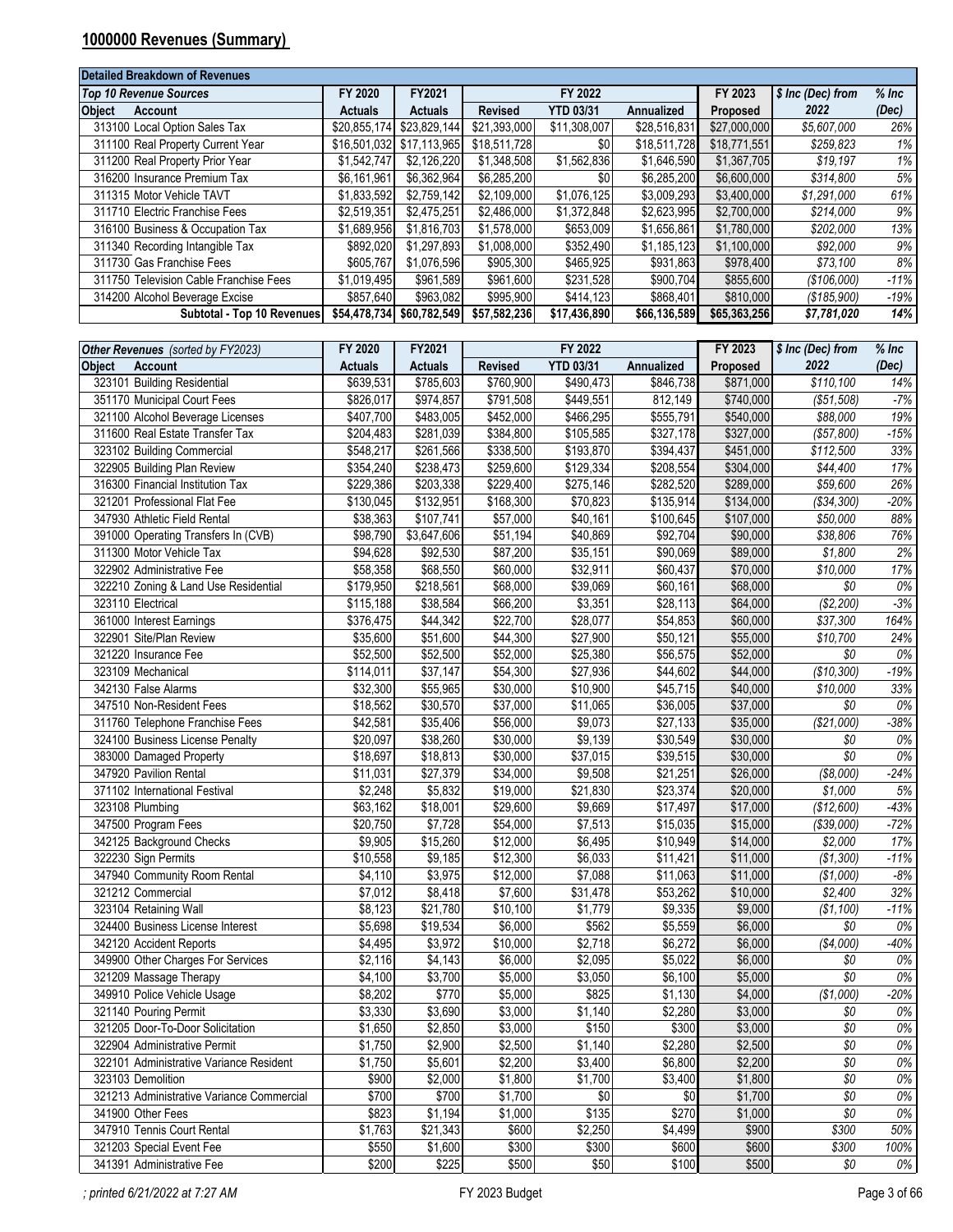| 322903 Microfilming Fees               | \$528        | \$1,097      | \$400        | \$474        | \$948        | \$400            | \$0         | 0%      |
|----------------------------------------|--------------|--------------|--------------|--------------|--------------|------------------|-------------|---------|
| 343910 Right-Of-Way-Donation           | \$3,000      | \$1,150      | \$300        | \$300        | \$600        | \$300            | \$0         | 0%      |
| 349300 NSF Check Fee                   | \$120        | \$30         | \$300        | \$30         | \$60         | \$300            | \$0         | 0%      |
| 342126 Expungements                    | \$0          | \$25         | \$50         | \$0          | \$0          | \$50             | \$0         | 0%      |
| 321207 Pawn Shop                       | \$75         | \$100        | \$25         | \$0          | \$0          | \$45             | \$20        | 80%     |
| 322906 Admin Fee Surety                | \$0          | \$0          | \$0          | \$2,500      | \$5,000      | \$0              | \$0         | 0%      |
| 323111 Roofing Residential             | \$15,625     | \$11,550     | \$12,600     | \$2,250      | \$6,400      | \$0              | (\$12,600)  | $-100%$ |
| 323112 Roofing Commercial              | \$4,639      | \$4,086      | \$4,800      | \$0          | \$0          | \$0              | (S4,800)    | $-100%$ |
| 331150 Categorical Indirect            | \$0          | \$0          | \$0          | \$1,925      | \$3,850      | \$0              | \$0         | 0%      |
| 331210 Direct (from other governments) | \$10,204     | \$8,409      | \$0          | $-$667$      | $-$1,334$    | \$0              | \$0         | 0%      |
| 331250 Indirect                        | \$0          | \$3,670      | \$0          | \$0          | \$0          | \$0              | \$0         | 0%      |
| 341910 Election Qualifying Fee         | \$0          | \$5,550      | \$0          | \$0          | \$0          | \$0              | \$0         | $0\%$   |
| 342140 Incident Reports                | \$0          | \$20         | \$0          | \$5          | \$10         | \$0              | \$0         | 0%      |
| 349930 Airbnb Fees                     | \$0          | \$0          | \$0          | \$18,573     | \$37,147     | \$0              | \$0         | $0\%$   |
| 371100 Donation Revenue                | \$0          | \$5,260      | \$0          | \$3,000      | \$6,000      | \$0              | \$0         | 0%      |
| 389000 Other Misc. Revenue             | \$54,204     | \$14,213     | \$0          | \$9,093      | \$18,185     | \$0              | \$0         | $0\%$   |
| 392100 Sale Of Assets                  | \$61,293     | \$156,027    | \$0          | \$4,560      | \$9,120      | \$0              | \$0         | $0\%$   |
| <b>Total Other Revenues</b>            | \$4,960,334  | \$8,301,971  | \$4,388,577  | \$2,722,023  | \$4,684,263  | \$4,705,295      | \$316,718   | 7%      |
|                                        |              |              |              |              |              |                  |             |         |
| <b>TOTAL REVENUES</b>                  | \$59,439,068 | \$69,084,520 | \$61,970,813 | \$20,158,913 | \$70.820.852 | \$70,068,551     | \$8,097,738 | 13%     |
|                                        |              |              |              |              |              |                  |             |         |
| 399999 Use Of Reserves - Budget        | \$0          | \$0          | $-$161,858$  | \$0          | \$0          | \$0              | \$161,858   | 0%      |
|                                        |              |              |              |              |              |                  |             |         |
| <b>REVENUES + USE OF FUND BALANCE</b>  | \$59,439,068 | \$69,084,520 | \$61,808,955 | \$20,158,913 | \$70,820,852 | $$70,068,551$ \$ | 8,259,596   | 13%     |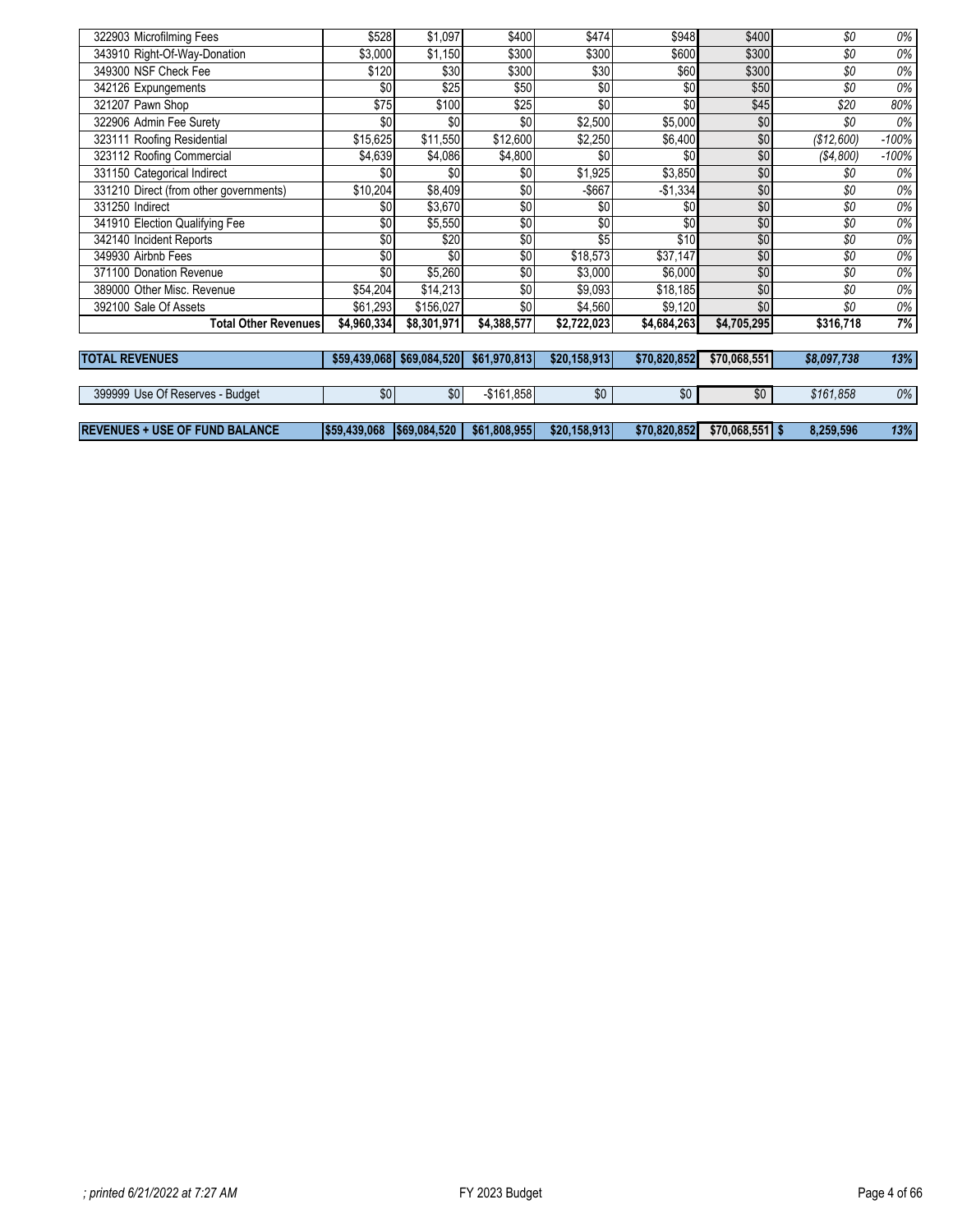# <span id="page-4-0"></span>**Revenue Detail: Local Option Sales Tax 8 27,000,000** of \$ 70,068,551

### **Purpose**

Local Option Sales Tax (LOST) is intended to be used to assist funding services provided including police and fire protection, streets, roads, parks, and recreational programs. In short, LOST revenues expand the total revenues available to the City to pay for services that would otherwise be paid for out of property taxes.

#### **Mechanics**

A one percent (1%) sales and use tax is charged within Fulton County and collected by the State Revenue Commissioner. The collected funds are distributed to the cities and counties, on a monthly basis, in accordance with the formula in the Certificate of Distribution.

#### **Current Rate**

The City receives 7.7481% of the one percent sales and use tax collected in Fulton County. The distribution percentage is a negotiated amount (approved by Council in Resolution 2013-09-21 in September 2013).

#### **Projection**

The FY2023 revenue projection reflects an increase of 26.2% over the FY2022 budgeted revenues and is based on a review of historical actuals and projected total receipts for FY2022.



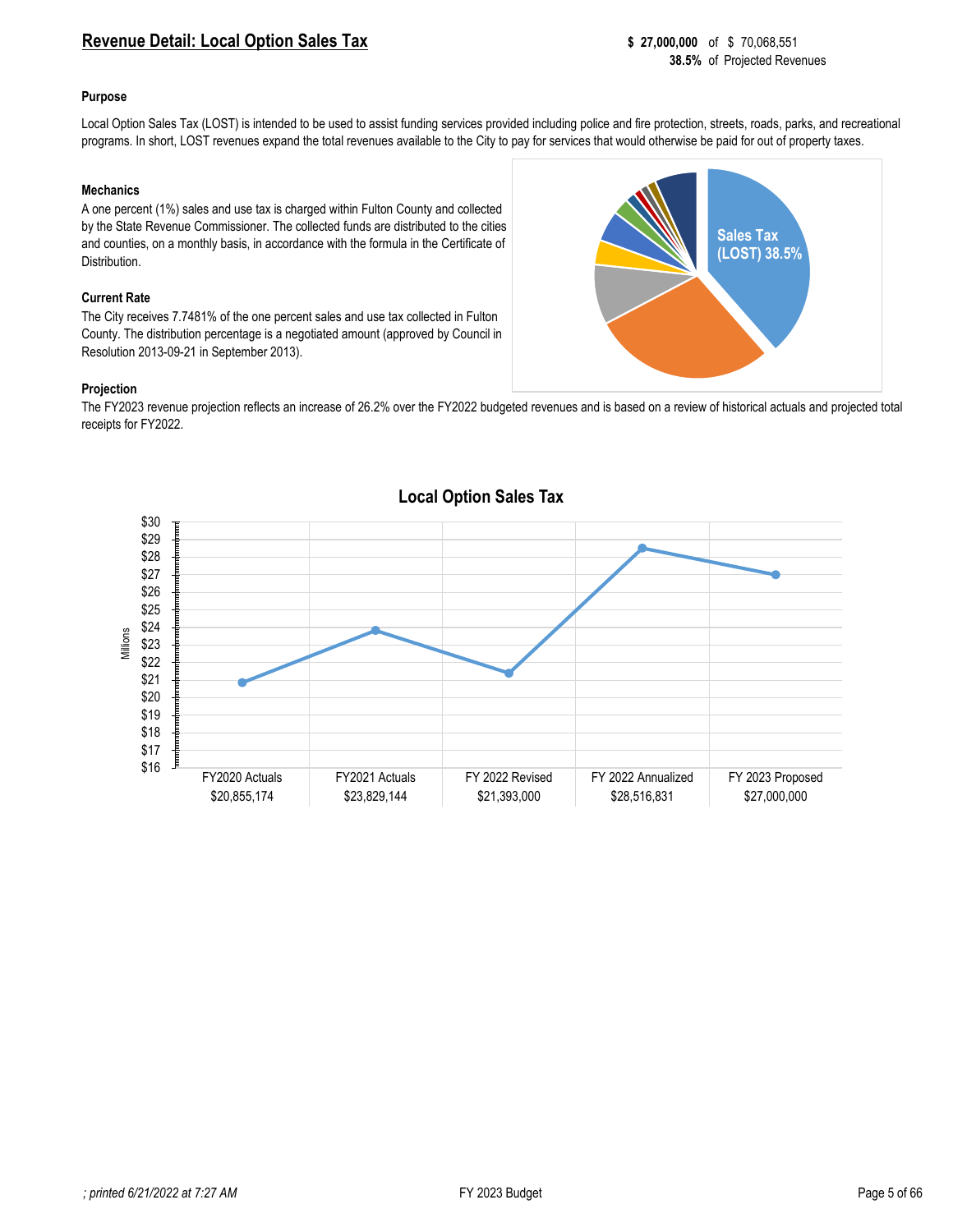<span id="page-5-0"></span>**Including Current and Prior Year** 

#### **Purpose**

Real and Personal Property Tax is for the purpose of generating revenues to defray the costs of operating the City, of providing governmental services, for the repayment of principal and interest on general obligation bonds, and for any other public purpose as determined by the City Council in its discretion.

### **Mechanics**

Annually the City Council establishes a millage rate for the City property tax. The millage rate is capped at 4.731 unless a higher millage rate is recommended by resolution of the City Council and subsequently approved by a majority of the qualified voters of the City voting in a referendum.

### **Current Rate**

The 2021 millage rate was set at the August 16, 2021 Special Called Council Meeting. The 2021 rate is 3.986 mills or \$3.986 for every \$1,000 of net assessed value. When forecasting property tax revenue for FY2022, a millage rate of 3.986 mils was utilized. The actual FY2022 rate will be set in the summer of 2022 once the Tax Digest is received from Fulton County.



#### **Projection**

The revenue projection FY2023 is a 1.4% increase compared to FY2022 budgeted numbers and continues the millage rate of 3.986 mills.

**FY2022 revenues** have not yet been received (anticipated to be collected in October and November 2022) and are impacted by three factors - the millage rate, the timing of billing, and the collection percentage. The Council will set the millage rate in the summer (after the digest is received from Fulton County). Fulton County has indicated the preparation of the digest is on-time and anticipates the billing of the FY2022 taxes will be completed in August 2022 so 96% of revenues should be received within a time period that will be recognized for FY2022. Finally, FY2022 collections will be impacted by appeals. Based on historical trends, collections are anticipated at 97% of the billed taxes. The graph below reflects FY2022 revenue in the annualized amount including \$1.6M in one-time revenue from prior year appeals that have now been settled. The increased amount of prior year collections is not forecasted to continue into FY2023.

**FY2023 revenues** will be impacted by the three factors impacting FY2022 revenues (millage rate set, percentage received in fiscal year, percentage of collections), and changes in the FY2022 Tax Digest (growth and reassessment). For the purpose of projecting FY2023 collections (to be received in October and November 2023), staff has made the following assumptions. The current millage rate of \$3.986 per \$1,000 of taxable value was utilized for the FY2023 Budget preparation. Additional assumptions include, on-time billing by Fulton (4% of FY2022 property taxes and 96% of FY2023 property taxes will be collected in FY2023). Secondly, collections are anticipated at 97% of billed taxes (based on historical collection rates from FY2012 - FY2018). Third, staff has assumed Council will allow the 2023 Tax Digest to grow by growth. Historically, the digest has grown approximately \$70M per year.

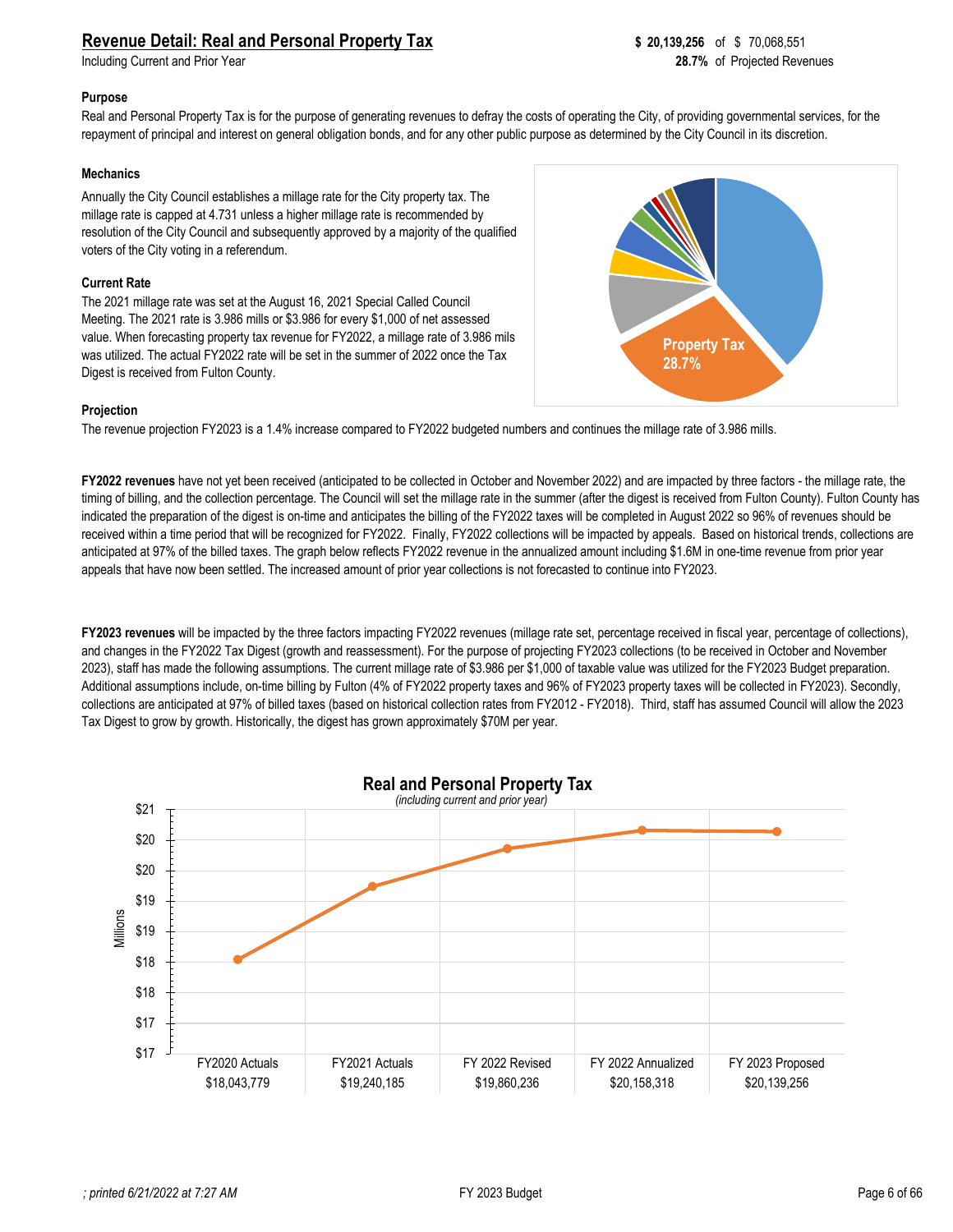## <span id="page-6-0"></span>**Revenue Detail: Insurance Premium Tax 8 6,600,000** of \$70,068,551

#### **Purpose**

The Insurance Premium Tax is levied on gross direct premiums on life, accident, and sickness insurance policies written on persons residing within the boundaries of the City, and other types of insurance policies written by all companies doing business in the State of Georgia.

**Insurance 9.4%**

**Insurance Premium** 

#### **Mechanics**

Insurance Premium Taxes are collected by the Georgia Commissioner of Insurance and distributed to municipalities based on premiums allocated on a population ratio formula (the population of Johns Creek divided by the population of all other municipalities in Georgia). The tax is distributed in a lump sum payment each fall.

#### **Current Rates**

The current rates are one percent (1%) on gross direct premiums for life, accident, and sickness policies, and two and a half percent (2.5%) on gross premiums of all other types of insurance.



The FY2023 revenue projection refects an increase of 5% over the FY2022 budgeted revenues and is based on a review of historical actuals and projected total receipts for FY2022.



## **Insurance Premium Tax**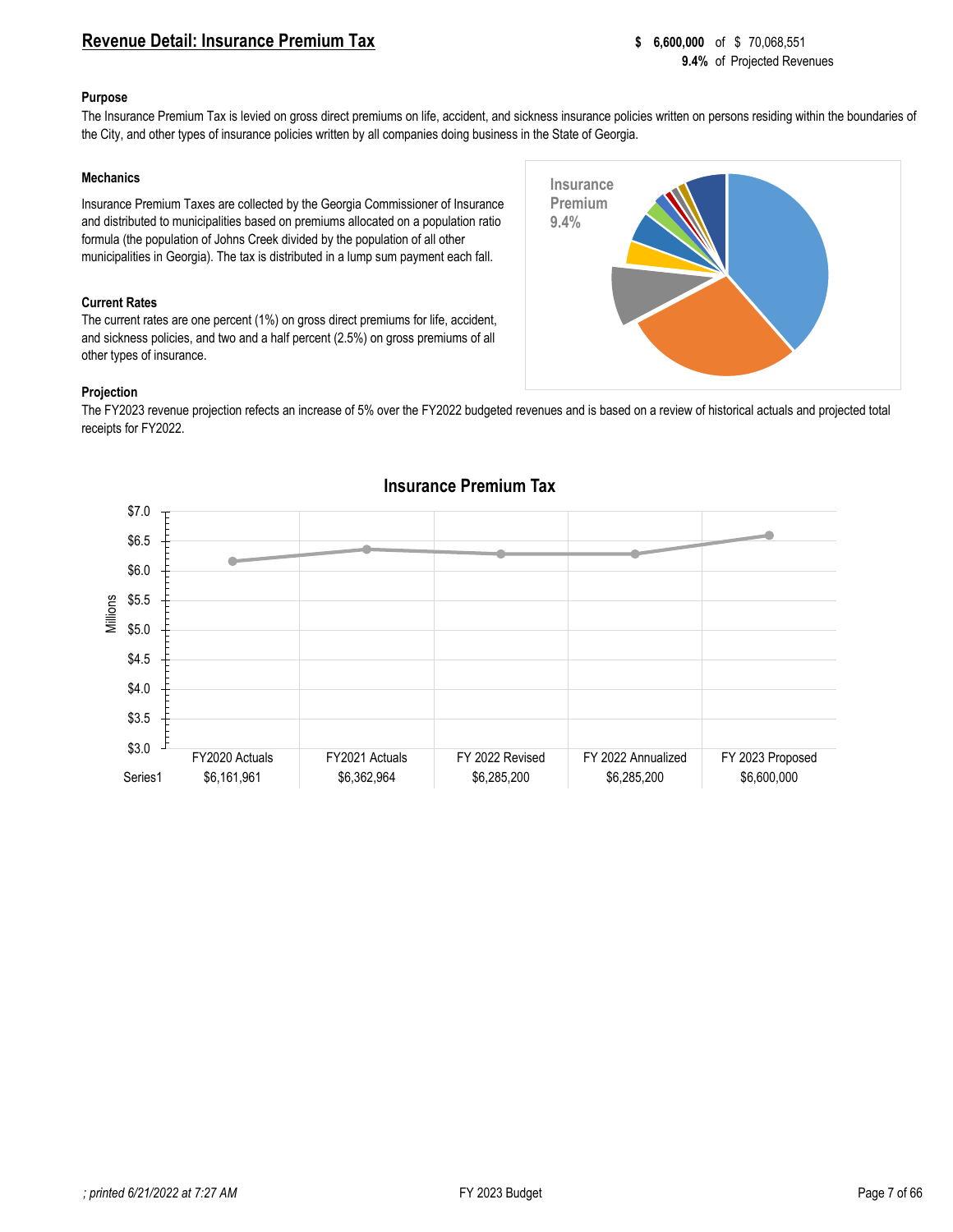## <span id="page-7-0"></span>**Revenue Detail: Motor Vehicle TAVT 8 8 and 3,400,000** of \$ 70,068,551

#### **Purpose**

In 2012, the Georgia General Assembly passed House Bill 386 which changed the way motor vehicles are taxed in Georgia. Under prior law, motor vehicles were generally subject to Sales Tax at the time of purchase and an Annual Ad Valorem Tax every year thereafter. Under House Bill 386, motor vehicles titled in Georgia on or after March 1, 2013 are subject to a one-time TAVT and are exempt from Sales Tax and Annual Ad Valorem Tax.

> **Motor Vehicle TAVT 4.9%**

#### **Mechanics**

The 7% Tax is collected by Georgia Department of Revenue (GDOR). Effective July 1, 2019 GDOR retains 35% and distributes the remaining 65% to local governments (Fulton County) based on sales within their county. Fulton County then distributes the funds to government entities with in Fulton County based on location of the buyer. First MARTA receives fixed amount drawn prorata from all Fulton County collections. The remaining amount is distributed between Fulton County School (49%), Fulton County (28%) and the City of Johns Creek (23%)



The current TAVT Rate is 7% of the vehicles fair market value at the time of purchase.



The FY2023 revenue projection reflects a 61.2% increase over the FY2022 budgeted revenues and is based on a review of historical actuals and projected total receipts for FY2022.

The recent change to the tax percentage split and the increase number of Johns Creek resident purchasing new cars continue to be reflected in the revenue projection.



## **Motor Vehicle TAVT**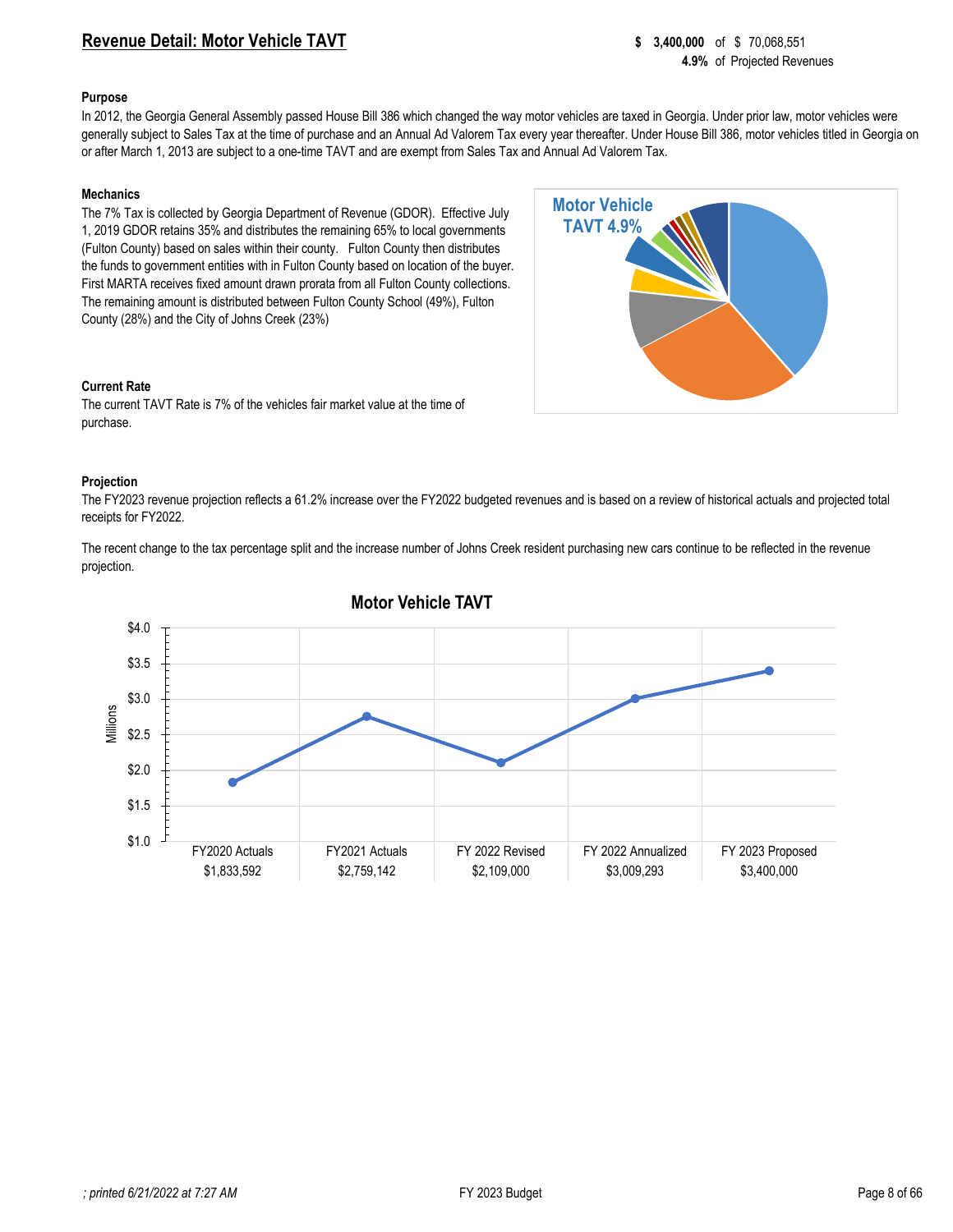## <span id="page-8-0"></span>**Revenue Detail: Electric Franchise Fees 8 2,700,000** of \$ 70,068,551

#### **Purpose**

Franchise fees are implemented as part of a service agreement executed between the City and a utility company or cable company that grants the company usage of the City's rights-of-way. The fees are intended to reimburse the City for the use and maintenance of the right-of-way. Traditionally, the fees are also viewed as compensation for the awarding by local governments of exclusive rights to specific public utility companies to provide service in specific areas.

> **Electric Franchise Fees 3.9%**

#### **Mechanics**

The City currently collects electric franchise fees from two electricity providers: Georgia Power and Sawnee EMC. Georgia Power remits their payments annually, while Sawnee remits their payments quarterly.

#### **Current Rate**

The current electric franchise fee rate is four percent (4%) of total electricity sales receipts.

### **Projection**

The FY2023 revenue projection reflects a 8.6% increase over the FY2022 budgeted revenues and is based on a review of historical actuals and projected total receipts for FY2022.



# **Electric Franchise Fees**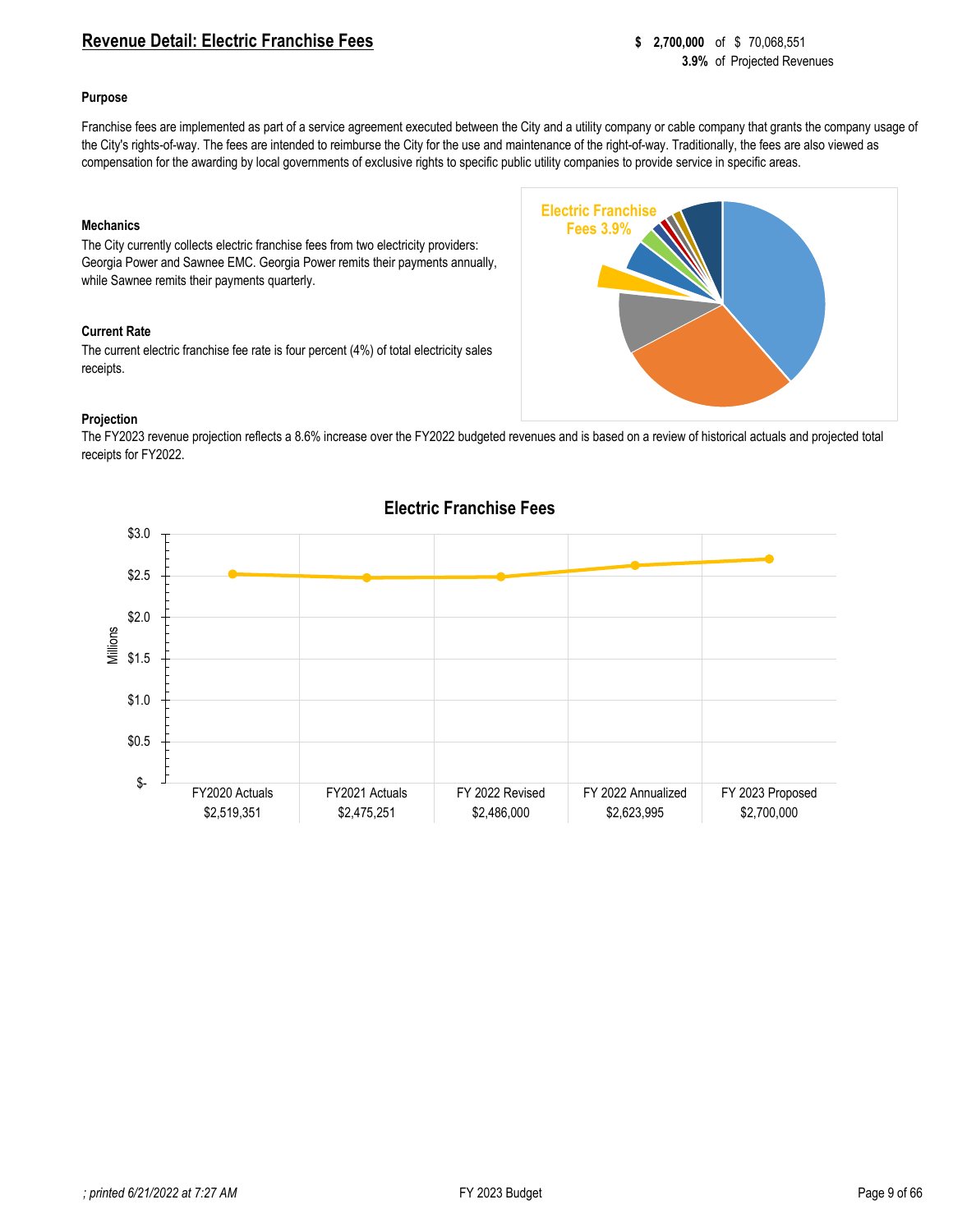## <span id="page-9-0"></span>**Revenue Detail: Business & Occupation Tax** \$ 1,780,000 of \$ 70,068,551

#### **Purpose**

Business and Occupation Taxes are taxes imposed on businesses located within the City for the purpose of generating revenue for the provision of local government services.

#### **Mechanics**

City Council adopts a schedule of fees establishing the taxation method and scale for occupations within the City. The current methodology utilizes a combination of profitability ratios, gross receipts, and number of employees to reach a final tax number. Businesses must pay their occupation taxes annually by March 31 and state law mandates that the occupation tax for a new business be paid within thirty (30) days of commencing the business.

#### **Current Rate**

The current rate establishes twenty four (24) profitability ratio tiers based on NAIC (North American Industry Classification) codes with corresponding tax rates, ranging from \$0.50 to \$2.20 per thousand dollars gross revenue. The tax rate increases based on the profitability of the business. An additional \$13 per employee tax and a \$75 administrative fee is included in the final taxes due. Professional practitioners, as identified by state law, may choose to pay a \$400 flat rate in lieu of the gross receipt/profitability ratio classification.



### **Projection**

The FY2023 revenue projection reflects a 12.8% increase over the FY2022 budgeted revenues and is based on a review of historical actuals and projected total receipts for FY2022.



## **Business & Occupation Tax**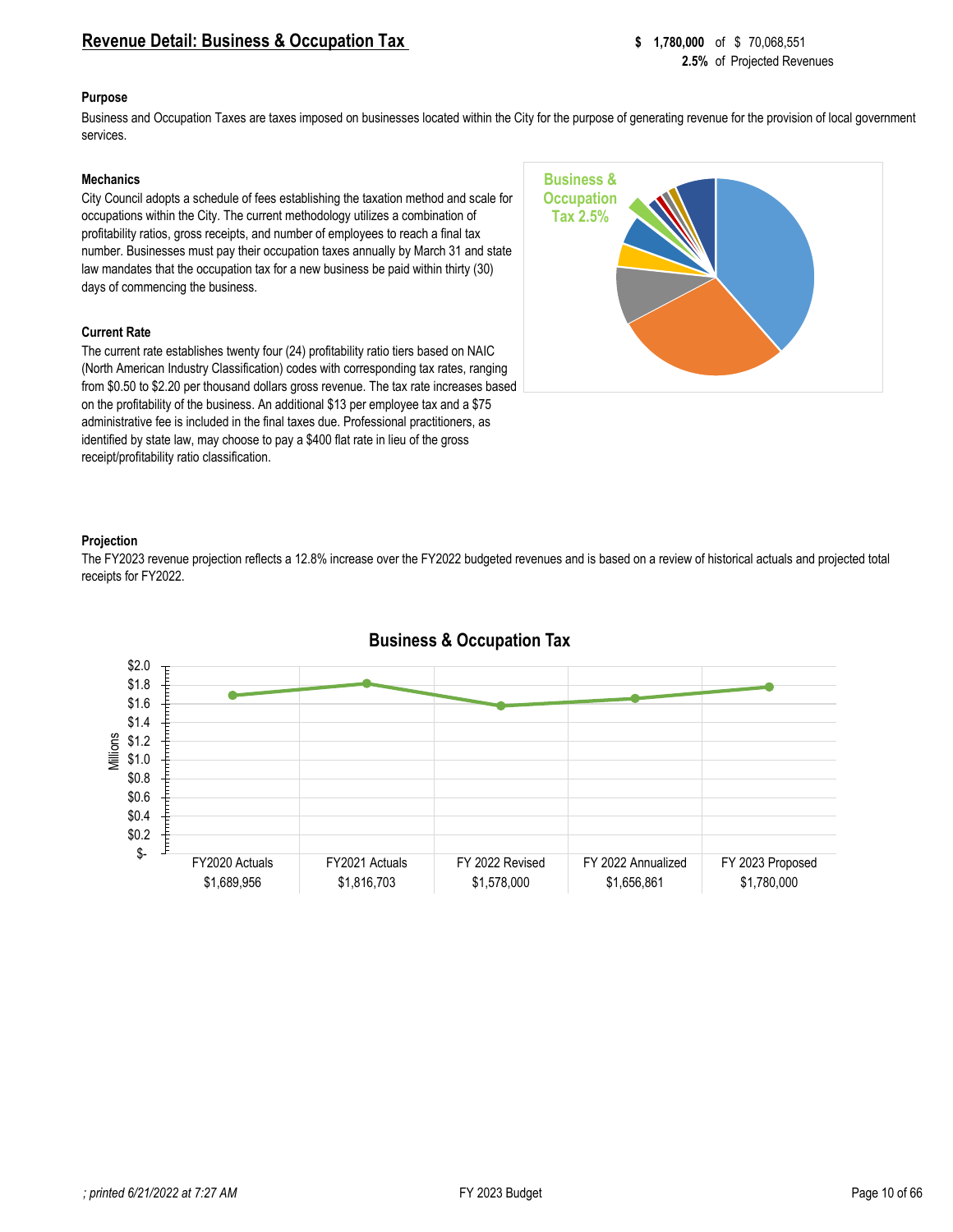## <span id="page-10-0"></span>**Revenue Detail: Recording Intangible Tax 8 1,100,000** of \$ 70,068,551

#### **Purpose**

Intangible recording tax is due and payable by the note holder, upon the recording of an instrument securing a long-term revolving line of credit secured by real estate, a long-term line of credit secured by real estate

### **Mechanics**

Every holder (lender) of a long-term note secured by real estate must record the security instrument in the county in which the real estate is located within 90 days from the date of the instrument executed to secure the note.

#### **Current Rate**

The tax for recording the note is at the rate of \$1.50 for each \$500 or fractional part of the face amount of the note. The maximum amount of recording tax on any single note is \$25,000.



#### **Projection**

The FY2023 revenue projection reflects a 9.1% increase over the FY2022 budgeted revenues and is based on a review of historical actuals and projected total receipts for FY2022.

An average home loan of \$540,000 would generate \$1,625 in revenue. Historical sales volume has averaged 1,300 in calendar years 2019-2020, trending higher in 2021. FY2023 revenue projection assumes a sales volume of 1,100 homes as we are starting to see that volume trend down in 2022.



#### *; printed 6/21/2022 at 7:27 AM* FY 2023 Budget Page 11 of 66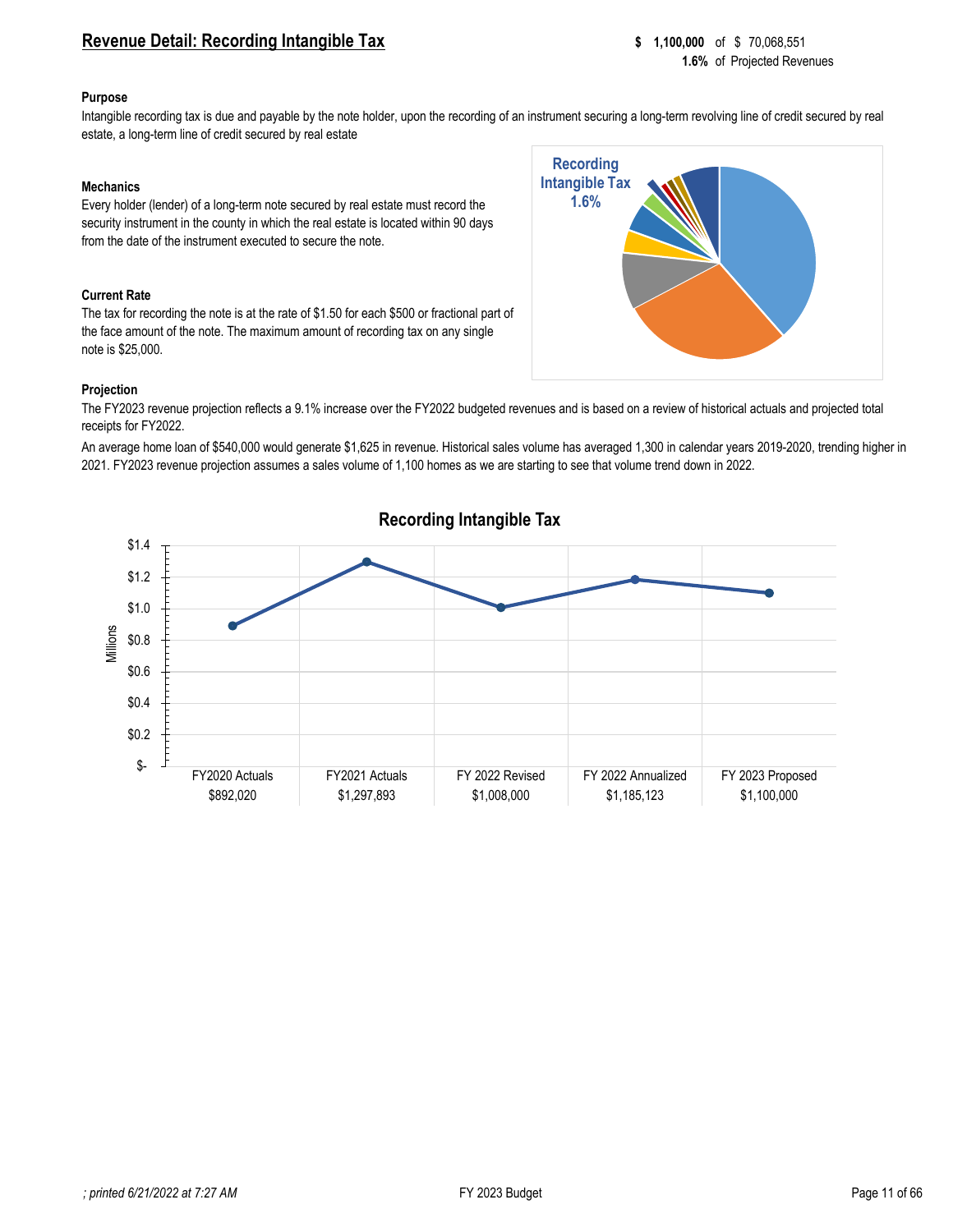## <span id="page-11-0"></span>**Revenue Detail: Gas Franchise Fees 8 878,400** of \$70,068,551

#### **Purpose**

Franchise fees are implemented as part of a service agreement executed between the City and a utility company or cable company that grants the company usage of the City's rights-of-way. The fees are intended to reimburse the City for the use and maintenance of the right-of-way. Traditionally, the fees are also viewed as compensation for the awarding by local governments of exclusive rights to specific public utility companies to provide service in specific areas.

> **Gas Franshise Fees 1.4%**

#### **Mechanics**

The City currently collects gas franchise fees from one natural gas provider: Atlanta Gas Light. AGL remits their payments quarterly.

#### **Current Rate**

The current gas franchise fee rate is roughly three percent (3%) of total gas sales receipts. It is calculated by using the base year franchise fee factor multiplied by the inflation index and the design day capacity of the last day of the previous fiscal year.



The FY2023 revenue projection reflects an increase of 8.1% over the FY2022 budgeted revenues and is based on a review of historical actuals and projected total receipts for FY2022.



## **Gas Franchise Fees**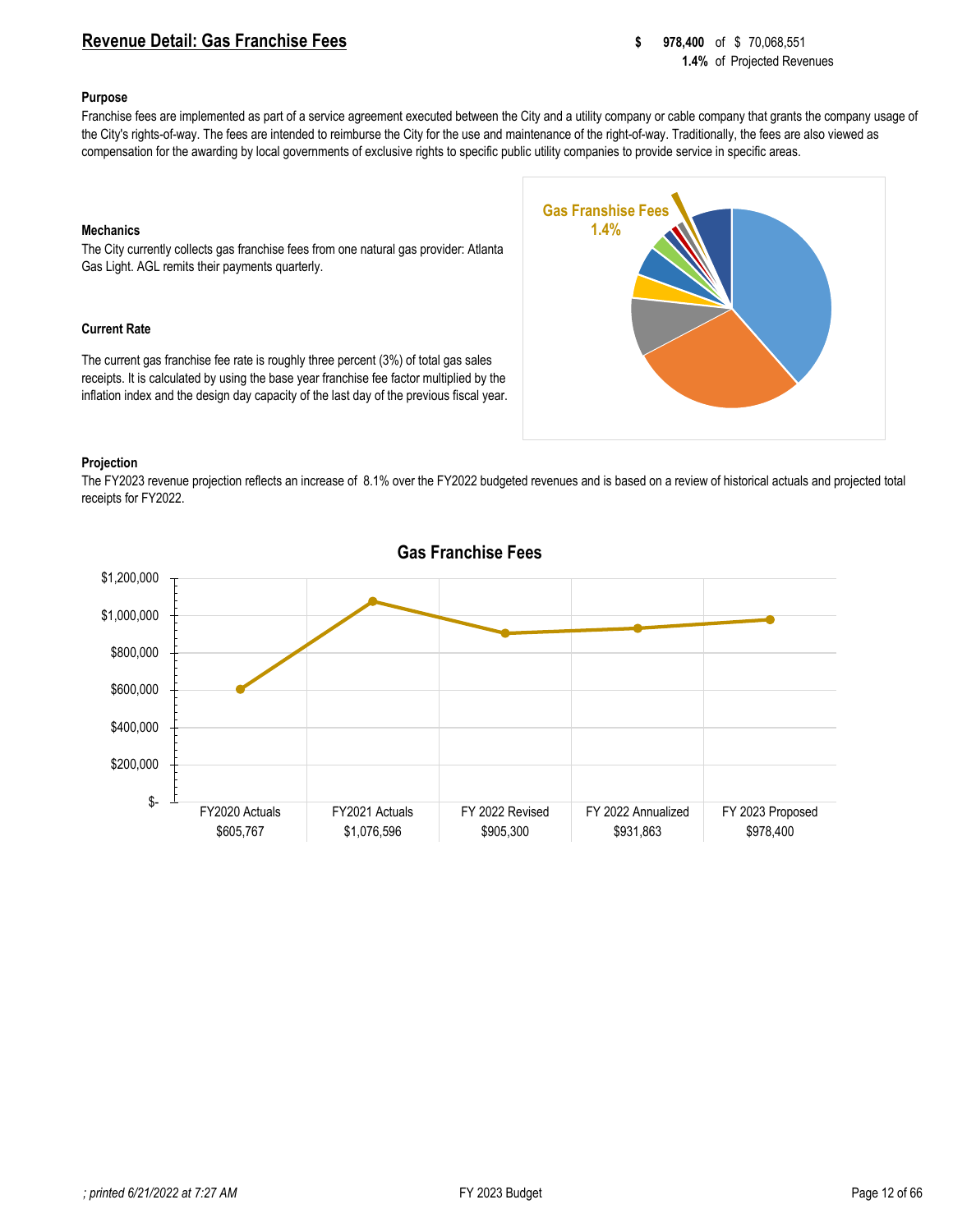## <span id="page-12-0"></span>**Revenue Detail: Television Cable Franchise Fees 855,600** of \$ 70,068,551

#### **Purpose**

Franchise fees are implemented as part of a service agreement executed between the City and a utility company or cable company that grants the company usage of the City's rights-of-way. The fees are intended to reimburse the City for the use and maintenance of the right-of-way. Traditionally, the fees are also viewed as compensation for the awarding by local governments of exclusive rights to specific public utility companies to provide service in specific areas.

> **Television Cable Franchise Fees 1.2%**

#### **Mechanics**

The City currently collects television cable franchise fees from one cable provider: Comcast. Comcast remits their payments quarterly.

#### **Current Rate**

The current television cable franchise fee rate is five percent (5%) of full basic service and converter rental sales receipts.

#### **Projection**

The FY2023 revenue projection reflects an 11% decrease from the FY2022 budgeted revenues and is based on a review of historical actuals and projected total receipts for FY2022.

The recent declines experienced in this revenue category is reflective of the increasing popularity of streaming and on-line provision of television services. This trend is expected to continue into the foreseeable future.



## **Television Cable Franchise Fees**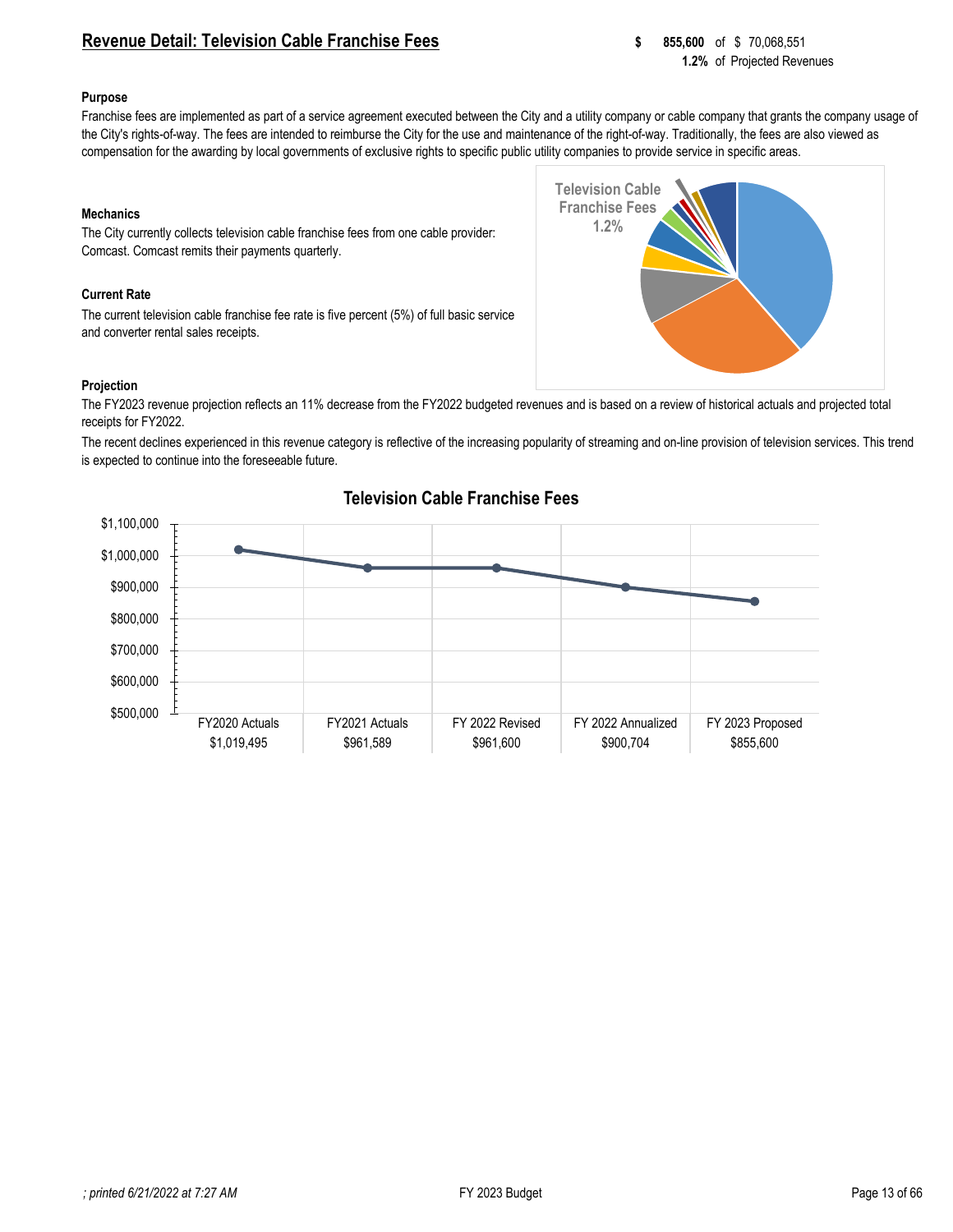## <span id="page-13-0"></span>**Revenue Detail: Alcohol Beverage Excise 810,000** of \$ 70,068,551

#### **Purpose**

The Alcoholic Beverage Excise Tax is an excise tax imposed on liquor by the drink within the City for the purpose of raising revenue for City operations.

**Alcohol Beverage Excise 1.2%**

### **Mechanics**

Alcoholic Beverage Taxes are Proposed by the City Council as part of the Schedule of Fees and are paid monthly to the City by applicable businesses.

### **Current Rate**

The current excise tax rate is three percent (3%) on all liquor by the drink.

#### **Projection**

The FY2023 revenue projection reflects a decrease of -18.7% from the FY2022 budgeted revenues and is based on a review of historical actuals and projected total receipts for FY2022.

Liquor by the drink sales have decreased since the onset of the pandemic and are anticipated to return to pre-pandemic level.



# **Alcohol Beverage Excise**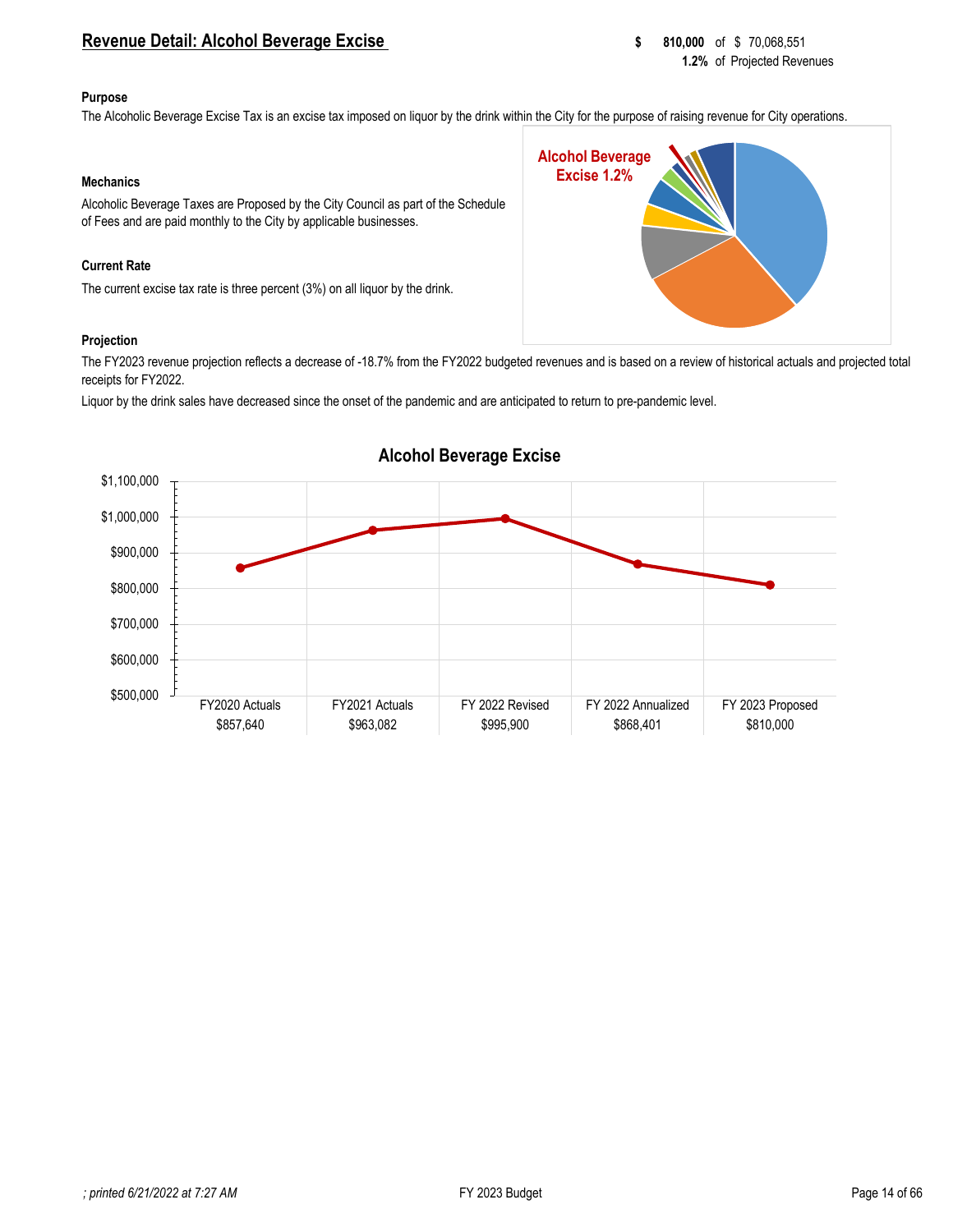# <span id="page-14-0"></span>**Personnel**

The base personnel presented (shown in black text) parallel the 246 current staff as authorized in the revised FY2022 Budget. As with prior years, the public safety personnel make up the bulk (186 positions or 75%) of the City's personnel. The FY2023 Budget includes the request for the addition of (1) Administrative Assistant, (1) Police Officer, and (1) Behavioral Health Clinician (shown in blue text) and described both following the personnel summary and on the Capital / Enhancements list.Of note, funding for these three recommended additional personnel has been included in the respective departmental operational budgets.

| <b>City Clerk</b>                                                                                                               | 3 Full Time                 |
|---------------------------------------------------------------------------------------------------------------------------------|-----------------------------|
| (1) City Clerk, (1) Assistant City Clerk, (1) Records Manager                                                                   | 1 Part Time                 |
| (1) Part Time Administrative Worker                                                                                             |                             |
| <b>City Council</b>                                                                                                             | 1 Full Time                 |
| (7) Part Time Elected Officials, (1) Manager of the Office of the Mayor                                                         | 7 Part Time                 |
|                                                                                                                                 |                             |
| <b>City Manager</b>                                                                                                             | 5 Full Time                 |
| (1) City Manager, (1) Assistant City Manager, (1) Economic Development Manager, (1) Assistant to City Manager,                  | 0 Part Time                 |
| (1) Executive Assistant                                                                                                         |                             |
| <b>Communications</b>                                                                                                           | 4 Full Time                 |
| (1) Communications Director, (1) Senior Communications Manager, (1) Electronic Communications Manager, (1)                      | 0 Part Time                 |
| Video Production Manager                                                                                                        |                             |
| <b>Community Development</b>                                                                                                    | 20 Full Time                |
| (1) Community Development Director, (1) Assistant Community Development Director, (1) Land Development                          | 0 Part Time                 |
| Manager, (1) Enviromental Compliance Manager, (2) Land Development Inspector II / Site Inspectors, (1) Chief                    |                             |
| Code Compliance Official, (1) Code Compliance Officer, (1) Code Compliance Administrative Assistant, (1) Planner                |                             |
| III, (1) Planner II, (1) Development Plans Coordinator, (1) Business Solutions Analyst, (1) Receptionist (1) Chief              |                             |
| Building Official, (1) Building Inspector, (1) Plans Examiner, (1) Plans Coordinator, (2) Permit Technician                     |                             |
|                                                                                                                                 |                             |
| Court                                                                                                                           | 4 Full Time                 |
| (1) Court Administrator, (3) Deputy Court Clerks                                                                                | 0 Part Time                 |
|                                                                                                                                 |                             |
| <b>Facilities</b>                                                                                                               | 0 Full Time<br>0 Part Time  |
|                                                                                                                                 |                             |
| <b>Finance</b>                                                                                                                  | 12 Full Time                |
| (1) Finance Director, (1) Controller, (1) Finance Manager, (1) Risk Manager, (1) Purchasing Manager, (1) Revenue                | 0 Part Time                 |
| Manager, (1) Accountant, (1) Finance Analyst, (1) Executive Assistant, (1) AP Specialist, (1) Revenue Specialist, (1)           |                             |
| Revenue Technician                                                                                                              |                             |
|                                                                                                                                 |                             |
| Fire<br>(1) Fire Chief, (2) Deputy Chiefs, (1) Captain of Support Services, (1) Fire Marshal [Battalion Chief], (1) Deputy Fire | 89 Full Time<br>1 Part Time |
| Marshal [Captain], (1) EMS Coordinator [Lieutenant], (1) Training Officer [Lieutenant], (1) Executive Assistant, (1)            |                             |
| Community Outreach Coordinator, (3) Battalion Chiefs, (12) Captains, (3) Lieutenants, (6) Sergeants, (18) Fire                  |                             |
| Apparatus Operators, (28) Firefighter II's, (8) Firefighter I's, (1) Building Operator                                          |                             |
|                                                                                                                                 |                             |
|                                                                                                                                 |                             |
| <b>Human Resources</b><br>(1) HR Director, (1) Sr. HR Generalist, (1) HR Generalist, (1) Administrative Assistant               | 4 Full Time<br>0 Part Time  |
|                                                                                                                                 |                             |
| <b>IT/GIS</b>                                                                                                                   | 7 Full Time                 |
| (1) IT Director, (1) Applications Support Manager, (1) IT Systems Manager, (1) Senior IT Technician, (1) IT                     | 0 Part Time                 |
| Technician (1) GIS Analyst II, (1) IT Applications Analyst                                                                      |                             |
| Legal                                                                                                                           | 0 Full Time                 |

**Contracted** 0 Part Time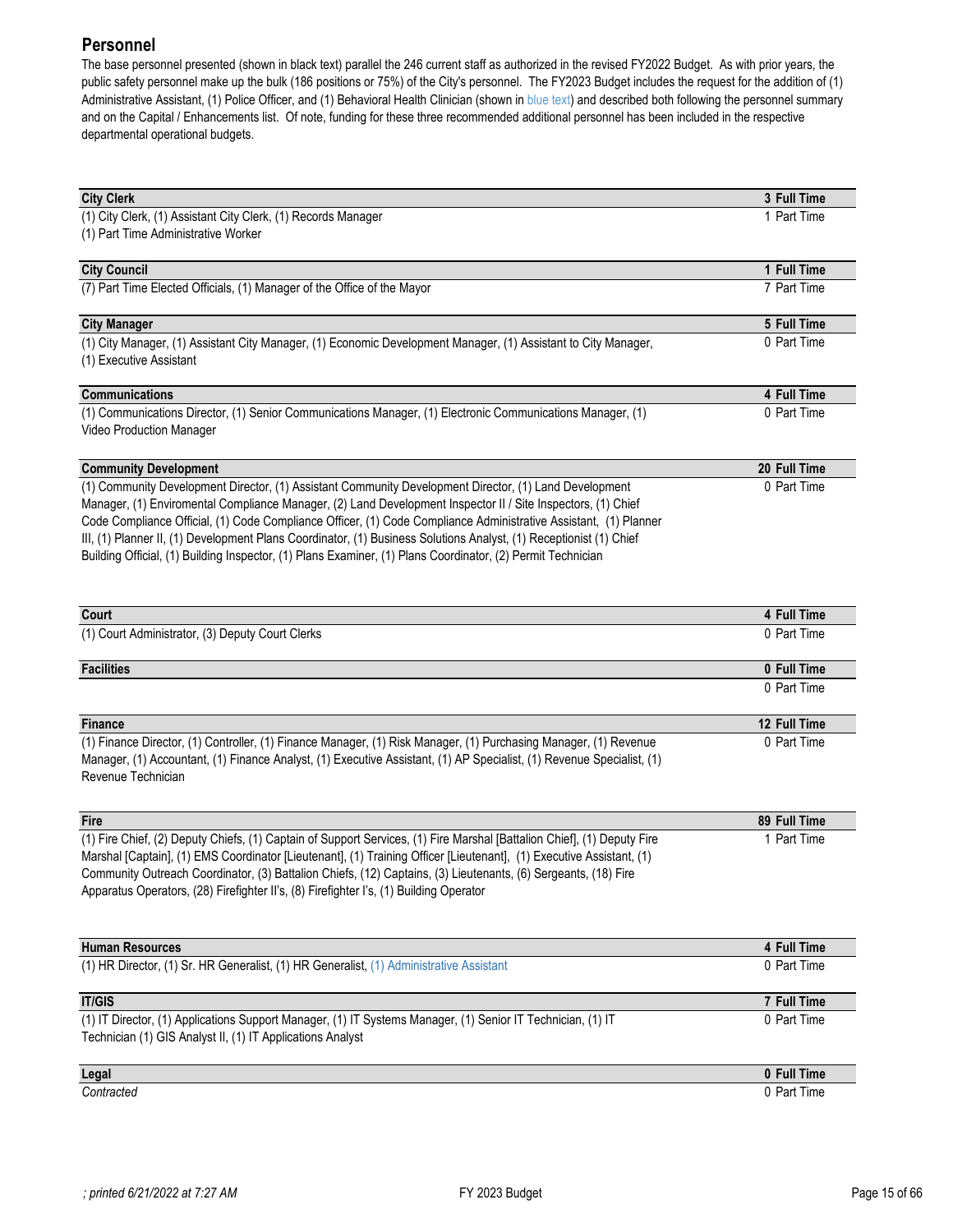| <b>Police</b>                                                                                                         | 97 Full Time |
|-----------------------------------------------------------------------------------------------------------------------|--------------|
| 80 Sworn Positions: (1) Police Chief, (2) Majors, (1) Captain, (8) Lieutenants, (9) Sergeants, (11) Corporals, (47)   | 7 Part Time  |
| Officers $+$ (1) Officer                                                                                              |              |
| 17 Civilian Position: (2) Crime Scene Investigators, (1) Police Records Manager, (1) Assistant Police Records         |              |
| Manager, (6) Police Records Clerks, (1) Accreditation Manager, (1) Executive Assistant, (1) Administrative Assistant, |              |
| (2) Maintenance Workers, (1) Fleet Manager, (1) Behavioral Health Clinician                                           |              |
| (1) Mental Health Advocate PT                                                                                         |              |
| (6) Retired Officer Program                                                                                           |              |
|                                                                                                                       |              |
| <b>Public Works</b>                                                                                                   | 0 Full Time  |
| All positions are contracted                                                                                          | 0 Part Time  |
|                                                                                                                       |              |
| <b>Recreation and Parks</b>                                                                                           | 3 Full Time  |
| (1) Recreation Coordinator, (1) Park Place Coordinator, (1) Volunteer Coordinator                                     | 10 Part Time |
| (6) Part Time Recreation Leaders, (2) Part Time Recreation Leader II's, (1) Part Time Swim Coach, (1), Part Time      |              |

Assistant Swim Coach

*All other positions are contracted*

**Total Personnel 249 Full Time**

## **Personnel Additions Described**

As summarized above, the proposed FY2023 Budget includes three additional personnel as compared to the revised FY2022 Budget. The three *additions are described below.*

### **Human Resources Personnel Addition: Administrative Assistant**

The staffing and responsibilities of the Human Resources Department has evolved over the years. At this point the team includes a Director and two Human Resources Generalists. The effectiveness of these three professionals would be significantly increased if a fourth member were added to the team to handle the more administrative functions that consume significant time but are not necessarily the highest and best use of the professional staff team bandwidth. From processing invoices and reconciling purchasing card receipts to filing, scanning, recruiting follow up, and compliance checks for record-keeping, the number of administrative tasks have mounted to a point to necessitate a full-time administrative assistant. With the addition, the human resources professionals will be able to be more responsive to employee needs. This addition would allow for the team to spend their efforts on more strategic efforts including employee training, employee engagement and improving other workforce initiatives. This position would also be shared with IT to assist with their administrative functions. Some of these tasks were previously handled by an administrative role shared with Finance but that Finances' role has expanded and now requires 100% of that individual's time.

#### **Police Personnel Addition: Behavioral Health Clinician**

In 2020, the City approved a partnership with Behavioral Healthcare Link to provide a clinician to work alongside Johns Creek Police Department personnel responding to calls for service involving mental illness and/or crisis intervention. The Police Department assigned a Crisis Intervention Officer to work with the clinician and the pair formed the Clinician Officer Response Team. The Clinician Officer Response Team began responding to calls in February 2021. In the beginning, the Clinician worked a Monday through Friday 10:00 am – 2:00 pm schedule and was on-call for our Crisis Intervention Team Officer and Patrol Officers during the afternoon and early evenings. During 2021, our CIT Officer and assigned Clinician were able to respond during the day to multiple critical mental health incidents to assist Officers and citizen consumers. Additionally, the team had the opportunity to follow-up on incidents previously handled by Patrol Officers and were able to offer support and mental health services for citizens in need. The CIT Officer and BHL Clinician received numerous positive and supportive comments from the mental health consumers they assisted along the way. The department also received many commendations for their work and assistance they are providing our citizens going through crisis situations.

 As we entered 2022, BHL advised the City they were experiencing staffing issues and our assigned professional would be in and out of the office at times assisting the company at other locations. As weeks and months have passed, we have seen very little of our assigned clinician. In reaching out to sister cities that have likewise stepped up to better address mental health incidents, the City's experience is not unique. The proposed effort of directly hiring a Behavioral Health Clinician, mirrors the path followed by sister agencies including Brookhaven, Dunwoody, and Gainesville. Having a Behavioral Health Clinician as a direct staff member is anticipated to increase our ability to respond and provide more stability to the Clinician Officer Response Team.

 The role of the Behavioral Health Clinician will be to act as a liaison between the City and the various social service agencies providing follow-up and monitoring of cases upon request from department members or from cases referred to the police department from other sources. Working with the Crisis Intervention Team, the Behavioral Health Clinician will help provide a coordinated community policing response with access to a variety of agencies to deal with severe personal and family problems signaled by recurring calls for police service. In calls for service, the Behavioral Health Clinician will assess a client's needs for referral to other social and mental health agencies, emergency shelters, financial assistance and assistance with on scene crisis intervention.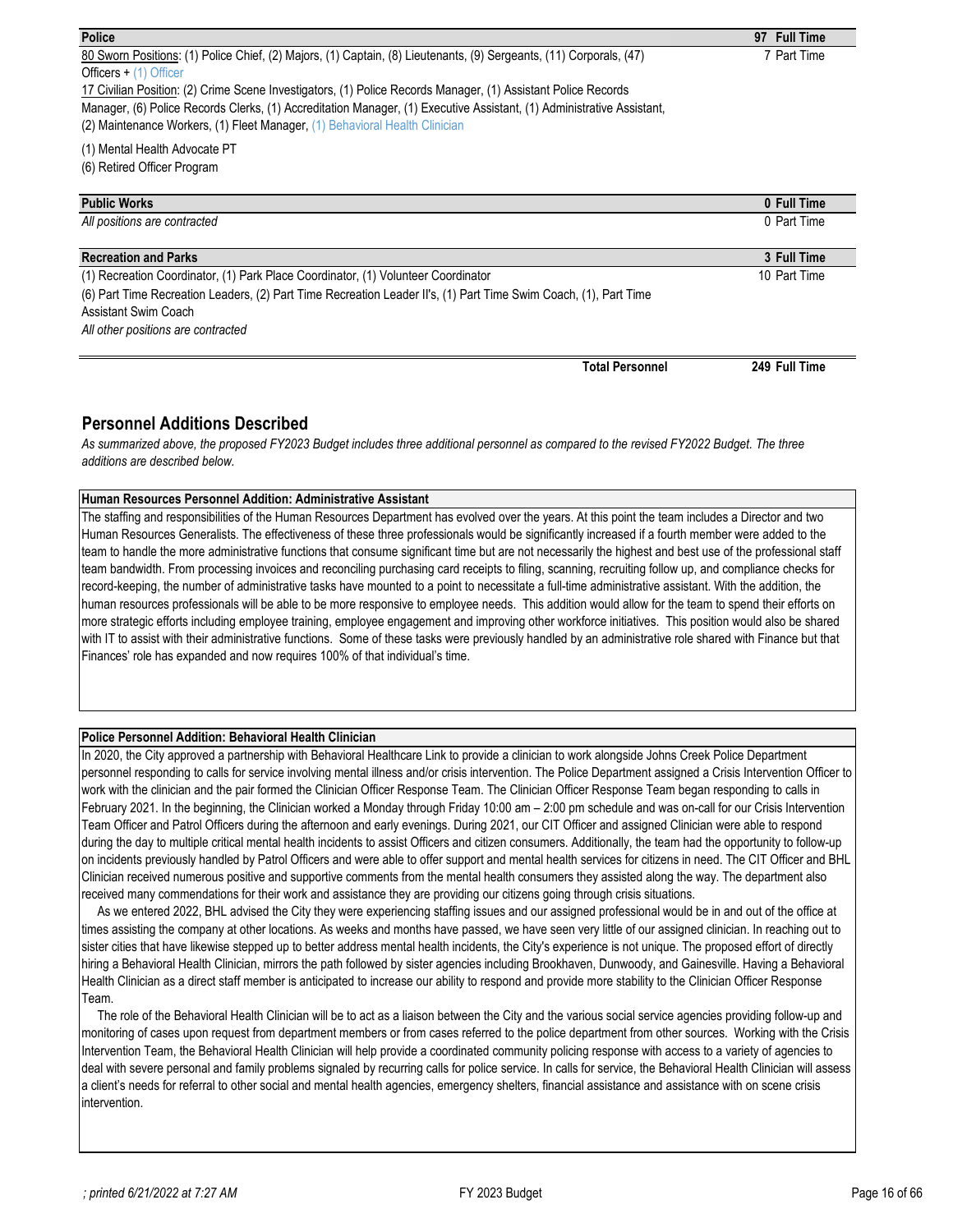#### **Police Personnel Addition: Additional Police Officer on the Clinician Officer Response Team**

The background of the Clinician / Officer Response Team is described above with the support for the hiring of the Behavioral Health Clinician. The need for an additional Police Officer on the Crisis Intervention Team is demonstrated in the caseloads related to mental health issues. In 2021, the Crisis Intervention Team was assigned 188 cases for follow-up. In 2022 (through May 10, 2022) the Crisis Intervention Team has been assigned 72 cases. Due to the high volume of cases and lack of availability of the clinician, for the last several months our unit case load has been issued out to other trained Crisis Intervention Team officers and supervisors to assist with follow-up, call backs and assistance. Although all cases need a certain amount of followup, cases involving mental health and the support services have a heightened level of importance for timely and dedicated follow-up and follow-through. In order to provide these services, having an appropriate level of staffing is vital. Based on the caseload which is anticipated to continue to grow, adding a police officer to the Clinician Officer Response Team addresses a critical need for our community.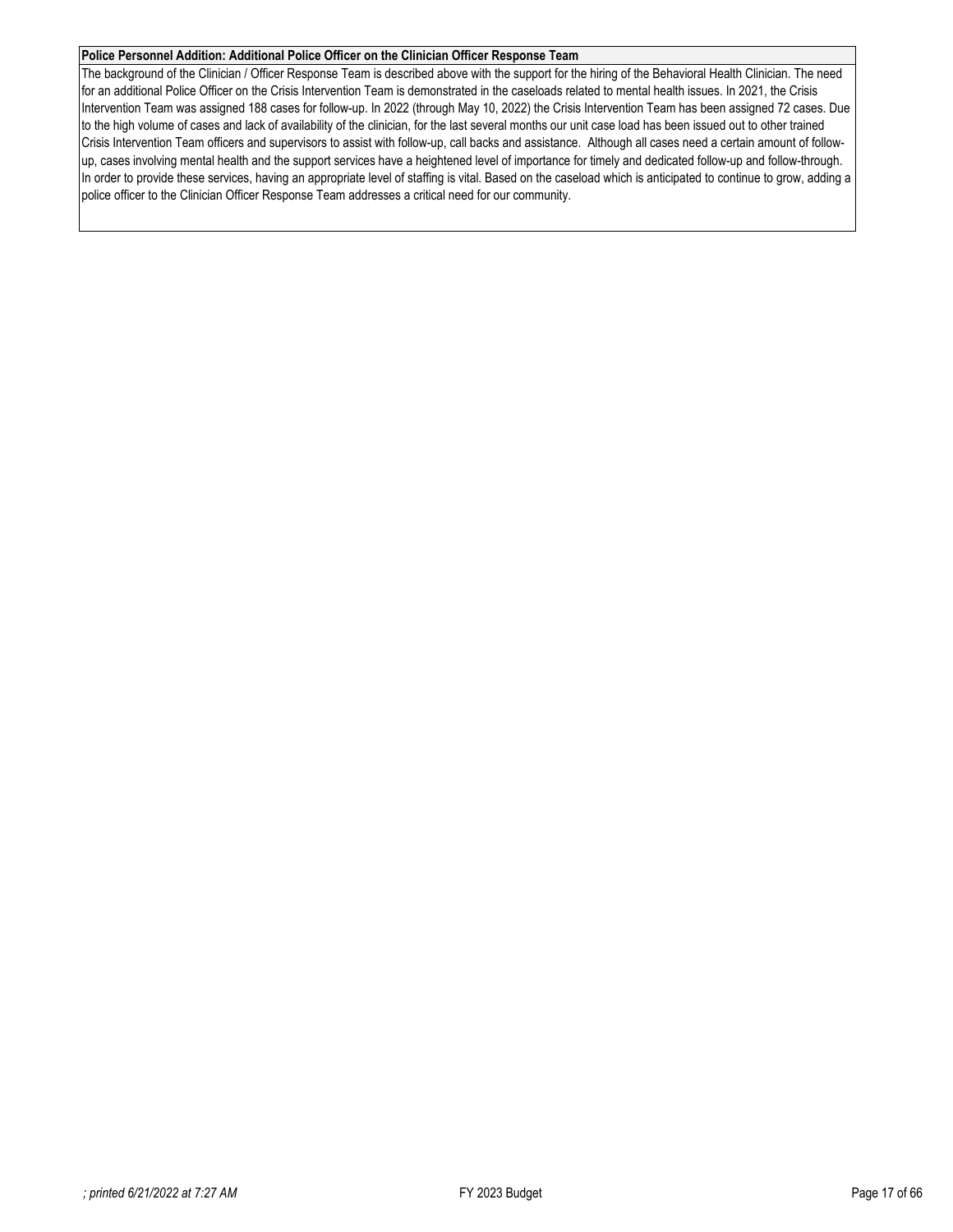# **Personnel Variance Analysis**

The largest expenditures in the FY2023 Budget are the personnel costs at \$32M or roughly 62% of the General Fund. As a service-oriented organization, personnel costs will likely always be the City's largest expenditure as people deliver our services to the community.

The variance analysis that follows compares each component of the personnel expenditures to the FY2022 Budget. Increases or (decreases) are shown as well as the percentage of the increase or (decrease).

|                                |                | FY2022           |                   | FY2023          | \$ Inc / Dec | $%$ Inc |
|--------------------------------|----------------|------------------|-------------------|-----------------|--------------|---------|
| <b>Object Account</b>          | <b>Revised</b> | <b>YTD 03/31</b> | <b>Annualized</b> | <b>Proposed</b> | from 2022    | (Dec)   |
| 511100 Regular Employees       | \$19,111,438   | \$9,330,288      | \$19,111,438      | \$20,470,749    | \$1,359,311  | 7%      |
| 512400 Retirement              | \$3,260,476    | \$1,364,740      | \$3,260,476       | \$3,259,624     | (\$852)      | $0\%$   |
| 512101 Health                  | \$3,634,924    | \$1,479,775      | \$3,634,924       | \$3,518,130     | (\$116,794)  | $-3%$   |
| 512200 Social Security (FICA)  | \$1,204,313    | \$573,733        | \$1,204,313       | \$1,218,511     | \$14,198     | $1\%$   |
| 511300 Overtime                | \$926,500      | \$481,043        | \$926,500         | \$1,060,681     | \$134,181    | 14%     |
| 512700 Workers Compensation    | \$747,515      | \$257,648        | \$747,515         | \$515,506       | (\$232,009)  | $-31%$  |
| 512300 Medicare                | \$283,742      | \$138,628        | \$283,742         | \$287,219       | \$3,477      | 1%      |
| 512103 Dental                  | \$249,813      | \$106,649        | \$249,813         | \$254,001       | \$4,188      | 2%      |
| 511200 Temporary/PT Employees  | \$274,161      | \$104,779        | \$274,161         | \$247,916       | (\$26,245)   | -10%    |
| 512102 Long-Term Disability    | \$110,889      | \$55,150         | \$110,889         | \$117,230       | \$6,341      | 6%      |
| 511154 Paramedic Incentive Pay | \$105,000      | \$5,000          | \$105,000         | \$110,000       | \$5,000      | 5%      |
| 512104 Life                    | \$92,262       | \$92,428         | \$92,262          | \$187,922       | \$95,660     | 104%    |
| 511152 Housing Stipend         | \$115,200      | \$68,000         | \$115,200         | \$153,600       | \$38,400     | 33%     |
| 511151 Car Allowance           | \$32,400       | \$18,600         | \$32,400          | \$42,000        | \$9,600      | 30%     |
| 511153 Gym Membership          | \$19,800       | \$9,062          | \$19,800          | \$15,840        | (\$3,960)    | $-20%$  |
| 511400 Holiday Pay             | \$0            | \$0              | \$0               | \$129,863       | \$129,863    | $0\%$   |
| Total Personnel                | \$30,168,434   | \$14,085,522     | \$30,168,434      | \$31,588,792    | \$1,420,358  | 5%      |

## **Assumptions:**

FY2023 COLA assumes a 4.9% increase for full-time employees. Merit step-increase of 3.3% is assumed for full-time employees and merit step increase of 3.5% is assumed for Department Heads. Health Benefit Package assumes a premium rate increase of 12% for Health and 12% for Dental coverages effective January 2023. Coverages for Life and Long-Term Disability assume no increase FY2023.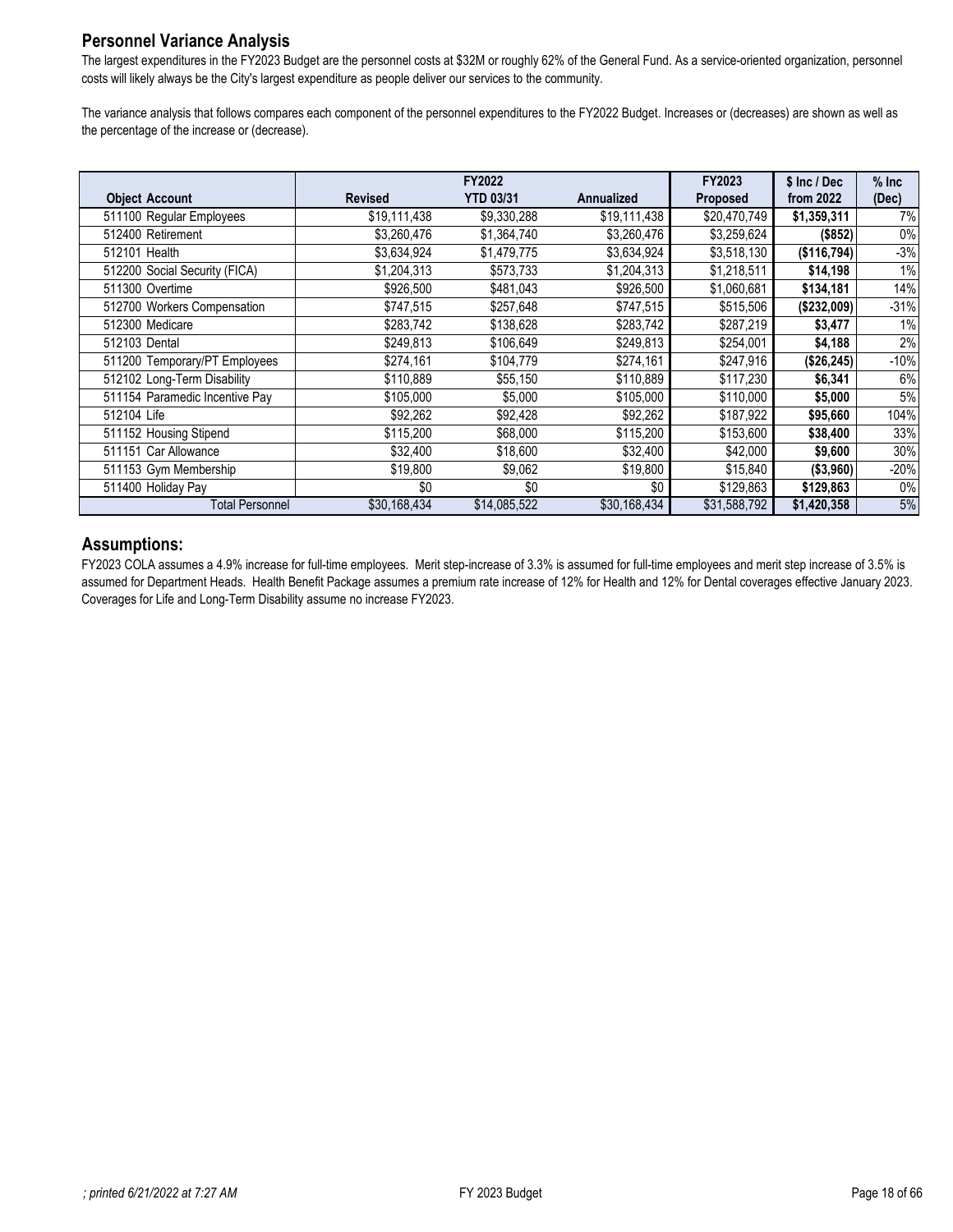# <span id="page-18-0"></span>**Departmental Summaries**

| from 2022<br><b>YTD 07/31</b><br>(Dec)<br><b>Actuals</b><br><b>Actuals</b><br><b>Revised</b><br>Annualized<br>Proposed<br>Department<br>1001330 City Clerk<br>8%<br>\$578,030<br>\$367,609<br>\$685,799<br>\$471,398<br>\$690,084<br>\$742,746<br>\$56,947<br>$9%$<br>\$327,835<br>\$339,792<br>\$337,992<br>\$139,360<br>\$337,992<br>\$367,433<br>\$29,441<br>Personnel<br>\$250,196<br>\$347,807<br>\$332,039<br>\$352,092<br>\$375,313<br>\$27,506<br>$8\%$<br>Operations<br>\$27,817<br>1001310 City Council<br>\$357,001<br>15%<br>\$243,941<br>\$164,130<br>\$310,922<br>\$127,312<br>\$287,664<br>\$46,079<br>$-1%$<br>\$221,473<br>\$121,446<br>\$219,728<br>\$77,891<br>\$219,728<br>\$218,447<br>Personnel<br>(\$1,281)<br>Operations<br>\$22,468<br>\$42,685<br>\$91,194<br>\$49,422<br>\$67,936<br>\$138,554<br>\$47,360<br>52%<br>16%<br>1001320 City Manager<br>\$881,402<br>\$3,727,634<br>\$1,152,217<br>\$493,929<br>\$1,159,447<br>\$1,331,204<br>\$178,987<br>1%<br>\$558,498<br>\$709,506<br>\$906,399<br>\$384,148<br>\$906,399<br>\$917,646<br>Personnel<br>\$11,247<br>\$322,904<br>\$3,018,128<br>\$245,818<br>\$109,780<br>\$253,048<br>\$413,558<br>\$167,740<br>68%<br>Operations<br>6%<br>\$770,712<br>\$770,935<br>\$816,571<br>1001570 Communications<br>\$568,213<br>\$608,541<br>\$377,863<br>\$45,859<br>$7\%$<br>Personnel<br>\$532,941<br>\$557,841<br>\$592,233<br>\$297,780<br>\$592,233<br>\$632,177<br>\$39,944<br>$3\%$<br>Operations<br>\$35,273<br>\$50,700<br>\$178,479<br>\$80,083<br>\$178,702<br>\$184,394<br>\$5,915<br>3%<br>1007410 Community Development<br>$\overline{$2,501,501}$<br>\$2,223,243<br>$\overline{$2,429,869}$<br>\$1,110,241<br>$\overline{$2,429,869}$<br>\$2,494,990<br>\$65,121<br>$3%$<br>Personnel<br>\$1,364,097<br>\$1,656,080<br>\$1,055,293<br>\$2,301,544<br>\$2,237,893<br>\$2,237,893<br>\$63,651<br>\$54,948<br>\$191,976<br>\$193,446<br>$1\%$<br>\$1,137,404<br>\$567,164<br>\$191,976<br>\$1,470<br>Operations<br>$-2%$<br>1002650 Court<br>\$636,792<br>\$750,523<br>\$295,418<br>\$750,619<br>\$734,530<br>(\$15,993)<br>\$643,619<br>\$456,459<br>2%<br>Personnel<br>\$407,066<br>\$423,358<br>\$456,459<br>\$214,264<br>\$465,661<br>\$9,202<br>$-9\%$<br>\$229,726<br>\$220,261<br>\$294,064<br>\$81,154<br>\$294,160<br>\$268,869<br>(\$25, 195)<br>Operations<br>3%<br>1001565 Facilities<br>\$2,657,906<br>\$491,398<br>\$2,647,679<br>\$2,996,571<br>\$2,638,457<br>\$2,716,393<br>\$77,936<br>$0\%$<br>\$388,881<br>\$84,431<br>\$0<br>\$0<br>\$0<br>Personnel<br>\$0<br>\$0<br>\$491,398<br>\$2,647,679<br>$3%$<br>\$2,607,690<br>\$2,573,475<br>\$2,638,457<br>\$2,716,393<br>\$77,936<br>Operations<br>24%<br>1001511 Finance<br>\$1,418,667<br>\$1,705,985<br>\$742,442<br>\$1,706,802<br>\$2,117,269<br>$\sqrt{$411,284}$<br>\$1,194,379<br>$7%$<br>\$1,023,336<br>\$1,209,455<br>\$1,447,472<br>\$674,626<br>\$1,447,472<br>\$1,552,278<br>\$104,806<br>Personnel<br>\$171,044<br>\$209,212<br>\$258,514<br>\$67,816<br>\$259,330<br>\$564,991<br>\$306,477<br>119%<br>Operations<br>3%<br>1003510 Fire<br>$\overline{$11,013,224}$<br>\$9,795,043<br>\$12,146,705<br>\$5,743,849<br>$\overline{$12,146,253}$<br>\$12,511,910<br>\$365,204<br>2%<br>\$9,994,506<br>\$9,085,166<br>\$11,140,081<br>\$5,286,020<br>\$11,140,081<br>\$11,379,689<br>\$239,608<br>Personnel<br>\$1,018,718<br>\$709,877<br>\$1,006,624<br>\$457,829<br>\$1,006,172<br>\$1,132,221<br>\$125,597<br>12%<br>Operations<br>$-21%$<br>1001540 Human Resources<br>\$925,300<br>\$949,479<br>\$473,757<br>\$827,191<br>\$655,922<br>\$826,151<br>(\$170, 229)<br>22%<br>\$523,694<br>\$507,252<br>\$398,453<br>\$263,467<br>\$398,453<br>\$487,634<br>Personnel<br>\$89,181<br>\$442,227<br>\$428,738<br>\$168,288<br>\$401,606<br>\$427,698<br>\$210,290<br>(\$259, 410)<br>$-61%$<br>Operations<br>4%<br>1001535 IT/GIS<br>\$2,097,765<br>$\overline{$2,219,105}$<br>\$1,302,233<br>\$2,219,797<br>\$2,306,838<br>\$1,920,016<br>\$87,733<br>$-2%$<br>Personnel<br>\$991,692<br>\$1,037,134<br>\$502,868<br>\$1,037,134<br>\$1,017,431<br>\$878,343<br>(\$19,703)<br>\$1,041,674<br>\$799,365<br>\$1,182,663<br>\$1,289,407<br>$9\%$<br>\$1,106,073<br>\$1,181,971<br>\$107,437<br>Operations<br>13%<br>1001530 Legal<br>$\overline{$457,984}$<br>\$147,641<br>\$430,890<br>\$400,000<br>\$400,000<br>\$450,000<br>\$50,000<br>$0\%$<br>\$0<br>\$0<br>\$0<br>\$0<br>\$0<br>\$0<br>\$0<br>Personnel<br>\$457,984<br>\$430,890<br>\$400,000<br>\$147,641<br>\$400,000<br>\$450,000<br>\$50,000<br>13%<br>Operations<br>7%<br>\$9,990,977<br>$\overline{$}13,318,511$<br>1003210 Police<br>\$11,271,216<br>\$5,890,302<br>\$13,318,659<br>\$14,242,144<br>\$923,633<br>$8\%$<br>Personnel<br>\$9,661,927<br>\$8,252,661<br>\$10,922,563<br>\$5,041,977<br>\$10,922,563<br>\$11,817,981<br>\$895,418<br>\$1,738,316<br>\$2,395,948<br>\$2,396,096<br>\$2,424,163<br>\$1,609,289<br>\$848,324<br>\$28,215<br>$1\%$<br>Operations<br>1004110 Public Works<br>\$6,216,661<br>\$6,147,016<br>\$6,321,612<br>\$2,608,933<br>\$6,321,612<br>\$6,551,231<br>\$229,619<br>4%<br>\$174,429<br>\$0<br>Personnel<br>(\$5,671)<br>\$0<br>\$0<br>\$0<br>\$0<br>0%<br>Operations<br>\$6,042,233<br>\$6,152,686<br>\$6,321,612<br>\$2,608,933<br>\$6,321,612<br>\$6,551,231<br>\$229,619<br>4%<br>1006110 Recreation and Parks<br>38%<br>\$1,904,474<br>\$2,052,590<br>\$2,489,923<br>\$813,484<br>\$2,489,881<br>\$3,443,477<br>\$953,554 | FY 2020 | FY2021 | FY2022 | FY2023    | $$$ Inc (Dec) | $%$ Inc |
|---------------------------------------------------------------------------------------------------------------------------------------------------------------------------------------------------------------------------------------------------------------------------------------------------------------------------------------------------------------------------------------------------------------------------------------------------------------------------------------------------------------------------------------------------------------------------------------------------------------------------------------------------------------------------------------------------------------------------------------------------------------------------------------------------------------------------------------------------------------------------------------------------------------------------------------------------------------------------------------------------------------------------------------------------------------------------------------------------------------------------------------------------------------------------------------------------------------------------------------------------------------------------------------------------------------------------------------------------------------------------------------------------------------------------------------------------------------------------------------------------------------------------------------------------------------------------------------------------------------------------------------------------------------------------------------------------------------------------------------------------------------------------------------------------------------------------------------------------------------------------------------------------------------------------------------------------------------------------------------------------------------------------------------------------------------------------------------------------------------------------------------------------------------------------------------------------------------------------------------------------------------------------------------------------------------------------------------------------------------------------------------------------------------------------------------------------------------------------------------------------------------------------------------------------------------------------------------------------------------------------------------------------------------------------------------------------------------------------------------------------------------------------------------------------------------------------------------------------------------------------------------------------------------------------------------------------------------------------------------------------------------------------------------------------------------------------------------------------------------------------------------------------------------------------------------------------------------------------------------------------------------------------------------------------------------------------------------------------------------------------------------------------------------------------------------------------------------------------------------------------------------------------------------------------------------------------------------------------------------------------------------------------------------------------------------------------------------------------------------------------------------------------------------------------------------------------------------------------------------------------------------------------------------------------------------------------------------------------------------------------------------------------------------------------------------------------------------------------------------------------------------------------------------------------------------------------------------------------------------------------------------------------------------------------------------------------------------------------------------------------------------------------------------------------------------------------------------------------------------------------------------------------------------------------------------------------------------------------------------------------------------------------------------------------------------------------------------------------------------------------------------------------------------------------------------------------------------------------------------------------------------------------------------------------------------------------------------------------------------------------------------------------------------------------------------------------------------------------------------------------------------------------------------------------------------------------------------------------------------------------------------------------------------------------------------------------------------------------------------------------------------------------------------------------------------------------------------------------------------------------|---------|--------|--------|-----------|---------------|---------|
|                                                                                                                                                                                                                                                                                                                                                                                                                                                                                                                                                                                                                                                                                                                                                                                                                                                                                                                                                                                                                                                                                                                                                                                                                                                                                                                                                                                                                                                                                                                                                                                                                                                                                                                                                                                                                                                                                                                                                                                                                                                                                                                                                                                                                                                                                                                                                                                                                                                                                                                                                                                                                                                                                                                                                                                                                                                                                                                                                                                                                                                                                                                                                                                                                                                                                                                                                                                                                                                                                                                                                                                                                                                                                                                                                                                                                                                                                                                                                                                                                                                                                                                                                                                                                                                                                                                                                                                                                                                                                                                                                                                                                                                                                                                                                                                                                                                                                                                                                                                                                                                                                                                                                                                                                                                                                                                                                                                                                                                                                                   |         |        |        |           |               |         |
|                                                                                                                                                                                                                                                                                                                                                                                                                                                                                                                                                                                                                                                                                                                                                                                                                                                                                                                                                                                                                                                                                                                                                                                                                                                                                                                                                                                                                                                                                                                                                                                                                                                                                                                                                                                                                                                                                                                                                                                                                                                                                                                                                                                                                                                                                                                                                                                                                                                                                                                                                                                                                                                                                                                                                                                                                                                                                                                                                                                                                                                                                                                                                                                                                                                                                                                                                                                                                                                                                                                                                                                                                                                                                                                                                                                                                                                                                                                                                                                                                                                                                                                                                                                                                                                                                                                                                                                                                                                                                                                                                                                                                                                                                                                                                                                                                                                                                                                                                                                                                                                                                                                                                                                                                                                                                                                                                                                                                                                                                                   |         |        |        |           |               |         |
|                                                                                                                                                                                                                                                                                                                                                                                                                                                                                                                                                                                                                                                                                                                                                                                                                                                                                                                                                                                                                                                                                                                                                                                                                                                                                                                                                                                                                                                                                                                                                                                                                                                                                                                                                                                                                                                                                                                                                                                                                                                                                                                                                                                                                                                                                                                                                                                                                                                                                                                                                                                                                                                                                                                                                                                                                                                                                                                                                                                                                                                                                                                                                                                                                                                                                                                                                                                                                                                                                                                                                                                                                                                                                                                                                                                                                                                                                                                                                                                                                                                                                                                                                                                                                                                                                                                                                                                                                                                                                                                                                                                                                                                                                                                                                                                                                                                                                                                                                                                                                                                                                                                                                                                                                                                                                                                                                                                                                                                                                                   |         |        |        |           |               |         |
|                                                                                                                                                                                                                                                                                                                                                                                                                                                                                                                                                                                                                                                                                                                                                                                                                                                                                                                                                                                                                                                                                                                                                                                                                                                                                                                                                                                                                                                                                                                                                                                                                                                                                                                                                                                                                                                                                                                                                                                                                                                                                                                                                                                                                                                                                                                                                                                                                                                                                                                                                                                                                                                                                                                                                                                                                                                                                                                                                                                                                                                                                                                                                                                                                                                                                                                                                                                                                                                                                                                                                                                                                                                                                                                                                                                                                                                                                                                                                                                                                                                                                                                                                                                                                                                                                                                                                                                                                                                                                                                                                                                                                                                                                                                                                                                                                                                                                                                                                                                                                                                                                                                                                                                                                                                                                                                                                                                                                                                                                                   |         |        |        |           |               |         |
|                                                                                                                                                                                                                                                                                                                                                                                                                                                                                                                                                                                                                                                                                                                                                                                                                                                                                                                                                                                                                                                                                                                                                                                                                                                                                                                                                                                                                                                                                                                                                                                                                                                                                                                                                                                                                                                                                                                                                                                                                                                                                                                                                                                                                                                                                                                                                                                                                                                                                                                                                                                                                                                                                                                                                                                                                                                                                                                                                                                                                                                                                                                                                                                                                                                                                                                                                                                                                                                                                                                                                                                                                                                                                                                                                                                                                                                                                                                                                                                                                                                                                                                                                                                                                                                                                                                                                                                                                                                                                                                                                                                                                                                                                                                                                                                                                                                                                                                                                                                                                                                                                                                                                                                                                                                                                                                                                                                                                                                                                                   |         |        |        |           |               |         |
|                                                                                                                                                                                                                                                                                                                                                                                                                                                                                                                                                                                                                                                                                                                                                                                                                                                                                                                                                                                                                                                                                                                                                                                                                                                                                                                                                                                                                                                                                                                                                                                                                                                                                                                                                                                                                                                                                                                                                                                                                                                                                                                                                                                                                                                                                                                                                                                                                                                                                                                                                                                                                                                                                                                                                                                                                                                                                                                                                                                                                                                                                                                                                                                                                                                                                                                                                                                                                                                                                                                                                                                                                                                                                                                                                                                                                                                                                                                                                                                                                                                                                                                                                                                                                                                                                                                                                                                                                                                                                                                                                                                                                                                                                                                                                                                                                                                                                                                                                                                                                                                                                                                                                                                                                                                                                                                                                                                                                                                                                                   |         |        |        |           |               |         |
|                                                                                                                                                                                                                                                                                                                                                                                                                                                                                                                                                                                                                                                                                                                                                                                                                                                                                                                                                                                                                                                                                                                                                                                                                                                                                                                                                                                                                                                                                                                                                                                                                                                                                                                                                                                                                                                                                                                                                                                                                                                                                                                                                                                                                                                                                                                                                                                                                                                                                                                                                                                                                                                                                                                                                                                                                                                                                                                                                                                                                                                                                                                                                                                                                                                                                                                                                                                                                                                                                                                                                                                                                                                                                                                                                                                                                                                                                                                                                                                                                                                                                                                                                                                                                                                                                                                                                                                                                                                                                                                                                                                                                                                                                                                                                                                                                                                                                                                                                                                                                                                                                                                                                                                                                                                                                                                                                                                                                                                                                                   |         |        |        |           |               |         |
|                                                                                                                                                                                                                                                                                                                                                                                                                                                                                                                                                                                                                                                                                                                                                                                                                                                                                                                                                                                                                                                                                                                                                                                                                                                                                                                                                                                                                                                                                                                                                                                                                                                                                                                                                                                                                                                                                                                                                                                                                                                                                                                                                                                                                                                                                                                                                                                                                                                                                                                                                                                                                                                                                                                                                                                                                                                                                                                                                                                                                                                                                                                                                                                                                                                                                                                                                                                                                                                                                                                                                                                                                                                                                                                                                                                                                                                                                                                                                                                                                                                                                                                                                                                                                                                                                                                                                                                                                                                                                                                                                                                                                                                                                                                                                                                                                                                                                                                                                                                                                                                                                                                                                                                                                                                                                                                                                                                                                                                                                                   |         |        |        |           |               |         |
|                                                                                                                                                                                                                                                                                                                                                                                                                                                                                                                                                                                                                                                                                                                                                                                                                                                                                                                                                                                                                                                                                                                                                                                                                                                                                                                                                                                                                                                                                                                                                                                                                                                                                                                                                                                                                                                                                                                                                                                                                                                                                                                                                                                                                                                                                                                                                                                                                                                                                                                                                                                                                                                                                                                                                                                                                                                                                                                                                                                                                                                                                                                                                                                                                                                                                                                                                                                                                                                                                                                                                                                                                                                                                                                                                                                                                                                                                                                                                                                                                                                                                                                                                                                                                                                                                                                                                                                                                                                                                                                                                                                                                                                                                                                                                                                                                                                                                                                                                                                                                                                                                                                                                                                                                                                                                                                                                                                                                                                                                                   |         |        |        |           |               |         |
|                                                                                                                                                                                                                                                                                                                                                                                                                                                                                                                                                                                                                                                                                                                                                                                                                                                                                                                                                                                                                                                                                                                                                                                                                                                                                                                                                                                                                                                                                                                                                                                                                                                                                                                                                                                                                                                                                                                                                                                                                                                                                                                                                                                                                                                                                                                                                                                                                                                                                                                                                                                                                                                                                                                                                                                                                                                                                                                                                                                                                                                                                                                                                                                                                                                                                                                                                                                                                                                                                                                                                                                                                                                                                                                                                                                                                                                                                                                                                                                                                                                                                                                                                                                                                                                                                                                                                                                                                                                                                                                                                                                                                                                                                                                                                                                                                                                                                                                                                                                                                                                                                                                                                                                                                                                                                                                                                                                                                                                                                                   |         |        |        |           |               |         |
|                                                                                                                                                                                                                                                                                                                                                                                                                                                                                                                                                                                                                                                                                                                                                                                                                                                                                                                                                                                                                                                                                                                                                                                                                                                                                                                                                                                                                                                                                                                                                                                                                                                                                                                                                                                                                                                                                                                                                                                                                                                                                                                                                                                                                                                                                                                                                                                                                                                                                                                                                                                                                                                                                                                                                                                                                                                                                                                                                                                                                                                                                                                                                                                                                                                                                                                                                                                                                                                                                                                                                                                                                                                                                                                                                                                                                                                                                                                                                                                                                                                                                                                                                                                                                                                                                                                                                                                                                                                                                                                                                                                                                                                                                                                                                                                                                                                                                                                                                                                                                                                                                                                                                                                                                                                                                                                                                                                                                                                                                                   |         |        |        |           |               |         |
|                                                                                                                                                                                                                                                                                                                                                                                                                                                                                                                                                                                                                                                                                                                                                                                                                                                                                                                                                                                                                                                                                                                                                                                                                                                                                                                                                                                                                                                                                                                                                                                                                                                                                                                                                                                                                                                                                                                                                                                                                                                                                                                                                                                                                                                                                                                                                                                                                                                                                                                                                                                                                                                                                                                                                                                                                                                                                                                                                                                                                                                                                                                                                                                                                                                                                                                                                                                                                                                                                                                                                                                                                                                                                                                                                                                                                                                                                                                                                                                                                                                                                                                                                                                                                                                                                                                                                                                                                                                                                                                                                                                                                                                                                                                                                                                                                                                                                                                                                                                                                                                                                                                                                                                                                                                                                                                                                                                                                                                                                                   |         |        |        |           |               |         |
|                                                                                                                                                                                                                                                                                                                                                                                                                                                                                                                                                                                                                                                                                                                                                                                                                                                                                                                                                                                                                                                                                                                                                                                                                                                                                                                                                                                                                                                                                                                                                                                                                                                                                                                                                                                                                                                                                                                                                                                                                                                                                                                                                                                                                                                                                                                                                                                                                                                                                                                                                                                                                                                                                                                                                                                                                                                                                                                                                                                                                                                                                                                                                                                                                                                                                                                                                                                                                                                                                                                                                                                                                                                                                                                                                                                                                                                                                                                                                                                                                                                                                                                                                                                                                                                                                                                                                                                                                                                                                                                                                                                                                                                                                                                                                                                                                                                                                                                                                                                                                                                                                                                                                                                                                                                                                                                                                                                                                                                                                                   |         |        |        |           |               |         |
|                                                                                                                                                                                                                                                                                                                                                                                                                                                                                                                                                                                                                                                                                                                                                                                                                                                                                                                                                                                                                                                                                                                                                                                                                                                                                                                                                                                                                                                                                                                                                                                                                                                                                                                                                                                                                                                                                                                                                                                                                                                                                                                                                                                                                                                                                                                                                                                                                                                                                                                                                                                                                                                                                                                                                                                                                                                                                                                                                                                                                                                                                                                                                                                                                                                                                                                                                                                                                                                                                                                                                                                                                                                                                                                                                                                                                                                                                                                                                                                                                                                                                                                                                                                                                                                                                                                                                                                                                                                                                                                                                                                                                                                                                                                                                                                                                                                                                                                                                                                                                                                                                                                                                                                                                                                                                                                                                                                                                                                                                                   |         |        |        |           |               |         |
|                                                                                                                                                                                                                                                                                                                                                                                                                                                                                                                                                                                                                                                                                                                                                                                                                                                                                                                                                                                                                                                                                                                                                                                                                                                                                                                                                                                                                                                                                                                                                                                                                                                                                                                                                                                                                                                                                                                                                                                                                                                                                                                                                                                                                                                                                                                                                                                                                                                                                                                                                                                                                                                                                                                                                                                                                                                                                                                                                                                                                                                                                                                                                                                                                                                                                                                                                                                                                                                                                                                                                                                                                                                                                                                                                                                                                                                                                                                                                                                                                                                                                                                                                                                                                                                                                                                                                                                                                                                                                                                                                                                                                                                                                                                                                                                                                                                                                                                                                                                                                                                                                                                                                                                                                                                                                                                                                                                                                                                                                                   |         |        |        |           |               |         |
|                                                                                                                                                                                                                                                                                                                                                                                                                                                                                                                                                                                                                                                                                                                                                                                                                                                                                                                                                                                                                                                                                                                                                                                                                                                                                                                                                                                                                                                                                                                                                                                                                                                                                                                                                                                                                                                                                                                                                                                                                                                                                                                                                                                                                                                                                                                                                                                                                                                                                                                                                                                                                                                                                                                                                                                                                                                                                                                                                                                                                                                                                                                                                                                                                                                                                                                                                                                                                                                                                                                                                                                                                                                                                                                                                                                                                                                                                                                                                                                                                                                                                                                                                                                                                                                                                                                                                                                                                                                                                                                                                                                                                                                                                                                                                                                                                                                                                                                                                                                                                                                                                                                                                                                                                                                                                                                                                                                                                                                                                                   |         |        |        |           |               |         |
|                                                                                                                                                                                                                                                                                                                                                                                                                                                                                                                                                                                                                                                                                                                                                                                                                                                                                                                                                                                                                                                                                                                                                                                                                                                                                                                                                                                                                                                                                                                                                                                                                                                                                                                                                                                                                                                                                                                                                                                                                                                                                                                                                                                                                                                                                                                                                                                                                                                                                                                                                                                                                                                                                                                                                                                                                                                                                                                                                                                                                                                                                                                                                                                                                                                                                                                                                                                                                                                                                                                                                                                                                                                                                                                                                                                                                                                                                                                                                                                                                                                                                                                                                                                                                                                                                                                                                                                                                                                                                                                                                                                                                                                                                                                                                                                                                                                                                                                                                                                                                                                                                                                                                                                                                                                                                                                                                                                                                                                                                                   |         |        |        |           |               |         |
|                                                                                                                                                                                                                                                                                                                                                                                                                                                                                                                                                                                                                                                                                                                                                                                                                                                                                                                                                                                                                                                                                                                                                                                                                                                                                                                                                                                                                                                                                                                                                                                                                                                                                                                                                                                                                                                                                                                                                                                                                                                                                                                                                                                                                                                                                                                                                                                                                                                                                                                                                                                                                                                                                                                                                                                                                                                                                                                                                                                                                                                                                                                                                                                                                                                                                                                                                                                                                                                                                                                                                                                                                                                                                                                                                                                                                                                                                                                                                                                                                                                                                                                                                                                                                                                                                                                                                                                                                                                                                                                                                                                                                                                                                                                                                                                                                                                                                                                                                                                                                                                                                                                                                                                                                                                                                                                                                                                                                                                                                                   |         |        |        |           |               |         |
|                                                                                                                                                                                                                                                                                                                                                                                                                                                                                                                                                                                                                                                                                                                                                                                                                                                                                                                                                                                                                                                                                                                                                                                                                                                                                                                                                                                                                                                                                                                                                                                                                                                                                                                                                                                                                                                                                                                                                                                                                                                                                                                                                                                                                                                                                                                                                                                                                                                                                                                                                                                                                                                                                                                                                                                                                                                                                                                                                                                                                                                                                                                                                                                                                                                                                                                                                                                                                                                                                                                                                                                                                                                                                                                                                                                                                                                                                                                                                                                                                                                                                                                                                                                                                                                                                                                                                                                                                                                                                                                                                                                                                                                                                                                                                                                                                                                                                                                                                                                                                                                                                                                                                                                                                                                                                                                                                                                                                                                                                                   |         |        |        |           |               |         |
|                                                                                                                                                                                                                                                                                                                                                                                                                                                                                                                                                                                                                                                                                                                                                                                                                                                                                                                                                                                                                                                                                                                                                                                                                                                                                                                                                                                                                                                                                                                                                                                                                                                                                                                                                                                                                                                                                                                                                                                                                                                                                                                                                                                                                                                                                                                                                                                                                                                                                                                                                                                                                                                                                                                                                                                                                                                                                                                                                                                                                                                                                                                                                                                                                                                                                                                                                                                                                                                                                                                                                                                                                                                                                                                                                                                                                                                                                                                                                                                                                                                                                                                                                                                                                                                                                                                                                                                                                                                                                                                                                                                                                                                                                                                                                                                                                                                                                                                                                                                                                                                                                                                                                                                                                                                                                                                                                                                                                                                                                                   |         |        |        |           |               |         |
|                                                                                                                                                                                                                                                                                                                                                                                                                                                                                                                                                                                                                                                                                                                                                                                                                                                                                                                                                                                                                                                                                                                                                                                                                                                                                                                                                                                                                                                                                                                                                                                                                                                                                                                                                                                                                                                                                                                                                                                                                                                                                                                                                                                                                                                                                                                                                                                                                                                                                                                                                                                                                                                                                                                                                                                                                                                                                                                                                                                                                                                                                                                                                                                                                                                                                                                                                                                                                                                                                                                                                                                                                                                                                                                                                                                                                                                                                                                                                                                                                                                                                                                                                                                                                                                                                                                                                                                                                                                                                                                                                                                                                                                                                                                                                                                                                                                                                                                                                                                                                                                                                                                                                                                                                                                                                                                                                                                                                                                                                                   |         |        |        |           |               |         |
|                                                                                                                                                                                                                                                                                                                                                                                                                                                                                                                                                                                                                                                                                                                                                                                                                                                                                                                                                                                                                                                                                                                                                                                                                                                                                                                                                                                                                                                                                                                                                                                                                                                                                                                                                                                                                                                                                                                                                                                                                                                                                                                                                                                                                                                                                                                                                                                                                                                                                                                                                                                                                                                                                                                                                                                                                                                                                                                                                                                                                                                                                                                                                                                                                                                                                                                                                                                                                                                                                                                                                                                                                                                                                                                                                                                                                                                                                                                                                                                                                                                                                                                                                                                                                                                                                                                                                                                                                                                                                                                                                                                                                                                                                                                                                                                                                                                                                                                                                                                                                                                                                                                                                                                                                                                                                                                                                                                                                                                                                                   |         |        |        |           |               |         |
|                                                                                                                                                                                                                                                                                                                                                                                                                                                                                                                                                                                                                                                                                                                                                                                                                                                                                                                                                                                                                                                                                                                                                                                                                                                                                                                                                                                                                                                                                                                                                                                                                                                                                                                                                                                                                                                                                                                                                                                                                                                                                                                                                                                                                                                                                                                                                                                                                                                                                                                                                                                                                                                                                                                                                                                                                                                                                                                                                                                                                                                                                                                                                                                                                                                                                                                                                                                                                                                                                                                                                                                                                                                                                                                                                                                                                                                                                                                                                                                                                                                                                                                                                                                                                                                                                                                                                                                                                                                                                                                                                                                                                                                                                                                                                                                                                                                                                                                                                                                                                                                                                                                                                                                                                                                                                                                                                                                                                                                                                                   |         |        |        |           |               |         |
|                                                                                                                                                                                                                                                                                                                                                                                                                                                                                                                                                                                                                                                                                                                                                                                                                                                                                                                                                                                                                                                                                                                                                                                                                                                                                                                                                                                                                                                                                                                                                                                                                                                                                                                                                                                                                                                                                                                                                                                                                                                                                                                                                                                                                                                                                                                                                                                                                                                                                                                                                                                                                                                                                                                                                                                                                                                                                                                                                                                                                                                                                                                                                                                                                                                                                                                                                                                                                                                                                                                                                                                                                                                                                                                                                                                                                                                                                                                                                                                                                                                                                                                                                                                                                                                                                                                                                                                                                                                                                                                                                                                                                                                                                                                                                                                                                                                                                                                                                                                                                                                                                                                                                                                                                                                                                                                                                                                                                                                                                                   |         |        |        |           |               |         |
|                                                                                                                                                                                                                                                                                                                                                                                                                                                                                                                                                                                                                                                                                                                                                                                                                                                                                                                                                                                                                                                                                                                                                                                                                                                                                                                                                                                                                                                                                                                                                                                                                                                                                                                                                                                                                                                                                                                                                                                                                                                                                                                                                                                                                                                                                                                                                                                                                                                                                                                                                                                                                                                                                                                                                                                                                                                                                                                                                                                                                                                                                                                                                                                                                                                                                                                                                                                                                                                                                                                                                                                                                                                                                                                                                                                                                                                                                                                                                                                                                                                                                                                                                                                                                                                                                                                                                                                                                                                                                                                                                                                                                                                                                                                                                                                                                                                                                                                                                                                                                                                                                                                                                                                                                                                                                                                                                                                                                                                                                                   |         |        |        |           |               |         |
|                                                                                                                                                                                                                                                                                                                                                                                                                                                                                                                                                                                                                                                                                                                                                                                                                                                                                                                                                                                                                                                                                                                                                                                                                                                                                                                                                                                                                                                                                                                                                                                                                                                                                                                                                                                                                                                                                                                                                                                                                                                                                                                                                                                                                                                                                                                                                                                                                                                                                                                                                                                                                                                                                                                                                                                                                                                                                                                                                                                                                                                                                                                                                                                                                                                                                                                                                                                                                                                                                                                                                                                                                                                                                                                                                                                                                                                                                                                                                                                                                                                                                                                                                                                                                                                                                                                                                                                                                                                                                                                                                                                                                                                                                                                                                                                                                                                                                                                                                                                                                                                                                                                                                                                                                                                                                                                                                                                                                                                                                                   |         |        |        |           |               |         |
|                                                                                                                                                                                                                                                                                                                                                                                                                                                                                                                                                                                                                                                                                                                                                                                                                                                                                                                                                                                                                                                                                                                                                                                                                                                                                                                                                                                                                                                                                                                                                                                                                                                                                                                                                                                                                                                                                                                                                                                                                                                                                                                                                                                                                                                                                                                                                                                                                                                                                                                                                                                                                                                                                                                                                                                                                                                                                                                                                                                                                                                                                                                                                                                                                                                                                                                                                                                                                                                                                                                                                                                                                                                                                                                                                                                                                                                                                                                                                                                                                                                                                                                                                                                                                                                                                                                                                                                                                                                                                                                                                                                                                                                                                                                                                                                                                                                                                                                                                                                                                                                                                                                                                                                                                                                                                                                                                                                                                                                                                                   |         |        |        |           |               |         |
|                                                                                                                                                                                                                                                                                                                                                                                                                                                                                                                                                                                                                                                                                                                                                                                                                                                                                                                                                                                                                                                                                                                                                                                                                                                                                                                                                                                                                                                                                                                                                                                                                                                                                                                                                                                                                                                                                                                                                                                                                                                                                                                                                                                                                                                                                                                                                                                                                                                                                                                                                                                                                                                                                                                                                                                                                                                                                                                                                                                                                                                                                                                                                                                                                                                                                                                                                                                                                                                                                                                                                                                                                                                                                                                                                                                                                                                                                                                                                                                                                                                                                                                                                                                                                                                                                                                                                                                                                                                                                                                                                                                                                                                                                                                                                                                                                                                                                                                                                                                                                                                                                                                                                                                                                                                                                                                                                                                                                                                                                                   |         |        |        |           |               |         |
|                                                                                                                                                                                                                                                                                                                                                                                                                                                                                                                                                                                                                                                                                                                                                                                                                                                                                                                                                                                                                                                                                                                                                                                                                                                                                                                                                                                                                                                                                                                                                                                                                                                                                                                                                                                                                                                                                                                                                                                                                                                                                                                                                                                                                                                                                                                                                                                                                                                                                                                                                                                                                                                                                                                                                                                                                                                                                                                                                                                                                                                                                                                                                                                                                                                                                                                                                                                                                                                                                                                                                                                                                                                                                                                                                                                                                                                                                                                                                                                                                                                                                                                                                                                                                                                                                                                                                                                                                                                                                                                                                                                                                                                                                                                                                                                                                                                                                                                                                                                                                                                                                                                                                                                                                                                                                                                                                                                                                                                                                                   |         |        |        |           |               |         |
|                                                                                                                                                                                                                                                                                                                                                                                                                                                                                                                                                                                                                                                                                                                                                                                                                                                                                                                                                                                                                                                                                                                                                                                                                                                                                                                                                                                                                                                                                                                                                                                                                                                                                                                                                                                                                                                                                                                                                                                                                                                                                                                                                                                                                                                                                                                                                                                                                                                                                                                                                                                                                                                                                                                                                                                                                                                                                                                                                                                                                                                                                                                                                                                                                                                                                                                                                                                                                                                                                                                                                                                                                                                                                                                                                                                                                                                                                                                                                                                                                                                                                                                                                                                                                                                                                                                                                                                                                                                                                                                                                                                                                                                                                                                                                                                                                                                                                                                                                                                                                                                                                                                                                                                                                                                                                                                                                                                                                                                                                                   |         |        |        |           |               |         |
|                                                                                                                                                                                                                                                                                                                                                                                                                                                                                                                                                                                                                                                                                                                                                                                                                                                                                                                                                                                                                                                                                                                                                                                                                                                                                                                                                                                                                                                                                                                                                                                                                                                                                                                                                                                                                                                                                                                                                                                                                                                                                                                                                                                                                                                                                                                                                                                                                                                                                                                                                                                                                                                                                                                                                                                                                                                                                                                                                                                                                                                                                                                                                                                                                                                                                                                                                                                                                                                                                                                                                                                                                                                                                                                                                                                                                                                                                                                                                                                                                                                                                                                                                                                                                                                                                                                                                                                                                                                                                                                                                                                                                                                                                                                                                                                                                                                                                                                                                                                                                                                                                                                                                                                                                                                                                                                                                                                                                                                                                                   |         |        |        |           |               |         |
|                                                                                                                                                                                                                                                                                                                                                                                                                                                                                                                                                                                                                                                                                                                                                                                                                                                                                                                                                                                                                                                                                                                                                                                                                                                                                                                                                                                                                                                                                                                                                                                                                                                                                                                                                                                                                                                                                                                                                                                                                                                                                                                                                                                                                                                                                                                                                                                                                                                                                                                                                                                                                                                                                                                                                                                                                                                                                                                                                                                                                                                                                                                                                                                                                                                                                                                                                                                                                                                                                                                                                                                                                                                                                                                                                                                                                                                                                                                                                                                                                                                                                                                                                                                                                                                                                                                                                                                                                                                                                                                                                                                                                                                                                                                                                                                                                                                                                                                                                                                                                                                                                                                                                                                                                                                                                                                                                                                                                                                                                                   |         |        |        |           |               |         |
|                                                                                                                                                                                                                                                                                                                                                                                                                                                                                                                                                                                                                                                                                                                                                                                                                                                                                                                                                                                                                                                                                                                                                                                                                                                                                                                                                                                                                                                                                                                                                                                                                                                                                                                                                                                                                                                                                                                                                                                                                                                                                                                                                                                                                                                                                                                                                                                                                                                                                                                                                                                                                                                                                                                                                                                                                                                                                                                                                                                                                                                                                                                                                                                                                                                                                                                                                                                                                                                                                                                                                                                                                                                                                                                                                                                                                                                                                                                                                                                                                                                                                                                                                                                                                                                                                                                                                                                                                                                                                                                                                                                                                                                                                                                                                                                                                                                                                                                                                                                                                                                                                                                                                                                                                                                                                                                                                                                                                                                                                                   |         |        |        |           |               |         |
|                                                                                                                                                                                                                                                                                                                                                                                                                                                                                                                                                                                                                                                                                                                                                                                                                                                                                                                                                                                                                                                                                                                                                                                                                                                                                                                                                                                                                                                                                                                                                                                                                                                                                                                                                                                                                                                                                                                                                                                                                                                                                                                                                                                                                                                                                                                                                                                                                                                                                                                                                                                                                                                                                                                                                                                                                                                                                                                                                                                                                                                                                                                                                                                                                                                                                                                                                                                                                                                                                                                                                                                                                                                                                                                                                                                                                                                                                                                                                                                                                                                                                                                                                                                                                                                                                                                                                                                                                                                                                                                                                                                                                                                                                                                                                                                                                                                                                                                                                                                                                                                                                                                                                                                                                                                                                                                                                                                                                                                                                                   |         |        |        |           |               |         |
|                                                                                                                                                                                                                                                                                                                                                                                                                                                                                                                                                                                                                                                                                                                                                                                                                                                                                                                                                                                                                                                                                                                                                                                                                                                                                                                                                                                                                                                                                                                                                                                                                                                                                                                                                                                                                                                                                                                                                                                                                                                                                                                                                                                                                                                                                                                                                                                                                                                                                                                                                                                                                                                                                                                                                                                                                                                                                                                                                                                                                                                                                                                                                                                                                                                                                                                                                                                                                                                                                                                                                                                                                                                                                                                                                                                                                                                                                                                                                                                                                                                                                                                                                                                                                                                                                                                                                                                                                                                                                                                                                                                                                                                                                                                                                                                                                                                                                                                                                                                                                                                                                                                                                                                                                                                                                                                                                                                                                                                                                                   |         |        |        |           |               |         |
|                                                                                                                                                                                                                                                                                                                                                                                                                                                                                                                                                                                                                                                                                                                                                                                                                                                                                                                                                                                                                                                                                                                                                                                                                                                                                                                                                                                                                                                                                                                                                                                                                                                                                                                                                                                                                                                                                                                                                                                                                                                                                                                                                                                                                                                                                                                                                                                                                                                                                                                                                                                                                                                                                                                                                                                                                                                                                                                                                                                                                                                                                                                                                                                                                                                                                                                                                                                                                                                                                                                                                                                                                                                                                                                                                                                                                                                                                                                                                                                                                                                                                                                                                                                                                                                                                                                                                                                                                                                                                                                                                                                                                                                                                                                                                                                                                                                                                                                                                                                                                                                                                                                                                                                                                                                                                                                                                                                                                                                                                                   |         |        |        |           |               |         |
|                                                                                                                                                                                                                                                                                                                                                                                                                                                                                                                                                                                                                                                                                                                                                                                                                                                                                                                                                                                                                                                                                                                                                                                                                                                                                                                                                                                                                                                                                                                                                                                                                                                                                                                                                                                                                                                                                                                                                                                                                                                                                                                                                                                                                                                                                                                                                                                                                                                                                                                                                                                                                                                                                                                                                                                                                                                                                                                                                                                                                                                                                                                                                                                                                                                                                                                                                                                                                                                                                                                                                                                                                                                                                                                                                                                                                                                                                                                                                                                                                                                                                                                                                                                                                                                                                                                                                                                                                                                                                                                                                                                                                                                                                                                                                                                                                                                                                                                                                                                                                                                                                                                                                                                                                                                                                                                                                                                                                                                                                                   |         |        |        |           |               |         |
|                                                                                                                                                                                                                                                                                                                                                                                                                                                                                                                                                                                                                                                                                                                                                                                                                                                                                                                                                                                                                                                                                                                                                                                                                                                                                                                                                                                                                                                                                                                                                                                                                                                                                                                                                                                                                                                                                                                                                                                                                                                                                                                                                                                                                                                                                                                                                                                                                                                                                                                                                                                                                                                                                                                                                                                                                                                                                                                                                                                                                                                                                                                                                                                                                                                                                                                                                                                                                                                                                                                                                                                                                                                                                                                                                                                                                                                                                                                                                                                                                                                                                                                                                                                                                                                                                                                                                                                                                                                                                                                                                                                                                                                                                                                                                                                                                                                                                                                                                                                                                                                                                                                                                                                                                                                                                                                                                                                                                                                                                                   |         |        |        |           |               |         |
|                                                                                                                                                                                                                                                                                                                                                                                                                                                                                                                                                                                                                                                                                                                                                                                                                                                                                                                                                                                                                                                                                                                                                                                                                                                                                                                                                                                                                                                                                                                                                                                                                                                                                                                                                                                                                                                                                                                                                                                                                                                                                                                                                                                                                                                                                                                                                                                                                                                                                                                                                                                                                                                                                                                                                                                                                                                                                                                                                                                                                                                                                                                                                                                                                                                                                                                                                                                                                                                                                                                                                                                                                                                                                                                                                                                                                                                                                                                                                                                                                                                                                                                                                                                                                                                                                                                                                                                                                                                                                                                                                                                                                                                                                                                                                                                                                                                                                                                                                                                                                                                                                                                                                                                                                                                                                                                                                                                                                                                                                                   |         |        |        |           |               |         |
|                                                                                                                                                                                                                                                                                                                                                                                                                                                                                                                                                                                                                                                                                                                                                                                                                                                                                                                                                                                                                                                                                                                                                                                                                                                                                                                                                                                                                                                                                                                                                                                                                                                                                                                                                                                                                                                                                                                                                                                                                                                                                                                                                                                                                                                                                                                                                                                                                                                                                                                                                                                                                                                                                                                                                                                                                                                                                                                                                                                                                                                                                                                                                                                                                                                                                                                                                                                                                                                                                                                                                                                                                                                                                                                                                                                                                                                                                                                                                                                                                                                                                                                                                                                                                                                                                                                                                                                                                                                                                                                                                                                                                                                                                                                                                                                                                                                                                                                                                                                                                                                                                                                                                                                                                                                                                                                                                                                                                                                                                                   |         |        |        |           |               |         |
|                                                                                                                                                                                                                                                                                                                                                                                                                                                                                                                                                                                                                                                                                                                                                                                                                                                                                                                                                                                                                                                                                                                                                                                                                                                                                                                                                                                                                                                                                                                                                                                                                                                                                                                                                                                                                                                                                                                                                                                                                                                                                                                                                                                                                                                                                                                                                                                                                                                                                                                                                                                                                                                                                                                                                                                                                                                                                                                                                                                                                                                                                                                                                                                                                                                                                                                                                                                                                                                                                                                                                                                                                                                                                                                                                                                                                                                                                                                                                                                                                                                                                                                                                                                                                                                                                                                                                                                                                                                                                                                                                                                                                                                                                                                                                                                                                                                                                                                                                                                                                                                                                                                                                                                                                                                                                                                                                                                                                                                                                                   |         |        |        |           |               |         |
|                                                                                                                                                                                                                                                                                                                                                                                                                                                                                                                                                                                                                                                                                                                                                                                                                                                                                                                                                                                                                                                                                                                                                                                                                                                                                                                                                                                                                                                                                                                                                                                                                                                                                                                                                                                                                                                                                                                                                                                                                                                                                                                                                                                                                                                                                                                                                                                                                                                                                                                                                                                                                                                                                                                                                                                                                                                                                                                                                                                                                                                                                                                                                                                                                                                                                                                                                                                                                                                                                                                                                                                                                                                                                                                                                                                                                                                                                                                                                                                                                                                                                                                                                                                                                                                                                                                                                                                                                                                                                                                                                                                                                                                                                                                                                                                                                                                                                                                                                                                                                                                                                                                                                                                                                                                                                                                                                                                                                                                                                                   |         |        |        |           |               |         |
|                                                                                                                                                                                                                                                                                                                                                                                                                                                                                                                                                                                                                                                                                                                                                                                                                                                                                                                                                                                                                                                                                                                                                                                                                                                                                                                                                                                                                                                                                                                                                                                                                                                                                                                                                                                                                                                                                                                                                                                                                                                                                                                                                                                                                                                                                                                                                                                                                                                                                                                                                                                                                                                                                                                                                                                                                                                                                                                                                                                                                                                                                                                                                                                                                                                                                                                                                                                                                                                                                                                                                                                                                                                                                                                                                                                                                                                                                                                                                                                                                                                                                                                                                                                                                                                                                                                                                                                                                                                                                                                                                                                                                                                                                                                                                                                                                                                                                                                                                                                                                                                                                                                                                                                                                                                                                                                                                                                                                                                                                                   |         |        |        |           |               |         |
|                                                                                                                                                                                                                                                                                                                                                                                                                                                                                                                                                                                                                                                                                                                                                                                                                                                                                                                                                                                                                                                                                                                                                                                                                                                                                                                                                                                                                                                                                                                                                                                                                                                                                                                                                                                                                                                                                                                                                                                                                                                                                                                                                                                                                                                                                                                                                                                                                                                                                                                                                                                                                                                                                                                                                                                                                                                                                                                                                                                                                                                                                                                                                                                                                                                                                                                                                                                                                                                                                                                                                                                                                                                                                                                                                                                                                                                                                                                                                                                                                                                                                                                                                                                                                                                                                                                                                                                                                                                                                                                                                                                                                                                                                                                                                                                                                                                                                                                                                                                                                                                                                                                                                                                                                                                                                                                                                                                                                                                                                                   |         |        |        |           |               |         |
| Personnel<br>\$289,621<br>\$314,947<br>\$472,026<br>\$147,828<br>\$472,026<br>$-9%$<br>(\$41, 155)                                                                                                                                                                                                                                                                                                                                                                                                                                                                                                                                                                                                                                                                                                                                                                                                                                                                                                                                                                                                                                                                                                                                                                                                                                                                                                                                                                                                                                                                                                                                                                                                                                                                                                                                                                                                                                                                                                                                                                                                                                                                                                                                                                                                                                                                                                                                                                                                                                                                                                                                                                                                                                                                                                                                                                                                                                                                                                                                                                                                                                                                                                                                                                                                                                                                                                                                                                                                                                                                                                                                                                                                                                                                                                                                                                                                                                                                                                                                                                                                                                                                                                                                                                                                                                                                                                                                                                                                                                                                                                                                                                                                                                                                                                                                                                                                                                                                                                                                                                                                                                                                                                                                                                                                                                                                                                                                                                                                |         |        |        | \$430,871 |               |         |
| Operations<br>\$1,614,853<br>\$1,737,642<br>\$2,017,897<br>\$665,657<br>\$2,017,855<br>\$3,012,606<br>\$994,709<br>49%                                                                                                                                                                                                                                                                                                                                                                                                                                                                                                                                                                                                                                                                                                                                                                                                                                                                                                                                                                                                                                                                                                                                                                                                                                                                                                                                                                                                                                                                                                                                                                                                                                                                                                                                                                                                                                                                                                                                                                                                                                                                                                                                                                                                                                                                                                                                                                                                                                                                                                                                                                                                                                                                                                                                                                                                                                                                                                                                                                                                                                                                                                                                                                                                                                                                                                                                                                                                                                                                                                                                                                                                                                                                                                                                                                                                                                                                                                                                                                                                                                                                                                                                                                                                                                                                                                                                                                                                                                                                                                                                                                                                                                                                                                                                                                                                                                                                                                                                                                                                                                                                                                                                                                                                                                                                                                                                                                            |         |        |        |           |               |         |
| <b>Total - All Departments</b><br>7%<br>\$43,309,707<br>\$43,275,107<br>\$48,166,492<br>\$21,090,200<br>\$48,166,492<br>\$51,472,226<br>\$3,305,734                                                                                                                                                                                                                                                                                                                                                                                                                                                                                                                                                                                                                                                                                                                                                                                                                                                                                                                                                                                                                                                                                                                                                                                                                                                                                                                                                                                                                                                                                                                                                                                                                                                                                                                                                                                                                                                                                                                                                                                                                                                                                                                                                                                                                                                                                                                                                                                                                                                                                                                                                                                                                                                                                                                                                                                                                                                                                                                                                                                                                                                                                                                                                                                                                                                                                                                                                                                                                                                                                                                                                                                                                                                                                                                                                                                                                                                                                                                                                                                                                                                                                                                                                                                                                                                                                                                                                                                                                                                                                                                                                                                                                                                                                                                                                                                                                                                                                                                                                                                                                                                                                                                                                                                                                                                                                                                                               |         |        |        |           |               |         |
| 5%<br>Total - Personnel<br>\$26,346,646<br>\$24,247,954<br>\$30,168,434<br>\$14,085,522<br>\$30,168,434<br>\$31,588,792<br>\$1,420,358                                                                                                                                                                                                                                                                                                                                                                                                                                                                                                                                                                                                                                                                                                                                                                                                                                                                                                                                                                                                                                                                                                                                                                                                                                                                                                                                                                                                                                                                                                                                                                                                                                                                                                                                                                                                                                                                                                                                                                                                                                                                                                                                                                                                                                                                                                                                                                                                                                                                                                                                                                                                                                                                                                                                                                                                                                                                                                                                                                                                                                                                                                                                                                                                                                                                                                                                                                                                                                                                                                                                                                                                                                                                                                                                                                                                                                                                                                                                                                                                                                                                                                                                                                                                                                                                                                                                                                                                                                                                                                                                                                                                                                                                                                                                                                                                                                                                                                                                                                                                                                                                                                                                                                                                                                                                                                                                                            |         |        |        |           |               |         |
| \$19,027,153<br>\$16,963,061<br>\$17,998,058<br>\$7,004,678<br>\$17,998,059<br>\$19,883,434<br>\$1,885,375<br><b>Total - Operations</b><br>10%                                                                                                                                                                                                                                                                                                                                                                                                                                                                                                                                                                                                                                                                                                                                                                                                                                                                                                                                                                                                                                                                                                                                                                                                                                                                                                                                                                                                                                                                                                                                                                                                                                                                                                                                                                                                                                                                                                                                                                                                                                                                                                                                                                                                                                                                                                                                                                                                                                                                                                                                                                                                                                                                                                                                                                                                                                                                                                                                                                                                                                                                                                                                                                                                                                                                                                                                                                                                                                                                                                                                                                                                                                                                                                                                                                                                                                                                                                                                                                                                                                                                                                                                                                                                                                                                                                                                                                                                                                                                                                                                                                                                                                                                                                                                                                                                                                                                                                                                                                                                                                                                                                                                                                                                                                                                                                                                                    |         |        |        |           |               |         |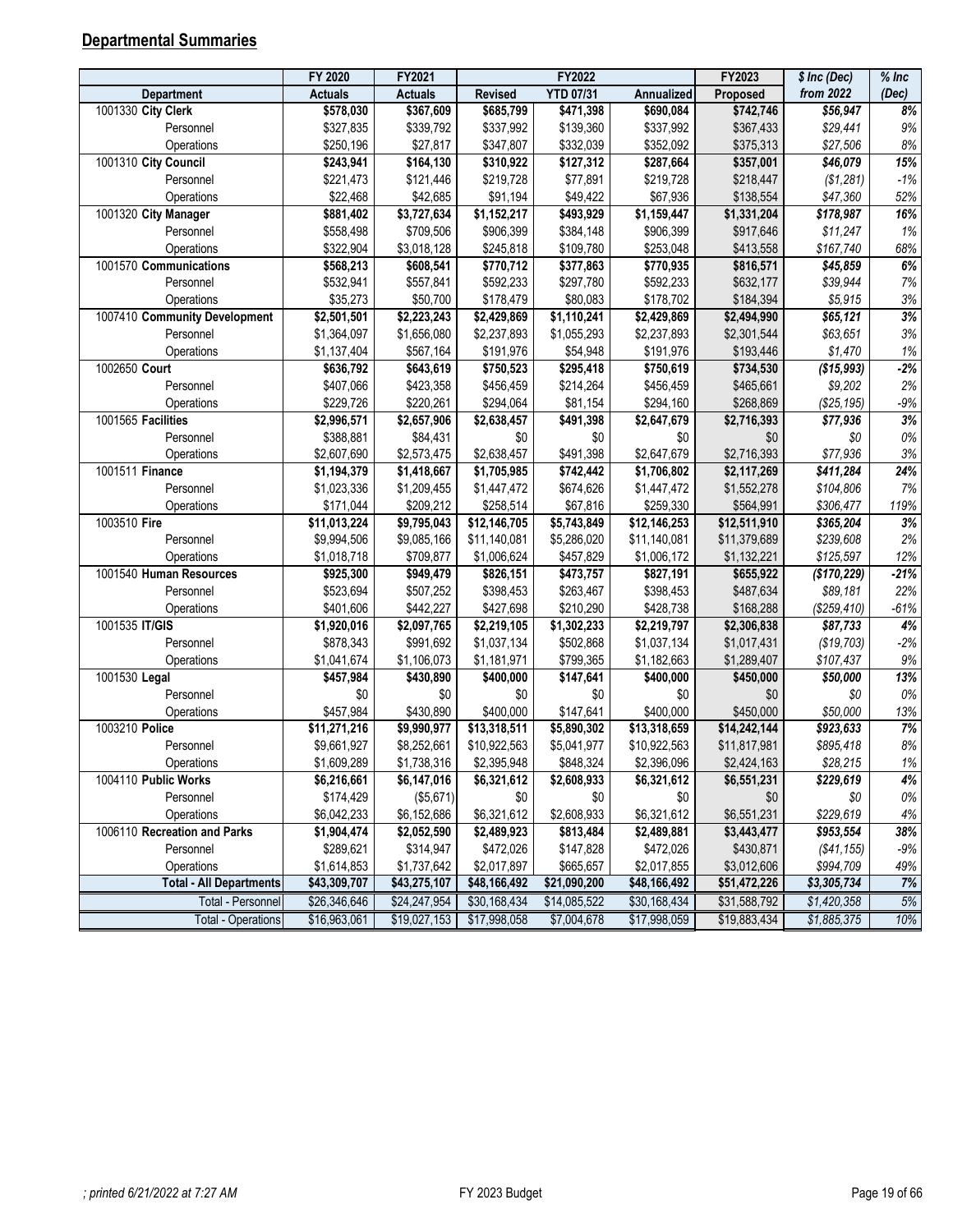# <span id="page-19-0"></span>**City Clerk (1001330)**

| Personnel     |                               | FY 2020        | FY 2021        |                | FY 2022          |            | FY 2023   | \$ Inc (Dec) | $%$ Inc |
|---------------|-------------------------------|----------------|----------------|----------------|------------------|------------|-----------|--------------|---------|
| <b>Object</b> | <b>Account</b>                | <b>Actuals</b> | <b>Actuals</b> | <b>Revised</b> | <b>YTD 03/31</b> | Annualized | Proposed  | from 2022    | (Dec)   |
|               | 511100 Regular Employees      | \$243,334      | \$256,801      | \$243,537      | \$102,776        | \$243,537  | \$262,846 | \$19,309     | 8%      |
|               | 511151 Car Allowance          | \$3,643        | \$3,021        | \$3,600        | \$1,800          | \$3,600    | \$3,600   | \$0          | 0%      |
|               | 511200 Temporary/PT Employee  | \$9,132        | \$8,432        | \$8,736        | \$3,438          | \$8,736    | \$8,736   | \$0          | 0%      |
|               | 512101 Health                 | \$12,149       | \$19,449       | \$16,391       | \$7,445          | \$16,391   | \$27,685  | \$11,295     | 69%     |
|               | 512102 Long-Term Disability   | \$1,463        | \$1,599        | \$1,458        | \$503            | \$1,458    | \$1,197   | (\$261)      | -18%    |
| 512103 Dental |                               | \$1,804        | \$2,060        | \$1,819        | \$840            | \$1,819    | \$3,015   | \$1,196      | 66%     |
| 512104 Life   |                               | \$1,206        | \$1,201        | \$1,171        | \$2,381          | \$1,171    | \$1,910   | \$739        | 63%     |
|               | 512200 Social Security (FICA) | \$15,372       | \$16,142       | \$15,641       | \$6,639          | \$15,641   | \$16,591  | \$950        | 6%      |
|               | 512300 Medicare               | \$3,595        | \$3,775        | \$3,658        | \$1,553          | \$3,658    | \$3,882   | \$224        | 6%      |
|               | 512400 Retirement             | \$35,127       | \$26,562       | \$41,401       | \$11,748         | \$41,401   | \$37,342  | (\$4,059)    | $-10%$  |
|               | 512700 Workers Compensation   | \$1,011        | \$750          | \$580          | \$236            | \$580      | \$629     | \$49         | 8%      |
|               | Subtotal - Personnel          | \$327,835      | \$339,792      | \$337,992      | \$139,360        | \$337,992  | \$367,433 | \$29,441     | 9%      |

| <b>Operations</b> |                              | FY 2020        | FY 2021        |                | FY 2022          |            | FY 2023   | $$$ Inc (Dec) | $%$ Inc |
|-------------------|------------------------------|----------------|----------------|----------------|------------------|------------|-----------|---------------|---------|
| <b>Object</b>     | <b>Account</b>               | <b>Actuals</b> | <b>Actuals</b> | <b>Revised</b> | <b>YTD 03/31</b> | Annualized | Proposed  | from 2022     | (Dec)   |
|                   | 521203 Contractual           | \$10,771       | \$6,635        | \$12,500       | \$7,285          | \$12,500   | \$20,875  | \$8,375       | 67%     |
|                   | 521204 Election              | \$214,919      | \$0            | \$311,726      | \$311,725        | \$311,725  | \$327,312 | \$15,586      | 5%      |
|                   | 523300 Advertising           | \$4,399        | \$4,475        | \$5,500        | \$1,087          | \$5,500    | \$5,500   | \$0           | 0%      |
|                   | 523400 Printing & Binding    | \$0            | \$84           | \$200          | \$0              | \$200      | \$200     | \$0           | 0%      |
| 523500 Travel     |                              | \$566          | \$1,523        | \$5,801        | \$0              | \$3,851    | \$8,201   | \$2,400       | 41%     |
|                   | 523600 Dues & Fees           | \$1,114        | \$1,024        | \$1,894        | \$8,091          | \$8,091    | \$1,289   | (\$605)       | $-32%$  |
|                   | 523700 Education & Training  | $-$ \$50       | \$4,984        | \$4,411        | \$1,458          | \$3,000    | \$5,511   | \$1,100       | 25%     |
|                   | 523901 Hospitality           | \$918          | \$102          | \$750          | \$137            | \$750      | \$750     | \$0           | 0%      |
|                   | 523905 Recording Fees        | \$190          | \$151          | \$575          | \$81             | \$575      | \$575     | \$0           | 0%      |
|                   | 531000 Supplies              | \$340          | \$15           | \$3,300        | \$49             | \$3,000    | \$3,500   | \$200         | 6%      |
|                   | 531120 Office Supplies       | \$491          | \$2,004        | \$1,000        | \$308            | \$1,000    | \$1,300   | \$300         | 30%     |
|                   | 531130 Postage               | \$207          | \$262          | \$150          | \$68             | \$150      | \$300     | \$150         | 100%    |
|                   | 531703 Operating Supplies    | \$16,332       | \$6,559        | \$0            | \$1,750          | \$1,750    | \$0       | \$0           | 0%      |
|                   | <b>Subtotal - Operations</b> | \$250,196      | \$27,817       | \$347,807      | \$332,039        | \$352,092  | \$375,313 | \$27,506      | 8%      |

**TOTAL CITY CLERK \$578,030 \$367,609 \$685,799 \$471,398 \$690,084 \$742,746** *\$56,947 8%*

Personnel - Notable Changes in Expenditures

<sup>1</sup> \$19,309 Regular Employees increase due to COLA and Merit increases

<sup>2</sup> \$11,295 increase driven by plan selection

<sup>3</sup> \$29,441 overall personnel increase

Operations - Notable Changes in Expenditures

- <sup>4</sup> \$8,375 Contracted increase to add Gov Q/A online open records software to track and streamline open records request
- 5 \$15,586 Election increase for 2023 Municipal Election and potential runoff for posts 2,4, and 6 assuming 5% increase
- <sup>6</sup> \$2,400 Travel increase for adding Asst. City Clerk to join Clerk in attending GRA Regional Meeting and IIMC/GMA/Carl Vinson **Conferences**
- $^7$  \$1,100 Education and Training increase for adding newly appointed Assistant Clerk
- <sup>8</sup> \$27,506 overall operations increase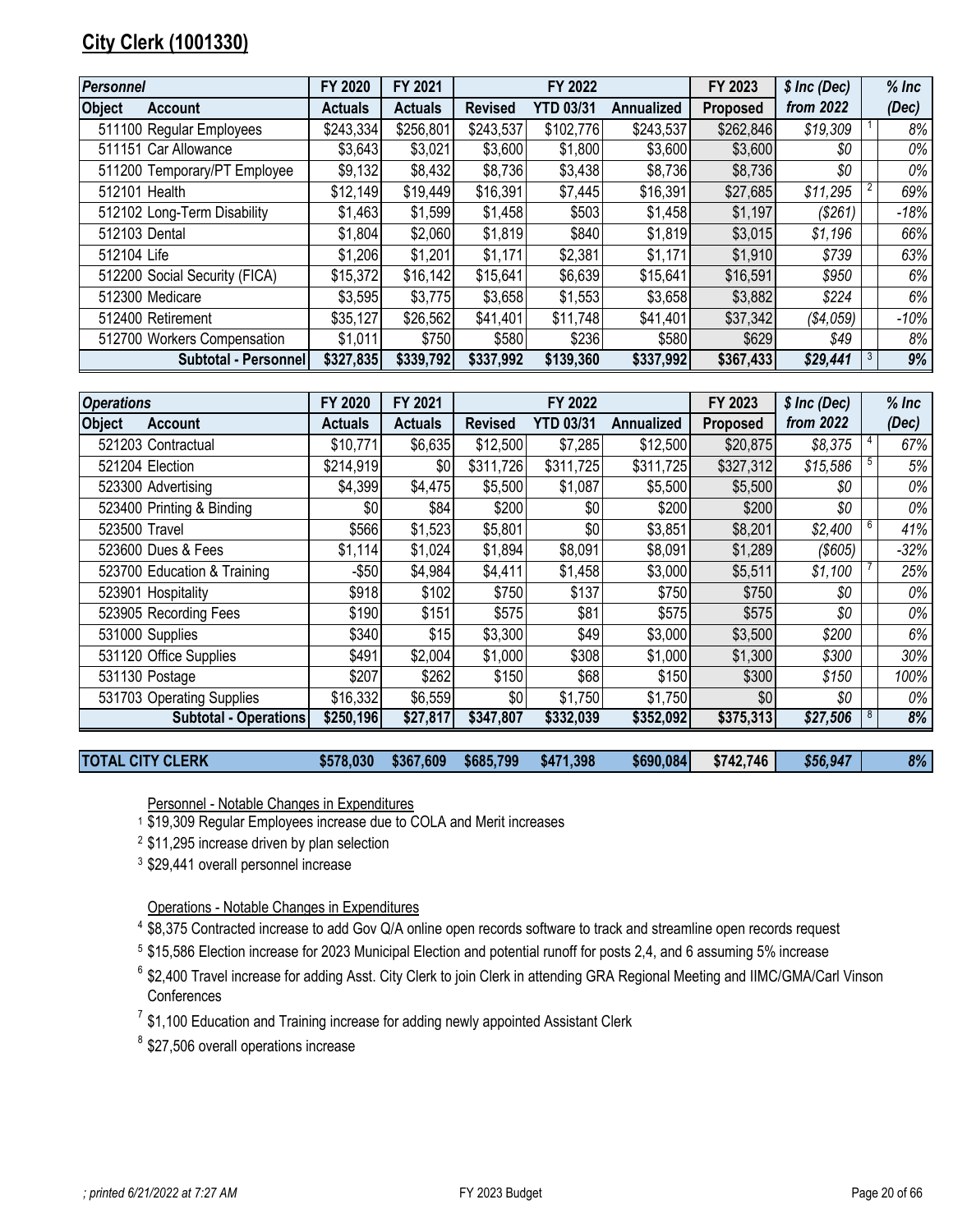# <span id="page-20-0"></span>**City Council (1001310)**

| Personnel     |                                          | FY 2020        | FY 2021        |                | FY 2022          |            | FY 2023         | \$ Inc (Dec) | $%$ Inc |
|---------------|------------------------------------------|----------------|----------------|----------------|------------------|------------|-----------------|--------------|---------|
| <b>Object</b> | <b>Account</b>                           | <b>Actuals</b> | <b>Actuals</b> | <b>Revised</b> | <b>YTD 03/31</b> | Annualized | <b>Proposed</b> | from 2022    | (Dec)   |
|               | 511100 Regular Employees                 | \$181,252      | \$112,113      | \$173,182      | \$70,702         | \$173,182  | \$189,034       | \$15,852     | 9%      |
|               | 511151 Car Allowance                     | \$2,608        | \$50           | \$0            | \$1,200          | \$0        | \$4,800         | \$4,800      | 100%    |
|               | 511153 Gym Membership                    | \$110          | \$491          | \$0            | \$0              | \$0        | \$0             | \$0          | 0%      |
| 512101 Health |                                          | \$14,300       | \$0            | \$21,002       | \$0              | \$21,002   | \$0             | (\$21,002)   | $-100%$ |
|               | 512102 Long-Term Disability              | \$295          | \$0            | \$348          | \$99             | \$348      | \$401           | \$53         | 15%     |
| 512103 Dental |                                          | \$972          | \$0            | \$1,379        | \$0              | \$1,379    | \$0             | (\$1,379)    | $-100%$ |
| 512104 Life   |                                          | \$244          | \$0            | \$280          | \$241            | \$280      | \$638           | \$358        | 128%    |
|               | 512200 Social Security (FICA)            | \$10,965       | \$6,951        | \$10,737       | \$4,463          | \$10,737   | \$12,019        | \$1,282      | 12%     |
|               | 512300 Medicare                          | \$2,564        | \$1,626        | \$2,511        | \$1,044          | \$2,511    | \$2,814         | \$303        | 12%     |
|               | 512400 Retirement                        | \$7,604        | \$0            | \$9,891        | \$0              | \$9,891    | \$8,601         | (\$1,290)    | $-13%$  |
|               | 512700 Workers Compensation              | \$559          | \$215          | \$398          | \$141            | \$398      | \$140           | (\$258)      | -65%    |
|               | Subtotal - Personnel \$221,473 \$121,446 |                |                | \$219,728      | \$77,891         | \$219,728  | \$218,447       | (\$1,281)    | -1%     |

| <b>Operations</b>               | FY 2020        | FY 2021        |                | FY 2022          |                   | FY 2023         | \$ Inc (Dec) |   | $%$ Inc |
|---------------------------------|----------------|----------------|----------------|------------------|-------------------|-----------------|--------------|---|---------|
| <b>Object</b><br><b>Account</b> | <b>Actuals</b> | <b>Actuals</b> | <b>Revised</b> | <b>YTD 03/31</b> | <b>Annualized</b> | <b>Proposed</b> | from 2022    |   | (Dec)   |
| 521200 Professional Services    | \$118          | \$9,573        | \$750          | \$2,313          | \$2,313           | \$4,000         | \$3,250      |   | 433%    |
| 523500 Travel                   | \$869          | \$1,334        | \$12,500       | \$3,074          | \$10,937          | \$40,750        | \$28,250     |   | 226%    |
| 523600 Dues & Fees              | \$16,801       | \$29,017       | \$28,525       | \$22,902         | \$28,525          | \$31,785        | \$3,260      |   | 11%     |
| 523700 Education & Training     | \$3,297        | \$1,732        | \$14,200       | \$12,000         | \$14,200          | \$16,300        | \$2,100      |   | 15%     |
| 523901 Hospitality              | \$652          | \$33           | \$1,500        | \$7,563          | \$7,563           | \$12,000        | \$10,500     | 8 | 700%    |
| 523906 Local Grant Match        | \$0            | \$0            | \$30,000       | \$0              | \$0               | \$30,000        | \$0          |   | 0%      |
| 531000 Supplies                 | \$173          | \$89           | \$700          | \$307            | \$700             | \$700           | \$0          |   | 0%      |
| 531120 Office Supplies          | \$393          | \$870          | \$3,000        | \$584            | \$3,000           | \$3,000         | \$0          |   | 0%      |
| 531130 Postage                  | \$22           | \$14]          | \$19           | \$0              | \$19              | \$19            | \$0          |   | 0%      |
| 531703 Operating Supplies       | \$142          | \$24           | \$0            | \$679            | \$679             | \$0             | \$0          |   | 0%      |
| <b>Subtotal - Operations</b>    | \$22,468       | \$42,685       | \$91,194       | \$49,422         | \$67,936          | \$138,554       | \$47,360     |   | 52%     |

**TOTAL CITY COUNCIL \$243,941 \$164,130 \$310,922 \$127,312 \$287,664 \$357,001** *\$46,079 15%*

Personnel - Notable Changes in Expenditures

<sup>1</sup> \$15,852 Regular Employees increase due to full year of Manager of the Office of the Mayor (was 3/4 year in FY2022) and COLA and Merit increases for that position

2 \$4,800 Car Allowance addition for Manager of Office of the Mayor full year cost

 $3$  (\$1,281) overall personnel decrease

Operations - Notable Changes in Expenditures

- <sup>4</sup> \$3,250 Professional Services to provide a facilitator for the City Council annual strategic planning retreat
- 5 \$28,250 Travel increase including \$15,250 increase for making Council Retreat location out-of-town and \$13,000 increase to budget all Council attendance to Cities United Summit and GMA Conference
- 6 \$3,260 Dues and Fees increase including \$1,010 increase in GMA dues and \$2,250 increase for fee for various business luncheons and dinners attended by Mayor and Council

 $7$  \$2,100 Education & Training increase to budget all Council attendance to Cities United Summit and GMA Conference

- $8$  \$10,500 Hospitality increase including \$5,000 for meeting with Council peers and \$5,000 for the State of City Address
- <sup>9</sup> \$47,360 overall operations increase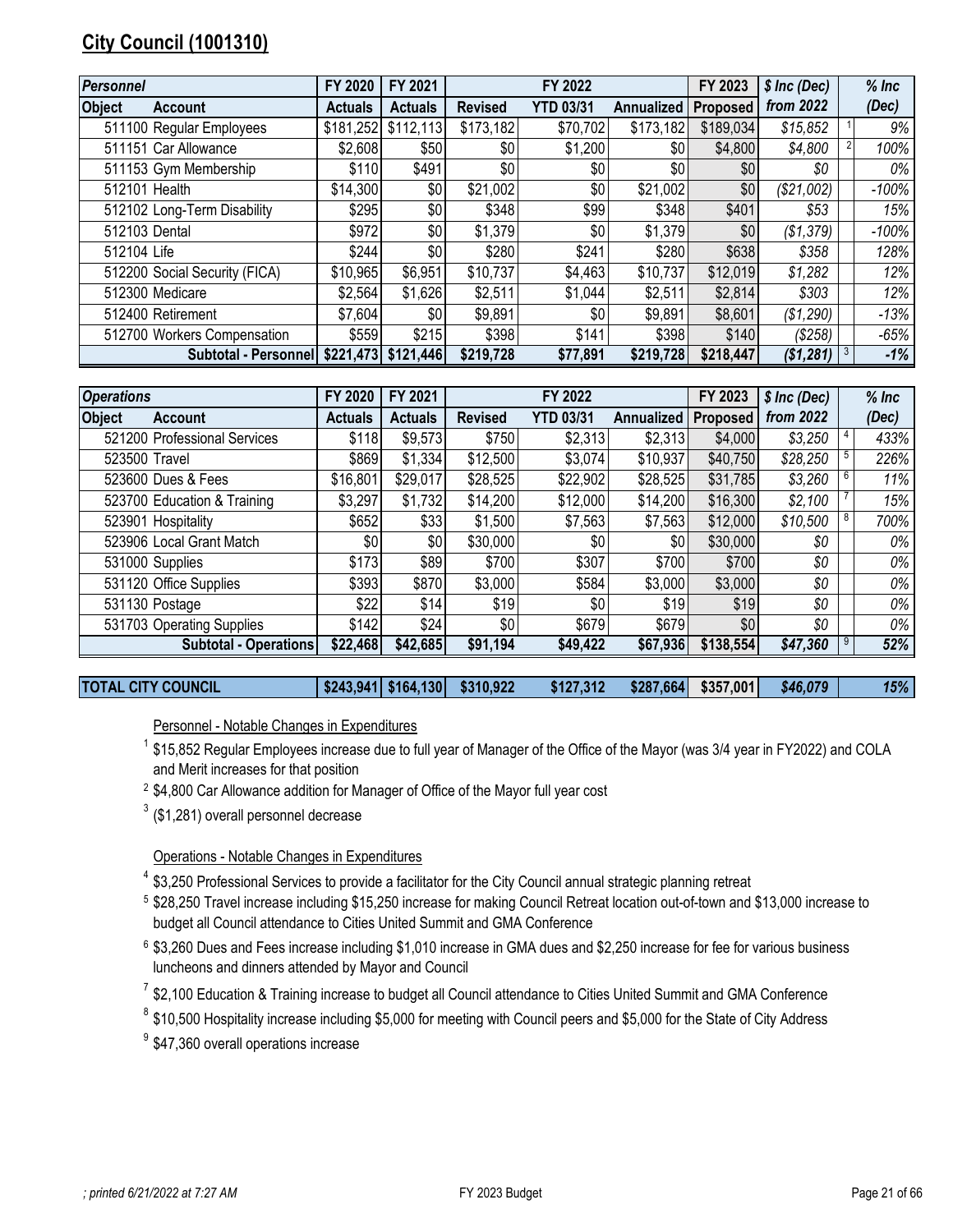# <span id="page-21-0"></span>**City Manager (1001320)**

| <b>Personnel</b>                | FY 2020        | FY 2021        |                | FY 2022          |                   | FY 2023         | \$ Inc (Dec) | $%$ Inc  |
|---------------------------------|----------------|----------------|----------------|------------------|-------------------|-----------------|--------------|----------|
| <b>Object</b><br><b>Account</b> | <b>Actuals</b> | <b>Actuals</b> | <b>Revised</b> | <b>YTD 03/31</b> | <b>Annualized</b> | <b>Proposed</b> | from 2022    | (Dec)    |
| 511100 Regular Employees        | \$420,716      | \$537,820      | \$634,791      | \$291,063        | \$634,791         | \$676,400       | \$41,609     | $7\%$    |
| 511151 Car Allowance            | \$4,857        | \$4,829        | \$4,800        | \$3,600          | \$4,800           | \$9,600         | \$4,800      | 100%     |
| 511153 Gym Membership           | \$146          | \$315          | \$360          | \$60             | \$360             | \$0             | $($ \$360)   | $-100\%$ |
| 511200 Temporary/PT Employee    | \$5,459        | \$2,896        | \$6,240        | \$0              | \$6,240           | \$0             | (\$6,240)    | $-100%$  |
| 512101 Health                   | \$37,465       | \$39,754       | \$95,241       | \$24,226         | \$95,241          | \$66,026        | (\$29,215)   | $-31%$   |
| 512102 Long-Term Disability     | \$1,757        | \$3,308        | \$3,259        | \$1,665          | \$3,259           | \$3,842         | \$583        | 18%      |
| 512103 Dental                   | \$3,889        | \$4,520        | \$5,946        | \$2,001          | \$5,946           | \$4,509         | (\$1,437)    | $-24%$   |
| 512104 Life                     | \$1,452        | \$2,491        | \$3,052        | \$2,635          | \$3,052           | \$5,966         | \$2,914      | 95%      |
| 512200 Social Security (FICA)   | \$19,136       | \$27,452       | \$34,026       | \$12,480         | \$34,026          | \$34,853        | \$827        | 2%       |
| 512300 Medicare                 | \$6,053        | \$7,554        | \$9,295        | \$4,071          | \$9,295           | \$9,660         | \$365        | 4%       |
| 512400 Retirement               | \$56,142       | \$77,021       | \$107,914      | \$42,022         | \$107,914         | \$106,032       | (\$1,882)    | $-2%$    |
| 512700 Workers Compensation     | \$1,426        | \$1,546        | \$1,474        | \$326            | \$1,474           | \$758           | (S716)       | $-49%$   |
| Subtotal - Personnel            | \$558,498      | \$709,506      | \$906,399      | \$384,148        | \$906,399         | \$917,646       | \$11,247     | 1%       |

| <b>Operations</b>            | FY 2020        | FY 2021        |                | FY 2022          |                   | FY 2023         | $$$ Inc (Dec) |    | $%$ Inc |
|------------------------------|----------------|----------------|----------------|------------------|-------------------|-----------------|---------------|----|---------|
| <b>Object</b><br>Account     | <b>Actuals</b> | <b>Actuals</b> | <b>Revised</b> | <b>YTD 03/31</b> | <b>Annualized</b> | <b>Proposed</b> | from 2022     |    | (Dec)   |
| 521200 Professional Services | \$21,685       | \$35,226       | \$12,500       | \$1,961          | \$12,500          | \$107,500       | \$95,000      |    | 760%    |
| 521207 Other                 | \$264,135      | \$2,928,004    | \$156,614      | \$79,587         | \$156,614         | \$181,614       | \$25,000      |    | 16%     |
| 523300 Advertising           | \$225          | \$0            | \$7,500        | \$613            | \$7,500           | \$16,500        | \$9,000       |    | 120%    |
| 523500 Travel                | \$965          | \$832          | \$9,750        | \$12             | \$9,750           | \$9,750         | \$0           |    | 0%      |
| 523600 Dues & Fees           | \$18,521       | \$32,329       | \$33,704       | \$8,650          | \$33,704          | \$62,444        | \$28,740      |    | 85%     |
| 523700 Education & Training  | \$2,096        | \$9,062        | \$12,950       | \$5,122          | \$12,950          | \$12,950        | \$0           |    | 0%      |
| 523901 Hospitality           | \$160          | \$2,879        | \$5,700        | \$6,970          | \$6,970           | \$15,700        | \$10,000      | 10 | 175%    |
| 531120 Office Supplies       | \$2,934        | \$3,064        | \$2,000        | \$805            | \$2,000           | \$2,000         | \$0           |    | 0%      |
| 531130 Postage               | \$449          | \$1,290        | \$100          | \$146            | \$146             | \$100           | \$0           |    | 0%      |
| 523400 Printing and Binding  | \$0            | \$0            | \$5,000        | \$0              | \$5,000           | \$5,000         | \$0           |    | 0%      |
| 531703 Operating Supplies    | \$11,734       | \$5,442        | \$0            | \$5,914          | \$5,914           | \$0             | \$0           |    | 0%      |
| Subtotal - Operations        | \$322.904      | \$3,018,128    | \$245,818      | \$109,780        | \$253,048         | \$413,558       | \$167,740     |    | 68%     |

| <b>TOTAL CITY MANAGER</b> | $$881,402$   \$3,727,634   \$1,152,217 | \$493,929 | $$1,159,447$ $$1,331,204$ $$178,987$ |  | $16\%$ |
|---------------------------|----------------------------------------|-----------|--------------------------------------|--|--------|
|                           |                                        |           |                                      |  |        |

Personnel - Notable Changes in Expenditures

- \$41,609 Regular Employees increase due to COLA and Merit Increases
- \$4,800 Car Allowance addition for Economic Development Director
- (\$6,240) Temporary/PT Employee decrease due to end of Intern assignment in City Manager's office. Future Internship Program expenses to be budgeted in Human Resource department
- (\$29,215) Health decrease to match plan selections by members of City Manager's office
- \$11,247 overall personnel increase; all increases formula driven

Operations - Notable Changes in Expenditures

- \$95,000 Professional Services increase for studies, consultants, and other services needed to implement initiatives identified by Council throughout the year
- \$25,000 Other increase for anticipated implementation projects for Green Communities certification process
- $^8$  \$9,000 Advertising increase related to marketing material and Town Center brand activation efforts
- \$28,740 Dues and Fees increase for added Costar and Business Wise Subscriptions for Economic Development
- \$10,000 Hospitality increase for Volunteer Appreciation Picnic to support and acknowledge the service of those volunteering for the City

\$167,740 overall operations increase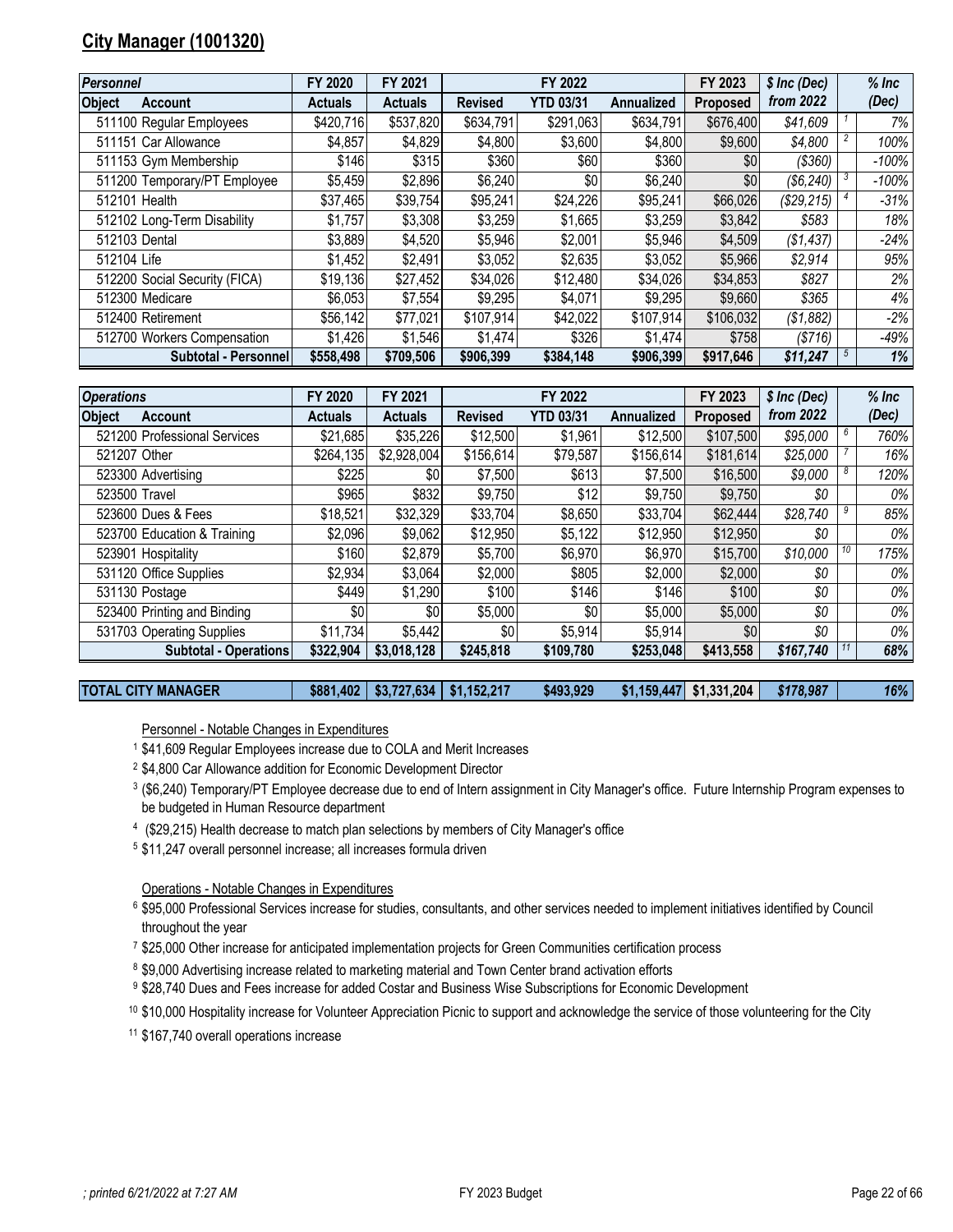# <span id="page-22-0"></span>**Communications (1001570)**

| <b>Personnel</b> |                               | FY 2020        | FY 2021        |                | FY 2022          |                   | FY 2023         | \$ Inc (Dec) | $%$ Inc |
|------------------|-------------------------------|----------------|----------------|----------------|------------------|-------------------|-----------------|--------------|---------|
| <b>Object</b>    | <b>Account</b>                | <b>Actuals</b> | <b>Actuals</b> | <b>Revised</b> | <b>YTD 03/31</b> | <b>Annualized</b> | <b>Proposed</b> | from 2022    | (Dec)   |
|                  | 511100 Regular Employees      | \$382,156      | \$399,717      | \$421,109      | \$214,415        | \$421,109         | \$451,551       | \$30,442     | 7%      |
|                  | 511151 Car Allowance          | \$4,857        | \$4,829        | \$4,800        | \$2,400          | \$4,800           | \$4,800         | \$0          | 0%      |
|                  | 511153 Gym Membership         | \$182          | \$181          | \$180          | \$105            | \$180             | \$360           | \$180        | 100%    |
|                  | 512101 Health                 | \$43,205       | \$47,582       | \$53,034       | \$23,197         | \$53,034          | \$53,531        | \$497        | $1\%$   |
|                  | 512102 Long-Term Disability   | \$2,396        | \$2,534        | \$2,342        | \$1,351          | \$2,342           | \$2,771         | \$429        | 18%     |
|                  | 512103 Dental                 | \$4,279        | \$4,062        | \$3,971        | \$1,880          | \$3,971           | \$4,330         | \$359        | 9%      |
| 512104 Life      |                               | \$1,951        | \$2,026        | \$2,024        | \$2,142          | \$2,024           | \$4,449         | \$2,425      | 120%    |
|                  | 512200 Social Security (FICA) | \$22,972       | \$23,557       | \$26,109       | \$12,638         | \$26,109          | \$27,138        | \$1,029      | 4%      |
|                  | 512300 Medicare               | \$5,372        | \$5,636        | \$6,106        | \$3,832          | \$6,106           | \$6,348         | \$242        | 4%      |
|                  | 512400 Retirement             | \$64,362       | \$66,803       | \$71,589       | \$35,294         | \$71,589          | \$76,427        | \$4,838      | 7%      |
|                  | 512700 Workers Compensation   | \$1,207        | \$914          | \$969          | \$527            | \$969             | \$472           | ( \$497)     | -51%    |
|                  | Subtotal - Personnel          | \$532,941      | \$557,841      | \$592,233      | \$297.780        | \$592,233         | \$632,177       | \$39,944     | 7%      |

| <b>Operations</b> |                              | FY 2020        | FY 2021        |                | FY 2022          |            | FY 2023         | \$ Inc (Dec) | $%$ Inc |
|-------------------|------------------------------|----------------|----------------|----------------|------------------|------------|-----------------|--------------|---------|
| <b>Object</b>     | <b>Account</b>               | <b>Actuals</b> | <b>Actuals</b> | <b>Revised</b> | <b>YTD 03/31</b> | Annualized | <b>Proposed</b> | from 2022    | (Dec)   |
|                   | 521200 Professional Services | \$0            | \$2,500        | \$3,000        | \$0              | \$3,000    | \$3,000         | \$0          | 0%      |
|                   | 521210 Contracted            | \$2,500        | \$0            | \$0            | \$0              | \$0        | \$0             | \$0          | 0%      |
|                   | 521300 Technical Services    | \$15,972       | \$18,714       | \$19,658       | \$14,879         | \$17,658   | \$20,358        | \$700        | 4%      |
|                   | 522320 Rental Equipment      | \$0            | \$210          | \$1,600        | \$0              | \$1,600    | \$1,600         | \$0          | 0%      |
|                   | 523300 Advertising           | \$5,132        | \$7,809        | \$38,294       | \$4,867          | \$38,294   | \$39,584        | \$1,290      | 3%      |
|                   | 523400 Printing & Binding    | \$1,758        | \$190          | \$5,400        | \$943            | \$5,400    | \$5,400         | \$0          | 0%      |
|                   | 523500 Travel                | \$1,381        | \$1,162        | \$14,083       | \$5,418          | \$14,083   | \$14,083        | \$0          | 0%      |
|                   | 523600 Dues & Fees           | \$4,936        | \$5,038        | \$6,405        | \$3,900          | \$6,405    | \$6,484         | \$79         | 1%      |
|                   | 523700 Education & Training  | $-$ \$6        | \$1,649        | \$8,089        | \$221            | \$8,089    | \$8,685         | \$596        | 7%      |
| 523900 Other      |                              | \$0            | \$209          | \$0            | \$157            | \$157      | \$0             | \$0          | 0%      |
|                   | 523901 Hospitality           | \$1,443        | \$519          | \$6,600        | \$8,666          | \$8,666    | \$6,600         | \$0          | 0%      |
|                   | 531120 Office Supplies       | \$27           | \$1,132        | \$200          | \$132            | \$200      | \$200           | \$0          | 0%      |
|                   | 531130 Postage               | \$0            | \$0            | \$50           | \$0              | \$50       | \$50            | \$0          | 0%      |
|                   | 531600 Small Equipment       | \$0            | \$0            | \$0            | \$0              | \$0        | \$3,250         | \$3,250      | 100%    |
|                   | 531703 Operating Supplies    | \$2,129        | \$11,568       | \$75,100       | \$40,900         | \$75,100   | \$75,100        | \$0          | 0%      |
|                   | <b>Subtotal - Operations</b> | \$35,273       | \$50,700       | \$178,479      | \$80,083         | \$178,702  | \$184,394       | \$5,915      | 3%      |
|                   |                              |                |                |                |                  |            |                 |              |         |

**TOTAL COMMUNICATIONS \$568,213 \$608,541 \$770,712 \$377,863 \$770,935 \$816,571** *\$45,859 6%*

Personnel - Notable Changes in Expenditures

\$30,442 Regular Employees increase due to COLA and Merit increases

\$39,944 overall personnel increase; all increases formula driven

Operations - Notable Changes in Expenditures

\$1,290 Advertising increase due to increased usage of Peach Jar School advertising for outreach to schools

\$3,250 Small Equipment due to replacing 10 year + old camera along with additional studio equipment for city-produced video

\$5,915 overall operations increase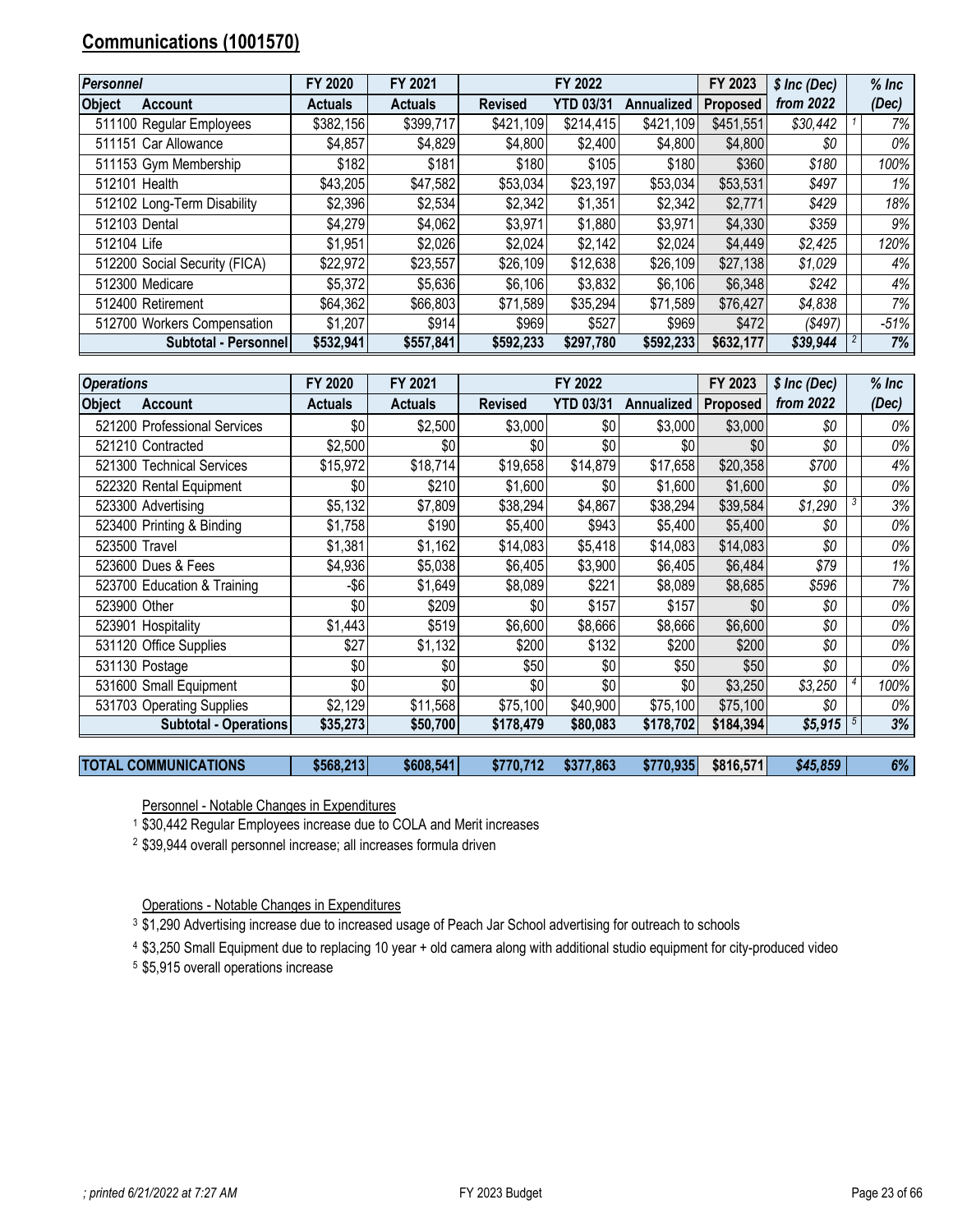# <span id="page-23-0"></span>**Community Development (1007410)**

| Personnel                       | FY 2020     | FY 2021        |                | FY 2022          |             | FY 2023     | \$ Inc (Dec) | $%$ Inc |
|---------------------------------|-------------|----------------|----------------|------------------|-------------|-------------|--------------|---------|
| <b>Object</b><br><b>Account</b> | Actuals     | <b>Actuals</b> | <b>Revised</b> | <b>YTD 03/31</b> | Annualized  | Proposed    | from 2022    | (Dec)   |
| 511100 Regular Employees        | \$948,119   | \$1,166,172    | \$1,498,940    | \$758,286        | \$1,498,940 | \$1,665,554 | \$166,614    | 11%     |
| 511151 Car Allowance            | \$4,857     | \$4,829        | \$4,800        | \$2,400          | \$4,800     | \$4,800     | \$0          | 0%      |
| 511153 Gym Membership           | \$664       | \$360          | \$360          | \$285            | \$360       | \$540       | \$180        | 50%     |
| 511200 Temporary/PT Employee    | \$47,685    | \$43,639       | \$0            | \$0              | \$0         | \$0         | \$0          | 0%      |
| 511300 Overtime                 | \$0         | \$57           | \$0            | \$212            | \$0         | \$0         | \$0          | 0%      |
| 512101 Health                   | \$133,338   | \$179,213      | \$323,291      | \$102,404        | \$323,291   | \$204,931   | (\$118,360)  | -37%    |
| 512102 Long-Term Disability     | \$5,874     | \$7,311        | \$8,617        | \$4,901          | \$8,617     | \$10,027    | \$1,410      | 16%     |
| 512103 Dental                   | \$13,415    | \$14,284       | \$22,069       | \$7,214          | \$22,069    | \$15,081    | (\$6,988)    | $-32\%$ |
| 512104 Life                     | \$4,833     | \$5,840        | \$7,212        | \$15,574         | \$7,212     | \$15,961    | \$8,749      | 121%    |
| 512200 Social Security (FICA)   | \$59,196    | \$72,590       | \$92,602       | \$45,846         | \$92,602    | \$99,091    | \$6,489      | 7%      |
| 512300 Medicare                 | \$13,844    | \$17,030       | \$21,735       | \$10,722         | \$21,735    | \$23,179    | \$1,444      | 7%      |
| 512400 Retirement               | \$126,046   | \$143,082      | \$254,820      | \$105,251        | \$254,820   | \$260,026   | \$5,206      | 2%      |
| 512700 Workers Compensation     | \$6,225     | \$1,673        | \$3,448        | \$2,199          | \$3,448     | \$2,354     | (\$1,094)    | $-32\%$ |
| <b>Subtotal - Personnel</b>     | \$1,364,097 | \$1,656,080    | \$2,237,893    | \$1,055,293      | \$2,237,893 | \$2,301,544 | \$63,651     | 3%      |

| <b>Operations</b>               | FY 2020        | FY 2021        |                | FY 2022          |            | FY 2023         | \$ Inc (Dec) | $%$ Inc |
|---------------------------------|----------------|----------------|----------------|------------------|------------|-----------------|--------------|---------|
| <b>Object</b><br><b>Account</b> | <b>Actuals</b> | <b>Actuals</b> | <b>Revised</b> | <b>YTD 03/31</b> | Annualized | <b>Proposed</b> | from 2022    | (Dec)   |
| 521200 Professional Services    | \$0            | \$38,876       | \$115,000      | \$35,953         | \$115,000  | \$115,000       | \$0          | 0%      |
| 521208 Other IGA (SAFEbuilt)    | \$1,118,181    | \$497,098      | \$0            | \$0              | \$0        | \$0             | \$0          | 0%      |
| 523300 Advertising              | \$1,656        | \$3,165        | \$10,950       | \$6,426          | \$10,950   | \$11,950        | \$1,000      | 9%      |
| 523400 Printing & Binding       | \$1,787        | \$3,310        | \$11,243       | \$1,823          | \$11,243   | \$11,243        | \$0          | 0%      |
| 523500 Travel                   | \$667          | \$3,488        | \$14,640       | \$2,008          | \$14,640   | \$14,651        | \$11         | 0%      |
| 523600 Dues & Fees              | \$2,872        | \$3,607        | \$4,696        | \$913            | \$4,696    | \$4,705         | \$9          | 0%      |
| 523700 Education and Training   | \$1,973        | \$3,969        | \$16,487       | \$2,698          | \$16,487   | \$17,487        | \$1,000      | 6%      |
| 523901 Hospitality              | \$178          | \$1,186        | \$700          | \$709            | \$700      | \$700           | \$0          | 0%      |
| 531120 Office Supplies          | \$6,019        | \$9,135        | \$6,800        | \$2,743          | \$6,800    | \$6,300         | $($ \$500)   | -7%     |
| 531130 Postage                  | \$2,112        | \$2,291        | \$7,360        | \$1,532          | \$7,360    | \$7,310         | (\$50)       | $-1\%$  |
| 531111 Vehicles                 | \$1,141        | \$0            | \$0            | \$0              | \$0        | \$0             | \$0          | 0%      |
| 531710 Uniforms                 | \$819          | \$1,038        | \$4,100        | \$144            | \$4,100    | \$4,100         | \$0          | 0%      |
| <b>Subtotal - Operations</b>    | \$1,137,404    | \$567,164      | \$191,976      | \$54,948         | \$191,976  | \$193,446       | \$1,470      | 1%      |

**TOTAL COMMUNITY DEVELOPMENT \$2,501,501 \$2,223,243 \$2,429,869 \$1,110,241 \$2,429,869 \$2,494,990** *\$65,121 3%*

Personnel - Notable Changes in Expenditures

\$116,614 Regular Employees increase due to COLA and Merit increases

\$63,651 overall personnel increase; all increases formula driven

Operations - Notable Changes in Expenditures

\$1,000 Advertising incease due to costs associated with Public Hearing Signs

\$1,000 Education and Training increase for attendance to Urban Land Institute meeting and ICC Annual Conference

\$1,470 overall operations increase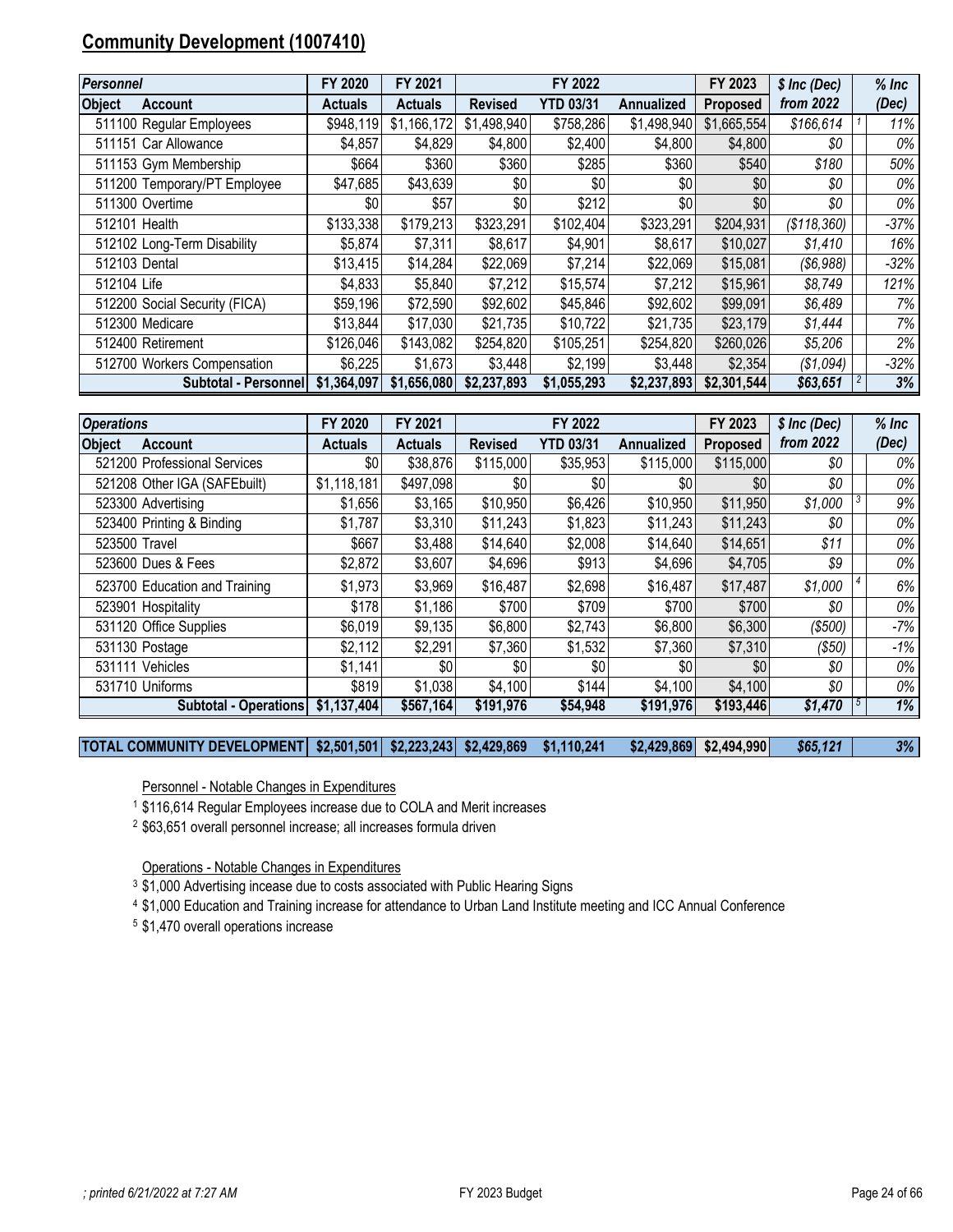# <span id="page-24-0"></span>**Court (1002650)**

| <b>Personnel</b>                | FY 2020        | FY 2021        |                | FY 2022          |            | FY 2023         | $$$ Inc (Dec) | $%$ Inc |
|---------------------------------|----------------|----------------|----------------|------------------|------------|-----------------|---------------|---------|
| <b>Object</b><br><b>Account</b> | <b>Actuals</b> | <b>Actuals</b> | <b>Revised</b> | <b>YTD 03/31</b> | Annualized | <b>Proposed</b> | from 2021     | (Dec)   |
| 511100 Regular Employees        | \$273,233      | \$275,057      | \$282,605      | \$140,364        | \$282,605  | \$296,234       | \$13,629      | 5%      |
| 511153 Gym Membership           | \$394          | \$362          | \$360          | \$180            | \$360      | \$360           | \$0           | $0\%$   |
| 511200 Temporary/PT Employee    | \$2,063        | \$11,883       | \$23,205       | \$4,680          | \$23,205   | \$18,720        | (\$4,485)     | $-19%$  |
| 511300 Overtime                 | \$3,389        | \$2,577        | \$5,000        | \$2,224          | \$5,000    | \$4,728         | (\$272)       | $-5%$   |
| 512101 Health                   | \$54,952       | \$59,307       | \$65,839       | \$28,761         | \$65,839   | \$64,085        | (\$1,754)     | $-3%$   |
| 512102 Long-Term Disability     | \$1,668        | \$1,745        | \$1,682        | \$875            | \$1,682    | \$1,831         | \$149         | 9%      |
| 512103 Dental                   | \$4,494        | \$4,368        | \$4,269        | \$2,032          | \$4,269    | \$4,655         | \$386         | 9%      |
| 512104 Life                     | \$1,362        | \$1,374        | \$1,358        | \$1,061          | \$1,358    | \$2,916         | \$1,558       | 115%    |
| 512200 Social Security (FICA)   | \$16,143       | \$16,848       | \$18,960       | \$8,502          | \$18,960   | \$18,271        | $($ \$689 $)$ | $-4%$   |
| 512300 Medicare                 | \$3,775        | \$3,940        | \$4,434        | \$1,988          | \$4,434    | \$4,274         | (\$160)       | $-4%$   |
| 512400 Retirement               | \$44,589       | \$45,147       | \$48,043       | \$23,185         | \$48,043   | \$48,753        | \$710         | $1\%$   |
| 512700 Workers Compensation     | \$1,004        | \$750          | \$703          | \$413            | \$703      | \$834           | \$131         | 19%     |
| Subtotal - Personnel            | \$407,066      | \$423,358      | \$456,459      | \$214.264        | \$456,459  | \$465,661       | \$9,202       | 2%      |

| <b>Operations</b>               | FY 2020        | FY 2021        |                | FY 2022          |                   | FY 2023         | $$$ Inc (Dec) | $%$ Inc |
|---------------------------------|----------------|----------------|----------------|------------------|-------------------|-----------------|---------------|---------|
| <b>Object</b><br><b>Account</b> | <b>Actuals</b> | <b>Actuals</b> | <b>Revised</b> | <b>YTD 03/31</b> | <b>Annualized</b> | <b>Proposed</b> | from 2021     | (Dec)   |
| 521203 Contractual              | \$48,843       | \$50,529       | \$50,543       | \$20,281         | \$50,543          | \$60,750        | \$10,207      | 20%     |
| 521208 Other IGA                | \$16,800       | \$16,800       | \$8,400        | \$7,000          | \$8,400           | \$0             | (\$8,400)     | $-100%$ |
| 521211 Municipal Judge          | \$51,714       | \$36,225       | \$62,400       | \$13,313         | \$62,400          | \$59,250        | (\$3,150)     | $-5%$   |
| 521212 Court Solicitor          | \$94,865       | \$95,812       | \$135,000      | \$31,079         | \$135,000         | \$110,250       | (\$24,750)    | $-18%$  |
| 521213 Indigent Defense         | \$3,811        | \$2,058        | \$6,800        | \$605            | \$6,800           | \$7,500         | \$700         | 10%     |
| 523100 Insurance                | \$140          | \$140          | \$0            | \$0              | \$0               | \$140           | \$140         | 100%    |
| 523300 Advertising              | \$100          | \$180          | \$300          | \$0              | \$300             | \$300           | \$0           | 0%      |
| 523400 Printing & Binding       | \$538          | \$0            | \$2,000        | \$0              | \$2,000           | \$2,000         | \$0           | 0%      |
| 523500 Travel                   | \$965          | \$0            | \$7,000        | \$2,331          | \$7,000           | \$7,000         | \$0           | 0%      |
| 523600 Dues & Fees              | \$624          | \$1,157        | \$746          | \$365            | \$746             | \$846           | \$100         | 13%     |
| 523700 Education & Training     | \$2,838        | \$1,596        | \$9,755        | \$850            | \$9,755           | \$9,255         | (\$500)       | $-5%$   |
| 523901 Hospitality              | \$744          | \$565          | \$1,200        | \$360            | \$1,200           | \$1,200         | \$0           | 0%      |
| 523903 Merchant Service Charges | \$510          | \$526          | \$1,548        | \$352            | \$1,548           | \$1,560         | \$12          | 1%      |
| 531120 Office Supplies          | \$4,415        | \$5,062        | \$3,000        | \$1,549          | \$3,000           | \$3,000         | \$0           | 0%      |
| 531130 Postage                  | \$1,568        | \$1,863        | \$2,800        | \$1,901          | \$2,800           | \$3,150         | \$350         | 13%     |
| 531400 Books & Periodicals      | \$1,172        | \$1,072        | \$1,072        | \$1,168          | \$1,168           | \$1,168         | \$96          | 9%      |
| 531703 Operating Supplies       | \$79           | \$6,677        | \$1,500        | \$0              | \$1,500           | \$1,500         | \$0           | 0%      |
| <b>Subtotal - Operations</b>    | \$229,726      | \$220,261      | \$294,064      | \$81,154         | \$294,160         | \$268,869       | (\$25,195)    | $-9%$   |

| <b>TOTAL COURT</b> | \$636,792 |  | $$643,619$ $$750,523$<br>\$295,418 | \$750,619 | \$734,530 | ( \$15,993) | $-2\%$ |
|--------------------|-----------|--|------------------------------------|-----------|-----------|-------------|--------|
|--------------------|-----------|--|------------------------------------|-----------|-----------|-------------|--------|

Personnel - Notable Changes in Expenditures

- \$13,629 Regular Employees increase due to COLA and Merit increases
- $^2$  (\$4,485) Temporary/PT Employee decreased based on the current number of hours worked
- \$9,202 overall personnel increase; all increases formula driven

Operations - Notable Changes in Expenditures

- \$10,207 Contractual increase driven by probation program development Phase II of initial study to prepare for insourcing probation program
- (\$8,400) Other IGA decrease related to the transition of staffing four (4) GCIC Clerks in-house in FY22
- (\$3,150) Municipal Judge decrease driven by decreasing average session length from 4 hours to 3 hours due to improved efficiency
- (\$24,750) Court Solicitor decrease driven by decreasing average session length
- (\$25,195) overall operations decrease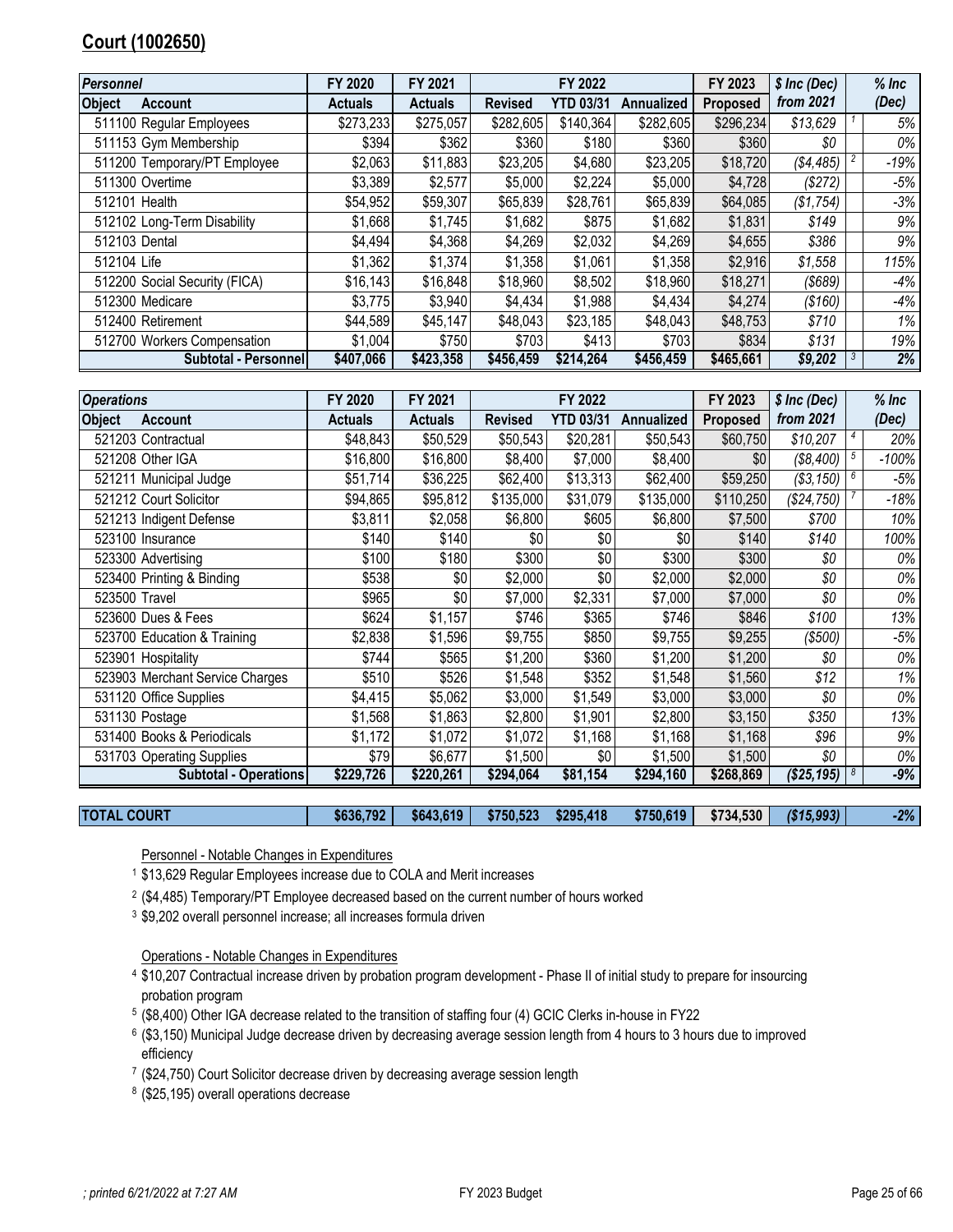# <span id="page-25-0"></span>**Facilities (1001565)**

| Personnel                       | FY 2020        | FY 2021        |                | FY 2022          |            | FY 2023         | \$ Inc (Dec) | $%$ Inc |
|---------------------------------|----------------|----------------|----------------|------------------|------------|-----------------|--------------|---------|
| <b>Object</b><br><b>Account</b> | <b>Actuals</b> | <b>Actuals</b> | <b>Revised</b> | <b>YTD 03/31</b> | Annualized | <b>Proposed</b> | from 2021    | (Dec)   |
| 511100 Regular Employees        | \$275,509      | \$48,835       | \$0            | \$0              | \$0        | \$0             | \$0          | 0%      |
| 511151 Car Allowance            | \$3,407        | \$86           | \$0            | \$0              | \$0        | \$0             | \$0          | 0%      |
| 511153 Gym Membership           | \$166          | \$13           | \$0            | \$0              | \$0        | \$0             | \$0          | 0%      |
| 511200 Temporary/PT Employee    | \$0            | \$0            | \$0            | \$0              | \$0        | \$0             | \$0          | 0%      |
| 511300 Overtime                 | \$1,130        | \$6,787        | \$0            | \$0              | \$0        | \$0             | \$0          | 0%      |
| 512101 Health                   | \$39,615       | \$13,102       | \$0            | \$0              | \$0        | \$0             | \$0          | 0%      |
| 512102 Long-Term Disability     | \$1,610        | \$371          | \$0            | \$0              | \$0        | \$0             | \$0          | 0%      |
| 512103 Dental                   | \$4,862        | \$1,105        | \$0            | \$0              | \$0        | \$0             | \$0          | 0%      |
| 512104 Life                     | \$1,395        | \$294          | \$0            | \$0              | \$0        | \$0             | \$0          | 0%      |
| 512200 Social Security (FICA)   | \$16,236       | \$3,230        | \$0            | \$0              | \$0        | \$0             | \$0          | 0%      |
| 512300 Medicare                 | \$3,797        | \$772          | \$0            | \$0              | \$0        | \$0             | \$0          | 0%      |
| 512400 Retirement               | \$40,247       | \$9.086        | \$0            | \$0              | \$0        | \$0             | \$0          | 0%      |
| 512700 Workers Compensation     | \$906          | \$751          | \$0            | \$0              | \$0        | \$0             | \$0          | 0%      |
| Subtotal - Personnel            | \$388,881      | \$84,431       | \$0            | \$0              | \$0        | \$0             | \$0          | 0%      |

| <b>Operations</b>                | FY 2020        | FY 2021        |                | FY 2022          |             | FY 2023                 | \$ Inc (Dec) |                | $%$ Inc |
|----------------------------------|----------------|----------------|----------------|------------------|-------------|-------------------------|--------------|----------------|---------|
| <b>Object</b><br><b>Account</b>  | <b>Actuals</b> | <b>Actuals</b> | <b>Revised</b> | <b>YTD 03/31</b> | Annualized  | Proposed                | from 2021    |                | (Dec)   |
| 521200 Professional Services     | \$145,326      | \$146,057      | \$162,140      | \$76,212         | \$162,140   | \$162,140               | \$0          |                | 0%      |
| 521203 Contractual               | \$1,210        | \$1,160        | \$2,808        | \$2,044          | \$2,808     | \$2,808                 | \$0          |                | 0%      |
| 522210 Equipment                 | \$80,898       | \$2,436        | \$12,000       | \$1,307          | \$12,000    | \$12,000                | \$0          |                | 0%      |
| 522220 Building                  | \$32,082       | \$13,503       | \$20,000       | \$6,318          | \$20,000    | \$20,000                | \$0          |                | 0%      |
| 522310 Rental - Land & Buildings | \$0            | \$2,779        | \$0            | \$0              | \$0         | \$0                     | \$0          |                | 0%      |
| 523500 Travel                    | \$0            | \$0            | \$0            | \$0              | \$0         | \$390                   | \$390        |                | 100%    |
| 523600 Dues & Fees               | \$60           | \$3,513        | \$10,175       | \$34,207         | \$34,207    | \$46,175                | \$36,000     |                | 354%    |
| 523851 Maintenance Contracts     | \$46,030       | \$80,698       | \$91,144       | \$23,087         | \$91,144    | \$94,760                | \$3,616      | $\overline{c}$ | 4%      |
| 523700 Education & Training      | \$674          | \$785          | \$6,620        | \$274            | \$6,620     | \$6,230                 | (\$390)      |                | $-6%$   |
| 523901 Hospitality               | \$15,123       | \$15,406       | \$27,700       | \$10,977         | \$12,591    | \$27,700                | \$0          |                | $0\%$   |
| 531120 Office Supplies           | \$25,346       | \$8,705        | \$34,150       | \$3,652          | \$29,467    | \$34,150                | \$0          |                | $0\%$   |
| 531130 Postage                   | \$13,864       | \$11,614       | \$20,324       | \$7,325          | \$20,324    | \$20,324                | \$0          |                | $0\%$   |
| 531111 Vehicles                  | \$14,794       | \$24,833       | \$0            | \$0              | \$0         | \$0                     | \$0          |                | $0\%$   |
| 531210 Water /Sewage             | \$4,148        | \$4,208        | \$4,800        | \$1,607          | \$4,800     | \$4,800                 | \$0          |                | 0%      |
| 531230 Electricity               | \$132,214      | \$158,741      | \$163,200      | \$62,123         | \$163,200   | \$163,200               | \$0          |                | 0%      |
| 531270 Gasoline/Diesel - Fuel    | \$19,124       | \$28,213       | \$4,000        | \$928            | \$4,000     | \$4,000                 | \$0          |                | 0%      |
| 531702 Office Equipment          | \$25,318       | \$12,668       | \$32,500       | \$7,905          | \$32,500    | \$32,500                | \$0          |                | 0%      |
| 531703 Operating Supplies        | \$399          | \$1,685        | \$0            | \$4,982          | \$4,982     | \$13,000                | \$13,000     | 3              | 100%    |
| 579100 Unallocated               | \$41           | \$9,490        | \$0            | \$0              | \$0         | \$0                     | \$0          |                | 0%      |
| 542300 Furniture & Fixtures      | \$2,727        | \$1,429        | \$0            | \$0              | \$0         | \$25,000                | \$25,000     |                | 100%    |
| 591610 Operating Transfers Out   | \$2,048,312    | \$2,045,552    | \$2,046,896    | \$248,448        |             | \$2,046,896 \$2,047,216 | \$320        |                | $0\%$   |
| <b>Subtotal - Operations</b>     | \$2,607,690    | \$2,573,475    | \$2,638,457    | \$491,398        | \$2,647,679 | \$2,716,393             | \$77,936     |                | 3%      |
|                                  |                |                |                |                  |             |                         |              |                |         |

|  | <b>TOTAL FACILITIES</b> | \$2.996.571 | \$2.657.906 | \$2,638,457 | \$491,398 |  | $$2,647,679$ $$2,716,393$ | \$77,936 | 3% |
|--|-------------------------|-------------|-------------|-------------|-----------|--|---------------------------|----------|----|
|--|-------------------------|-------------|-------------|-------------|-----------|--|---------------------------|----------|----|

Personnel - Notable Changes in Expenditures

n/a, Facilities Technician personnel expenditures budgeted for in Fire Department to match reporting structure

Operations - Notable Changes in Expenditures

\$36,000 Dues & Fees increase from Stormwater Utility fees for City's properties such as City Hall, fire stations and parks

- \$3,616 Maintenance Contracts increase driven by adding proactive quarterly elevator maintenance for City Hall and maintenance agreement with HVH for City Hall HVAC units
- \$13,000 Opertaing Supplies increase driven by reclassifying janitoral supplies from part of janitorial contract to directly purchasing supplies
- \$25,000 Furniture & Fixtures increase to cover various City Hall wall art and decorating projects anticipated in FY23
- \$77,936 overall operations increase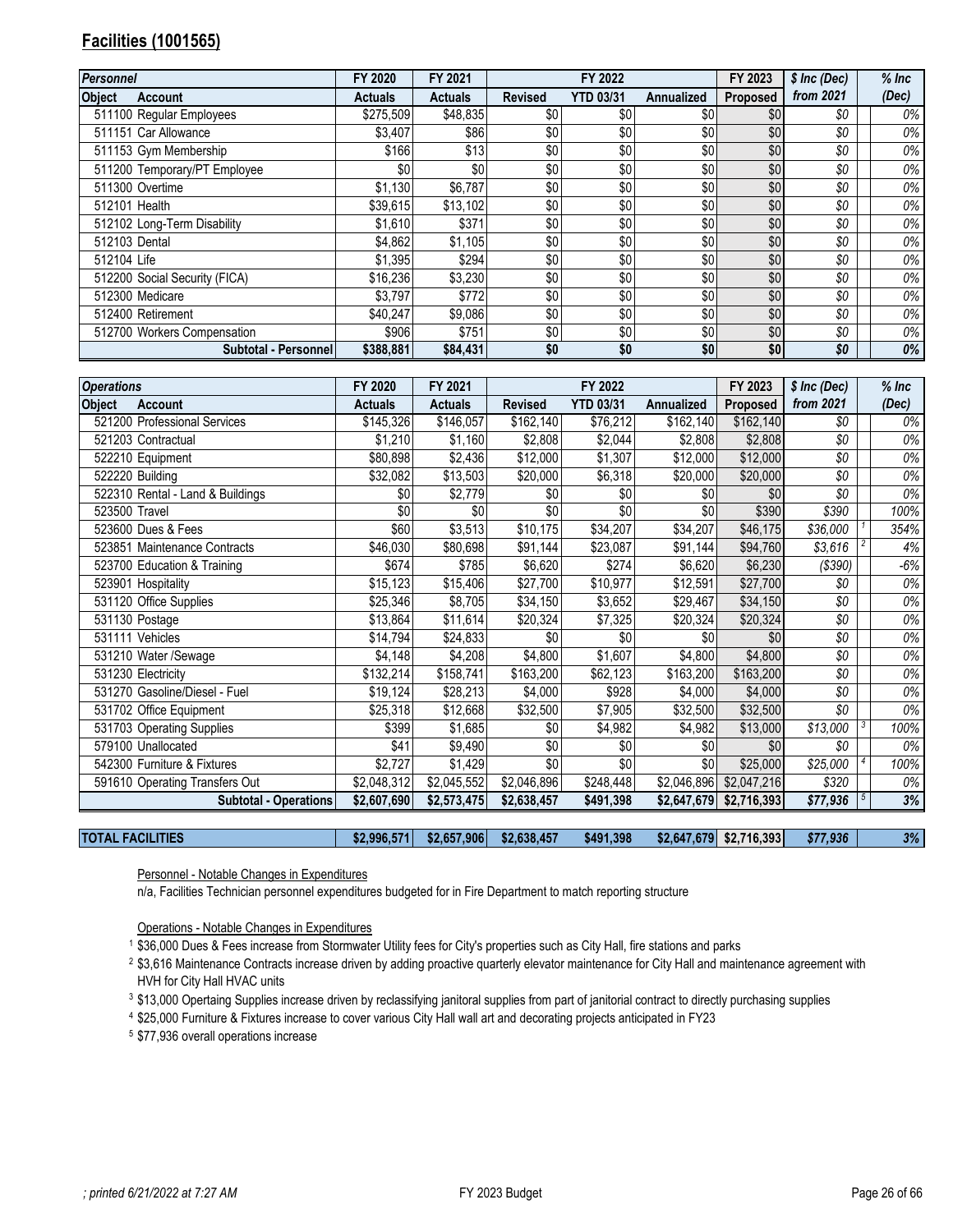# <span id="page-26-0"></span>**Finance (1001511)**

| Personnel                       | FY 2020     | FY 2021        |                | FY 2022          |                   | FY 2023         | \$ Inc (Dec) | $%$ Inc |
|---------------------------------|-------------|----------------|----------------|------------------|-------------------|-----------------|--------------|---------|
| <b>Object</b><br><b>Account</b> | Actuals     | <b>Actuals</b> | <b>Revised</b> | <b>YTD 03/31</b> | <b>Annualized</b> | <b>Proposed</b> | from 2022    | (Dec)   |
| 511100 Regular Employees        | \$742,237   | \$867,720      | \$1,006,054    | \$484,505        | \$1,006,054       | \$1,110,759     | \$104,705    | 10%     |
| 511500 Excess Regular Salaries  | \$465       | \$0            | \$0            | \$0              | \$0               | \$0             | \$0          | 0%      |
| 511151 Car Allowance            | \$3,257     | \$4,829        | \$4,800        | \$2,400          | \$4,800           | \$4,800         | \$0          | 0%      |
| 511153 Gym Membership           | \$976       | \$703          | \$900          | \$360            | \$900             | \$180           | (\$720)      | $-80%$  |
| 511300 Overtime                 | \$348       | \$0            | \$0            | \$378            | \$0               | \$0             | \$0          | 0%      |
| 512101 Health                   | \$94.385    | \$110,582      | \$164,453      | \$58,361         | \$164,453         | \$143.061       | (\$21,392)   | $-13%$  |
| 512102 Long-Term Disability     | \$4,546     | \$5,725        | \$5,686        | \$2,977          | \$5,686           | \$6,554         | \$868        | 15%     |
| 512103 Dental                   | \$9,974     | \$11.106       | \$11,936       | \$5,162          | \$11,936          | \$11,735        | $(\$201)$    | $-2%$   |
| 512104 Life                     | \$3,702     | \$4,435        | \$4,840        | \$6,664          | \$4,840           | \$10,494        | \$5,654      | 117%    |
| 512200 Social Security (FICA)   | \$42,356    | \$51,528       | \$60,871       | \$26,938         | \$60.871          | \$63,896        | \$3,025      | 5%      |
| 512300 Medicare                 | \$10,189    | \$12,086       | \$14,588       | \$6,722          | \$14,588          | \$15,511        | \$923        | 6%      |
| 512400 Retirement               | \$108,598   | \$139,303      | \$171,029      | \$79,151         | \$171,029         | \$183,647       | \$12,618     | 7%      |
| 512700 Workers Compensation     | \$2,301     | \$1.438        | \$2,314        | \$1,009          | \$2,314           | \$1,641         | (\$673)      | $-29%$  |
| Subtotal - Personnel            | \$1,023,336 | \$1,209,455    | \$1,447,472    | \$674,626        | \$1,447,472       | \$1,552,278     | \$104,806    | 7%      |

| <b>Operations</b>                   | FY 2020        | FY 2021        |                | FY 2022          |                   | FY 2023         | \$ Inc (Dec) |    | $%$ Inc |
|-------------------------------------|----------------|----------------|----------------|------------------|-------------------|-----------------|--------------|----|---------|
| <b>Object</b><br>Account            | <b>Actuals</b> | <b>Actuals</b> | <b>Revised</b> | <b>YTD 03/31</b> | <b>Annualized</b> | <b>Proposed</b> | from 2022    |    | (Dec)   |
| 521200 Professional Services        | \$30,357       | \$22,206       | \$2,000        | \$4,810          | \$4,810           | \$2,000         | \$0          |    | 0%      |
| 521201 Audit                        | \$24,500       | \$25,250       | \$30,000       | \$24,000         | \$30,000          | \$34,000        | \$4,000      | 3  | 13%     |
| 521203 Contractual                  | \$65,309       | \$83,862       | \$155,000      | \$0              | \$135,840         | \$155,000       | \$0          |    | 0%      |
| 521300 Technical Services           | \$275          | \$300          | \$500          | \$641            | \$641             | \$500           | \$0          |    | 0%      |
| 523300 Advertising                  | \$0            | \$719          | \$250          | \$0              | \$250             | \$1,000         | \$750        |    | 300%    |
| 523400 Printing & Binding           | \$1,444        | \$704          | \$1,310        | \$887            | \$1,310           | \$2,000         | \$690        |    | 53%     |
| 523500 Travel                       | \$0            | \$0            | \$0            | \$0              | \$0               | \$8,000         | \$8,000      |    | 100%    |
| 523600 Dues & Fees                  | \$1,025        | \$1,105        | \$3,525        | \$1,195          | \$3,525           | \$2,435         | (\$1,090)    |    | $-31%$  |
| 523700 Education & Training         | \$3,192        | \$761          | \$17,550       | \$1,474          | \$17,550          | \$13,000        | (\$4,550)    |    | $-26%$  |
| 523901 Hospitality                  | \$375          | \$176          | \$250          | \$146            | \$250             | \$250           | \$0          |    | 0%      |
| 523100 Insurance                    | \$0            | \$0            | \$0            | \$0              | \$0               | \$277,680       | \$277,680    |    | 100%    |
| 523903 Merchant Services Charge     | \$26,111       | \$42,530       | \$37,500       | \$25,714         | \$45,467          | \$50,001        | \$12,501     |    | 33%     |
| 523904 Finance Charges/Bank Charges | \$8,141        | \$5,783        | \$1,500        | \$5,233          | \$10,465          | \$10,000        | \$8,500      |    | 567%    |
| 531000 Supplies                     | \$246          | \$170          | \$0            | \$93             | \$93              | \$0             | \$0          |    | 0%      |
| 531120 Office Supplies              | \$4,970        | \$3,857        | \$2,600        | \$760            | \$2,600           | \$2,600         | \$0          |    | 0%      |
| 531130 Postage                      | \$4,883        | \$4,896        | \$5,529        | \$2,864          | \$5,529           | \$5,525         | (\$4)        |    | 0%      |
| 531703 Operating Supplies           | \$216          | \$16,895       | \$1,000        | \$0              | \$1,000           | \$1,000         | \$0          |    | 0%      |
| <b>Subtotal - Operations</b>        | \$171,044      | \$209,212      | \$258,514      | \$67,816         | \$259,330         | \$564,991       | \$306,477    | 10 | 119%    |

**TOTAL FINANCE \$1,194,379 \$1,418,667 \$1,705,985 \$742,442 \$1,706,802 \$2,117,269** *\$411,284 24%*

Personnel - Notable Changes in Expenditures

\$104,705 Regular Employees increase due to COLA and Merit increases

\$104,806 overall personnel increase; all increases formula driven

Operations - Notable Changes in Expenditures

- \$4,000 Audit increase driven by increase cost to prepare Comprehensive Annual Financial Report and Single Audit
- \$8,000 Travel appears as an increase but just shifting from education & training line for better cost accounting
- (\$1,090) Dues & Fees decrease by reducing the quantity of dues for Georgia Socitey of CPAs, American Institute of CPAs and Board of Accountancy to match professional certifications maintained by current staff team
- (\$4,550) Education & Training apprears as decrease by shifting \$8,000 to travel line for better cost accounting. Additional \$3,450 increase driven by adding another staff attendee to Georgia Risk Management Association Conference and Budget Training
- \$277,680 Insurance increase based on Insurance line item moving into Finance from the Human Resource department, and \$20,000 increase over FY22 based on quote for renewal
- <sup>8</sup> \$12,501 Merchant Services Charge increase driven by current credit card processing fees. Finance team plans to do a banking/merchant services RFP in FY23 in an effort to receive better rates for services
- 9 \$8,500 Finance Charges/Bank Charges increase driven by bank account charges
- \$306,477 overall operations increase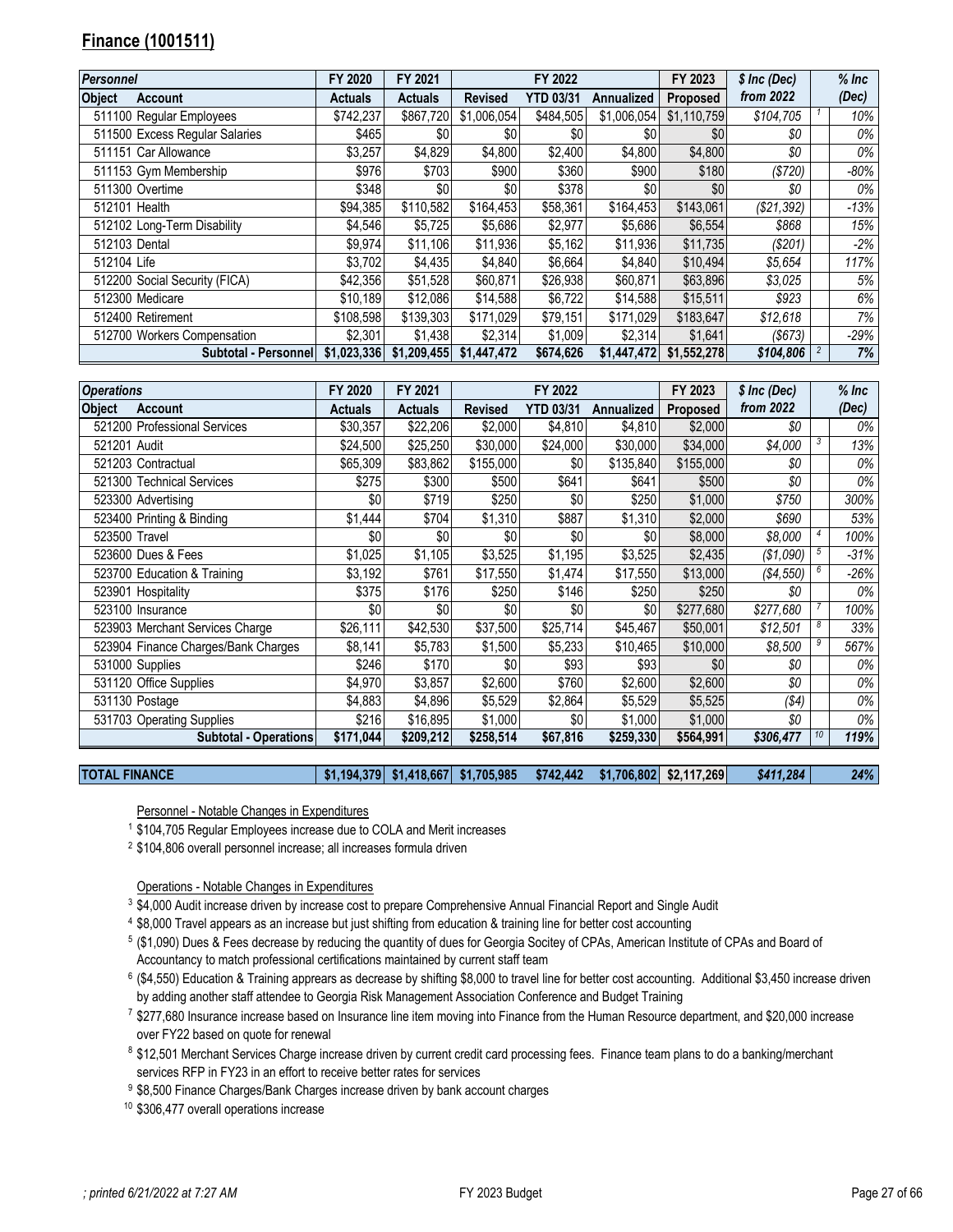# <span id="page-27-0"></span>**Fire (1003510)**

| <b>Personnel</b>               | FY 2020        | FY 2021        |                | FY 2022          |                   | FY 2023         | \$ Inc (Dec) | $%$ Inc |
|--------------------------------|----------------|----------------|----------------|------------------|-------------------|-----------------|--------------|---------|
| <b>Object</b><br>Account       | <b>Actuals</b> | <b>Actuals</b> | <b>Revised</b> | <b>YTD 03/31</b> | <b>Annualized</b> | <b>Proposed</b> | from 2022    | (Dec)   |
| 511100 Regular Employees       | \$6,253,847    | \$5,115,510    | \$6,817,345    | \$3,379,242      | \$6,817,345       | \$7,054,534     | \$237,189    | 3%      |
| 511500 Excess Regular Salaries | \$2,250        | \$0            | \$0            | \$0              | \$0               | \$0             | \$0          | 0%      |
| 511153 Gym Membership          | \$9,700        | \$10,203       | \$10,260       | \$5,047          | \$10,260          | \$9,540         | (\$720)      | $-7%$   |
| 511154 Paramedic Incentive Pay | \$82,500       | \$95,000       | \$105,000      | \$0              | \$105,000         | \$105,000       | \$0          | 0%      |
| 511200 Temporary/PT Employee   | \$263          | \$2,400        | \$0            | \$0              | \$0               | \$7,410         | \$7,410      | 100%    |
| 511400 Holiday Pay             | \$0            | \$0            | \$0            | \$0              | \$0               | \$77,918        | \$77,918     | 100%    |
| 511300 Overtime                | \$556,095      | \$571,526      | \$496,500      | \$230,128        | \$496,500         | \$518,154       | \$21,654     | 4%      |
| 512101 Health                  | \$1,128,018    | \$1,256,438    | \$1,393,059    | \$633,815        | \$1,393,059       | \$1,444,603     | \$51,544     | 4%      |
| 512102 Long-Term Disability    | \$37,735       | \$41,667       | \$40,567       | \$19,787         | \$40,567          | \$42,567        | \$2,000      | 5%      |
| 512103 Dental                  | \$99,288       | \$96,891       | \$95,835       | \$44,844         | \$95,835          | \$105,735       | \$9,900      | 10%     |
| 512104 Life                    | \$31,159       | \$32,449       | \$33,462       | \$28,642         | \$33,462          | \$68,307        | \$34,845     | 104%    |
| 512200 Social Security (FICA)  | \$425,913      | \$447,862      | \$431,211      | \$210,531        | \$431,211         | \$408,820       | (S22, 391)   | -5%     |
| 512300 Medicare                | \$64,756       | \$55,315       | \$100,848      | \$49,237         | \$100,848         | \$95,642        | (\$5,206)    | -5%     |
| 512400 Retirement              | \$988,701      | \$1,042,178    | \$1,182,353    | \$527,230        | \$1,182,353       | \$1,160,720     | (\$21,633)   | $-2%$   |
| 512700 Workers Compensation    | \$314,283      | \$317,726      | \$433,642      | \$157,518        | \$433,642         | \$280,739       | (S152,903)   | -35%    |
| Subtotal - Personnel           | \$9,994,506    | \$9,085,166    | \$11,140,081   | \$5,286,020      | \$11,140,081      | \$11,379,689    | \$239,608    | 2%      |

| <b>Operations</b> |                                      | FY 2020        | FY 2021        |                | FY 2022          |             | FY 2023     | \$ Inc (Dec) |    | $%$ Inc |
|-------------------|--------------------------------------|----------------|----------------|----------------|------------------|-------------|-------------|--------------|----|---------|
| <b>Object</b>     | <b>Account</b>                       | <b>Actuals</b> | <b>Actuals</b> | <b>Revised</b> | <b>YTD 03/31</b> | Annualized  | Proposed    | from 2022    |    | (Dec)   |
|                   | 521200 Professional Services         | \$6,475        | \$1,526        | \$29,675       | \$4,133          | \$29,675    | \$29,675    | \$0          |    | 0%      |
|                   | 521203 Contractual                   | \$32,496       | \$32,496       | \$39,276       | \$16,248         | \$39,276    | \$41,240    | \$1,964      | 6  | 5%      |
|                   | 521205 Fire IGA                      | \$29,166       | \$27,683       | \$34,454       | \$0              | \$34,454    | \$35,795    | \$1,341      |    | 4%      |
|                   | 521219 False Alarm Contract Fees     | \$2,209        | \$4,554        | \$4,100        | \$980            | \$4,100     | \$4,100     | \$0          |    | 0%      |
|                   | 522200 Rep Maint                     | \$0            | \$0            | \$0            | \$2,891          | \$2,891     | \$0         | \$0          |    | 0%      |
|                   | 522220 Facility Repair & Maintenance | \$337          | \$123          | \$0            | \$1,557          | \$1,557     | \$0         | \$0\$        |    | $0\%$   |
|                   | 523100 Insurance                     | \$161,454      | \$215,932      | \$183,089      | \$85,612         | \$183,089   | \$216,823   | \$33,734     |    | 18%     |
|                   | 523300 Advertising                   | \$325          | \$0            | \$600          | \$0              | \$600       | \$600       | \$0          |    | 0%      |
| 523500 Travel     |                                      | \$0            | \$0            | \$0            | \$0              | \$0         | \$17,560    | \$17,560     | 9  | 100%    |
|                   | 523400 Printing & Binding            | \$248          | \$340          | \$1,300        | \$1,157          | \$1,300     | \$2,000     | \$700        |    | 54%     |
|                   | 523600 Dues & Fees                   | \$19,242       | \$11,758       | \$14,083       | \$3,310          | \$14,083    | \$42,627    | \$28,544     |    | 203%    |
|                   | 523700 Education & Training          | \$65,136       | \$26,309       | \$47,900       | \$23,038         | \$43,000    | \$34,870    | (\$13,030)   |    | $-27%$  |
|                   | 523851 Maintenance Contracts         | \$58,447       | \$59,317       | \$71,206       | \$47,422         | \$71,206    | \$80,806    | \$9,600      | 12 | 13%     |
|                   | 523852 Software Licensing Fee        | \$0            | \$63,613       | \$68,089       | \$55,326         | \$68,089    | \$70,751    | \$2,662      |    | 4%      |
|                   | 523901 Hospitality                   | \$27           | \$110          | \$0            | \$0              | \$0         | \$0         | \$0          |    | 0%      |
|                   | 531120 Office Supplies               | \$84,547       | \$6,796        | \$6,825        | \$3,009          | \$6,825     | \$6,825     | \$0\$        |    | 0%      |
|                   | 531130 Postage                       | \$82           | \$11           | \$125          | \$9              | \$125       | \$125       | \$0\$        |    | 0%      |
|                   | 531110 Other Supplies                | \$64,267       | $-$156,945$    | \$29,676       | \$21,605         | \$29,676    | \$29,956    | \$280        |    | 1%      |
|                   | 531111 Vehicles                      | \$146,562      | \$143,066      | \$178,960      | \$88,071         | \$178,960   | \$183,700   | \$4,740      |    | 3%      |
|                   | 531114 Medical                       | \$44,166       | \$32,781       | \$32,700       | \$14,296         | \$32,700    | \$39,300    | \$6,600      |    | 20%     |
|                   | 531210 Water/Sewage                  | \$6,662        | \$8,609        | \$9,120        | \$3,503          | \$9,120     | \$9,120     | \$0          |    | 0%      |
|                   | 531220 Natural Gas                   | \$10,221       | \$14,543       | \$15,669       | \$8,521          | \$15,669    | \$15,669    | \$0\$        |    | 0%      |
|                   | 531230 Electricity                   | \$45,761       | \$48,938       | \$65,232       | \$22,359         | \$65,232    | \$65,232    | \$0\$        |    | $0\%$   |
|                   | 531270 Gasoline/Diesel - Fuel        | \$46,909       | \$63,024       | \$71,795       | \$39,110         | \$71,795    | \$71,795    | \$0\$        |    | 0%      |
|                   | 531600 Small Equipment               | \$0            | \$0            | \$0            | \$0              | \$0         | \$20,000    | \$20,000     |    | 100%    |
| 531700 Other      |                                      | \$12,545       | \$9,556        | \$15,600       | \$1,778          | \$15,600    | \$17,100    | \$1,500      |    | 10%     |
|                   | 531703 Operating Supplies            | \$33,972       | \$17,600       | \$18,460       | \$3,527          | \$18,460    | \$18,460    | \$0          |    | 0%      |
|                   | 531710 Uniforms                      | \$64,334       | \$62,991       | \$58,150       | \$7,314          | \$58,150    | \$67,551    | \$9,401      | 18 | 16%     |
|                   | 531711 Officer Supplies              | \$17,326       | \$15,144       | \$10,540       | \$3,055          | \$10,540    | \$10,540    | \$0          |    | 0%      |
|                   | 581200 Capital Lease Principal       | \$62,666       | \$0            | \$0            | \$0              | \$0         | \$0         | \$0\$        |    | 0%      |
|                   | 582200 Capital Lease Interest        | \$3,133        | \$0            | \$0            | \$0              | \$0         | \$0         | \$0\$        |    | $0\%$   |
|                   | <b>Subtotal - Operations</b>         | \$1,018,718    | \$709,877      | \$1,006,624    | \$457,829        | \$1,006,172 | \$1,132,221 | \$125,597    |    | 12%     |
|                   |                                      |                |                |                |                  |             |             |              |    |         |

| <b>TOTAL FIRE</b> |  |  |  |  | \$11,013,224    \$9,795,043   \$12,146,705   \$5,743,849     \$12,146,253    \$12,511,910 |  | \$365,204 | 3% |
|-------------------|--|--|--|--|-------------------------------------------------------------------------------------------|--|-----------|----|
|-------------------|--|--|--|--|-------------------------------------------------------------------------------------------|--|-----------|----|

Personnel - Notable Changes in Expenditures

\$237,189 Regular Employees increase due to COLA and Merit Increases

<sup>2</sup> \$7,410 Temporary/PT Employee increase due to adding one Retired Reserve Firefighter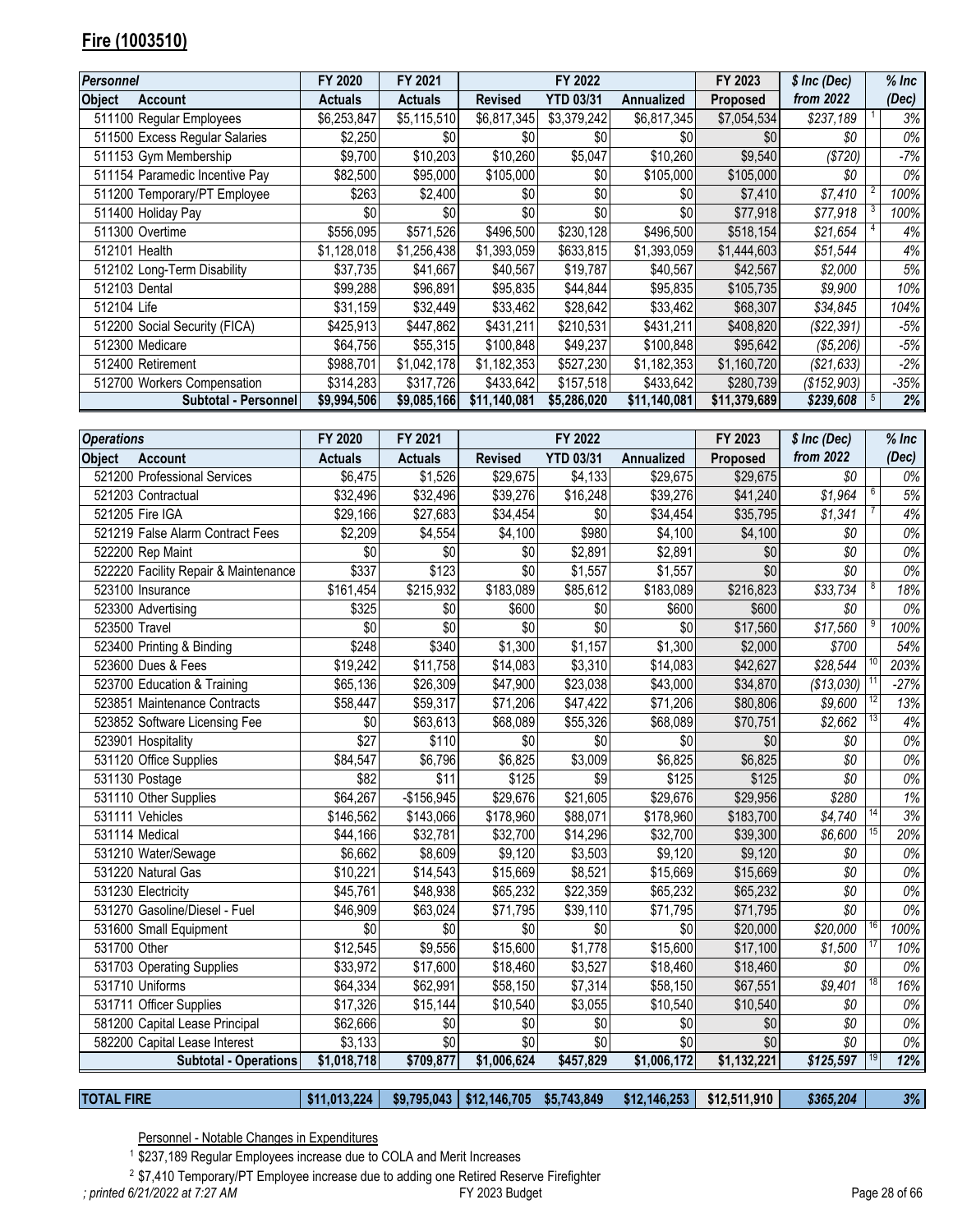3 \$77,918 Holiday Pay increase due to the holiday pay now being budgeted separately from Regular Employees within the Tyler Munis system

- <sup>4</sup> \$21,654 Overtime increase based on COLA calculation
- <sup>5</sup> \$239,608 overall personnel increase; all increases formula driven

### Operations - Notable Changes in Expenditures

- <sup>6</sup> \$1,964 Contractual increase due to Medical Director contract increase
- $7$  \$1,341 Fire IGA increase due to increase in portable radio units on the system
- <sup>8</sup> \$33,734 Insurance increase based on quoted rate increase
- 9 \$17,560 Travel appears as increase but just shifting expenditure from educational training line for better cost accounting
- $^{10}$  \$28,554 Dues & Fees increase driven by EMS/Fire re-certifications of current staff and \$2,250 monthly cost for Georgia Firefighters Pension Dues
- 11 (\$13,030) Education & Training decrease driven by shifting travel expendture into travel line for better cost accounting. Balance of increase due to certification needs to various training and leadership courses
- 12 \$9,600 Maintenance Contracts increase driven by \$6,000 cost for annual maintenance of Lucas devices. First two years covered by warranty. \$1,000 of increase for fire extinguishers on trucks no longer covered by warranty. Balance from adding HVAC preventive maintenance with HVC contract for all fire stations
- 13 \$2,662 Software Licensing Fees increase driven by Inspection and Pre-Plan program for department
- <sup>14</sup> \$4,740 Vehicles increase driven by increase in cost for tire replacement and unit cost for hydraulic tool maintenance
- <sup>15</sup> \$6,600 Medical increase driven by increase in unit cost for medical supplies
- <sup>16</sup> \$20,000 Small Equipment increase to allow for adding small quantity of exercise equipment at each fire station
- <sup>17</sup> \$1,500 Other increase due to unit cost for Fire and Safety Education Materials
- <sup>18</sup> \$9,401 Uniforms increase due to increased costs for uniforms
- <sup>19</sup> \$125,597 overall operations increase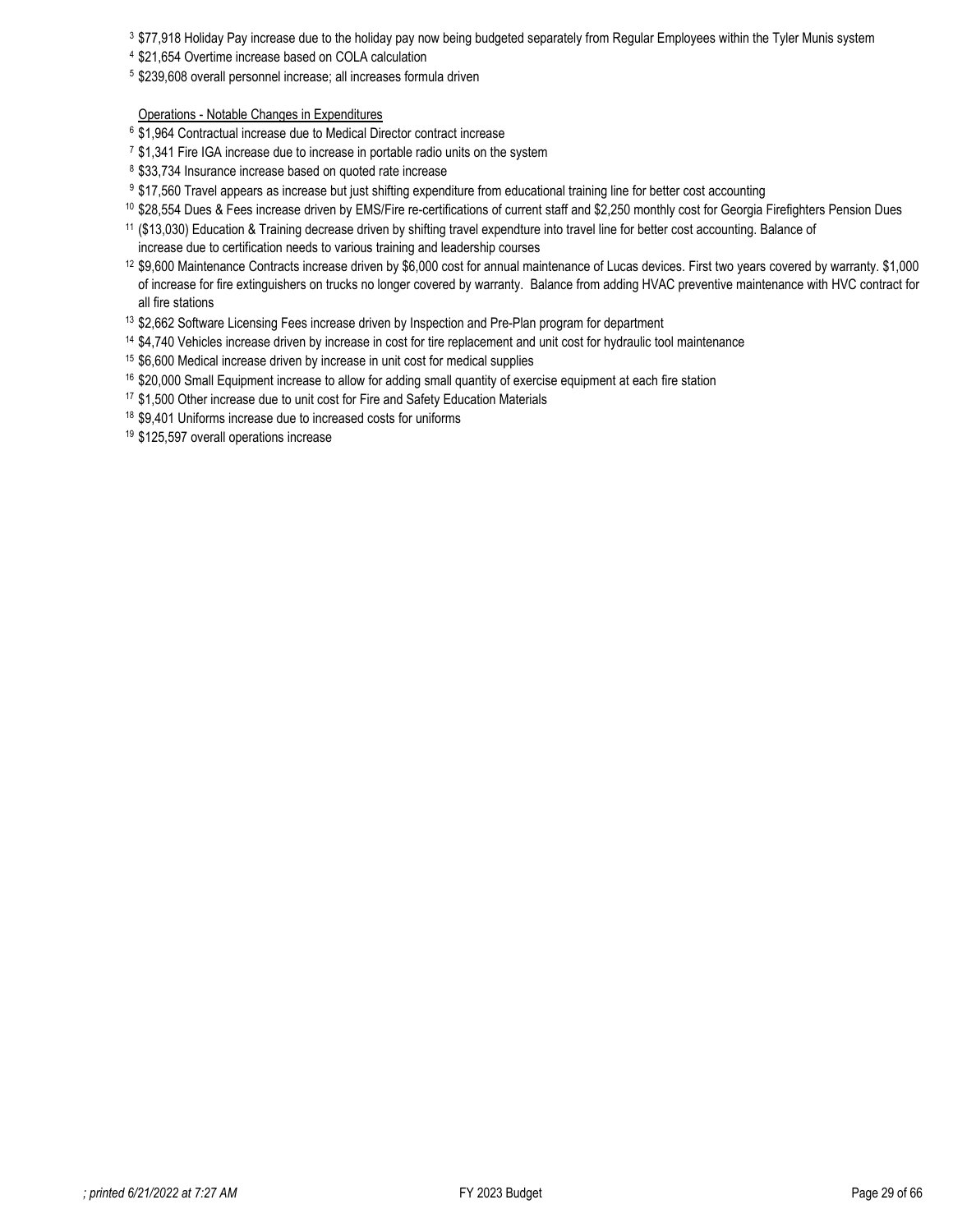# <span id="page-29-0"></span>**Human Resources (1001540)**

| Personnel     |                               | FY 2020        | FY 2021        |                | FY 2022          |                   | FY 2023         | \$ Inc (Dec) | $%$ Inc |
|---------------|-------------------------------|----------------|----------------|----------------|------------------|-------------------|-----------------|--------------|---------|
| <b>Object</b> | <b>Account</b>                | <b>Actuals</b> | <b>Actuals</b> | <b>Revised</b> | <b>YTD 03/31</b> | <b>Annualized</b> | <b>Proposed</b> | from 2022    | (Dec)   |
|               | 511100 Regular Employees      | \$360,286      | \$368,663      | \$286,545      | \$200,388        | \$286,545         | \$362,551       | \$76,006     | 27%     |
|               | 511151 Car Allowance          | \$4,857        | \$4,829        | \$4,800        | \$2,400          | \$4,800           | \$4,800         | \$0          | 0%      |
|               | 511153 Gym Membership         | \$809          | \$866          | \$360          | \$145            | \$360             | \$180           | ( \$180)     | -50%    |
|               | 511200 Temporary/PT Employee  | \$0            | \$0            | \$0            | \$0              | \$0               | \$0             | \$0          | 0%      |
|               | 512101 Health                 | \$63,132       | \$37,404       | \$30,943       | \$21,874         | \$30,943          | \$38,150        | \$7,207      | 23%     |
|               | 512102 Long-Term Disability   | \$2,258        | \$2,419        | \$1,489        | \$936            | \$1,489           | \$1,773         | \$284        | 19%     |
|               | 512103 Dental                 | \$4.591        | \$3,450        | \$2,334        | \$1,239          | \$2,334           | \$2,219         | (S115)       | -5%     |
| 512104 Life   |                               | \$1.839        | \$1,838        | \$1,377        | \$1,858          | \$1.377           | \$2,817         | \$1,440      | 105%    |
|               | 512200 Social Security (FICA) | \$20,224       | \$20,841       | \$17,078       | \$10,522         | \$17,078          | \$20,375        | \$3,297      | 19%     |
|               | 512300 Medicare               | \$4.952        | \$5,163        | \$4,155        | \$2,668          | \$4.155           | \$4,767         | \$612        | 15%     |
|               | 512400 Retirement             | \$59,538       | \$60,892       | \$48,713       | \$21,069         | \$48,713          | \$49,494        | \$781        | 2%      |
|               | 512700 Workers Compensation   | \$1,208        | \$887          | \$659          | \$368            | \$659             | \$508           | ( \$151)     | -23%    |
|               | Subtotal - Personnell         | \$523.694      | \$507.252      | \$398,453      | \$263.467        | \$398,453         | \$487.634       | \$89,181     | 22%     |

| <b>Operations</b> |                              | FY 2020        | FY 2021   |                | FY 2022          |            | FY 2023         | \$ Inc (Dec) |    | $%$ Inc |
|-------------------|------------------------------|----------------|-----------|----------------|------------------|------------|-----------------|--------------|----|---------|
| <b>Object</b>     | <b>Account</b>               | <b>Actuals</b> | Actuals   | <b>Revised</b> | <b>YTD 03/31</b> | Annualized | <b>Proposed</b> | from 2022    |    | (Dec)   |
|                   | 521200 Professional Services | \$116,715      | \$116,951 | \$54,940       | \$74,598         | \$74,598   | \$23,690        | (\$31,250)   |    | $-57%$  |
|                   | 521203 Contractual           | \$2,868        | \$3,604   | \$6,800        | \$518            | \$6,800    | \$9,150         | \$2,350      |    | 35%     |
| 521207 Other      |                              | \$17,847       | \$8,789   | \$31,037       | \$5,441          | \$31,037   | \$46,500        | \$15,463     |    | 50%     |
|                   | 523100 Insurance             | \$230,131      | \$275,112 | \$257,395      | \$118,413        | \$257,395  | \$0             | (\$257,395)  |    | $-100%$ |
|                   | 523300 Advertising           | \$1,424        | \$0       | \$1,250        | \$140            | \$1,250    | \$5,600         | \$4,350      |    | 348%    |
| 523500 Travel     |                              | \$0            | \$0       | \$0            | \$0              | \$0        | \$4,100         | \$4,100      |    | 100%    |
|                   | 523600 Dues & Fees           | \$1,853        | \$2,452   | \$2,659        | \$1,334          | \$2,659    | \$2,521         | ( \$138)     |    | -5%     |
|                   | 523700 Education & Training  | \$28,669       | \$32,769  | \$59,442       | \$8,089          | \$39,784   | \$55,342        | (\$4,100)    |    | $-7%$   |
|                   | 523901 Hospitality           | \$600          | \$1,156   | \$2,125        | \$365            | \$2,125    | \$2,875         | \$750        |    | 35%     |
|                   | 542300 Furniture Fixtures    | \$0            | \$0       | \$0            | \$0              | \$0        | \$6,000         | \$6,000      | 10 | 100%    |
|                   | 531120 Office Supplies       | \$1,203        | \$798     | \$11,550       | \$311            | \$11,550   | \$2,410         | (\$9,140)    |    | $-79%$  |
|                   | 531130 Postage               | \$298          | \$411     | \$500          | \$41             | \$500      | \$500           | \$0          |    | 0%      |
|                   | 531703 Operating Supplies    | \$0            | \$185     | \$0            | \$1,040          | \$1,040    | \$0             | \$0          |    | 0%      |
|                   | 531710 Uniforms              | \$0            | \$0       | \$0            | \$0              | \$0        | \$9,600         | \$9,600      | 12 | 100%    |
|                   | <b>Subtotal - Operations</b> | \$401,606      | \$442,227 | \$427,698      | \$210,290        | \$428,738  | \$168,288       | (\$259,410)  |    | $-61%$  |

**TOTAL HUMAN RESOURCES \$925,300 \$949,479 \$826,151 \$473,757 \$827,191 \$655,922 (\$170,229)** *-21%*

Personnel - Notable Changes in Expenditures

1 \$76,006 Regular Employees increase by \$51,006 increase due to COLA and Merit increases and addition of Administrative Assistant position. Balance of \$25,000 increase includes budgeting for expenditures for future Internship Program

2 \$89,181 overall personnel increase; all increases formula driven

Operations - Notable Changes in Expenditures

- 3 (\$31,250) Professional Services decrease driven by HRIS/Payroll incorporated into Enterprise Resource Planning System with cost now budgeted in I.T.
- <sup>4</sup> \$2,350 Contractual increase driven by Web-based employee training and pre-employment assessment tool
- 5 \$15,463 Other increase driven by adding \$7,500 for budgeting actual cost for drug screenings for drug-free workplace compliance and balance from adding smaller employee appreciation/recognition events throughout the year
- <sup>6</sup> (\$257,395) Insurance decrease due to the Insurance line item moving out of the Human Resource department into Finance
- 7 \$4,350 Advertising increase due to change in recruiting strategy to us job advertisements for open positions and recruiting text line services instead of relying exclusively on website
- 8 \$4,100 Travel appears as an increase but just shifting from education & training line for better cost accounting
- $^9$  (\$4,100) Education & Training apprears as a decrease but just shifting expenses into travel line for better cost accounting
- <sup>10</sup> \$6,000 Furniture Fixtures increase to add furniture and fixtures to the added office space for Human Resources
- 11 (\$9,140) Office Supplies decrease by moving out cost of City-wide staff shirts to Uniforms category. Balance is nominal increase in other supplies
- 12 \$9,600 Uniforms increase by moving in cost of City-wide staff shirts from Office Supplies category
- <sup>13</sup> (\$259,410) overall operations decrease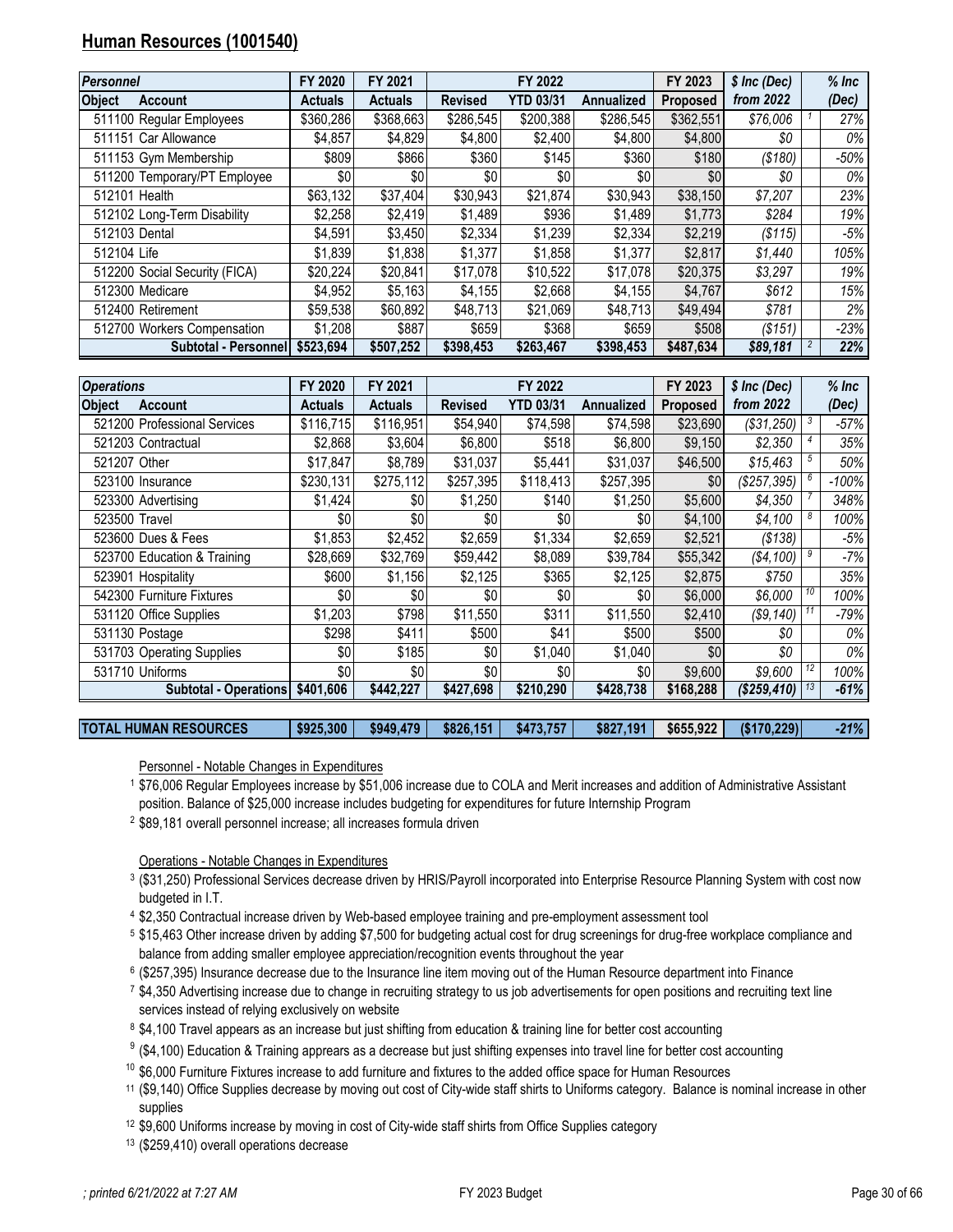# <span id="page-30-0"></span>**IT/GIS (1001535)**

| <b>Personnel</b>                | FY 2020        | FY 2021        |                | FY 2022          |             | FY 2023         | \$ Inc (Dec) | $%$ Inc |
|---------------------------------|----------------|----------------|----------------|------------------|-------------|-----------------|--------------|---------|
| <b>Object</b><br><b>Account</b> | <b>Actuals</b> | <b>Actuals</b> | <b>Revised</b> | <b>YTD 03/31</b> | Annualized  | <b>Proposed</b> | from 2022    | (Dec)   |
| 511100 Regular Employees        | \$647,601      | \$729,245      | \$752,211      | \$376,243        | \$752,211   | \$735,999       | (\$16,212)   | $-2\%$  |
| 511151 Car Allowance            | \$4,857        | \$4,829        | \$4,800        | \$2,400          | \$4,800     | \$4,800         | \$0          | 0%      |
| 511153 Gym Membership           | \$265          | \$284          | \$360          | \$180            | \$360       | \$360           | \$0          | 0%      |
| 511300 Overtime                 | \$0            | \$0            | \$0            | \$5,231          | \$0         | \$0             | \$0          | 0%      |
| 512101 Health                   | \$61,053       | \$72,073       | \$79,394       | \$28,815         | \$79,394    | \$87,805        | \$8,411      | 11%     |
| 512102 Long-Term Disability     | \$3,812        | \$4,368        | \$3,977        | \$2,131          | \$3,977     | \$3,984         | \$7          | 0%      |
| 512103 Dental                   | \$4,945        | \$6,530        | \$6,313        | \$2,540          | \$6,313     | \$7,208         | \$895        | 14%     |
| 512104 Life                     | \$3,242        | \$3,624        | \$3,616        | \$3,840          | \$3,616     | \$6,516         | \$2,900      | 80%     |
| 512200 Social Security (FICA)   | \$37,539       | \$42,318       | \$45,949       | \$21,804         | \$45,949    | \$43,726        | (\$2,223)    | -5%     |
| 512300 Medicare                 | \$9,077        | \$10,252       | \$10,907       | \$5,316          | \$10,907    | \$10,320        | ( \$587)     | $-5%$   |
| 512400 Retirement               | \$104,183      | \$116,781      | \$127,876      | \$53,606         | \$127,876   | \$116,048       | (\$11,828)   | -9%     |
| 512700 Workers Compensation     | \$1,770        | \$1,389        | \$1,730        | \$762            | \$1,730     | \$665           | (\$1,065)    | $-62%$  |
| Subtotal - Personnel            | \$878,343      | \$991.692      | \$1.037.134    | \$502,868        | \$1,037,134 | \$1.017.431     | (\$19,703)   | -2%     |

| <b>Operations</b> |                               | FY 2020        | FY 2021        |                | FY 2022          |                   | FY 2023         | $$$ Inc (Dec) |   | $%$ Inc |
|-------------------|-------------------------------|----------------|----------------|----------------|------------------|-------------------|-----------------|---------------|---|---------|
| <b>Object</b>     | <b>Account</b>                | <b>Actuals</b> | <b>Actuals</b> | <b>Revised</b> | <b>YTD 03/31</b> | <b>Annualized</b> | <b>Proposed</b> | from 2022     |   | (Dec)   |
|                   | 521200 Professional Services  | \$239,913      | \$259,654      | \$283,840      | \$142,677        | \$283,840         | \$298,840       | \$15,000      |   | 5%      |
| 523500 Travel     |                               | \$0            | \$0            | \$0            | \$0              | \$0               | \$13,500        | \$13,500      |   | 100%    |
|                   | 523600 Dues and Fees          | \$0            | \$535          | \$500          | \$0              | \$500             | \$500           | \$0           |   | 0%      |
|                   | 523700 Education & Training   | \$3,126        | \$4,143        | \$24,000       | \$1,454          | \$24,000          | \$7,475         | (\$16,525)    |   | $-69%$  |
|                   | 523852 Software Licensing Fee | \$502,991      | \$518,768      | \$559,961      | \$497,635        | \$559,961         | \$656,502       | \$96,542      | 6 | 17%     |
|                   | 523901 Hospitality            | \$32           | \$512          | \$750          | \$1,427          | \$1,427           | \$750           | \$0           |   | 0%      |
|                   | 531130 Postage                | \$0            | \$0            | \$0            | \$15             | \$15              | \$0             | \$0           |   | 0%      |
|                   | 531120 Office Supplies        | \$509          | \$1,693        | \$1,500        | \$239            | \$1,500           | \$1,500         | \$0           |   | 0%      |
|                   | 531280 Mobile Data Charges    | \$179,875      | \$196,822      | \$188,440      | \$88,174         | \$188,440         | \$188,440       | \$0           |   | 0%      |
|                   | 531290 Telephone Service      | \$56,019       | \$48,804       | \$60,480       | \$29,954         | \$60,480          | \$59,400        | (\$1,080)     |   | $-2%$   |
|                   | 531703 Operating Supplies     | \$0            | \$0            | \$0            | \$0              | \$0 <sub>1</sub>  | \$0             | \$0           |   | 0%      |
|                   | 542400 Computers              | \$59,208       | \$75,142       | \$62,500       | \$37,790         | \$62,500          | \$62,500        | \$0           |   | 0%      |
|                   | <b>Subtotal - Operations</b>  | \$1,041,674    | \$1,106,073    | \$1,181,971    | \$799,365        | \$1,182,663       | \$1,289,407     | \$107,437     |   | 9%      |

**TOTAL IT/GIS \$1,920,016 \$2,097,765 \$2,219,105 \$1,302,233 \$2,219,797 \$2,306,838** *\$87,733 4%*

Personnel - Notable Changes in Expenditures

1 (\$16,212) Regular Employees percentage growth appears depressed compared to other departments due to FY22 headcount change

2 (\$19,703) overall personnel decrease due to headcount change

Operations - Notable Changes in Expenditures

- 3 \$15,000 Professional Services increase driven by third party GIS Support to provide project support as GIS team headcount adjusted in FY22 to reduce from 2 to 1
- 4 \$13,500 Travel appears as an increase but just shifting from education & training line for better cost accounting
- 5 (\$16,525) Education & Training decrease driven by \$3,025 reduction in staff attendance for the ESRI International User Conference and moving \$13,500 to Travel line for better cost accounting

6

\$96,542 Software Licensing Fee increase driven by moving from a traditional Enterprise Agreement to Cloud based Microsoft 365 Annual License (\$30,000 of increase) and first full year of Tyler ERP maintenance agreement (increasing from \$100,000 to \$140,000), adding helpdesk management software (\$13,000 of increase) and email archiving cost increase (up \$6,000 from \$7,000 to \$13,000)

7 (\$1,080) Telephone Service decrease driven by reduction in PD South Precinct analog line

<sup>8</sup> \$107,437 overall operations increase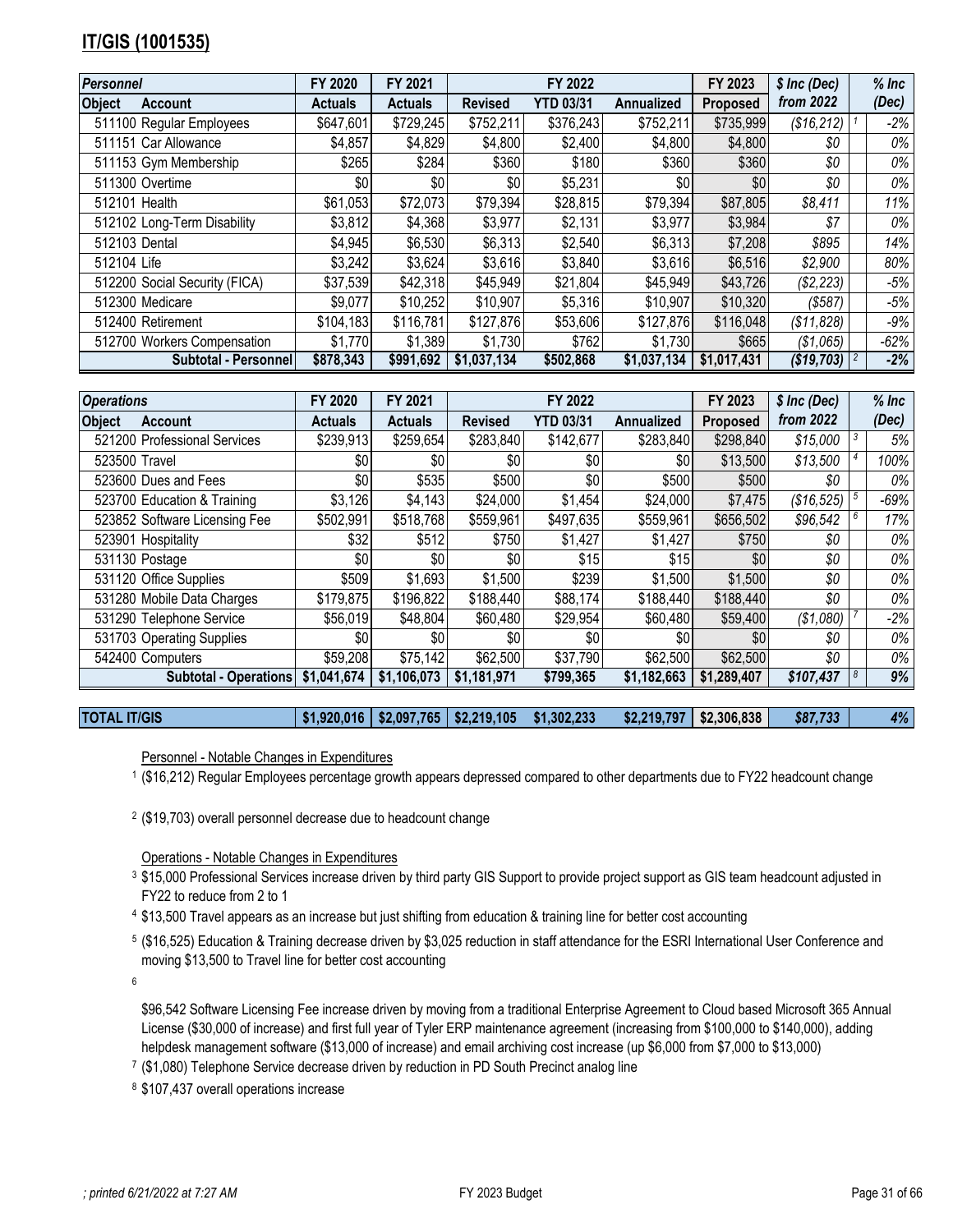# <span id="page-31-0"></span>**Legal (1001530)**

| <b>Operations</b>               | FY 2020        | FY 2021        |                | FY 2022          |            | FY 2023         | \$ Inc (Dec) | $%$ Inc |
|---------------------------------|----------------|----------------|----------------|------------------|------------|-----------------|--------------|---------|
| <b>Object</b><br><b>Account</b> | <b>Actuals</b> | <b>Actuals</b> | <b>Revised</b> | <b>YTD 03/31</b> | Annualized | <b>Proposed</b> | from $2022$  | (Dec)   |
| 521200 Professional Services    | \$169,984      | \$142,890      | \$50,000       | \$27,641         | \$50,000   | \$150,000       | \$100,000    | 200%    |
| 521206 Legal                    | \$288,000      | \$288,000      | \$350,000      | \$120,000        | \$350,000  | \$300,000       | (\$50,000)   | -14%    |
| <b>Subtotal - Operations</b>    | \$457,984      | \$430,890      | \$400,000      | \$147,641        | \$400,000  | \$450,000       | \$50,000     | 13%     |
|                                 |                |                |                |                  |            |                 |              |         |
| <b>TOTAL LEGAL</b>              | \$457,984      | \$430,890      | \$400,000      | \$147,641        | \$400,000  | \$450,000       | \$50,000     | 13%     |

Operations - Notable Changes in Expenditures

*<sup>1</sup>* \$100,000 Professional Services increase to match historical spend for legal services outside the retainted services

*<sup>2</sup>* (\$50,000) Legal decrease to align with contractual agreement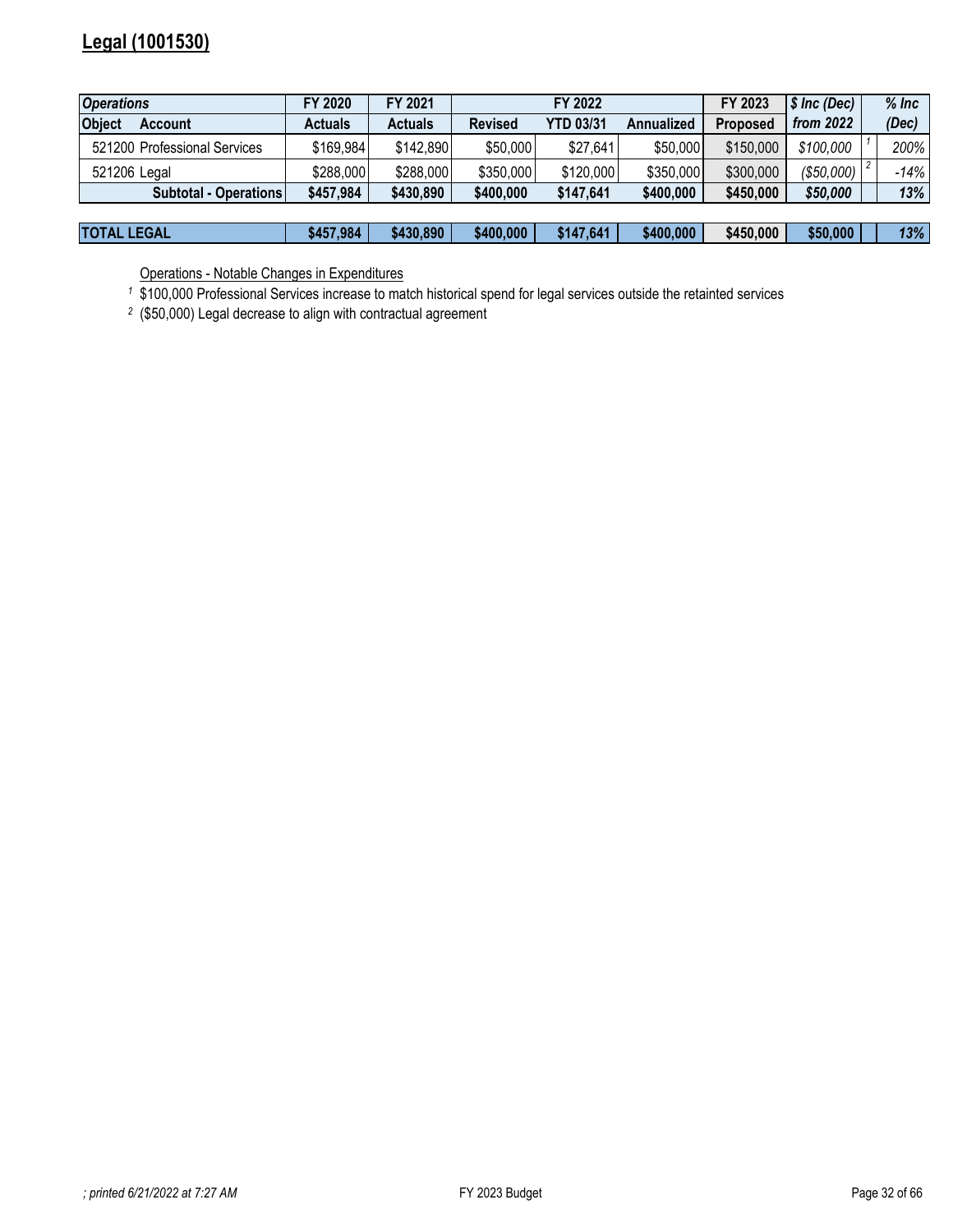# **Police (1003210)**

| Personnel                       | FY 2020        | FY 2021        |                | FY 2022          |                   | FY 2023      | \$ Inc (Dec) | $%$ Inc |
|---------------------------------|----------------|----------------|----------------|------------------|-------------------|--------------|--------------|---------|
| <b>Object</b><br><b>Account</b> | <b>Actuals</b> | <b>Actuals</b> | <b>Revised</b> | <b>YTD 03/31</b> | <b>Annualized</b> | Proposed     | from 2022    | (Dec)   |
| 511100 Regular Employees        | \$6,344,424    | \$4,890,896    | \$6,756,240    | \$3,239,090      | \$6,756,240       | \$7,451,974  | \$695,734    | 10%     |
| 511150 Excess Regular Salaries  | \$1,517        | \$0            | \$0            | \$0              | \$0               | \$0          | \$0          | 0%      |
| 511152 Housing Stipend          | \$85,862       | \$77,807       | \$115,200      | \$68,000         | \$115,200         | \$153,600    | \$38,400     | 33%     |
| 511153 Gym Membership           | \$6,738        | \$5,832        | \$6,300        | \$2,655          | \$6,300           | \$4,140      | (\$2,160)    | -34%    |
| 511154 Paramedic Incentive Pay  | \$20,893       | \$5,893        | \$0            | \$5,000          | \$0               | \$5,000      | \$5,000      | 100%    |
| 511200 Temporary/PT Employee    | \$28,632       | \$52,208       | \$98,297       | \$61,429         | \$98,297          | \$103,954    | \$5,657      | 6%      |
| 511400 Holiday Pay              | \$0            | \$0            | \$0            | \$0              | \$0               | \$51,945     | \$51,945     | 100%    |
| 511300 Overtime                 | \$422,807      | \$356,995      | \$425,000      | \$242,871        | \$425,000         | \$537,799    | \$112,799    | 27%     |
| 512101 Health                   | \$999,619      | \$1,063,806    | \$1,348,720    | \$531,635        | \$1,348,720       | \$1,342,600  | (\$6, 120)   | 0%      |
| 512102 Long-Term Disability     | \$36,021       | \$38,051       | \$40,589       | \$19,406         | \$40,589          | \$41,366     | \$777        | 2%      |
| 512103 Dental                   | \$84,672       | \$79,364       | \$91,185       | \$37,099         | \$91,185          | \$92,833     | \$1,648      | 2%      |
| 512104 Life                     | \$29,562       | \$29,965       | \$33,167       | \$26,458         | \$33,167          | \$66,487     | \$33,320     | 100%    |
| 512200 Social Security (FICA)   | \$413,925      | \$427,277      | \$433,530      | \$206,759        | \$433,530         | \$454,394    | \$20,864     | 5%      |
| 512300 Medicare                 | \$54,064       | \$89,997       | \$101,390      | \$49,928         | \$101,390         | \$106,299    | \$4,909      | 5%      |
| 512400 Retirement               | \$884.234      | \$914,745      | \$1,172,001    | \$457,887        | \$1,172,001       | \$1,180,181  | \$8,180      | 1%      |
| 512700 Workers Compensation     | \$248,959      | \$219,826      | \$300,944      | \$93,760         | \$300,944         | \$225,409    | (S75, 535)   | -25%    |
| Subtotal - Personnell           | \$9,661,927    | \$8,252,661    | \$10,922,563   | \$5,041,977      | 10,922,563        | \$11,817,981 | \$895,418    | 4%      |

| <b>Operations</b> |                                      | FY 2020        | FY 2021        |                | FY 2022          |            | FY 2023         | \$ Inc (Dec) |    | $%$ Inc |
|-------------------|--------------------------------------|----------------|----------------|----------------|------------------|------------|-----------------|--------------|----|---------|
| <b>Object</b>     | <b>Account</b>                       | <b>Actuals</b> | <b>Actuals</b> | <b>Revised</b> | <b>YTD 03/31</b> | Annualized | <b>Proposed</b> | from 2022    |    | (Dec)   |
|                   | 521200 Professional Services         | \$86,678       | \$64,472       | \$87,730       | \$43,668         | \$87,730   | \$106,130       | \$18,400     |    | 21%     |
| 521207 Other      |                                      | \$12,391       | \$13,908       | \$40,000       | \$8,424          | \$40,000   | \$40,000        | \$0          |    | 0%      |
|                   | 521208 Police IGA                    | \$116,333      | \$132,180      | \$152,260      | \$50,759         | \$152,260  | \$146,010       | (\$6,250)    | 8  | $-4%$   |
|                   | 521219 False Alarm Contract Fees     | \$14,438       | \$22,432       | \$30,000       | \$4,636          | \$30,000   | \$30,000        | \$0          |    | 0%      |
|                   | 522210 Equip. Repair & Maintenance   | \$18,938       | \$24,134       | \$62,900       | \$17,759         | \$62,900   | \$71,775        | \$8,875      | 9  | 14%     |
|                   | 522220 Facility Repair & Maintenance | \$16,275       | \$18,860       | \$16,120       | \$6,352          | \$16,120   | \$20,220        | \$4,100      | 10 | 25%     |
|                   | 522310 Rental - Land & Buildings     | \$59,430       | \$50,806       | \$60,000       | \$32,604         | \$60,000   | \$68,220        | \$8,220      |    | 14%     |
|                   | 523100 Insurance                     | \$338,745      | \$463,927      | \$369,071      | \$189,005        | \$369,071  | \$398,183       | \$29,112     | 12 | 8%      |
|                   | 523200 Communications                | \$683          | \$384          | \$8,000        | \$72             | \$8,000    | \$11,000        | \$3,000      | 13 | 38%     |
|                   | 523300 Advertising                   | \$1,649        | \$1,676        | \$7,900        | \$45             | \$7,900    | \$8,400         | \$500        |    | 6%      |
| 523500 Travel     |                                      | \$20,454       | \$22.324       | \$108,778      | \$14,619         | \$108,778  | \$125,328       | \$16,550     | 14 | 15%     |
|                   | 523600 Dues & Fees                   | \$62,500       | \$50,194       | \$96,336       | \$55,215         | \$96,336   | \$111,279       | \$14,943     | 15 | 16%     |
|                   | 523700 Education & Training          | \$49,892       | \$39,965       | \$97,675       | \$12,668         | \$97,675   | \$127,225       | \$29,550     | 16 | 30%     |
|                   | 523901 Hospitality                   | \$34,804       | \$21,891       | \$36,500       | \$5,906          | \$36,500   | \$54,225        | \$17,725     | 17 | 49%     |
|                   | 523903 Merchant Services Charge      | \$231          | \$183          | \$0            | \$148            | \$148      | \$0             | \$0          |    | 0%      |
|                   | 531120 Office Supplies               | \$11.922       | \$13,318       | \$28,840       | \$8,063          | \$28,840   | \$28,840        | \$0\$        |    | 0%      |
|                   | 531130 Postage                       | \$2,105        | \$1,813        | \$4,379        | \$742            | \$4,379    | \$4,379         | \$0          |    | 0%      |
|                   | 531110 Other Supplies                | \$926          | \$3,825        | \$68,020       | \$12             | \$68,020   | \$68,020        | \$0          |    | $0\%$   |
|                   | 531111 Vehicles                      | \$267,523      | \$231,895      | \$291,497      | \$143,680        | \$291,497  | \$294,397       | \$2,900      | 18 | 1%      |
|                   | 531112 Evidence Supplies             | \$8,162        | \$8,219        | \$22,320       | \$2,389          | \$22,320   | \$22,320        | \$0          |    | $0\%$   |
|                   | 531113 Buy Money                     | \$810          | \$1,860        | \$10,000       | \$0              | \$10,000   | \$10,000        | \$0\$        |    | 0%      |
|                   | 531220 Natural Gas                   | \$764          | \$978          | \$1,092        | \$457            | \$1,092    | \$1,092         | \$0          |    | 0%      |
|                   | 531230 Electricity                   | \$2,515        | \$2,581        | \$2,880        | \$975            | \$2,880    | \$2,880         | \$0\$        |    | 0%      |
|                   | 531270 Gasoline/Diesel - Fuel        | \$158,910      | \$229,711      | \$225,375      | \$175,412        | \$225,375  | \$225,375       | \$0          |    | 0%      |
|                   | 531703 Operating Supplies            | \$11,546       | \$20,341       | \$51,750       | \$15,639         | \$51,750   | \$53,550        | \$1,800      | 19 | 3%      |
|                   | 531710 Uniforms                      | \$89,214       | \$107,689      | \$124,745      | \$33,207         | \$124,745  | \$125,795       | \$1,050      | 20 | 1%      |
|                   | 531711 Officer Supplies              | \$221,451      | \$188,750      | \$391,780      | \$25,870         | \$391,780  | \$269,520       | (\$122, 260) | 21 | $-31%$  |
|                   | <b>Subtotal - Operations</b>         | \$1,609,289    | \$1,738,316    | \$2,395,948    | \$848,324        | 2,396,096  | \$2,424,163     | \$28,215     |    | 1%      |

**TOTAL POLICE \$11,271,216 \$9,990,977 \$13,318,511 \$5,890,302 13,318,659 \$14,242,144** *\$923,633 7%*

*Personnel - Notable Changes in Expenditures*

 \$695,734 Regular Employees increase due to COLA and Merit Increases and addition of one Police Officer position and one Behavorial Health Clinician position

\$38,400 Housing Stipend increase driven by Council direction to increase monthly housing stipend from \$500 to \$800 FY22

<sup>3</sup> \$5,657 Temporary/PT Employee increase due to addition of one Retired Reserve Officer

\$51,945 Holiday Pay increase due to holiday pay now being budgeted separately from Regular Employees within the Tyler Munis system

\$112,799 Overtime increase based on COLA calculation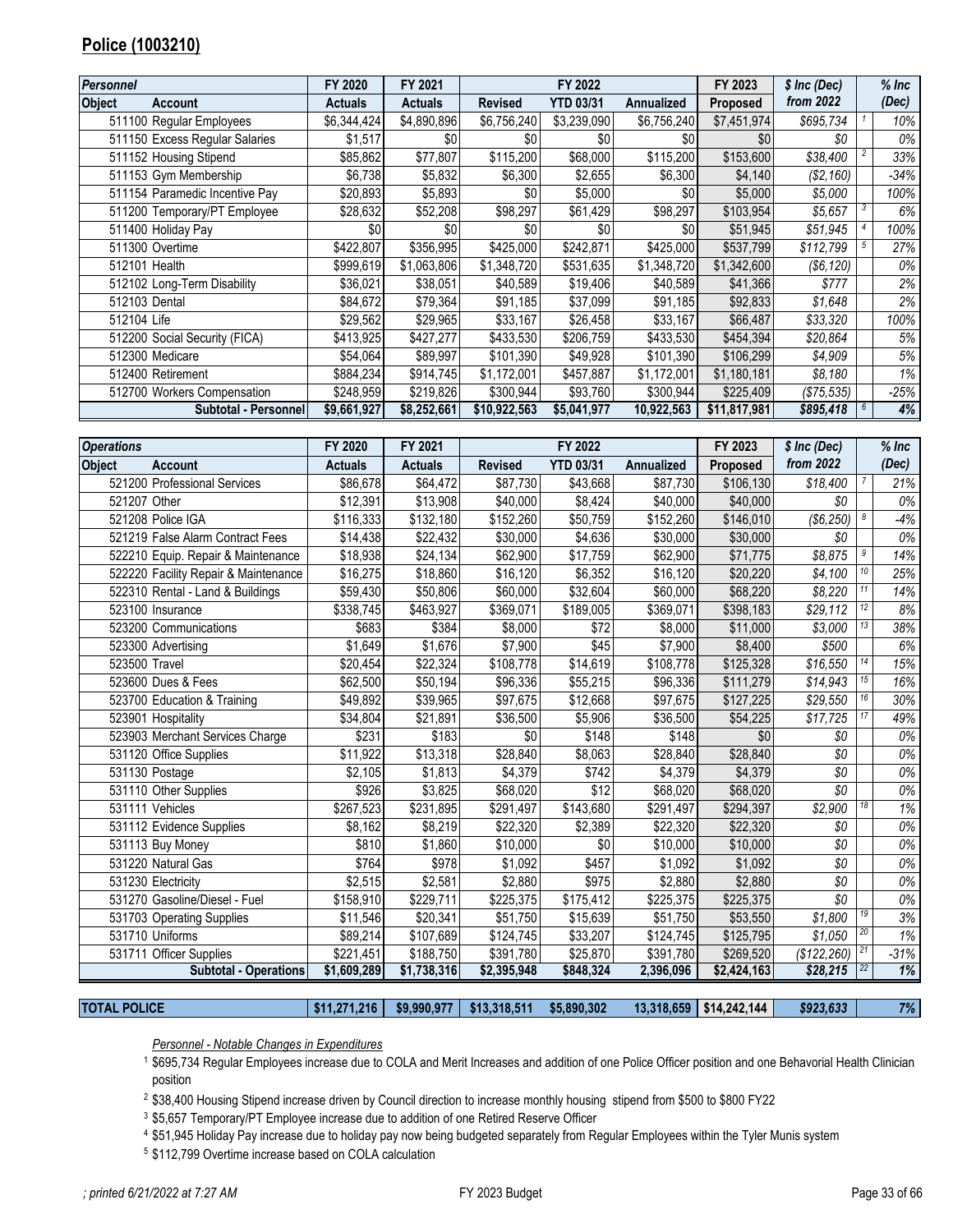# <span id="page-33-0"></span>**Police (1003210)**

<sup>6</sup> \$895,418 overall personnel increase

*Operations - Notable Changes in Expenditures*

- 7 \$18,400 Professional Services increase driven by \$2,500 Gold Sales Monitoring, \$15k Intellihub Software for fleet management, \$500 drone license, and \$400 Survey Monkey license
- 8 (\$6,250) Police IGA decrease related to the transition to staffing four (4) GCIC Clerks in-house in FY22
- 9 \$8,875 Equipment Repair & Maintenance increase driven by quantity of \$2,500 Radio Repair and Maintenance, \$1,000 increase cost for Weapon Repair and Maintenance, and \$5,000 for Gym /Fitness maintenance and/or replacement of equipment
- <sup>10</sup> \$4,100 Facility Repair & Maintenance increase driven by increased cleaning services for south precinct from once a week to twice a week and adding \$500 in maintenance for K9 training equipment/building
- 11 \$8,220 Rental Land and Buildings increase of Lease signed for south substation
- <sup>12</sup> \$29,112 Insurance increase based on quoted rate increase
- <sup>13</sup> \$3,000 Communications increase based on increased recruiting enhancements and new focus on graphic design for social media
- 14 \$16,550 Travel increase driven by additional attendees to SWAT National Tactical Officers Association Conference, Canine Training School, and attendance for Peer Support Conference Travel
- 15 \$14,945 Dues and Fees increase driven by \$1,975 monthly cost for Peace Officers Annuity and Benefit Fund Dues, and \$8,755 reduction in GrayKey modules currently not used or needed and the removal of the Omnivore Field Kit
- 16 \$29,550 Education and Training increase driven by \$13,500 for Jiu Jitsu training for officers, \$6,000 for Canine Training school, \$2,000 for SWAT NTOA Conference, \$2,000 CSI Evidence/Crime Scene Training, \$4,000 for Leadership Training, and \$2,000 for Peer Support Conference
- 17 \$17,725 Hospitality increase including \$12.6k for two citizen police academy classes (had discontinued during pandemic), Student Public Safety, JCCAPS Quarterly Meetings expanded to Monthly, Coffee with a Cop, and \$1k for Emergency Operations Center during weather/critical events
- <sup>18</sup> \$2,900 Vehicles increase driven by cost increase for vehicle car washing going from \$7 to \$11 per wash
- $19$  \$1,800 Operating Supplies increase for various breakroom supplies from cleaners to coffee supplies
- <sup>20</sup> \$1,050 Uniforms increase driven by the addition of 4 GCIC Clerks
- 21 (\$122,260) Officer Supplies decrease is driven by removing one-time tactical gear and equipment purchases encumbered into FY2022
- <sup>22</sup> \$28,217 overall operations increase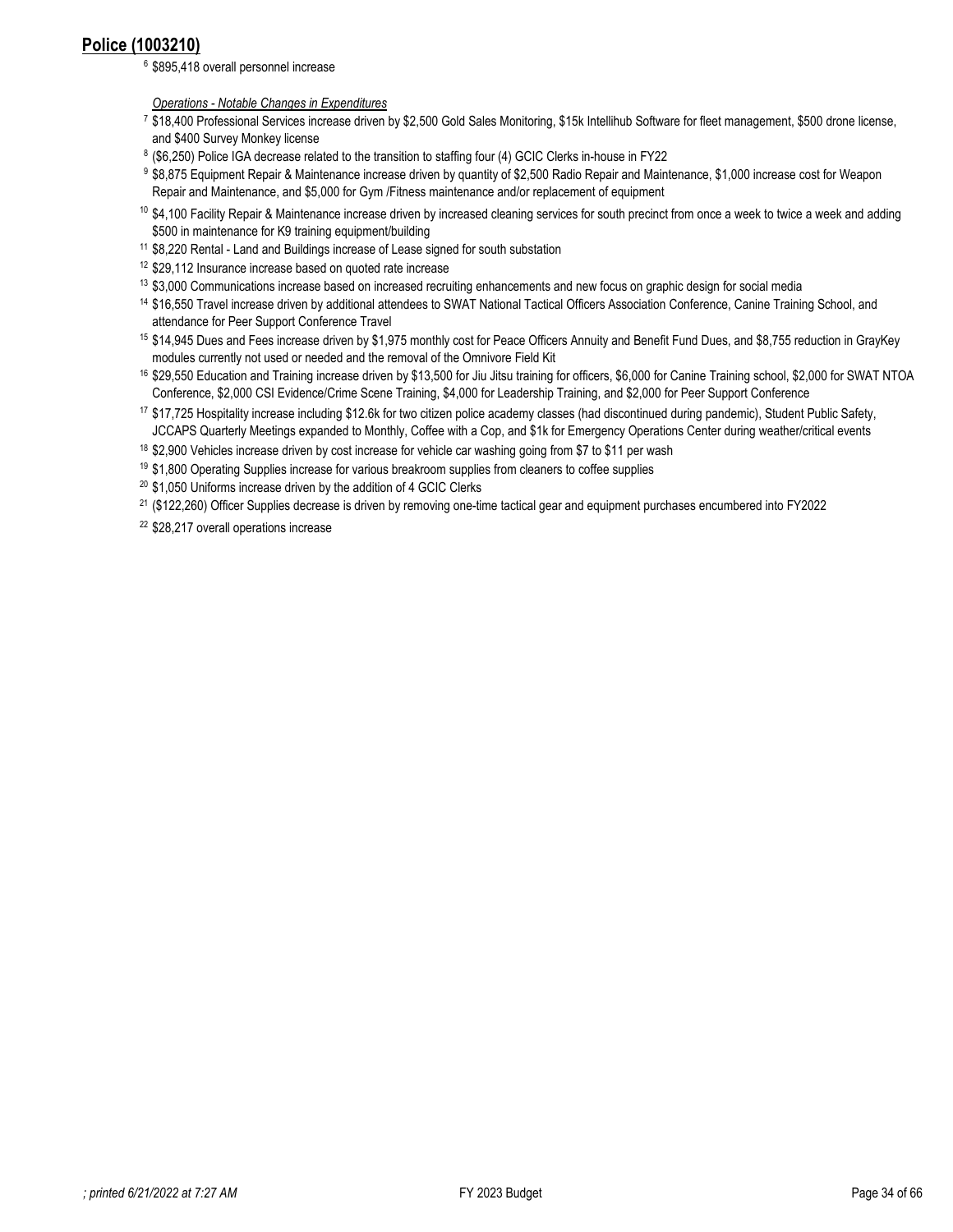# <span id="page-34-0"></span>**Public Works (1004110)**

| Personnel                      | FY 2020        | FY 2021        |                | FY 2022          |            | FY 2023         | \$ Inc (Dec) | $%$ Inc |
|--------------------------------|----------------|----------------|----------------|------------------|------------|-----------------|--------------|---------|
| <b>Object</b><br>Account       | <b>Actuals</b> | <b>Actuals</b> | <b>Revised</b> | <b>YTD 03/31</b> | Annualized | <b>Proposed</b> | from 2022    | (Dec)   |
| 511100 Regular Employees       | \$109.449      | $- $3,186$     | \$0            | \$0              | \$0        | \$0             | \$0          |         |
| 511150 Excess Regular Salaries | \$203          | \$0            | \$0            | \$0              | \$0        | \$0             | \$0          |         |
| 511153 Gym Membership          | \$182          | $-$ \$12       | \$0            | \$0              | \$0        | \$0             | \$0          |         |
| 511300 Overtime                | \$2,034        | \$0            | \$0            | \$0              | \$0        | \$0             | \$0          |         |
| 512101 Health                  | \$24.909       | \$0            | \$0            | \$0              | \$0        | \$0             | \$0          |         |
| 512102 Long-Term Disability    | \$659          | \$0            | \$0            | \$0              | \$0        | \$0             | \$0          |         |
| 512103 Dental                  | \$1,860        | \$0            | \$0            | \$0              | \$0        | \$0             | \$0          |         |
| 512104 Life                    | \$547          | \$0            | \$0            | \$0              | \$0        | \$0             | \$0          |         |
| 512200 Social Security (FICA)  | \$6,515        | $-$186$        | \$0            | \$0              | \$0        | \$0             | \$0          |         |
| 512300 Medicare                | \$1.524        | $-$43$         | \$0            | \$0              | \$0        | \$0             | \$0          |         |
| 512400 Retirement              | \$17,803       | $-$159$        | \$0            | \$0              | \$0        | \$0             | \$0          |         |
| 512700 Workers Compensation    | \$8.745        | $-$2,085$      | \$0            | \$0              | \$0        | \$0             | \$0          |         |
| Subtotal - Personnel           | \$174,429      | $-$5,671$      | \$0            | \$0              | \$0        | \$0             | \$0          | 0%      |

| <b>Operations</b>               | FY 2020        | FY 2021        |                | FY 2022          |                   | FY 2023     | \$ Inc (Dec) |                | $%$ Inc |
|---------------------------------|----------------|----------------|----------------|------------------|-------------------|-------------|--------------|----------------|---------|
| <b>Object</b><br><b>Account</b> | <b>Actuals</b> | <b>Actuals</b> | <b>Revised</b> | <b>YTD 03/31</b> | <b>Annualized</b> | Proposed    | from 2022    |                | (Dec)   |
| 521200 Professional Services    | \$103,785      | \$195,405      | \$272,500      | \$83,407         | \$272,500         | \$272,500   | \$0          |                | 0%      |
| 521202 Jacobs (fka CH2M Hill)   | \$2,599,312    | \$2,580,158    | \$2,666,352    | \$1,215,227      | \$2,666,352       | \$2,773,006 | \$106,654    |                | 4%      |
| 521208 Other IGA                | \$75,430       | \$89,821       | \$68,532       | \$20,760         | \$68,532          | \$68,532    | \$0          |                | 0%      |
| 521210 Contracted               | \$2,105,013    | \$1,956,889    | \$2,037,835    | \$676,102        | \$2,037,835       | \$2,086,800 | \$48,965     | $\overline{c}$ | 2%      |
| 522200 Repairs & Maintenance    | \$28,087       | \$138,521      | \$100,000      | \$43,481         | \$100,000         | \$100,000   | \$0          |                | 0%      |
| 523300 Advertising              | \$7,301        | \$9,451        | \$7,000        | \$1,440          | \$7,000           | \$7,000     | \$0          |                | 0%      |
| 523500 Travel                   | \$0            | \$119          | \$0            | \$189            | \$0               | \$0         | \$0          |                | 0%      |
| 523600 Dues & Fees              | \$3,075        | \$2,921        | \$6,000        | \$2,150          | \$6,000           | \$6,000     | \$0          |                | 0%      |
| 523700 Education & Training     | \$750          | \$0            | \$0            | \$0              | \$0               | \$0         | \$0          |                | 0%      |
| 523901 Hospitality              | \$159          | \$26           | \$5,500        | \$1,659          | \$5,500           | \$5,500     | \$0          |                | 0%      |
| 531000 Supplies                 | \$14,552       | \$1,022        | \$0            | \$64             | \$0               | \$0         | \$0          |                | 0%      |
| 531120 Office Supplies          | \$13,823       | \$21,164       | \$2,600        | \$1,617          | \$2,600           | \$2,600     | \$0          |                | 0%      |
| 531130 Postage                  | \$306          | \$486          | \$500          | \$232            | \$500             | \$500       | \$0          |                | 0%      |
| 531111 Vehicles                 | \$1,141        | \$267          | \$0            | \$0              | \$0               | \$0         | \$0          |                | 0%      |
| 531230 Electricity              | \$769,967      | \$818,797      | \$806,076      | \$335,860        | \$806,076         | \$830,076   | \$24,000     |                | 3%      |
| 531703 Operating Supplies       | \$45,814       | \$63,922       | \$75,000       | \$67,077         | \$75,000          | \$125,000   | \$50,000     |                | 67%     |
| 591610 Operating Transfers Out  | \$273,717      | \$273,717      | \$273,717      | \$159,668        | \$273,717         | \$273,717   | (\$0)        |                | 0%      |
| <b>Subtotal - Operations</b>    | \$6,042,233    | \$6,152,686    | \$6,321,612    | \$2,608,933      | \$6,321,612       | \$6,551,231 | \$229,619    |                | 4%      |

**TOTAL PUBLIC WORKS \$6,216,661 \$6,147,016 \$6,321,612 \$2,608,933 \$6,321,612 \$6,551,231** *\$229,619 4%*

Personnel - Notable Changes in Expenditures

n/a; all personnel contracted

Operations - Notable Changes in Expenditures

 \$106,654 Jacobs increase for escalator in the Jacobs / CH2M contract for department staffing based on a set formula using Consumer Price Index and Employment Cost Index. The formula increase would be higher but contract sets a maximum increase cap of 4%

 \$48,965 Contracted increase driven by \$38,965 increase in the maintenance contracts for right-of-way maintenance. Additionaly \$5,000 increase included for potential expansion of adopt-a-road program

\$24,000 Electricity increase to align with streetlight and traffic lights added in FY22 and usage costs estimated

 \$55,000 Operating Supplies increase to add a glass recycling pilot program (estimated cost of \$50,000) and \$5,000 increase for potential expansion to Household Hazardous Waste event increases in quantity of materials recieved

\$229,619 overall operations increase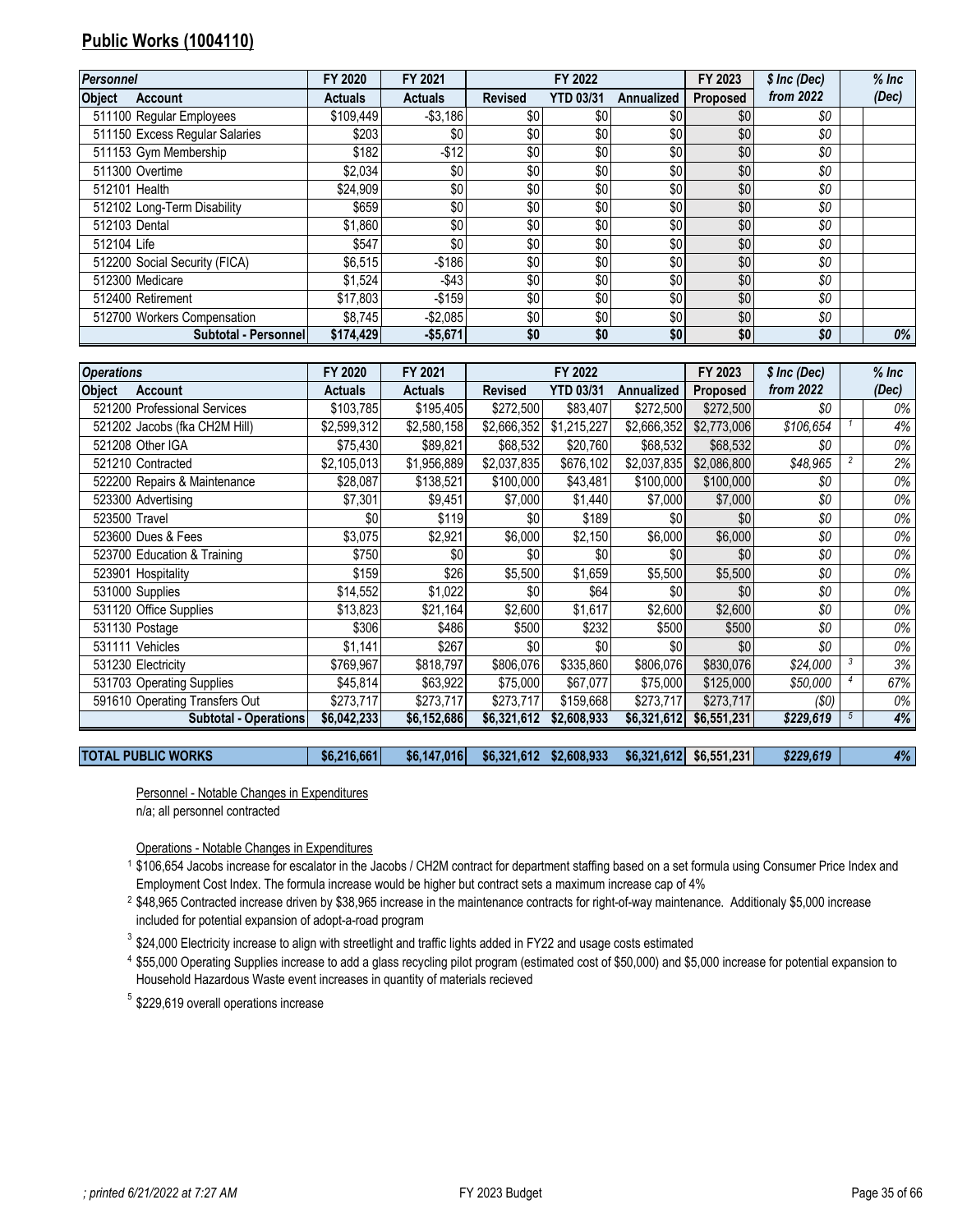# <span id="page-35-0"></span>**Recreation and Parks (1006110)**

| <b>Personnel</b>                | FY 2020        | FY 2021        |                | FY 2022          |                   | FY 2023         | \$ Inc (Dec) | % Inc (Dec) |
|---------------------------------|----------------|----------------|----------------|------------------|-------------------|-----------------|--------------|-------------|
| <b>Object</b><br><b>Account</b> | <b>Actuals</b> | <b>Actuals</b> | <b>Revised</b> | <b>YTD 03/31</b> | <b>Annualized</b> | <b>Proposed</b> | from 2022    |             |
| 511100 Regular Employees        | \$162,981      | \$152,634      | \$238,879      | \$73,213         | \$238,879         | \$213,313       | (\$25,566)   | $-11%$      |
| 511153 Gym Membership           | \$353          | \$261          | \$360          | \$45             | \$360             | \$180           | (\$180)      | $-50%$      |
| 511200 Temporary/PT Employee    | \$45,993       | \$79,026       | \$137,683      | \$35,232         | \$137,683         | \$109,096       | (\$28,587)   | $-21%$      |
| 512101 Health                   | \$37,152       | \$39,567       | \$43,556       | \$19,243         | \$43,556          | \$45,653        | \$2,097      | 5%          |
| 512102 Long-Term Disability     | \$859          | \$911          | \$875          | \$519            | \$875             | \$917           | \$42         | 5%          |
| 512103 Dental                   | \$2,902        | \$2,820        | \$2,757        | \$1,799          | \$2,757           | \$2,681         | (\$76)       | -3%         |
| 512104 Life                     | \$703          | \$710          | \$702          | \$933            | \$702             | \$1,461         | \$759        | 108%        |
| 512200 Social Security (FICA)   | \$12,277       | \$13,439       | \$17,598       | \$6,613          | \$17,598          | \$19,337        | \$1,739      | 10%         |
| 512300 Medicare                 | \$2,205        | \$2,753        | \$4,116        | \$1,547          | \$4,116           | \$4,523         | \$407        | 10%         |
| 512400 Retirement               | \$23,171       | \$22,336       | \$24,847       | \$8,296          | \$24,847          | \$32,353        | \$7,506      | 30%         |
| 512700 Workers Compensation     | \$1,025        | \$489          | \$653          | \$389            | \$653             | \$1,357         | \$704        | 108%        |
| Subtotal - Personnell           | \$289,621      | \$314.947      | \$472,026      | \$147,828        | \$472,026         | \$430,871       | ( \$41, 155) | $-9%$       |

| <b>Operations</b> |                                   | FY 2020        | FY 2021        |                          | FY 2022          |                      | FY 2023     | $$$ Inc (Dec) |                  |             |
|-------------------|-----------------------------------|----------------|----------------|--------------------------|------------------|----------------------|-------------|---------------|------------------|-------------|
| <b>Object</b>     | <b>Account</b>                    | <b>Actuals</b> | <b>Actuals</b> | <b>Revised</b>           | <b>YTD 03/31</b> | Annualized           | Proposed    | from 2022     |                  | % Inc (Dec) |
|                   | 521200 Professional Services      | \$0            | \$3,365        | \$32,282                 | \$1,385          | \$32,282             | \$5,000     | (\$27,282)    | -3               | $-85%$      |
|                   | 521202 Jacobs (f/k/a CH2M)        | \$249,047      | \$272,043      | \$246,750                | \$0              | \$246,750            | \$256,620   | \$9,870       |                  | 4%          |
|                   | 521210 Contracted                 | \$1,013,203    | \$1,074,973    | \$1,246,500              | \$452,087        | \$1,246,500          | \$1,963,500 | \$717,000     | 5                | 58%         |
|                   | 522200 Repairs & Maintenance      | \$525          | \$0            | \$0                      | \$0              | \$0                  | \$0         | \$0           |                  | 0%          |
|                   | 522320 Rental - Equip. & Vehicles | \$4,208        | \$35,477       | $\overline{$}18,500$     | \$2,902          | $\overline{$}18,500$ | \$18,500    | \$0           |                  | 0%          |
|                   | 523300 Advertising                | \$0            | \$369          | \$0                      | \$2,219          | \$2,219              | \$0         | \$0           |                  | 0%          |
|                   | 523400 Printing & Binding         | \$2,628        | \$0            | \$2,500                  | \$4,953          | \$4,953              | \$8,805     | \$6,305       |                  | 252%        |
| 523500 Travel     |                                   | \$1,240        | \$26           | \$2,760                  | \$1,135          | \$2,760              | \$30,592    | \$27,832      |                  | 1008%       |
|                   | 523600 Dues & Fees                | \$2,698        | \$3,690        | \$7,155                  | \$6,716          | \$7,155              | \$7,375     | \$220         |                  | 3%          |
|                   | 523700 Education & Training       | \$100          | \$427          | \$500                    | \$350            | \$500                | \$500       | \$0           |                  | 0%          |
|                   | 523901 Hospitality                | \$15,059       | \$20,055       | \$20,500                 | \$7,893          | \$15,786             | \$20,500    | \$0           |                  | 0%          |
|                   | 523903 Merchant Services Charge   | \$394          | \$472          | \$1,000                  | \$686            | \$1,000              | \$1,000     | \$0           |                  | 0%          |
|                   | 531120 Office Supplies            | \$4,763        | \$875          | \$3,490                  | \$478            | \$3,490              | \$3,490     | \$0           |                  | 0%          |
|                   | 531130 Postage                    | \$57           | \$0            | \$200                    | \$0              | \$200                | \$200       | \$0           |                  | 0%          |
|                   | 531111 Vehicles                   | \$24,422       | \$0            | \$1,500                  | \$0              | \$1,500              | \$1,500     | \$0           |                  | 0%          |
|                   | 531210 Water/Sewage               | \$61,263       | \$80,659       | \$95,220                 | \$20,121         | \$95,220             | \$131,220   | \$36,000      |                  | 38%         |
|                   | 531220 Natural Gas                | \$5,619        | \$4,996        | \$4,992                  | \$3,887          | \$4,992              | \$5,304     | \$312         |                  | 6%          |
|                   | 531230 Electricity                | \$122,908      | \$121,816      | \$133,548                | \$57,077         | \$133,548            | \$180,000   | \$46,452      |                  | 35%         |
|                   | 531600 Small Equipment            | \$434          | \$0            | \$2,500                  | \$0              | \$2,500              | \$2,500     | \$0           |                  | $0\%$       |
|                   | 531703 Operating Supplies         | \$106,285      | \$118,400      | \$197,000                | \$103,766        | \$197,000            | \$375,000   | \$178,000     | 10 <sup>10</sup> | 90%         |
|                   | 531710 Uniforms                   | \$0            | \$0            | \$1,000                  | \$0              | \$1,000              | \$1,000     | \$0           |                  | 0%          |
|                   | Subtotal - Operations             | \$1,614,853    | \$1,737,642    | $\overline{\$2,017,897}$ | \$665,657        | \$2,017,855          | \$3,012,606 | \$994,709     | 11               | 49%         |

## **TOTAL RECREATION AND PARKS \$1,904,474 \$2,052,590 \$2,489,923 \$813,484 \$2,489,881 \$3,443,477** *\$953,554 38%*

## Personnel - Notable Changes in Expenditures

- (\$25,566) Regular Employees decrease due to COLA and Merit increases
- (\$41,155) overall personnel decrease; all increases formula driven

#### Operations - Notable Changes in Expenditures

- $^3$  (\$27,282) Professional Services appears as decrease driven by shifting costs for full-time Volunteer Coordinator to travel line
- \$9,870 Jacobs increase for escalator in the Jacobs / CH2M contract for department staffing based on a set formula using Consumer Price Index and Employment Cost Index. The formula increase would be higher but contract sets a maximum increase cap of 4%
- \$717,000 Contracted increase driven by Parks Maintenance contract increase, and a 2/3 year maintenance contract for Cauley Creek Park
- \$6,305 Printing & Binding increase driven by increase volume for addition of North Fulton Special Needs Program Guide
- \$27,832 Travel increase due to increased hotel costs and addition of Volunteer Coordinator position attendance at GRPA Annual Conference
- <sup>8</sup> \$36,000 Water/Sewage increase driven by adding utilities at Cauley Creek Park
- 9 \$46,452 Electricity increase driven by adding electricity at Cauley Creek Park
- \$178,000 Operating Supplies increase by adding expanded special event line up and enhancements to winter festival
- \$994,709 overall operations increase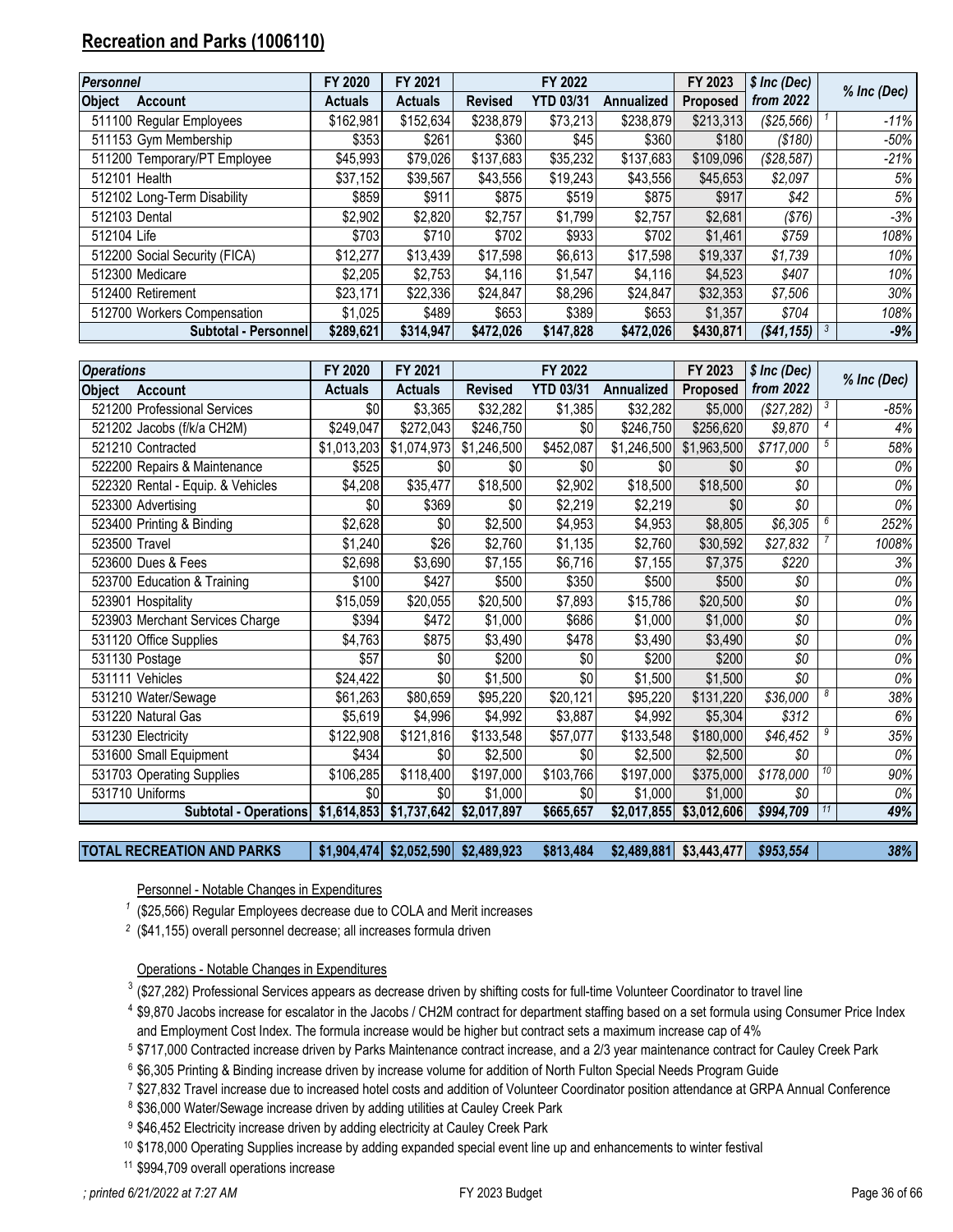# <span id="page-36-0"></span>**Capital Projects and Enhancements (Fund 301)**

*Departmental requests for capital projects, personnel additions, and enhancements have been prioritized and funded to the extent possible*  within available resources. The three enhancements to personnel are also listed and explained below but the expenditure for the three *recommended personnel additions have been incorporated in their respective departments. The projects are summarized in a table below and then described more fully on the pages that follow.* 

| <b>Summary of Funded Requests</b> |                                                                           | Funded        |
|-----------------------------------|---------------------------------------------------------------------------|---------------|
| Communications                    | Website Redesign and Content Management System Overhaul                   | \$100,000     |
| 2 Fire                            | Fire Station #63: Construction Documents                                  | \$300,000     |
| 3 Human Resources                 | Citywide Compensation and Classification Study                            | \$25,000      |
| 4 Human Resources                 | Compensation and Classification Study - Initial Implementation            | \$250,000     |
| 5 Human Resources                 | <b>I</b> Personnel Addition: Administrative Assistant                     | in Operations |
| 6 Police                          | Backup 911 Center Build-out - Capital Contribution                        | \$50,000      |
| 7 Police                          | Personnel Addition: Behavioral Health Clinician                           | in Operations |
| 8 Police                          | Personnel Addition: New Police Officer on Clinician Officer Response Team | in Operations |
| 9 Police                          | Vehicle Addition - Patrol Vehicle for New Police Officer on COR Team      | \$60,000      |
| 10 Public Works                   | <b>Taylor Road Lighting Expansion</b>                                     | \$150,000     |
| 11 Public Works                   | HAWK Signal Addition on Brumbelow Road at Newtown Park and Mt Pisgah      | \$100,000     |
| 12 Public Works                   | <b>Collector Road Safety Improvements</b>                                 | \$600,000     |
| 13 Rec and Parks                  | Cauley Creek Park Staff / Contracted Resources for Operations             | \$500,000     |
| 14 Rec and Parks                  | Creekside Park - Right-of-Way Funding                                     | \$1,500,000   |
| 15 Rec and Parks                  | Parks Plan Implementation Projects                                        | \$1,000,000   |
|                                   |                                                                           | \$4,635,000   |

*As the Budget must be balanced, not all requests for capital projects, personnel additions, and/or enhancements were recommended for funding. The following requests are explained and described with the amount of funding that was requested. For additional capital / enhancement requests to be funded, either additional revenues need to be identified or existing expenditures need to be reduced to maintain a balanced budget.* 

| <b>Summary of Unfunded Requests</b> |                                                                               | Funded | Requested   |
|-------------------------------------|-------------------------------------------------------------------------------|--------|-------------|
| 16 City Clerk                       | Personnel Addition: Records Clerk                                             | \$0    | \$45,000    |
| 17 City Manager                     | Personnel Addition: Assistant City Manager                                    | \$0    | \$225,000   |
|                                     | 18 Community Develop Newtown Community Area Master Plan                       | \$0    | \$250,000   |
|                                     | 19 Community Develop Revitalization Plan: Medlock Bridge at State Bridge Road | \$0    | \$250,000   |
| 20 Facilities                       | Lift and Trailer                                                              | \$0    | \$53,000    |
| 21 Fire                             | Digital Fire Extinguisher Training System                                     | \$0    | \$16,210    |
| 22 Fire                             | Personnel Addition: Administrative Assistant                                  | \$0    | \$55,000    |
| 23 Police                           | 3D Crime Scene Scanner                                                        | \$0    | \$60,000    |
| 24 Police                           | Personnel Addition: Two Additional Officers - Community Oriented Policing     | \$0    | \$354,430   |
| 25 Police                           | Personnel Addition: One Additional Officer - Cauley Creek Park                | \$0    | \$177,215   |
| 26 Public Works                     | Intelligent Traffic System (ITS) Enhancements                                 | \$0    | \$500,000   |
| 27 Public Works                     | Intersection Improvements (from Prioritization Policy)                        | \$0    | \$500,000   |
| 28 Public Works                     | Sidewalk / Trail Additions (from Prioritization Policy)                       | \$0    | \$500,000   |
|                                     |                                                                               |        | \$2,985,855 |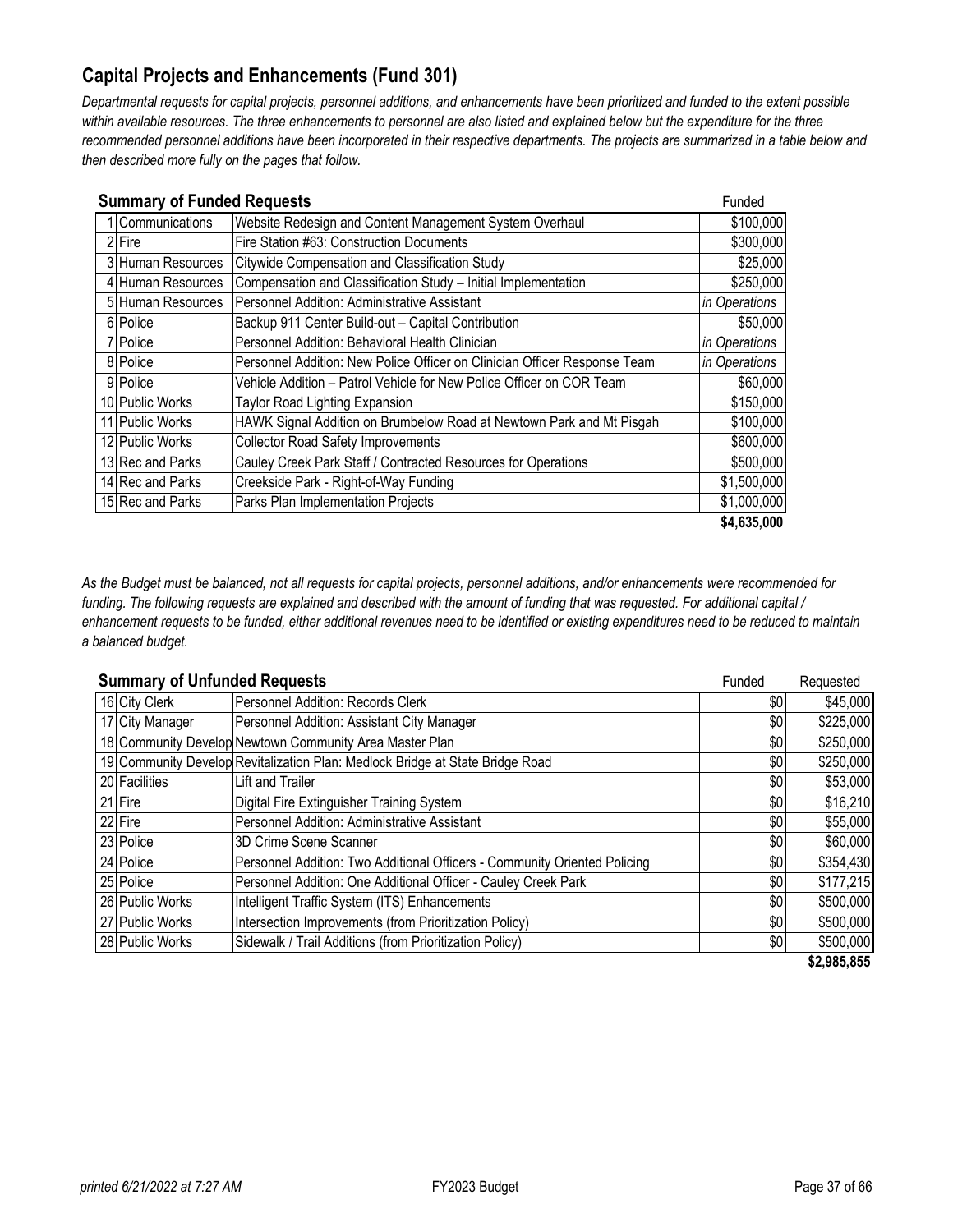| 1 Website Redesign and Content Management System Overhaul                                                                             | Funded:    | \$100,000 |
|---------------------------------------------------------------------------------------------------------------------------------------|------------|-----------|
| Requested by: Communications                                                                                                          | Requested: | \$100,000 |
| The City's current website is the principal communication and engagement tool for residents, businesses, employees, and visitors. The |            |           |
| website was last redesigned in 2016. Software advances and needed changes to the website content management system necessitate        |            |           |
| a structural overhaul. Many government websites undergo website redesigns every 5-10 years due to changing technology, federal        |            |           |
| accessibility requirements, and the varying needs of constituencies. The redesign will leverage more powerful and innovative content  |            |           |
| management resources and platforms to allow for a more streamlined communications experience for website users/visitors and           |            |           |
| diverse technologies for users to access information and improved interaction and engagement.                                         |            |           |

| 2 Fire Station #63: Construction Documents                                                                                                  | Funded:    | \$300,000 |
|---------------------------------------------------------------------------------------------------------------------------------------------|------------|-----------|
| Requested by: Fire                                                                                                                          | Reauested: | \$300,000 |
| Built in 1983, Fire Station #63 is the oldest Fire Station serving Johns Creek. The design and age of the building combined with the        |            |           |
| materials used in construction have resulted in frequent repair issues over the years. Most recently, the building has experienced mold,    |            |           |
| a plethora of plumbing, mechanical, structural and roofing issues. After engaging a building envelope firm (to look at roof, windows,       |            |           |
| fascia issues) in 2018 and reviewing again in 2021 with the firm assisting the City in resetting the accruals for the long-term             |            |           |
| maintenance of the fire stations, staff believes the temperany fives neceible have all been mode. The requested funding is opticipated to b |            |           |

maintenance of the fire stations, staff believes the temporary fixes possible have all been made. The requested funding is anticipated to cover the initial engineering and construction documents for a replacement station. Depending on the scope and features of the desired replacement station (such as ancillary uses included as part of the new building) the funding amount may need to be adjusted. As the scope, scale, and complexity of the building increase, the cost to engineer and complete construction documents increases.

| 3 Citywide Compensation and Classification Study | -unded:    | \$25,000 |
|--------------------------------------------------|------------|----------|
| Reauested bv:<br>Human Resources                 | Keauested. | \$25,000 |

In today's competitive job market, the City faces challenges in both retention and recruitment. Upon incorporation, the City purposely set compensation to lead the market in terms of salary and benefits in an effort to attract the best and brightest. For the first decade or so the strategy worked effectively and the City had its choice of top talent. The use of cost of living adjustments have attempted to keep the City competitive in terms of salary but the City no longer leads the market in salary or benefits. A true salary and compensation study has not been completed since incorporation. Best practices suggest that compensation should be formally reviewed every two to three years. An informal study (driven by the City Manager's Office) was completed in 2016 but no changes to salary ranges, grades, or wage compression issues were addressed. Engaging a third-party consulting firm to conduct a Compensation and Classification Study would inform further budgeting and planning efforts to appropriately compensate City employees. Although government employees are typically motivated by the intrinsic rewards of providing public service, they must also financially provide for their families. Based on similar efforts conducted by sister cities in Brookhaven, Sandy Springs, and Roswell, it is anticipated that the study will provide recommendations related to how to make the City competitive in the market as well as addressing internal pay equity. Although the public safety departments (Police and Fire) make up over 75% of the employee base, it is recommended that the Compensation and Salary study be completed for all City positions.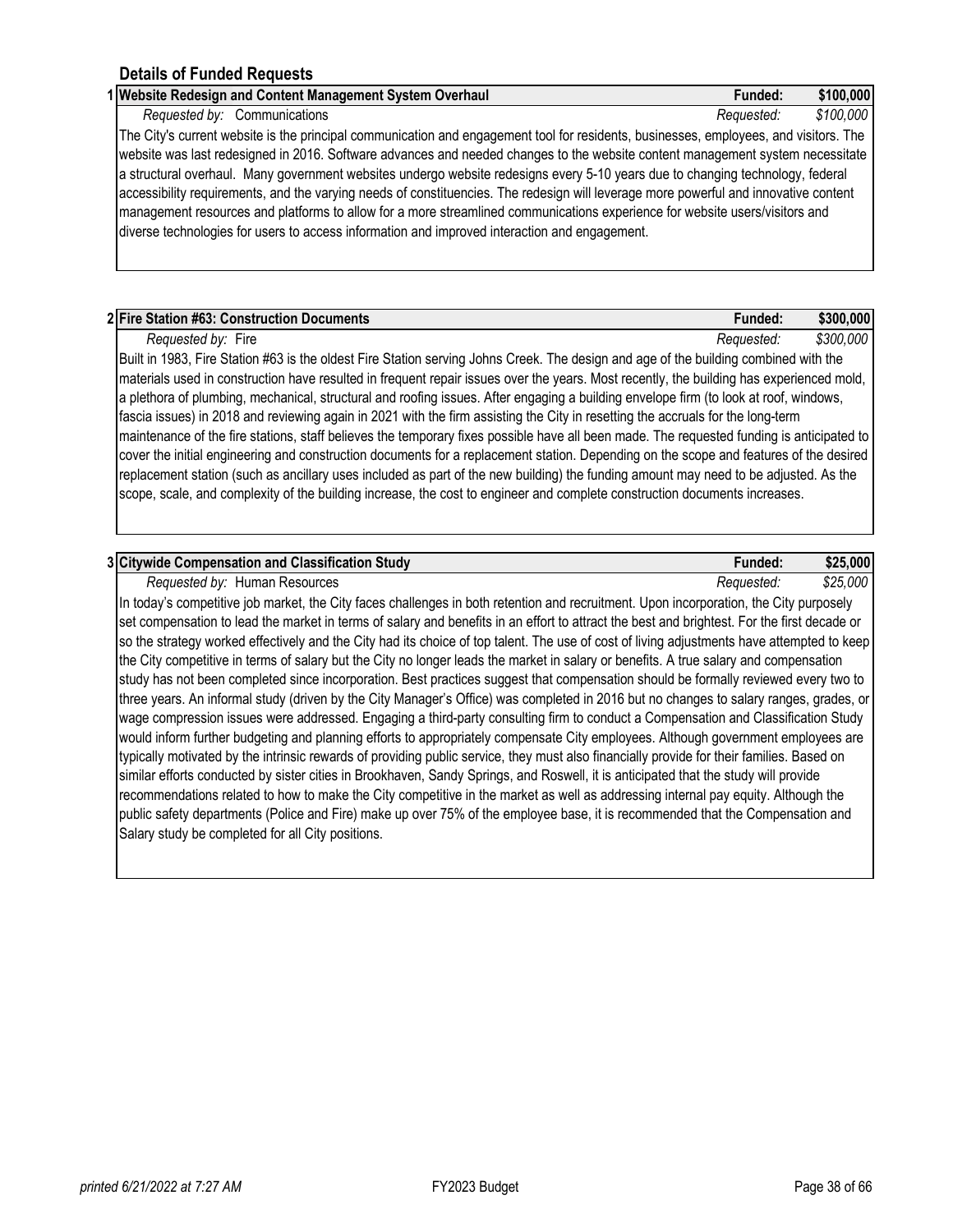### **4 Compensation and Classification Study – Initial Implementation Funded: \$250,000**

*Requested by:* Human Resources *Requested: \$250,000*

In preparing for the Compensation and Classification Study budget request, the Police Department conducted an informal study using available data from sister agencies in north metro Atlanta. The informal data shows Johns Creek is middle of pack to lagging the market for salary and benefits which is believed to be a contributing factor to some of the recruitment and retention issues facing the City and specifically the Police Department. To implement the compensation and classification study, funding will need to be provided to address identified issues. Although the cost of implementation is anticipated to be phased in over time, providing funding for initial implementation in FY2023 would clearly communicate to City employees the value placed on employees and the desire to retain the best and brightest talent.

## **5 Personnel Addition: Administrative Assistant Funded: in Operations**

*Requested by:* Human Resources *Requested: \$69,000*

The staffing and responsibilities of the Human Resources Department has evolved over the years. At this point the team includes a Director and two Human Resources Generalists. The effectiveness of these three professionals would be significantly increased if a fourth member were added to the team to handle the more administrative functions that consume significant time but are not necessarily the highest and best use of the professional staff team bandwidth. From processing invoices and reconciling purchasing card receipts to filing, scanning, recruiting follow up, and compliance checks for record-keeping, the number of administrative tasks have mounted to a point to necessitate a full-time administrative assistant. With the addition, the human resources professionals will be able to be more responsive to employee needs. This addition would allow for the team to spend their efforts on more strategic efforts including employee training, employee engagement and improving other workforce initiatives. This position would also be shared with IT to assist with their administrative functions. Some of these tasks were previously handled by an administrative role shared with Finance but that Finances' role has expanded and now requires 100% of that individual's time.

## **6 Backup 911 Center Build-out – Capital Contribution Funded: \$50,000**

*Requested by:* Police *Requested: \$50,000*

Johns Creek partnered with Sandy Springs to create the Joint Public Safety Facilities of the Chattahoochee River 9-1-1 Authority or ChatComm for short. ChatComm serves as our Public Safety Answering Point (or PSAP) meaning 9-1-1 calls from Johns Creek are answered by ChatComm call-takers. ChatComm also dispatches our police and fire resources to emergency situations. Council approved the IGA with Sandy Springs to form ChatComm on November 1, 2008, and the agreement has been renewed twice for fiveyear terms on July 1, 2014 and July 1, 2019. As the agreement approaches renewal in July 2024, one of the issues the partner cities have been discussing is the importance of having a more reliable backup 9-1-1 center. Sandy Springs City Hall was built out with additional shell space that could be hardened and used as the backup 9-1-1 center but the renovation is anticipated to require capital contributions from both partners. As both Sandy Springs and ChatComm operate on a budget year that runs July 1 - June 30, the cost estimating has not yet been completed. The proposed capital contribution would set aside a starting point for refinement at the mid-year point when cost estimates have been reviewed and vetted by both parties.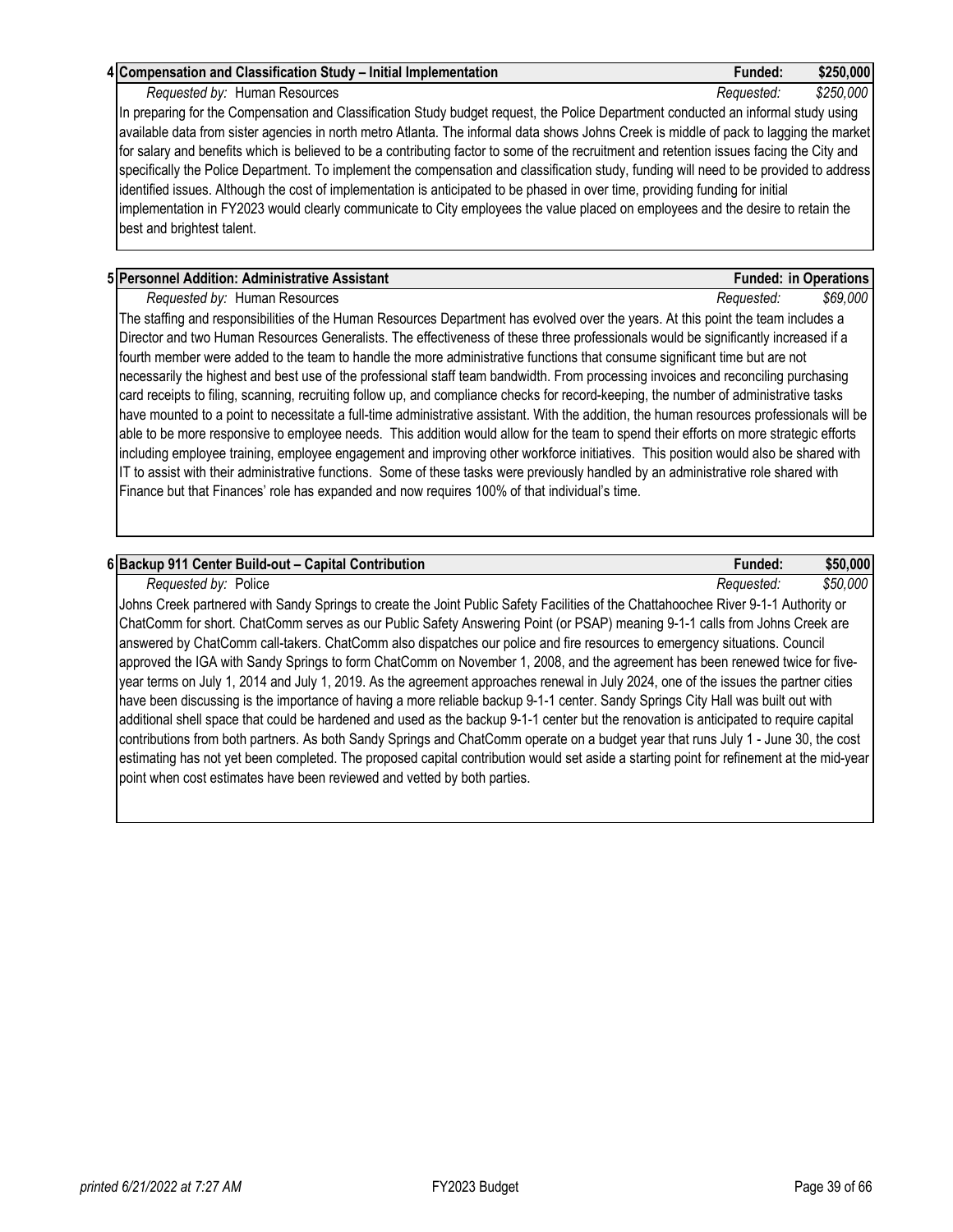## **7 Personnel Addition: Behavioral Health Clinician Funded: in Operations**

*Requested by:* Police *Requested: \$85,000*

In 2020, the City approved a partnership with Behavioral Healthcare Link to provide a clinician to work alongside Johns Creek Police Department personnel responding to calls for service involving mental illness and/or crisis intervention. The Police Department assigned a Crisis Intervention Officer to work with the clinician and the pair formed the Clinician Officer Response Team. The Clinician Officer Response Team began responding to calls in February 2021. In the beginning, the Clinician worked a Monday through Friday 10:00 am – 2:00 pm schedule and was on-call for our Crisis Intervention Team Officer and Patrol Officers during the afternoon and early evenings. During 2021, our CIT Officer and assigned Clinician were able to respond during the day to multiple critical mental health incidents to assist Officers and citizen consumers. Additionally, the team had the opportunity to follow-up on incidents previously handled by Patrol Officers and were able to offer support and mental health services for citizens in need. The CIT Officer and BHL Clinician received numerous positive and supportive comments from the mental health consumers they assisted along the way. The department also received many commendations for their work and assistance they are providing our citizens going through crisis situations.

 As we entered 2022, BHL advised the City they were experiencing staffing issues and our assigned professional would be in and out of the office at times assisting the company at other locations. As weeks and months have passed, we have seen very little of our assigned clinician. In reaching out to sister cities that have likewise stepped up to better address mental health incidents, the City's experience is not unique. The proposed effort of directly hiring a Behavioral Health Clinician, mirrors the path followed by sister agencies including Brookhaven, Dunwoody, and Gainesville. Having a Behavioral Health Clinician as a direct staff member is anticipated to increase our ability to respond and provide more stability to the Clinician Officer Response Team.

 The role of the Behavioral Health Clinician will be to act as a liaison between the City and the various social service agencies providing follow-up and monitoring of cases upon request from department members or from cases referred to the police department from other sources. Working with the Crisis Intervention Team, the Behavioral Health Clinician will help provide a coordinated community policing response with access to a variety of agencies to deal with severe personal and family problems signaled by recurring calls for police service. In calls for service, the Behavioral Health Clinician will assess a client's needs for referral to other social and mental health agencies, emergency shelters, financial assistance and assistance with on scene crisis intervention.

## **8 Personnel Addition: New Police Officer on Clinician Officer Response Team Funded: in Operations**

*Requested by:* Police *Requested: \$117,215*

The background of the Clinician / Officer Response Team is described above with the support for the hiring of the Behavioral Health Clinician. The need for an additional Police Officer on the Crisis Intervention Team is demonstrated in the caseloads related to mental health issues. In 2021, the Crisis Intervention Team was assigned 188 cases for follow-up. In 2022 (through May 10, 2022) the Crisis Intervention Team has been assigned 72 cases. Due to the high volume of cases and lack of availability of the clinician, for the last several months our unit case load has been issued out to other trained Crisis Intervention Team officers and supervisors to assist with follow-up, call backs and assistance. Although all cases need a certain amount of follow-up, cases involving mental health and the support services have a heightened level of importance for timely and dedicated follow-up and follow-through. In order to provide these services, having an appropriate level of staffing is vital. Based on the caseload which is anticipated to continue to grow, adding a police officer to the Clinician Officer Response Team addresses a critical need for our community.

| 9   Vehicle Addition – Patrol Vehicle for New Police Officer on COR Team                                                                 | Funded:    | \$60,000        |
|------------------------------------------------------------------------------------------------------------------------------------------|------------|-----------------|
| Requested by: Police                                                                                                                     | Reauested: | <b>\$60,000</b> |
| The background of the Clinician / Officer Response Team is described above in the two preceding requests. The need for an additional     |            |                 |
| police officer to expand the Clinician / Officer Response Team is supported by the caseloads and community needs. For the new police     |            |                 |
| officer to be effective, he or she will need a patrol vehicle. As the vehicle is an addition to the fleet (rather than replacement of an |            |                 |

existing vehicle), the request is presented as a capital request rather than funded through the Vehicle Replacement Accrual.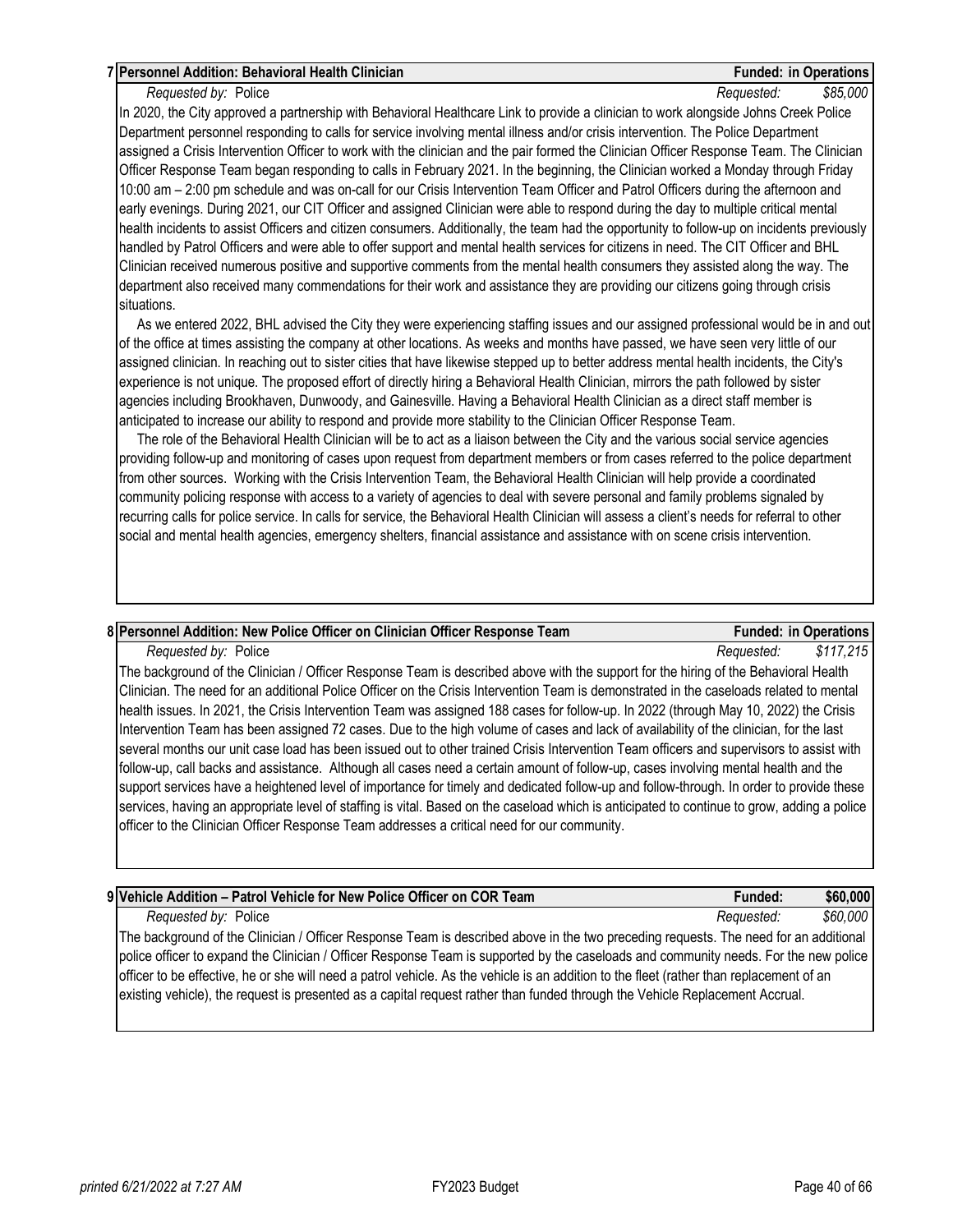#### **10 Taylor Road Lighting Expansion Funded: \$150,000**

#### *Requested by:* Public Works *Requested: \$150,000*

With the proximity of several neighborhoods to Chattahoochee High School and Taylor Road Middle School, there is a high volume of pedestrian traffic along Taylor Road. In 2018, Council approved a street lighting pilot project to add streetlights on Taylor Road between Egmont Drive and Anclotte Drive. In 2019, the streetlights were upgraded to brighter/higher lights to eliminate unlighted areas between the light placements. The requested funds will enable staff to expand the street lighting on Taylor Road to the second phase - from Anclotte Drive across the front of Chattahoochee High School to Starfire Lane. This second phase expansion is anticipated to improve pedestrian visibility and safety along this corridor. If well received by the community and school, staff anticipates requesting additional funding, as part of a future Budget, to complete the remaining section of Taylor Road from Jones Bridge Road to Egmont Drive.

# **11 HAWK Signal Addition on Brumbelow Road at Newtown Park and Mt Pisgah Funded: \$100,000** *Requested by:* Public Works *Requested: \$100,000*

Newtown Park is alive with activity from athletic games and practices to special events like the summer concert series and movies in the park. Across Brumbelow Road, the Mount Pisgah sports complex also has a significant amount of activity, especially in the fall related to sporting events. The City and Mount Pisgah have developed a good working relationship that allows residents and visitors to use Mount Pisgah's parking facilities as overflow and the City reciprocates to serve as overflow parking facilities when there are not high intensity uses going on in Newtown Park. The cross facility parking leads to significant pedestrian traffic crossing Brumbelow Road between Newtown Park and Mount Pisgah. Adding a HAWK (high intensity activated crosswalk) signal on Brumbelow Road near the Newtown Park entrance across from the Mount Pisgah sports complex would significantly improve pedestrian safety. HAWK signals are ideal for locations where a traffic signal is not warranted for vehicular traffic, but is warranted for pedestrian traffic as it will only stop vehicles when activated by crossing pedestrians.

## **12 Collector Road Safety Improvements Funded: \$600,000**

*Requested by:* Public Works *Requested: \$150,000*

Although the Transportation Special Purpose Local Option Sales Tax extension (TSPLOST II) provides significant funding for transportation projects, none of the identified program areas include making safety improvements to collector roadways. Staff has identified a number of locations around the City where collector roadways (those streets that "collect" traffic from neighborhood roads and convey it to arterial roadways) have exceedingly narrow shoulders with steep slopes outside the roadway but are not nearby any upcoming sidewalk projects or intersection improvements. For example, Parsons Road has practically no paved shoulder, a few feet of grass or dirt followed by a significant slope that drops 15-20 feet in some areas directly adjacent to the roadway. Although these substandard shoulders could not be built today (as they do not meet code), they provide an opportunity for the City to increase the safety of the transportation system. The proposed funding would enable staff to evaluate collector roadways, identify, and install improvements to enhance the safety of the roadway. In particular, staff anticipates starting with Parsons Road. As the most costeffective solutions (like standard metal thrie beam guardrail) would not be in keeping with the character of the roadway, staff would evaluate options that may work given the characteristics of the roadway such as concrete barriers or alternative guardrail systems.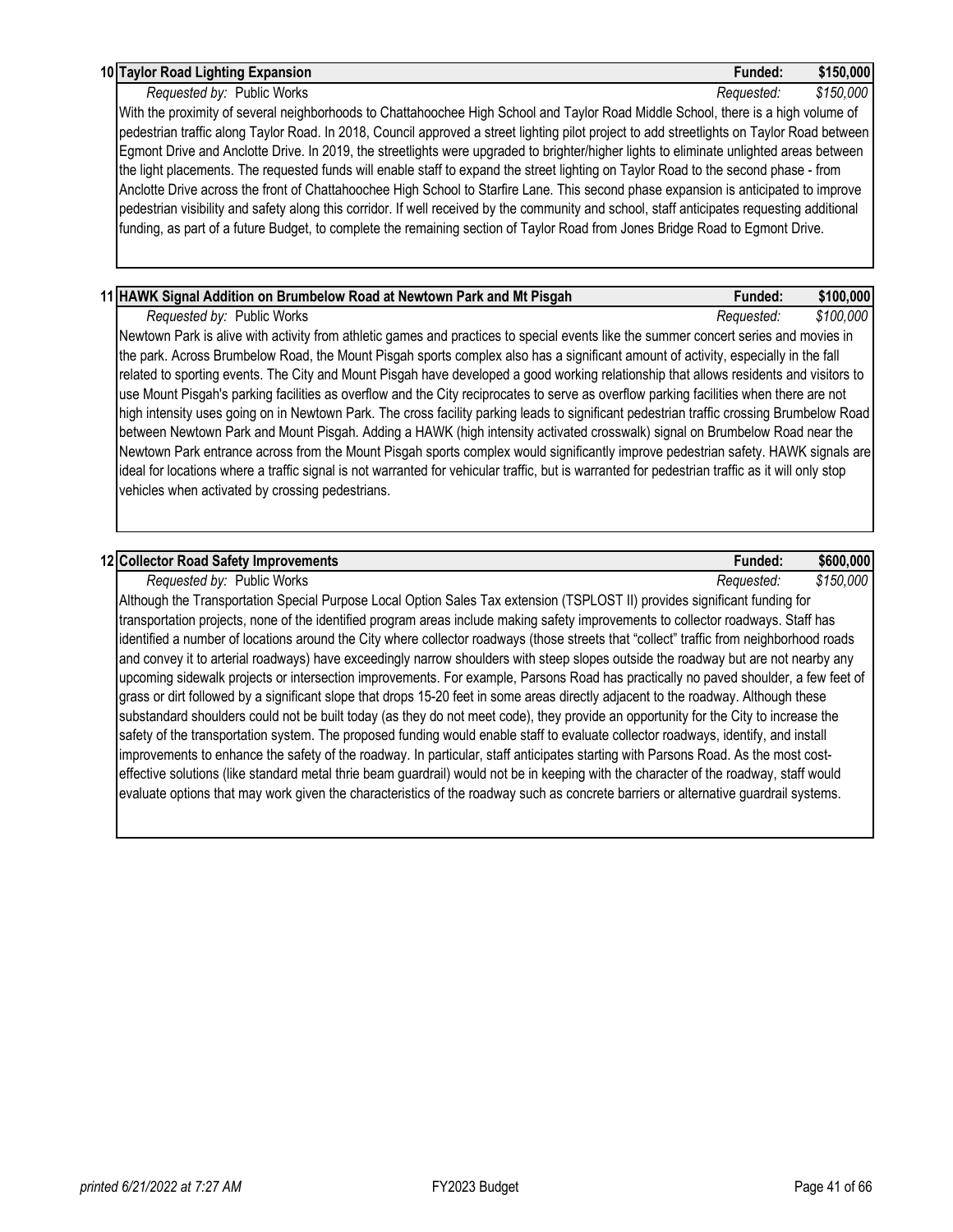## **13 Cauley Creek Park Staff / Contracted Resources for Operations Funded: \$500,000**

*Requested by:* Rec and Parks *Requested: \$500,000*

At 203 acres, the construction of Cauley Creek Park will double the amount of city-provided recreational amenities. Cauley Creek Park is a top priority for Council and was the driving force behind the 2016 Parks Bond. However, to manage this new park amenity, additional staff capacity for operations will be needed. With the park on schedule to open to the public in FY2023, operational support either insourced personnel or contracted personnel will be needed to oversee and manage the operations and maintenance of the facility, fields, courts, and grounds. The requested funding is anticipated to provide for either staff salary and benefits or contractual personnel.

## **14 Creekside Park - Right-of-Way Funding Funded: \$1,500,000**

*Requested by:* Rec and Parks *Requested: \$2,500,000*

To provide a community gathering area and strengthen the City's identity, Council is working to create a Town Center for Johns Creek. After unanimously approved the Town Center Vision and Plan, Council adopted a conceptual design for Creekside Park (21 acres owned by the City anchored by two in-line stormwater retention ponds including the "North Pond" behind City Hall and two parcels along Medlock Bridge Road). Council has identified funding to complete the engineering of construction documents through the Parks Bond and TSPLOST I. Council has expressed interested in providing construction funding for the trail through the south pond area and connecting up to East Johns Crossing through TSPLOST I. Council has decided to use TSPLOST II to fund the remainder of the loop of the trail around the north pond and some landscaping. Additional funding is needed for the elements outside of the trail such as the amphitheater and stage. Future Work Session discussion is anticipated for formal Council authorizations in TSPLOST I and II to move available funds into the project and review the details of the cost estimates. As not all elements can be funded with TSPLOST dollars, the requested funds would begin to set aside funding for the elements not related to transportation (or otherwise eligible for funding through TSPLOST). As the project is anticipated to transition to the right-of-way acquisition phase in FY2023, the requested funding would assist with acquisition of areas outside of the trail funded through TSPLOST.

## **15 Parks Plan Implementation Projects Funded: \$1,000,000**

*Requested by:* Rec and Parks *Requested: \$1,000,000* The update to the Recreation and Parks Plan kicked off in April 2022. The overall plan update process is anticipated to take approximately nine months to complete with a draft plan expected near the end of 2022 / beginning of 2023. The community feedback gathered throughout the planning process will be used to create an updated park improvement prioritization and project list. To implement the projects and continue to improve the recreation and park system will require additional funding. The requested funding would prepare the Council for initial investments in recreation and parks as prioritized by the community. With over \$88M of investments and improvements identified in the current Recreation and Parks Plan, the requested funding is not anticipated to fully implement the recommendations of the plan but an initial phase of projects for FY2023.

## **Details of Unfunded Requests**

*The following requests are not presently funded in the presented budget. For any of these additional capital / enhancement requests to be funded, either additional revenues need to be identified or existing expenditures need to be reduced to maintain a balanced budget.* 

| 16 Personnel Addition: Records Clerk    | ⊦unded.    | \$0      |
|-----------------------------------------|------------|----------|
| City Clerk<br>Requested by:             | Reauested: | \$45,000 |
| A1, A1, I1, A2<br>$\sim$<br>$\sim$<br>. |            |          |

The City Clerk's Office has three full-time employees (City Clerk, Assistant City Clerk, and Records Clerk) and one part-time employee who assists the Records Clerk in scanning records. The requested funding would convert the part-time position into a second full-time Records Clerk (and eliminate the part-time position). With the current Records Clerk approaching retirement, having a second full-time Records Clerk would assist in a seamless knowledge transfer and provide for succession planning. A second Records Clerk would serve in a primary role when the Records Clerk is out of the office. Having a second Records Clerk would help oversee responding to Open Records Requests thus allowing the City Clerk to continue to focus on Council needs, serving City Boards, Commissions, and Committees, and other necessary duties. The requested funding would cover the difference in salary between the part-time and fulltime position and the associated benefits of a full-time position.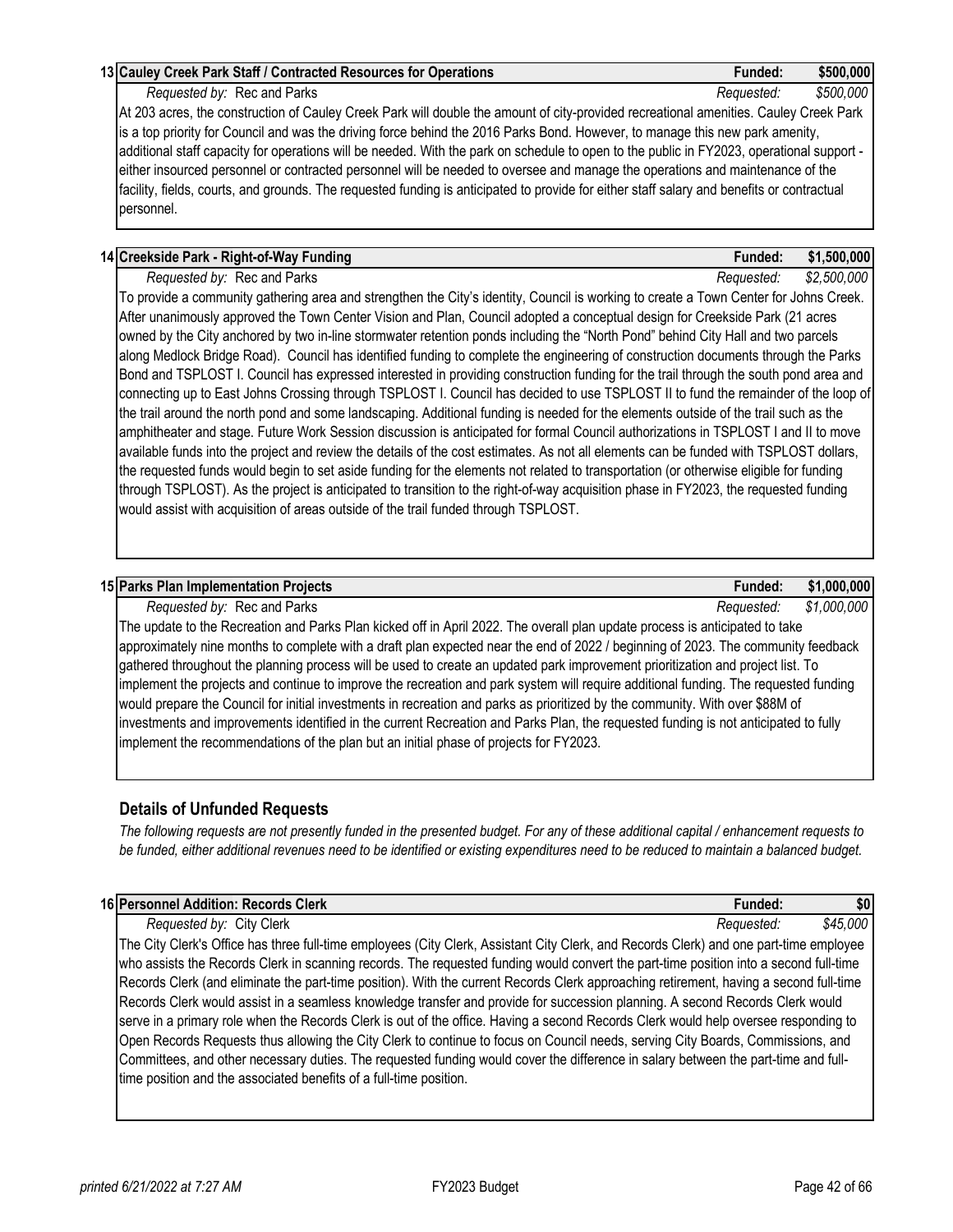#### **17 Personnel Addition: Assistant City Manager Funded: \$0**

## *Requested by:* City Manager *Requested: \$225,000*

*printed 6/21/2022 at 7:27 AM* **FX2023** Budget **FX2023 Budget Page 43 of 66** 

The staffing of the City Manager's Office has fluctuated over the years. Although there has always been at least the City Manager and an Executive Assistant, the number of Assistants has varied from as high as three Assistant City Managers to the current staffing of an Assistant City Manager and an Assistant to the City Manager. Considering the Council's goals and objectives for FY2023 and beyond, the current workload, and capacity, adding a second Assistant City Manager position would be a means to decrease the bottleneck effect that occurs now when the increased pace of the new Council and increased number of projects exceeds the available capacity. Presently the City Manager's Office works to prioritize and plan out implementation to match the available capacity. However, this approach does not always meet the urgency or pace at which the new Council is interested to advance initiatives in addition to the requirements of day-to-day administration and management of the City. Adding a second Assistant City Manager would allow for greater implementation capacity that may better match the pace that the new Council has set forth. The requested funding would cover the salary, benefits, and education/training, dues and fees associated with the professional position.

### **18 Newtown Community Area Master Plan Funded: \$0**

*Requested by:* Community Development *Requested: \$250,000*

The Comp Plan describes the future land use and redevelopment in each character area of the City. In the Newtown area, the Comp Plan envisions the suburban shopping center located along Holcomb Bridge Road will be rezoned to mixed-use, to attract private investors willing to transform the shopping center into a walkable, low-intensity mixed-use area with local retail, office, residential, and public spaces that would showcase this southern gateway into the City from Roswell and GA 400. The Comp Plan suggests a local area study should be conducted to plan for the redevelopment of at least one existing shopping center. The plan would guide the private sector in the amenities desired by the community, as well as the City's design standards. The plan would likely result in an overlay standard applicable to commercial developments in the Newtown Character Area, providing for a uniform look and feel of existing commercial properties (as they redevelop over time) and promote a more walkable, village-like environment. By creating conceptual redevelopment plans for select sites, the project would positively impact larger commercial developments in the area and revitalize the area in the years to come.

| 19 Revitalization Plan: Medlock Bridge at State Bridge Road                                                                             | <b>Funded:</b> | \$0       |
|-----------------------------------------------------------------------------------------------------------------------------------------|----------------|-----------|
| Requested by: Community Development                                                                                                     | Requested:     | \$250,000 |
| The Comp Plan describes the future land use and redevelopment in each character area of the City. For each of the village nodes, the    |                |           |
| Comp Plan envisions ways to revitalize and desired redevelopment at the big picture level based on the community. The Comp Plan         |                |           |
| suggests a local area study or Master Plan should be conducted to plan for the redevelopment at each village node. The plan would       |                |           |
| guide the private sector in the amenities desired by the community, as well as the City's design standards. Staff would suggest         |                |           |
| beginning with a Master Plan for the Medlock area, specifically looking at all "four corners" of the intersection and understanding the |                |           |
| existing commercial uses. Although the roadway intersection of Medlock Bridge Road at State Bridge Road is the most heavily traveled    |                |           |
| in the City, it does not generate the required "customer traffic" to support the businesses at these shopping areas leading to high     |                |           |
| business turnovers. Compared to other shopping centers, these centers maintain longer periods of vacancies and are occupied by          |                |           |
| more personal service related commercial uses. Revitalizing and supporting the business community by planning for a vibrant future will |                |           |
| lead to improved utilization.                                                                                                           |                |           |
|                                                                                                                                         |                |           |
|                                                                                                                                         |                |           |
| 20 Lift and Trailer                                                                                                                     | <b>Funded:</b> | \$0       |

*Requested by:* Facilities *Requested: \$53,000* To complete maintenance and repairs inside City Hall and the Fire Stations, several times a year, staff rents a lift to safely and easily reach higher elevated areas. Lift rental for the day is typically around \$2,000. Rather than continue to rent a lift, the City could purchase a lift and associated trailer. The lift and trailer could be taken to different City facilities (such as from City Hall to a fire station) as needed for repairs and maintenance. Although a lengthy return on investment, theoretically the cost of the lift and trailer would eventually be offset by the "savings" of not having to rent a lift for the repair needs.

| 21 Digital<br>⊹Svstem<br>Training<br>. Fire Extinguisher | -unded:    | \$0      |
|----------------------------------------------------------|------------|----------|
| $-$<br><b>Fire</b><br>. bv:<br>Requested                 | Requested: | \$16,210 |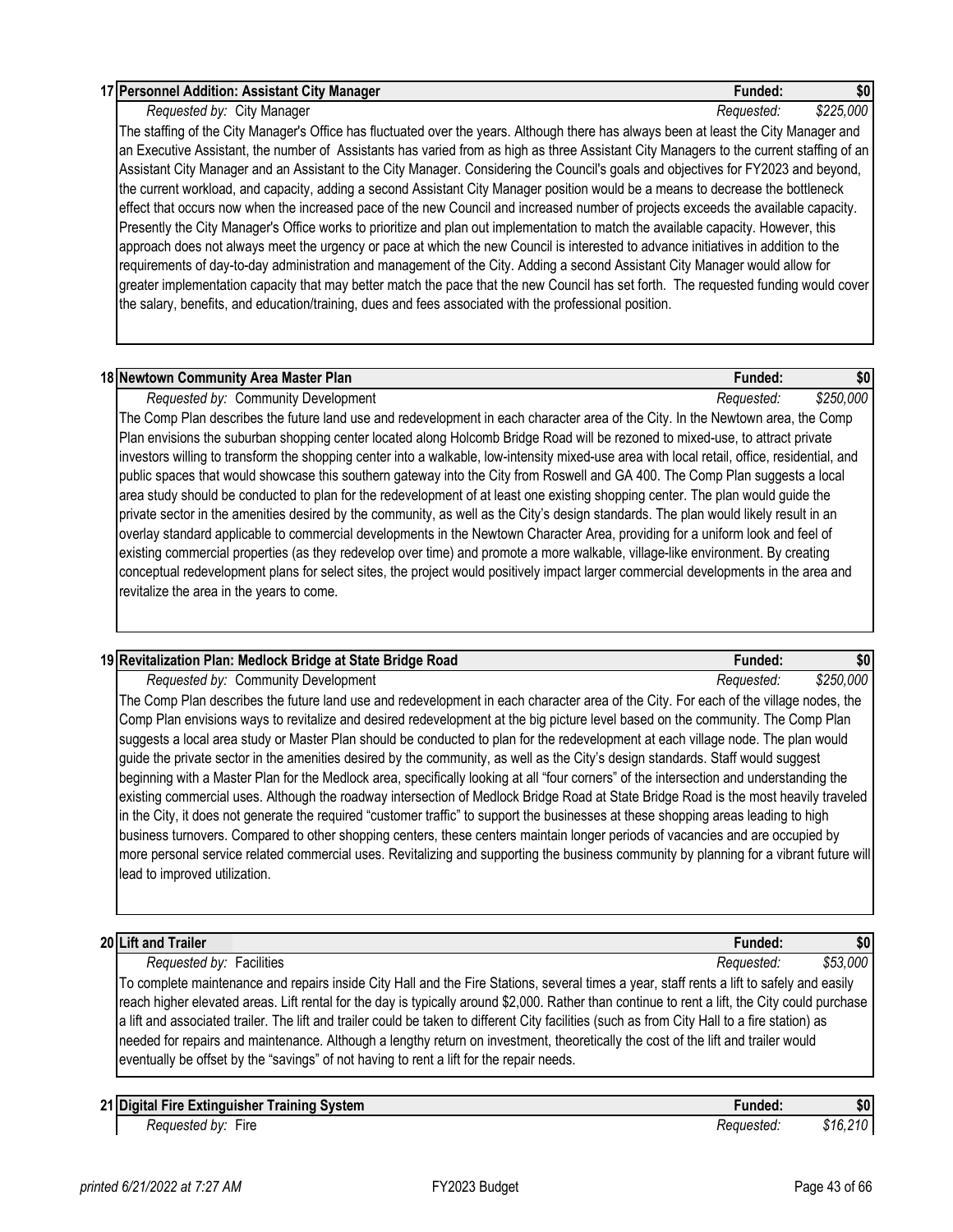The Fire Department has a propane-based fire extinguisher training system that is used for outreach to teach members of the community how to properly use a fire extinguisher so that they are more prepared for emergencies. Prior to the COVID-19 pandemic, the current propane-based system was used in outreach efforts at offices, businesses, and outdoor public events. The system has certain limitations in that it can only be used outdoors in areas separated from combustible material (essentially in parking lots without vehicles nearby or plaza areas without landscaping). The requested digital fire extinguisher training system is anticipated to increase the opportunities at which the Fire Department's Community Outreach Coordinator could teach the community how to properly use a fire extinguisher. The digital aspect of the training system allows the system to be used indoors with minimal space requirements and no constraints due to weather. The digital system is rechargeable and does not use propane or other flammable materials or equipment.

## **22 Personnel Addition: Administrative Assistant Funded: \$0**

*Requested by:* Fire *Requested: \$55,000*

The Fire Department staffing of headquarters has changed through the years. At this point the headquarters team includes eleven positions with nine sworn and two civilians (one of which is the Building Operator previously in Facilities). The sworn positions of the Fire Chief, two Deputy Fire Chiefs, Support Services Captain, Fire Marshal, Deputy Fire Marshal, EMS Coordinator, Training Officer, and Community Outreach Coordinator are supported by one Executive Assistant. In practice this means each member of the team does some portion of administration and clerical tasks needed to accomplish their jobs. The addition of an the Administrative Assistant position would assist with clerical and administrative duties of the Fire Department headquarters team. The requested funding is anticipated to cover salary and benefits for the position.

| 23 3D Crime Scene Scanner                                                                                                          | Funded:    | \$0      |
|------------------------------------------------------------------------------------------------------------------------------------|------------|----------|
| Requested by: Police                                                                                                               | Requested: | \$60,000 |
| The Police Department Crime Scene Unit continues to rely on hand-drawn sketches and photographs for documenting crime scenes or    |            |          |
| borrowing a three dimensional (3D) laser Crime Scene Scanner from a nearby jurisdiction. 3D laser scanners are preferred to hand   |            |          |
| sketches because of the higher level of accuracy in depicting the relational aspect of each piece of evidence so investigators can |            |          |
| rebuild and reconstruct crime scenes. The purchase of a 3D Crime Scene Scanner would be of benefit to both the Crime Scene Unit    |            |          |
| and the Traffic Enforcement Unit who would use the scanner to document serious injury and fatality accident investigations.        |            |          |
|                                                                                                                                    |            |          |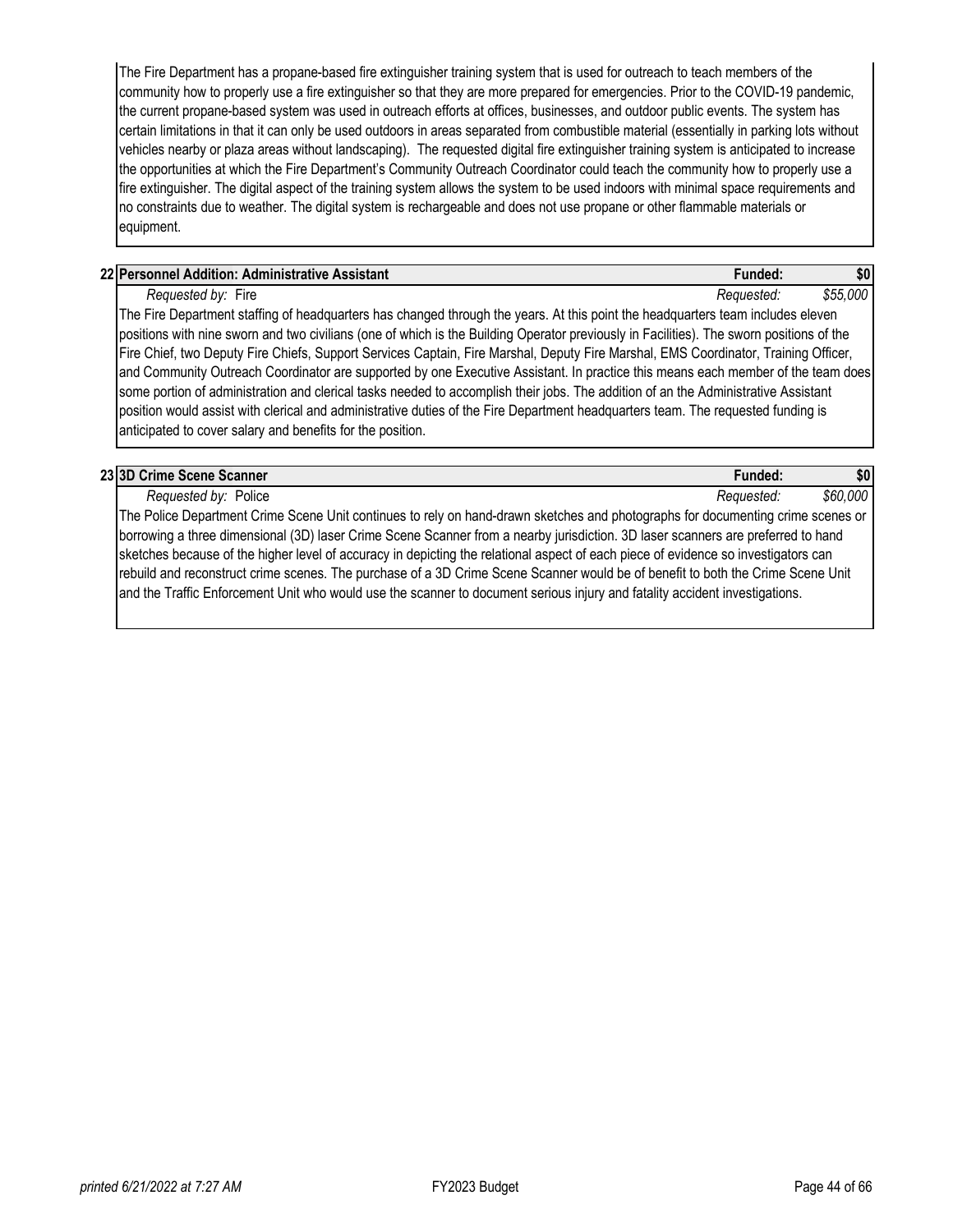| 26 Intelligent Traffic System (ITS) Enhancements                                                                                              | <b>Funded:</b> | \$0       |
|-----------------------------------------------------------------------------------------------------------------------------------------------|----------------|-----------|
| Requested by: Public Works                                                                                                                    | Reauested:     | \$500,000 |
| The City utilizes an advanced Intelligent Traffic System (ITS) to synchronize traffic signal timing system for the City's 80 traffic signals. |                |           |

The City utilizes an advanced Intelligent Traffic System (ITS) to synchronize traffic signal timing system for the City's 80 traffic signals. The entire system relies on a fiber backbone connecting back to the Traffic Control Center (TCC) at City Hall. Over the years the City has built the system by setting aside General Fund dollars for enhancements and connections. Council has supporting using \$1M in funding from the Transportation Special Purpose Local Option Sales Tax extension (TSPLOST II) for ITS fiber connectivity. Specifically those funds will add fiber along Bell Road and Old Alabama Road thereby creating redundancy and increasing reliability for instances and occasions when construction or unanticipated work disrupts the main fiber loops connecting the City's traffic signal system. However, additional improvements could be made to other parts of the system if additional funding was available.

**25 Personnel Addition: One Additional Officer - Cauley Creek Park Funded: \$0** *Requested by:* Police *Requested: \$177,215* With Cauley Creek Park set to open in FY2023, the 203-acre park was designed to include a Police precinct in part to reinforce the notion and concept of Johns Creek parks as safe spaces as well as for the logistical need of having officers based out of and regularly using Cauley Creek Park for bike patrol and other high-touch, community-friendly means to maintain Johns Creek's standard for safety to this new community park. Proactively adding an additional Police Officers to the Community Oriented Policing (Special Operations)

Adding two additional Police Officers to the Community Oriented Policing (Special Operations) unit would provide the additional resources needed for proactive outreach to be responsive to the needs of our diverse citizenry. Although the Police Department works to interface with the homeowners associations and business community, there is not enough human capital (police officers) available to both handle the day-to-day response to calls and report writing as well as the desired proactive relationship building with the community. The request for two additional officers aligns with needed as outlined in the Police Department's Multi-Year Plan and assists in ensuring

sufficient police staffing. Although sufficient staffing does not guarantee safety, having resources available to respond to community service requests and proactively work with residents and businesses has proven to be one of the most effective means to keep crime low and the community safe. The requested funding includes salary, benefits, education/training, officer supplies, and a patrol vehicle

**24 Personnel Addition: Two Additional Officers - Community Oriented Policing Funded: \$0** *Requested by:* Police *Requested: \$354,430*

for each officer.

unit would provide the additional resources anticipated to begin addressing the service needs of Cauley Creek Park.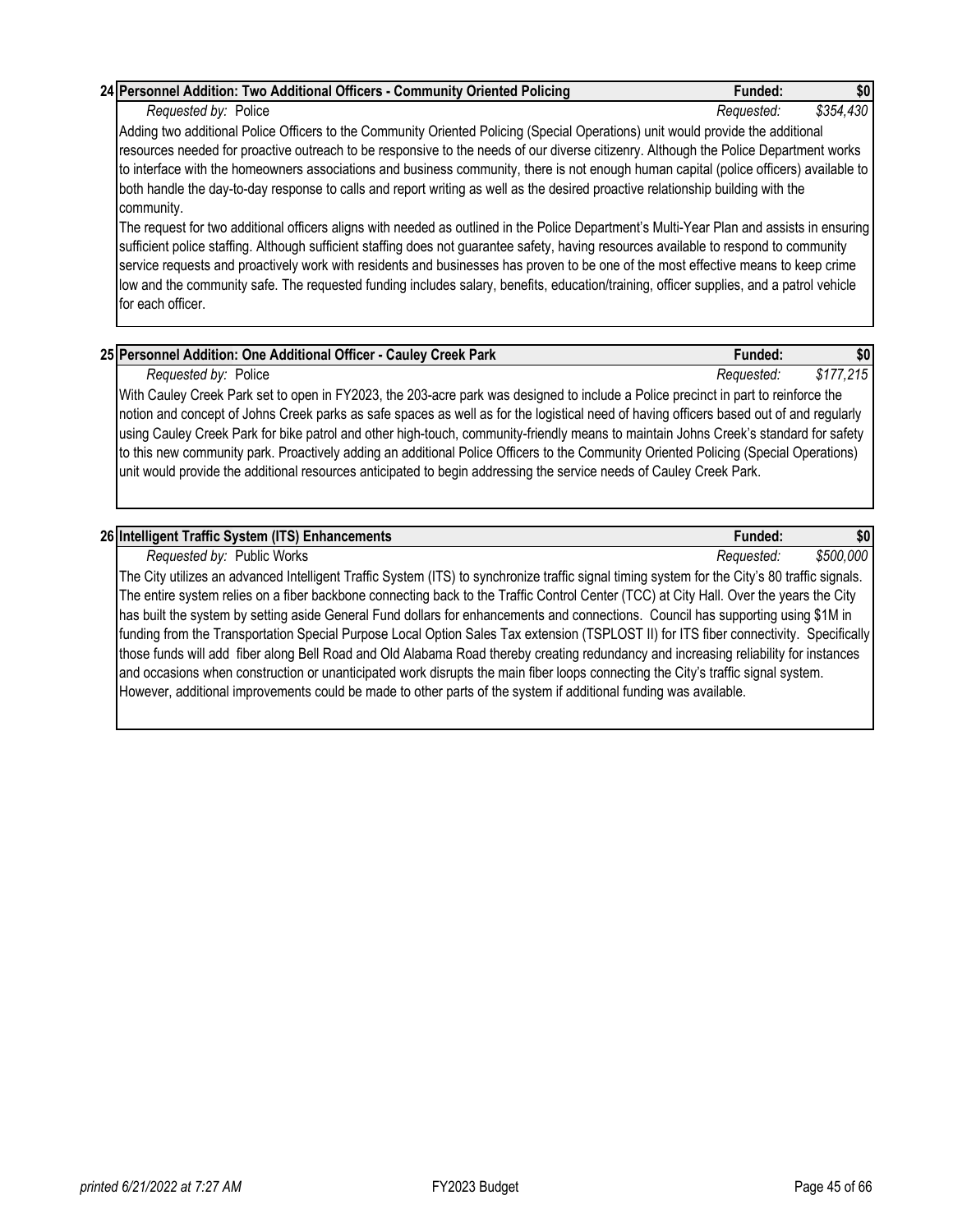### **27 Intersection Improvements (from Prioritization Policy) Funded: \$0**

*Requested by:* Public Works *Requested: \$500,000* Johns Creek has 80 signalized and many more un-signalized intersections on arterial and collector roadways. Improvements at intersections enhance the transportation by addressing safety and/or operational needs. Since 2018, Council has been setting aside General Fund dollars for intersection improvements to forward safety improvements based on the Intersection Prioritization Policy (which ranks intersections in need of safety improvements based on crash history, crash severity, sight distance, traffic calming, and speeding). Through the first Transportation Special Purpose Local Option Sales Tax (TSPLOST I), the Council advanced operational improvements at intersections such as those on the Medlock Bridge corridor. Through the extension of TSPLOST (TSPLOST II), the Council set aside additional funds to improve the next two intersections from the Intersection Improvement Policy. The requested funding would allow staff to begin engineering for the next prioritized segment based on the Intersection Improvement Policy.

| 28 Sidewalk / Trail Additions (from Prioritization Policy)                                                                               | Funded:    | \$0       |
|------------------------------------------------------------------------------------------------------------------------------------------|------------|-----------|
| Requested by: Public Works                                                                                                               | Reauested: | \$500,000 |
| New sidewalks and trails (wide sidewalks) are needed throughout the City to fill in gaps in the existing sidewalk system and improve     |            |           |
| mobility for pedestrians. Although the Transportation Special Purpose Local Option Sales Tax extension (TSPLOST II) provides \$16.5M     |            |           |
| for investments in the sidewalk and trail network in the City there are over \$100M of identified sidewalk and trail projects identified |            |           |
| across the City. The requested funding would allow staff to begin engineering for the next prioritized segment based on the Sidewalk     |            |           |
| Prioritization Policy.                                                                                                                   |            |           |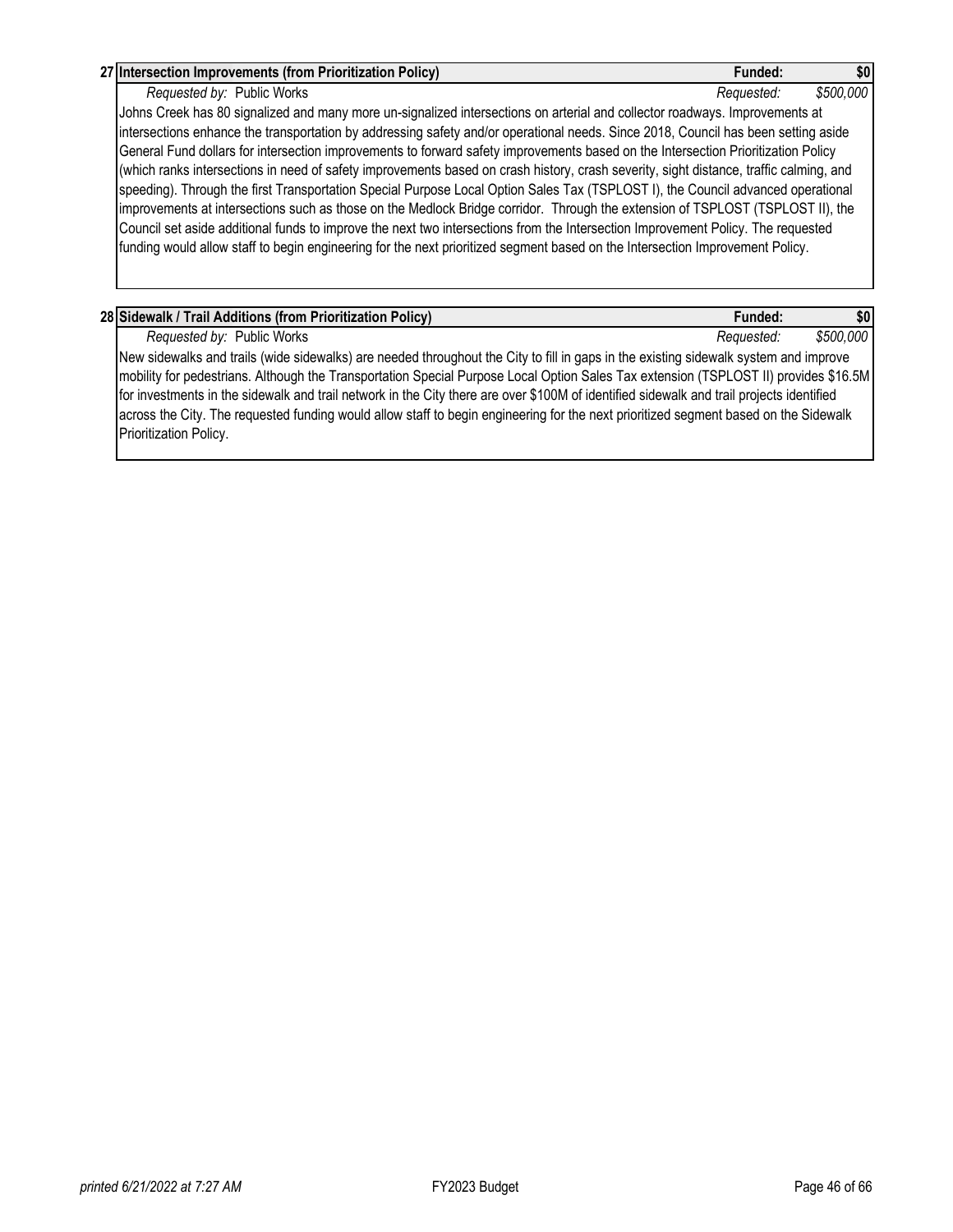# <span id="page-46-0"></span>**Infrastructure Maintenance Accrual (Fund 302)**

*The Council created the Infrastructure Maintenance Accrual in 2016 to set aside funds for the care and maintenance of existing assets and infrastructure. The annual investment has grown each year and accrual amounts have been adjusted based on improved understanding of maintenance costs. As compared to FY2022, the City Hall and Fire Station accrual amounts were*  reset based on the results of the Reserve Study completed in FY2022. Additionally, comparing FY2022 to FY2023, the *contribution to the accrual has been adjusted by inflation to ensure the funding set aside for future repairs and maintenance will keep up with the cost of the future work.* 

|                              | <b>Beginning</b> | FY2023               |                 | <b>Ending</b>  |
|------------------------------|------------------|----------------------|-----------------|----------------|
| <b>Maintenance Accruals</b>  | <b>Balance</b>   | <b>Contributions</b> | <b>Projects</b> | <b>Balance</b> |
| Roads and Right-of-Way       | \$3,287,952      | \$6,305,913          | \$4,350,000     | \$5,243,865    |
| Sidewalks and Trails         | \$1,226,491      | \$592,881            | \$400,000       | \$1,419,372    |
| <b>Traffic Signal System</b> | \$1,796,799      | \$755,302            | \$150,000       | \$2,402,101    |
| Bridges, Tunnels, and Dams   | \$1,316,260      | \$786,160            | \$0             | \$2,102,420    |
| Parks                        | \$1,991,555      | \$1,903,803          | \$1,600,000     | \$2,295,358    |
| <b>Fire Stations</b>         | \$1,716,995      | \$285,000            | \$190,000       | \$1,811,995    |
| <b>City Hall</b>             | \$730,104        | \$215,000            | \$342,000       | \$603,104      |
| <b>Land Acquisition</b>      | \$611,440        | \$730,754            | \$0             | \$1,342,194    |
| <b>Total</b>                 | \$12,677,596     | \$11,574,813         | \$7,032,000     | \$17,220,409   |

| <b>Summary of Requests</b>                                         | <b>Accrual</b>               |       | <b>Funded</b> |
|--------------------------------------------------------------------|------------------------------|-------|---------------|
| 1 City Hall - HVAC Replacement - Phase II                          | City Hall                    |       | \$200,000     |
| 2 City Hall - General Repairs and Maintenance                      | City Hall                    |       | \$75,000      |
| 3 City Hall - Painting Interior Common Areas                       | City Hall                    |       | \$67,000      |
| 4 Fire Station #61 Overhead/Apparatus Bay Door                     | <b>Fire Stations</b>         |       | \$125,000     |
| 5 Fire Station Repairs and Maintenance                             | <b>Fire Stations</b>         |       | \$65,000      |
| 6 Resurfacing (Main Roads + Neighborhood Roads)                    | Roads and Right-of-Way       |       | \$3,000,000   |
| 7 Roadway Patching                                                 | Roads and Right-of-Way       |       | \$600,000     |
| 8 Citywide Roadway Pavement Conditions Assessment                  | Roads and Right-of-Way       |       | \$150,000     |
| 9 Road and Right-of-Way Maintenance Materials                      | Roads and Right-of-Way       |       | \$400,000     |
| 10 Pavement Marking Refreshes and Restriping                       | Roads and Right-of-Way       |       | \$100,000     |
| 11 Sign Maintenance Materials                                      | Roads and Right-of-Way       |       | \$100,000     |
| 12 Concrete Repairs and Maintenance                                | <b>Sidewalks and Trails</b>  |       | \$400,000     |
| 13 Traffic Signal Maintenance Materials and Detection Replacements | <b>Traffic Signal System</b> |       | \$150,000     |
| 14 Park Maintenance Materials                                      | Parks                        |       | \$1,200,000   |
| 15 Park Refreshes (Existing Parks)                                 | Parks                        |       | \$400,000     |
|                                                                    |                              | Total | \$7,032,000   |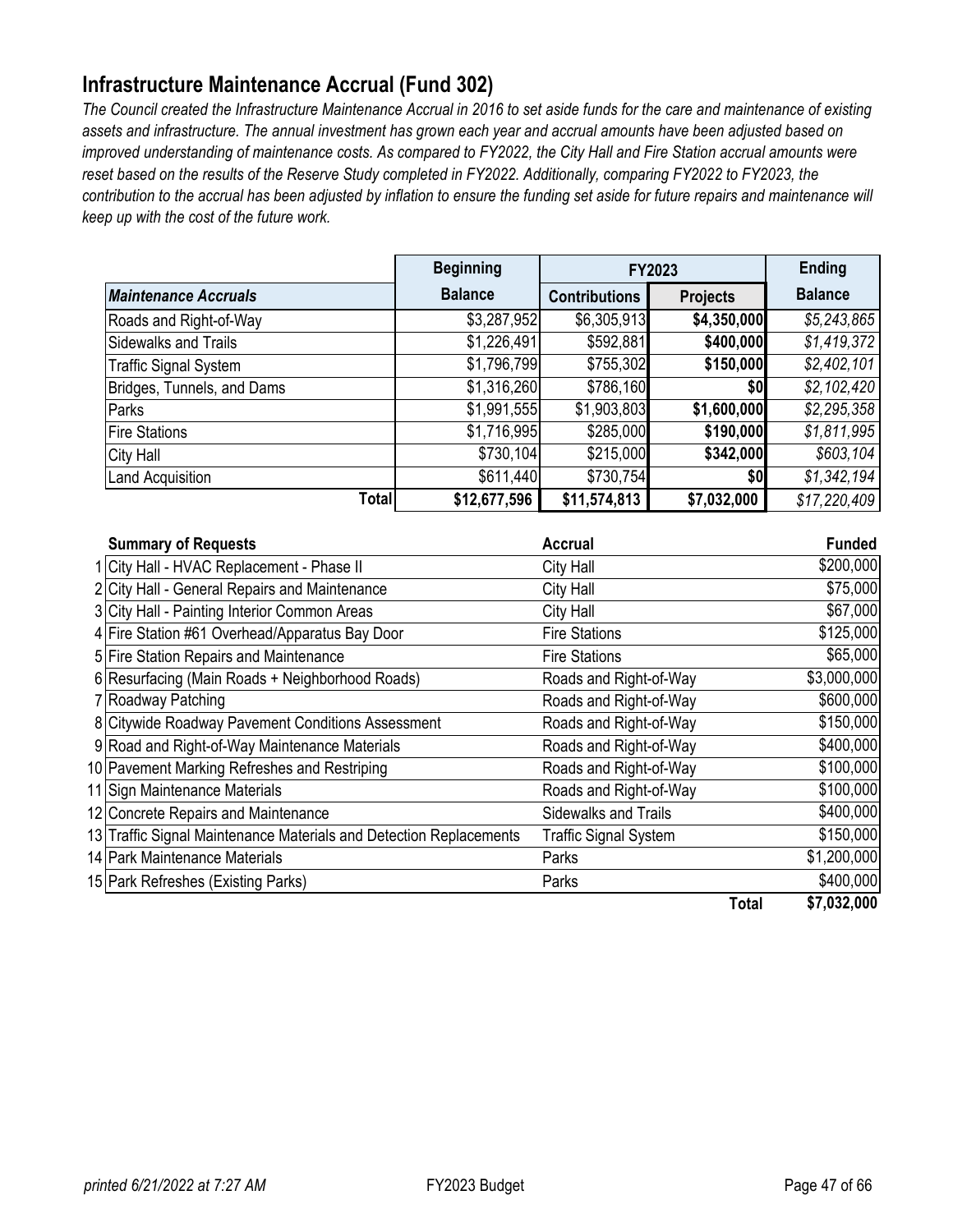# **Infrastructure Maintenance Projects Described**

*By design, the expenditures in the Infrastructure Maintenance Accrual do not equal the level of investment each year as the fund is designed to build up for the larger expenditures by spreading the cost out over the years leading up to the expenditure for a major replacement such as a the roof at Park Place or a bridge rebuild.* 

# **City Hall Repairs and Maintenance/Facilities**

# **1 \$200,000 City Hall - HVAC Replacement - Phase II**

The heating, ventilation, and cooling systems (HVAC) for City Hall continues to be of significant concern. The system is operated by four rooftop units (RTUs) and over 80 plenum induction PIUs operating in zones throughout the building - the overwhelming majority are original to the building. In FY2022, the City budgeted phase I of the HVAC replacement project to replace the one failing RTU and add forced heated air capability to the other RTUs to make it more possible for the PIUs to maintain the temperature throughout the building during business hours. Although that project is of significant benefit, the remaining PIUs need to be replaced. The requested funding is anticipated to begin the wholesale replacement of the failing and aging PIUs throughout the building.

# **2 \$75,000 City Hall - General Repairs and Maintenance**

Since moving into the City Hall building, all of the existing building systems (plumbing, electrical, etc.) have required repairs. Based on historical repair projects, the requested \$75K is anticipated to cover plumbing, electrical, minor roof repairs, window and door repairs, and life safety related repairs. Examples of plumbing repairs include toilet, urinal, and facet replacement parts. Examples of electrical repairs include infrared inspections, exterior lights, and parking lot lights. Examples of roof, window, and door repairs typical relate to issues (such as leaks) discovered through inspections. Examples of life safety related repairs or replacements typically include repairs to the fire alarm control panel or other alerting devices and systems, batteries, and parts for the systems.

## **3 \$67,000 City Hall - Painting Interior Common Areas**

The City Hall interior corridors/open areas, restrooms, stairwells, Council Chambers / Court Chambers, and conference rooms have become marked and scuffed with the use of the building over the past three years. Although "touch-up" repairs have been done over time, the building common areas are in need of fresh paint. The requested funding is based on quotes for the work and the painting is anticipated to improve the overall appearance of our building.

# **Fire Station Repairs and Maintenance**

**Fire Station #61 Overhead/Apparatus Bay Door <b>According to the Station 1999 \$125,000** 

Fire Station 61 was constructed in 1991 and is equipped with the original apparatus bay doors, which are showing their age. The doors and operators are regularly in need of repair and finding parts for repairs is becoming increasingly difficult due to the outdated technology and/or design of the doors and openers. The overhead / apparatus bay door project will replace all six (three in the front and three in the back) overhead / apparatus bay doors with new sectional doors.

# **5 Fire Station Repairs and Maintenance \$65,000**

Routine facility repairs and incidental repairs associated with all four fire stations. The proposed funding is anticipated to provide for incidental repairs needed throughout the year to include: plumbing, electrical, HVAC, structural, and mechanical (such as overhead door and motor repairs). As the fire station are operated 24 hours a day, every day of the year, repairs are needed to maintain the functionality of these locations.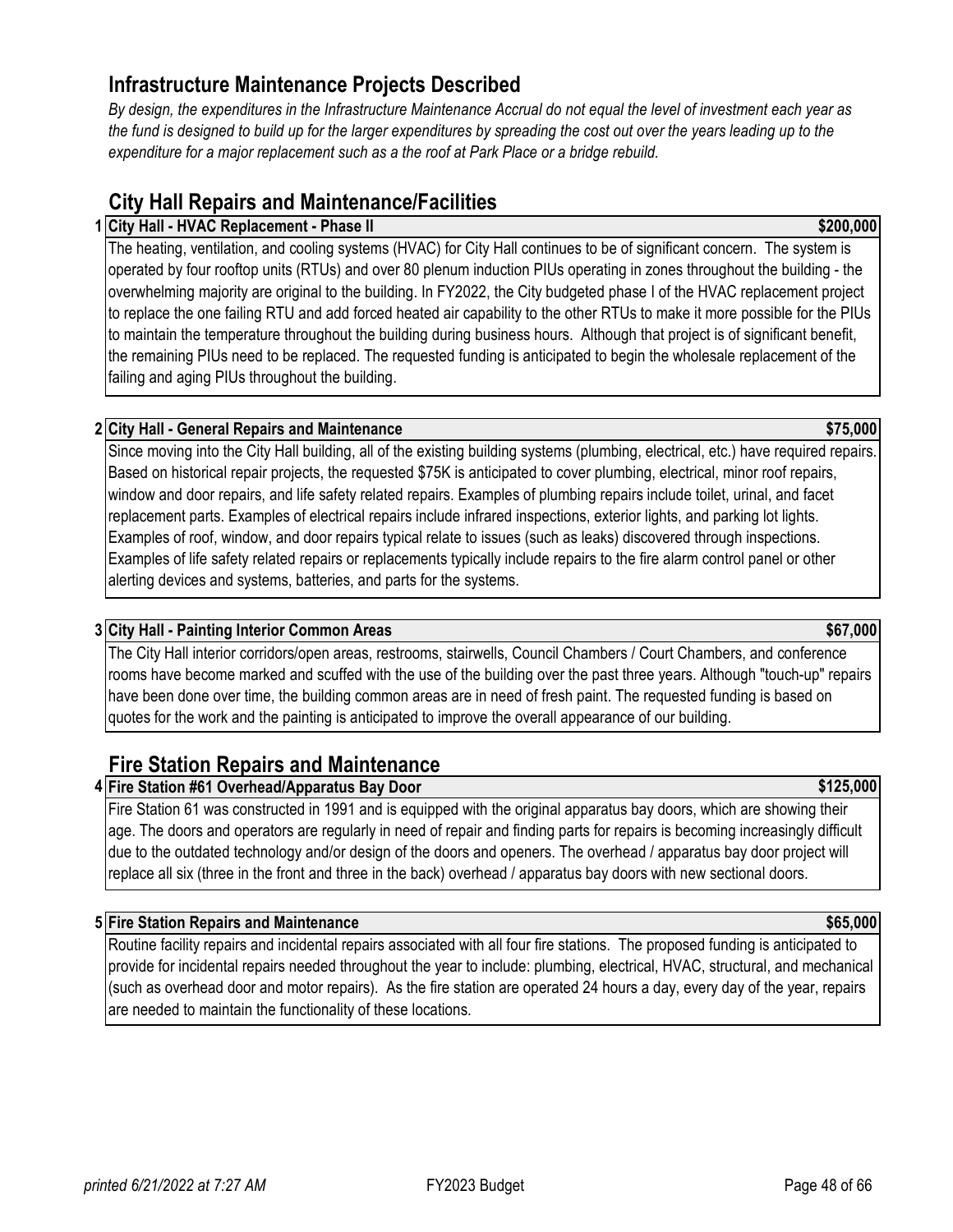# **Road and Right-of-Way Projects**

# **6 Resurfacing (Main Roads + Neighborhood Roads) \$3,000,000**

In 2011, the City completed a pavement study to identify and prioritize resurfacing efforts. Ranked on a 100-point scale, the majority of the City's roadways were in poor condition. The Council set a target Pavement Quality Indicator (PQI) score of 70 and committed to a \$4-\$5M investment annually for five years to improve the quality of the roadways. In 2016, the City accelerated the plan by increasing the annual investment through the use of reserves. In 2018, the City completed what was originally planned as a five year initial push in four years and had resurfaced every roadway originally scored below a PQI of 70. In January 2018, the City completed a new pavement study and re-ranked all the roadways. The updated assessment showed the overall conditions of the roadways had improved. Instead of \$4-\$5M annually, a step-down level of annual investment of \$3M was anticipated to be needed to maintain a PQI score of 70 for the next five years. The requested \$3M will continue the City's efforts to resurfacing neighborhood and main roads based on the pavement study to reduce future paving costs due to continued pavement failure (potholes). Construction, engineering, and inspection (CEI) costs are included in the requested amount.

# **7 \$600,000 Roadway Patching**

Vehicle usage and weather cause roadways to deteriorate over time. The distresses / deterioration in the asphalt is evidenced in cracks and potholes. Asphalt patching is one of the most effective ways to address significant potholes. Additionally, annual roadway patching efforts are vital to stop the deterioration of roads to the point that they must be fully reconstructed when resurfaced. As such, asphalt patching and pothole repair are a part of the City's long-term strategy to gradually improve the condition of the roads.

Historically the City has set aside \$600K for roadway patching. The segments for patching would be identified based on Pavement Quality Index scores, potholes, and other identified roadway failures (cracks, gaps, roughness). The segments will be determined after the funding amount has been settled. If additional funds were available, additional roadways could be patched.

# **8 Citywide Roadway Pavement Conditions Assessment \$150,000**

Every five years the City completes a pavement conditions analysis to identify and prioritize resurfacing efforts. The pavement conditions analysis involves a physical survey of the streets using a specially equipped vehicle that measures cracking, potholes, rutting, weathering, and other factors. The conditions are ranked using the Pavement Quality Index (PQI) scoring which provides a score on a 100-point scales. The initial study in 2011 found the City's roadways were in poor conditions. The Council set a target Pavement Quality Indicator (PQI) score of 70 and committed to a \$4-\$5M investment annually for five years to improve the quality of the roadways. In 2016, the City accelerated the plan by increasing the annual investment through the use of reserves. In 2018, the City completed what was originally planned as a five-year initial push in four years and had resurfaced every roadway originally scored below a PQI of 70. The roadways were last analyzed in 2018 (as roads continue to deteriorate based on usage and weather).

# **9 Road and Right-of-Way Maintenance Materials \$400,000**

Maintaining the City's roads and right-of-way areas requires a significant amount of materials (from pothole repair supplies to landscaping materials). The City has found by separating the labor costs from the costs for materials provides better transparency as to true cost of providing service and understanding the needs for labor versus materials. Additionally, in some instances it is more cost-effective to purchase materials directly for use by the contracted maintenance provider. The labor costs associated with right-of-way maintenance remain in the operating budget.

Historically, the City has set aside \$350K annually for the road and right-of-way materials. For FY2023, staff anticipates increased costs due to inflation and increased capital project completion. The requested funding is \$400K for materials and is anticipated to address the needs.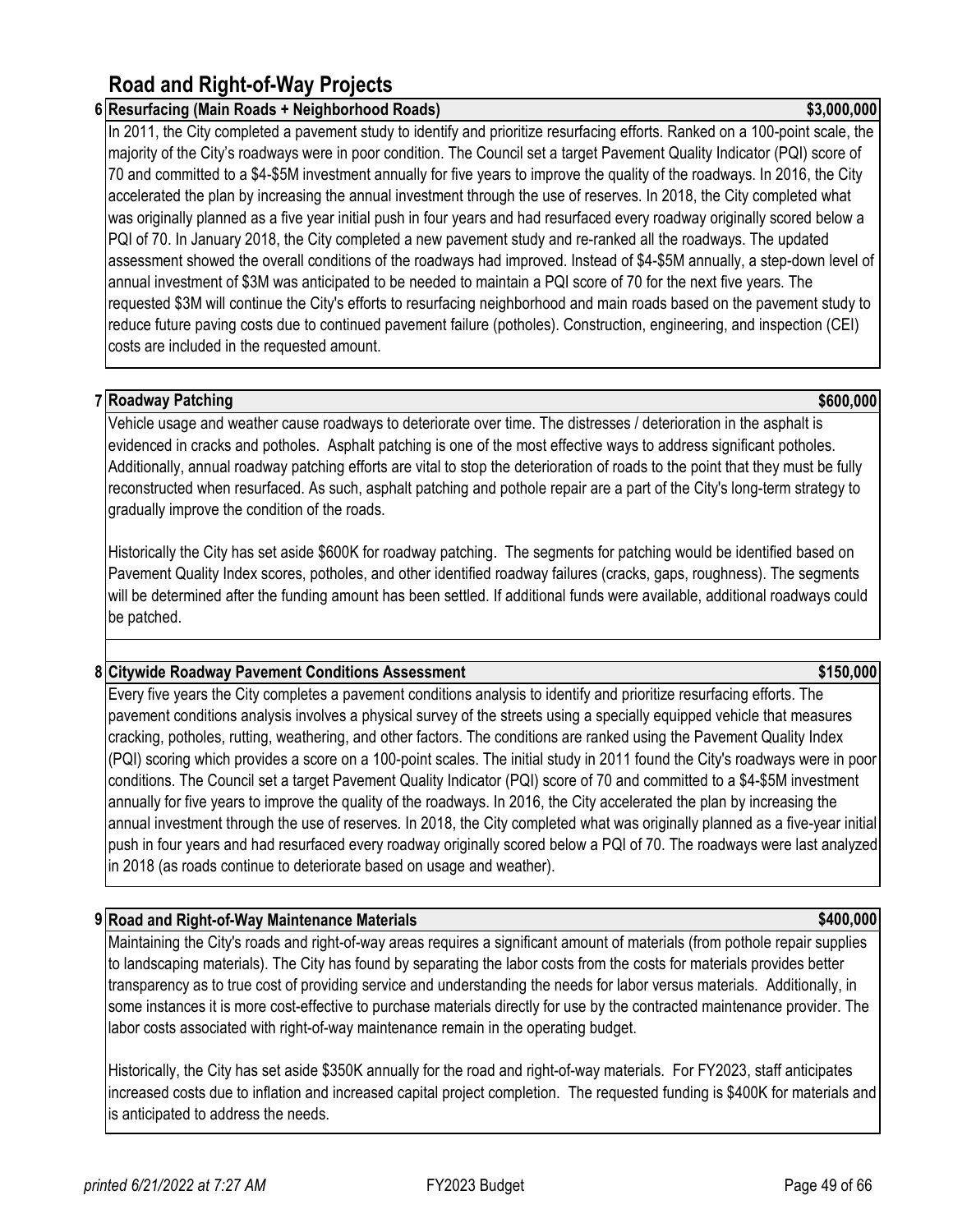# **10 \$100,000 Pavement Marking Refreshes and Restriping**

Pavement markings, including striping and reflective pavement markers (RPMs) provide guidance to drivers by delineating travel lanes and reminding drivers where they should be on the roadway. Appropriately retroflective pavement markings have been shown to have a positive correlation to improve safety of travel, particularly nighttime travel. Pavement markings wear and deteriorate over time from both vehicle travel and weather. To maintain the overall roadway condition, the City restripes and replaces pavement markers as part of the maintenance of our roadways.

The requested \$100K for FY2023 is down from the historical spend of \$200K but aligned with the expenditure pattern of FY2022. The \$100K should provide sufficient funding for restriping and replacing pavement markings to repaint worn striping and add new reflectors throughout the City.

# **11 \$100,000 Sign Maintenance Materials**

The City maintains street signs, vehicular directional signage, and a limited number of wayfinding signs (such as those noting the park entrances). The majority of the City's signs are constructed of aluminum or high density urethane in an effort to improve durability and limit maintenance. However, all outdoor signs exposed to the elements deteriorate over time (evidenced in fading and reduced retroflectivity). Additionally, signs within the right-of-way are occasionally damaged by motor vehicle accidents.

# **Sidewalk Projects**

# **12 \$400,000 Concrete Repairs and Maintenance**

If properly installed, concrete sidewalks, curbs, and gutters can last for decades. However, concrete requires maintenance for lasting durability. Weather (freeze-thaw disintegration), nature (tree roots creating horizontal displacement), and vehicle accidents are leading causes of concrete distress and deterioration (cracks and other more visible failures).

Historically the City has set aside \$400K annually for concrete repairs and maintenance to repair or replace broken sidewalk and concrete curbs and gutters throughout the City. The FY2023 request maintains the \$400,000 level of funding.

# **Traffic Signal Projects**

## **13 Traffic Signal Maintenance Materials and Detection Replacements \$150,000**

Maintaining the City's traffic signal system requires materials (from traffic signal heads to traffic signal controllers). The City has found by separating the labor costs from the costs for materials provides better transparency as to true cost of providing service and understanding the needs for labor versus materials. The labor costs associated with traffic signal maintenance contract remain in the operating budget.

Historically, the City has set aside \$100K annually for the traffic signal maintenance materials. For FY2023, staff anticipates increased costs due to inflation and increased capital project completion. The requested funding is \$150K for materials and is anticipated to address the needs.

# **Park Projects**

## **14 Park Maintenance Materials \$1,200,000**

Maintaining the City's parks system requires materials (from pine straw and gravel to toilet paper and fill dirt of infield leveling). The City has found by separating the labor costs from the costs for materials provides better transparency as to true cost of providing service and understanding the needs for labor versus materials. The labor costs associated with parks system maintenance contract remain in the operating budget.

The City has set aside \$700K annually for the parks system maintenance materials. For FY2023, the requested funding has been increased to account for the new Cauley Creek Park and its increase in maintenance material requirements.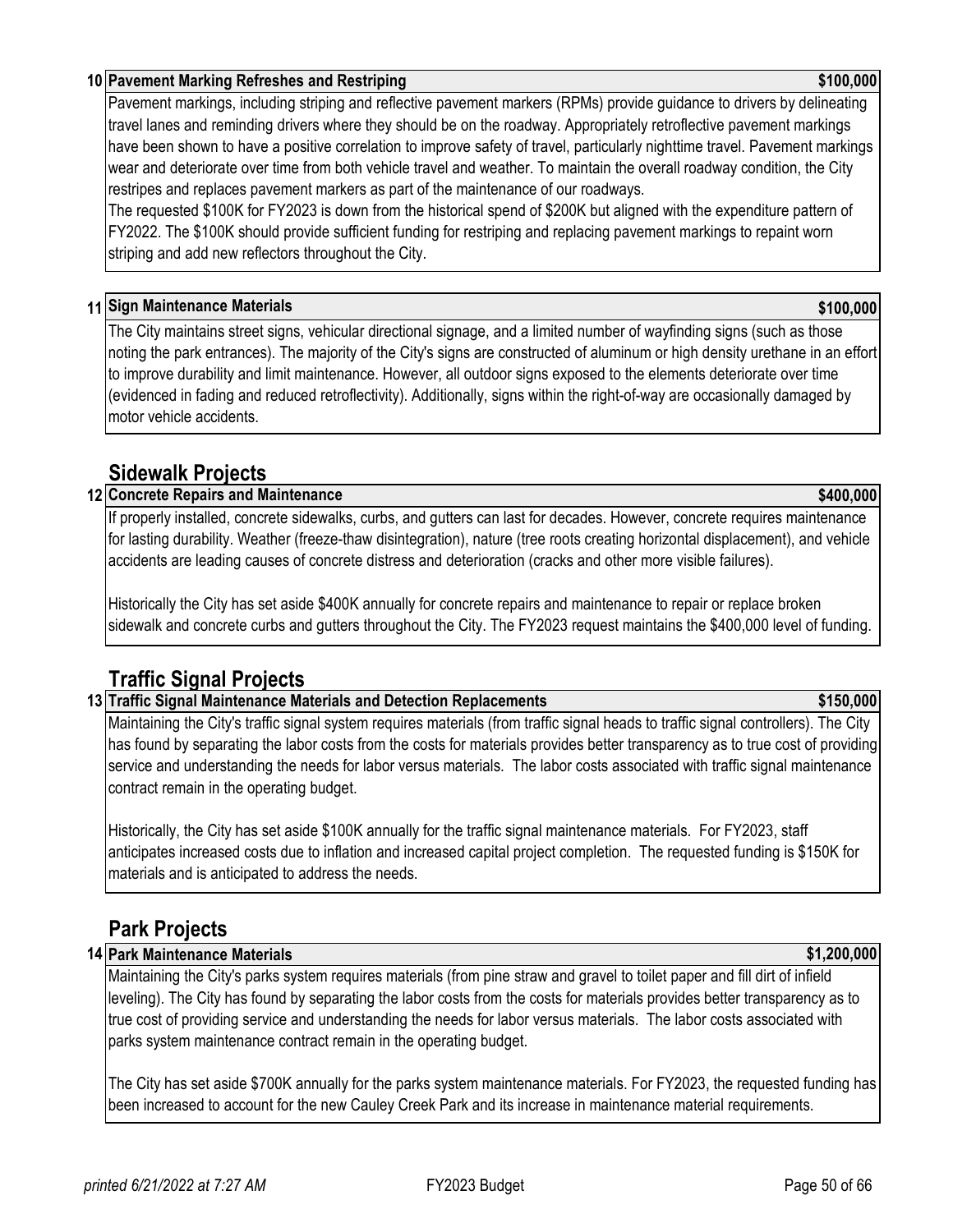# **15 Park Refreshes (Existing Parks) \$400,000**

An increase in funding utilized to renovate existing elements, improve the landscaping (re-grass or landscape bare spots), maintenance/repairs at park facilities (fix broken doorknobs, freshen paint), and replace worn park equipment (benches, trash cans, etc.). The high level of usage at our City parks necessitates an investment to keep the parks looking as inviting and "new" as possible.

Some areas targeted this year would be trail renovations, animal habitat improvements, and window refurbishment at Autrey Mill Nature Preserve, re-roofing picnic pavilions at multiple parks, replacing chain link fencing at Ocee Park, and installing a durable surface at the Shakerag cricket batting cages and pitches.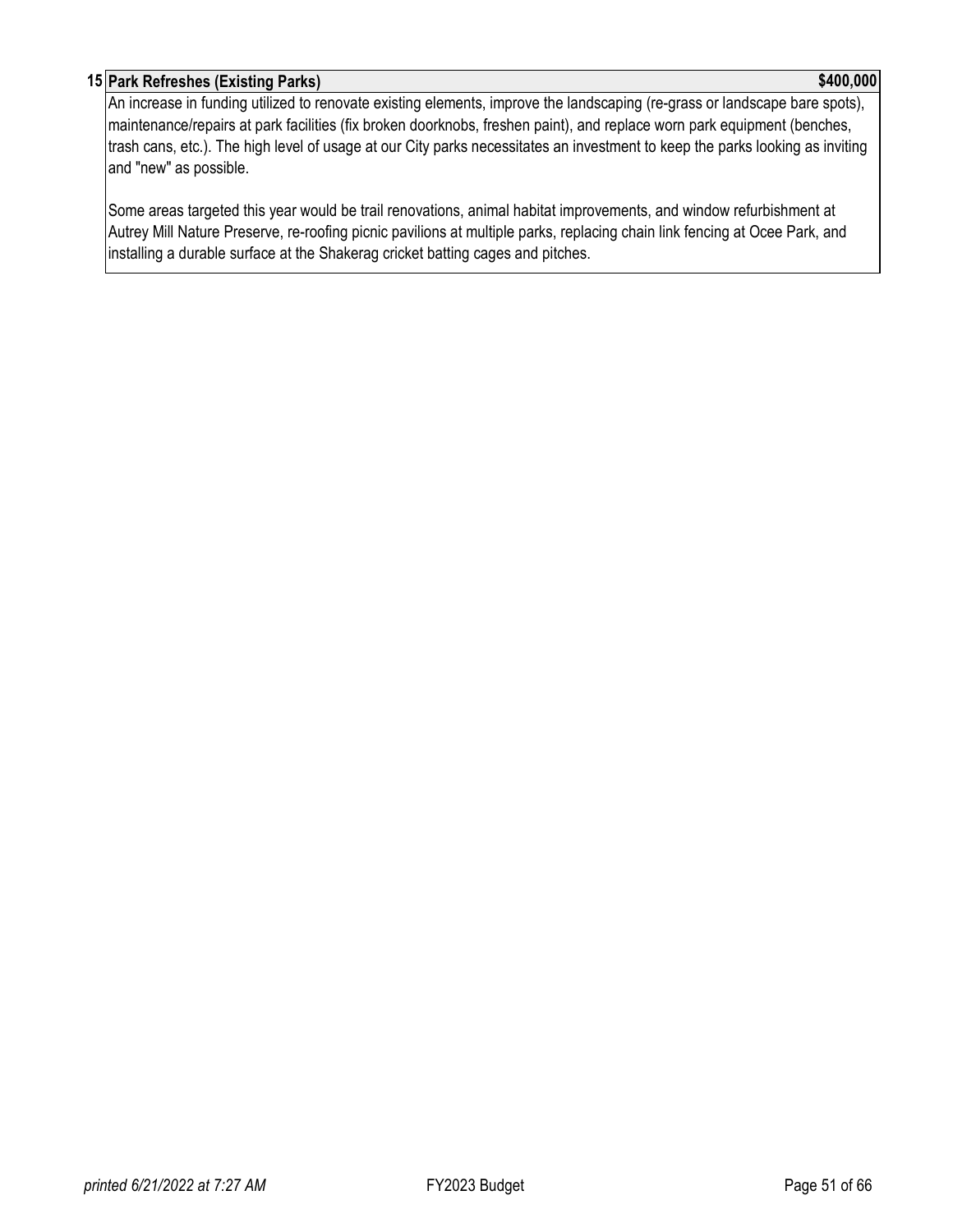# <span id="page-51-0"></span>**Equipment Accrual (Fund 303)**

*The Equipment Accrual was established in FY2019 in recognition that from our public safety departments to the information technology that serves as the backbone of all departments, the City has recurring equipment costs that can be best accounted for and addressed through an accrual. Similar to the Infrastructure Maintenance Accrual and Vehicle Replacement Accrual, the Equipment Accrual is designed to build-up for larger expenditures by spreading the cost out over the years leading up to a major replacement project. Additionally, the Equipment Accrual is designed to ensure funding for basic equipment needs are provided for before capital projects and enhancements.* 

|                           | FY2023<br><b>Beginning</b> |                      |                 | Ending         | <b>Cumulative</b> |
|---------------------------|----------------------------|----------------------|-----------------|----------------|-------------------|
| <b>Equipment Accruals</b> | <b>Balance</b>             | <b>Contributions</b> | <b>Projects</b> | <b>Balance</b> | <b>Balance</b>    |
| Police                    | \$593,462                  | \$660,098            | \$616,830       | \$43,268       | \$636,730         |
| Fire                      | \$188,557                  | \$258,779            | \$176,450       | \$82,329       | \$270,886         |
| Information Technology    | \$358,941                  | \$282,366            | \$263,860       | \$18,506       | \$377,447         |
| Totall                    | \$1,140,960                | \$1,201,243          | \$1,057,140     | \$144,103      | \$1,285,063       |

|   |                                            |                  |                 | Replacement | Lifespan        | FY2023       | FY2023          |
|---|--------------------------------------------|------------------|-----------------|-------------|-----------------|--------------|-----------------|
|   | <b>Police Accrual Components</b>           | <b>Unit Cost</b> | <b>Units</b>    | Cost        | (years)         | Contribution | <b>Projects</b> |
|   | 1 Automated External Defibrillators (AEDs) | \$1,900          | $\overline{80}$ | \$152,000   | $\overline{10}$ | \$15,200     |                 |
|   | 2 AXON (OSP7+, Fleet, Int. Room)           | \$41,656         | $\overline{80}$ | \$3,332,480 | $\overline{10}$ | \$333,248    | \$331,400       |
| 3 | <b>Ballistic Shields</b>                   | \$1,520          | 25              | \$38,000    | 5               | \$7,600      | \$7,600         |
| 4 | <b>Bicycles</b>                            | \$5,000          | $\overline{8}$  | \$40,000    | 4               | \$10,000     |                 |
|   | Body Armor\Ballistic Carrier\Helmets       | \$2,150          | 100             | \$215,000   | 5               | \$43,000     | \$53,750        |
| 6 | Communication System - SWAT                | \$1,712          | 10              | \$17,120    | 5               | \$3,424      | $\sqrt{$8,560}$ |
|   | Communications Set - Motor Unit            | \$1,420          | $\overline{4}$  | \$5,680     | 7               | \$811        |                 |
| 8 | <b>Digital Cameras</b>                     | \$1,000          | 12              | \$12,000    | 4               | \$3,000      | \$3,000         |
|   | 9Drones                                    | \$7,500          | $6\overline{6}$ | \$45,000    | 3               | \$15,000     | \$15,000        |
|   | 10 Gas Masks                               | \$605            | 80              | \$48,400    | $\overline{5}$  | \$9,680      |                 |
|   | 11 Handgun lights                          | \$130            | 200             | \$26,000    | 7               | \$3,714      |                 |
|   | 12 Handgun sights                          | \$135            | 200             | \$27,000    | 10              | \$2,700      |                 |
|   | 13 Handguns                                | \$510            | 200             | \$102,000   | 10              | \$10,200     |                 |
|   | 14 Helmets - Motor Unit                    | \$760            | $\overline{4}$  | \$3,040     | 5               | \$608        |                 |
|   | 15 Helmets - SWAT                          | \$1,700          | 10              | \$17,000    | $\overline{5}$  | \$3,400      | \$8,500         |
|   | 16 Lasers and Radar Units                  | \$4,060          | 40              | \$162,400   | $\overline{5}$  | \$32,480     | \$8,120         |
|   | 17 Launcher - 40mm                         | \$2,000          | 20              | \$40,000    | 12              | \$3,333      |                 |
|   | 18 Iron Sights                             | \$150            | 100             | \$15,000    | $\overline{5}$  | \$3,000      | \$15,000        |
|   | 19 Radios (Mobile, Portable & Base)        | \$5,300          | 215             | \$1,139,500 | 10              | \$113,950    | \$27,500        |
|   | 20 Red Dot Sights for Long Guns            | \$550            | 100             | \$55,000    | $\overline{5}$  | \$11,000     | \$55,000        |
|   | 21 Rifle Slings                            | \$50             | 60              | \$3,000     | $\overline{5}$  | \$600        |                 |
|   | 22 Rifles - Specialty / Sniper             | \$10,160         | $\overline{2}$  | \$20,320    | 10              | \$2,032      |                 |
|   | 23 Rifles - Suppressors                    | \$600            | 60              | \$36,000    | $\overline{10}$ | \$3,600      |                 |
|   | 24 Rifles / Long Guns                      | \$1,520          | 75              | \$114,000   | 10              | \$11,400     |                 |
|   | 25 SWAT Body Armor, Vests, and Plates      | \$3,850          | 14              | \$53,900    | $\overline{5}$  | \$10,780     | \$15,400        |
|   | 26 Training Simulator                      | \$68,000         | $\overline{1}$  | \$68,000    | 10              | \$6,800      | \$68,000        |
|   | 27 Weapon Lights for Long Guns             | \$250            | 60              | \$15,000    | 3.5             | \$4,286      |                 |
|   | 28 Weapon Sights for Long Guns             | \$560            | 60              | \$33,600    | 10              | \$3,360      |                 |
|   |                                            |                  |                 |             | <b>Total</b>    | \$668,207    | \$616,830       |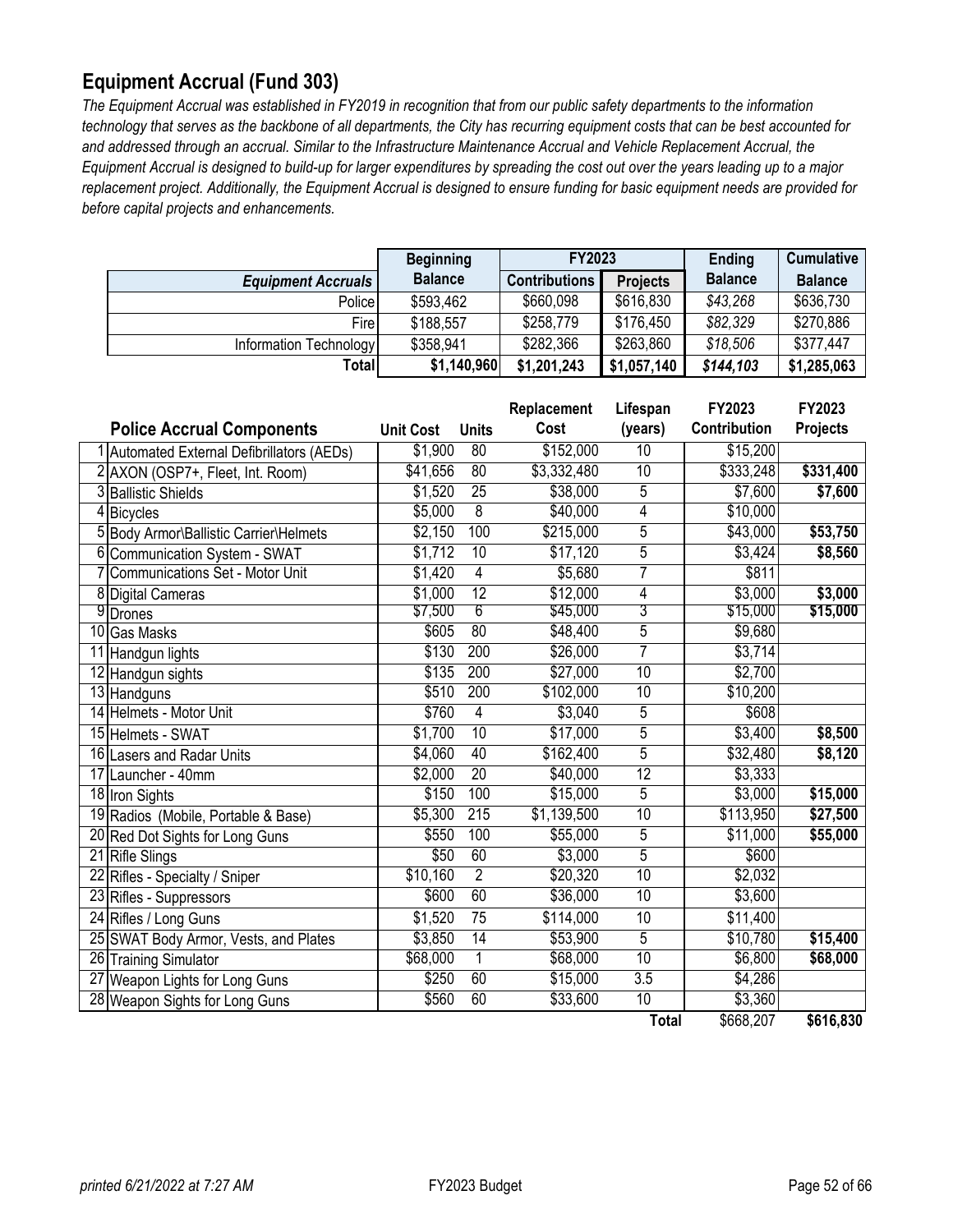|                                             |                  |                | Replacement | Lifespan        | FY2023        | FY2023          |
|---------------------------------------------|------------------|----------------|-------------|-----------------|---------------|-----------------|
| <b>Fire Accrual Components</b>              | <b>Unit Cost</b> | <b>Units</b>   | Cost        | (years)         | Contribution  | <b>Projects</b> |
| 1 Automated External Defibrillators (AEDs)  | \$1,750          | 12             | \$21,000    | 10              | \$2,100       |                 |
| 2 Bail Out System                           | \$810            | 86             | \$69,660    | 10              | \$6,966       |                 |
| 3 Ballistic Helmets and Vests               | \$1,960          | 11             | \$21,560    | 5               | \$4,312       |                 |
| 4 Bunker Gear and Bunker Boots              | \$2,900          | 86             | \$249,400   | 5               | \$49,880      | \$7,500         |
| Cameras for Fire Investigations             | \$5,000          | $\overline{2}$ | \$10,000    | 10              | \$1,000       | \$5,000         |
| 6 Extrication Tools                         | \$63,800         | $\overline{2}$ | \$127,600   | 12              | \$10,633      |                 |
| 7 Fastwrench Standpipes                     | \$300            | 4              | \$1,200     | 10              | \$120         | \$1,200         |
| 8 Forcible Entry Tools                      | \$100            | 100            | \$10,000    | 5               | \$2,000       |                 |
| 9 Headsets (for Fire Apparatus Operators)   | \$500            | 20             | \$10,000    | 5               | \$2,000       |                 |
| 10 Helmets and Helmet Fronts                | \$460            | 80             | \$36,800    | 5               | \$7,360       | \$2,000         |
| 11 High Rise Hose Packs                     | \$1,600          | 3              | \$4,800     | 10              | \$480         |                 |
| 12 High Rise Standpipe Kits                 | \$2,200          | 4              | \$8,800     | 10              | \$880         |                 |
| 13 Hose Nozzles                             | \$21,340         | 1              | \$21,340    | $\overline{7}$  | \$3,049       |                 |
| 14 Hoses                                    | \$2,030          | 45             | \$91,350    | 5               | \$18,270      | \$5,750         |
| 15 Mattresses                               | \$6,600          | 1              | \$6,600     | 8               | \$825         |                 |
| 16 Personal Protective Equipment            | \$1,640          | 90             | \$147,600   | 5               | \$29,520      |                 |
| 17 Portable Scene Lights                    | \$1,500          | 6              | \$9,000     | $\overline{20}$ | \$450         |                 |
| 18 Radios (Mobile, Portable & Base Station) | \$6,500          | 68             | \$442,000   | 10              | \$44,200      | \$32,000        |
| 19 Rescue Lift Bags                         | \$4,800          | 1              | \$4,800     | 10              | \$480         |                 |
| 20 Rescue Strut Systems                     | \$35,000         | 5              | \$175,000   | 12              | \$14,583      |                 |
| 21 SCBA Face Pieces                         | \$300            | 86             | \$25,800    | 5               | \$5,160       |                 |
| 22 Self Contained Breathing Apparatus       | \$6,450          | 48             | \$309,600   | 10              | \$30,960      | \$115,000       |
| 23 Small Hardware & Tools                   | \$200            | 100            | \$20,000    | 5               | \$4,000       | \$6,000         |
| 24 Swift Water Rescue Wet Suits / PFDs      | \$2,030          | 3              | \$6,090     | 5               | \$1,218       |                 |
| 25 Ventilation Saws                         | \$2,100          | $\overline{2}$ | \$4,200     | $\overline{12}$ | \$350         |                 |
| 26 Water Rescue Gear                        | \$510            | 25             | \$12,750    | $\overline{5}$  | \$2,550       | \$2,000         |
|                                             |                  |                |             | $T - 1 - 1$     | $\frac{1}{2}$ | $A7C$ AEO       |

### **Total** \$243,346 **\$176,450**

|                                                 |                  |              | Replacement | Lifespan | FY2023              | FY2023          |
|-------------------------------------------------|------------------|--------------|-------------|----------|---------------------|-----------------|
| <b>Information Technology</b>                   | <b>Unit Cost</b> | <b>Units</b> | Cost        | (years)  | <b>Contribution</b> | <b>Projects</b> |
| 1 Computers (desktops and laptops)              | \$2,000          | 157          | \$314,000   | 4        | \$78,500            | \$76,860        |
| 2 Council Chamber Audio Visual                  | \$200,000        |              | \$200,000   |          | \$28,571            | \$30,000        |
| 3 Displays                                      | \$750            | 20           | \$15,000    | 4        | \$3,750             |                 |
| 4 Desktop Printers                              | \$200            | 50           | \$10,000    | 5        | \$2,000             | \$7,000         |
| 5 In-Car Cameras - Server Side                  | \$3,050          | 9            | \$27,450    | 3        | \$9,150             |                 |
| 6 Mobile Computing Tablets - Fire               | \$2,640          | 14           | \$36,960    | 3        | \$12,320            |                 |
| 7 Mobile Computing Terminals - Police           | \$2,440          | 60           | \$146,400   | 3        | \$48,800            | \$54,000        |
| 8 Network Hardware (Switches, Controllers, etc. | \$10,776         | 21           | \$226,296   |          | \$32,328            |                 |
| 9 Servers                                       | \$18,000         | 16           | \$288,000   | 5        | \$57,600            | \$96,000        |
|                                                 |                  |              |             | Total    | \$273,019           | \$263,860       |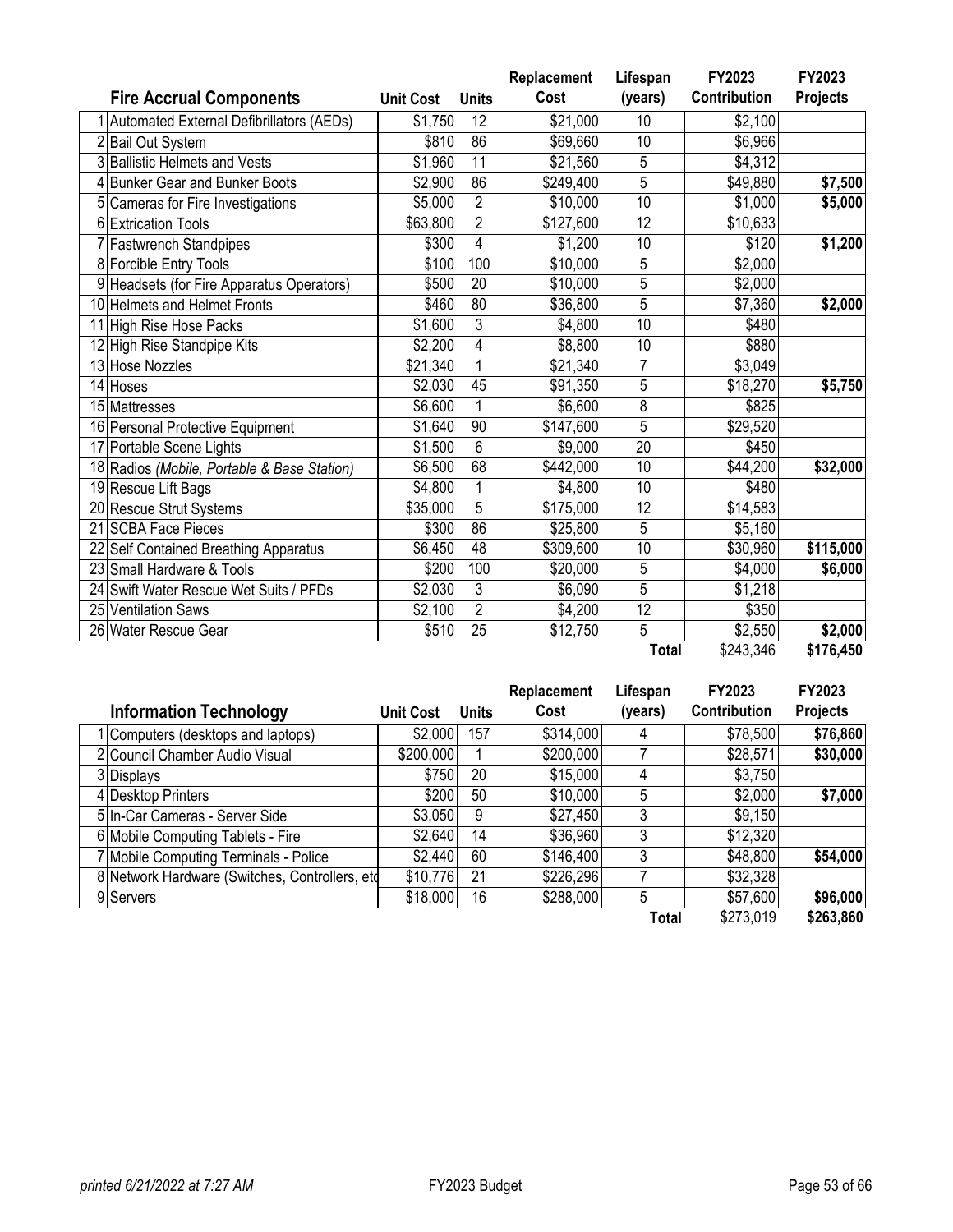# <span id="page-53-0"></span>**Vehicle Replacement Accrual (Fund 350)**

*The Vehicle Replacement Accrual sets aside funds for the replacement of existing vehicles. From fire trucks to police patrol vehicles to trucks driven by inspectors, the City provides the resources necessary for the staff to provide services. The 2023 Budget sets aside just over \$1.1M for vehicle replacements. By design, the expenditures in the Vehicle Replacement Accrual do not equal the total or replacements each year as the fund is designed to build up for the larger expenditures by spreading the cost out over the years leading up to the expenditure for a major replacement such as a fire engine.* 

|                                  | <b>Beginning</b> | <b>FY2023</b>        |                 |                   |                | <b>Ending</b> | <b>Cumulative</b> |
|----------------------------------|------------------|----------------------|-----------------|-------------------|----------------|---------------|-------------------|
| <b>Vehicle Replacements</b>      | <b>Balance</b>   | <b>Contributions</b> | <b>Projects</b> | <b>Balance</b>    | <b>Balance</b> |               |                   |
| <b>Police Vehicles</b>           | \$171.164        | 540,478              | \$814,000       | (273, 522)        | (\$102,358)    |               |                   |
| <b>Fire Apparatus / Vehicles</b> | \$122,487        | 551,355              | \$137,000       | \$414,355         | \$536,842      |               |                   |
| <b>Other City Vehicles</b>       | \$53,906         | 93,435               | \$120,000       | $($ \$26,565) $ $ | \$27,341       |               |                   |
| Total                            | \$347,557        | 1,185,269            | \$1,071,000     | \$114,269         | \$461,826      |               |                   |

| <b>Summary of Vehicle Replacement Requests</b>                            | Requested   | <b>Funded</b> | <b>Scheduled</b> | <b>Replacements</b> |
|---------------------------------------------------------------------------|-------------|---------------|------------------|---------------------|
| 1 Police: 14 Vehicles $\rightarrow$ 14 Vehicles                           | \$814,000   | \$814,000     | 14 vehicles      | 14 vehicles         |
| 2 Fire: Fire Marshal Vehicle: 2016 Ford F250 $\rightarrow$ 2023 Ford F250 | \$65,000    | \$65,000      | l vehicle        | 1 vehicle           |
| $3$ Fire: 1 Rescue Boat $\rightarrow$ 1 Rescue Boat                       | \$72,000    | \$72,000      | apparatus        | apparatus           |
| 4 Public Works: 2007 Ford Fusion $\rightarrow$ 2023 Ford Explorer         | \$40,000    | \$40,000      | l vehicle        | 1 vehicle           |
| 5 Public Works: 2007 Ford Ranger $\rightarrow$ 2023 Ford F150             | \$40,000    | \$40,000      | l vehicle        | I vehicle           |
| 6 City Hall Pool: 2013 Chevy Caprice $\rightarrow$ 2023 Ford Explorer     | \$40,000    | \$40,000      | vehicle          | vehicle             |
|                                                                           | \$1,071,000 | \$1,071,000   |                  |                     |

# **Vehicle Replacement Projects Described**

1 **Police: 14 Vehicles → 14 Vehicles Funded: \$814,000** The City vehicle replacement schedule anticipates replacing fourteen police vehicles each year to gradually refresh the fleet. For FY2023, the Police Department is requesting to replace fourteen vehicles. The requested replacements are based on elevated maintenance costs, high mileage, and intense use requirements. The replacements will likely be the fourteen vehicles that are between seven and eleven years old but the final vehicle replacement assessment will be made in the fall based on funding awarded and double-checking the mileage, maintenance, and any issues that arise between Budget adoption and the receipt of the vehicles. The \$814,000 of funding would provide for the replacement of fourteen vehicles.

## 2 **Fire: Fire Marshal Vehicle: 2016 Ford F250 → 2023 Ford F250 Funded: \$65,000**

The City vehicle replacement schedule anticipates replacing fire vehicles each year to maintain a reliable and dependable fleet. For FY2023, the Ford F250 truck (unit # 241) utilized by the Fire Marshal for fire building inspections, fire investigations, and other associated duties is scheduled for replacement. The vehicle presently has 121,112 miles and is experiencing some maintenance issues related to the exhaust and electrical systems. The \$65,000 of funding is anticipated to provide for the replacement of the truck with a similar vehicle.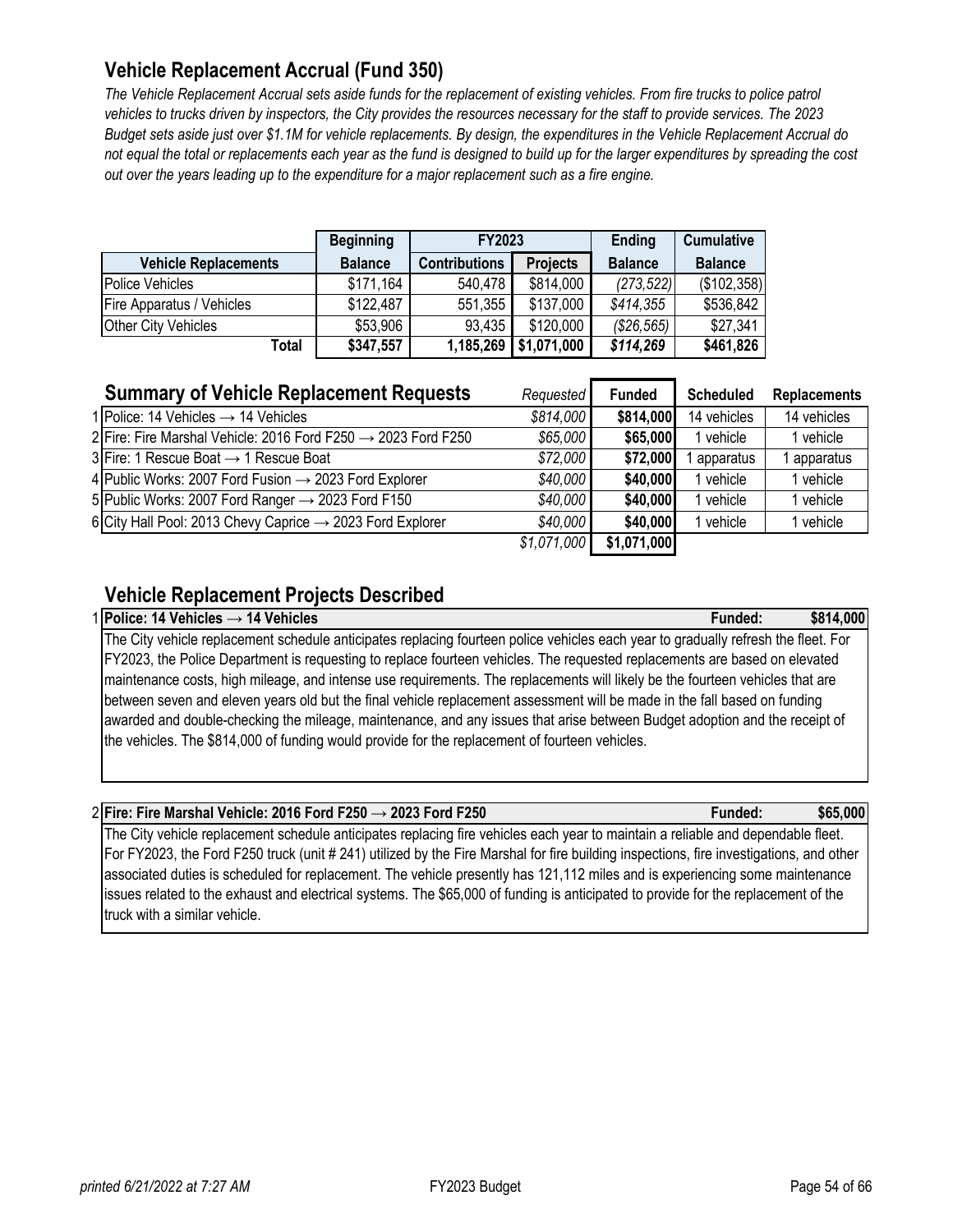# 3 **Fire: 1 Rescue Boat → 1 Rescue Boat Funded: \$72,000**

With 15-miles of Chattahoochee River serving as the City's southern border, the river is one of Johns Creek's most notable features. However, Johns Creek's portion of the Chattahoochee River can quickly become dangerous in that the United States Army Corps of Engineer releases water from Lake Lanier through the nearby Buford Dam. The water releases cause surges of up to 11 feet in minutes which can turn the River into a dangerous place. To respond to the needs of the community, the Fire Department fleet includes one primary rescue boat and one back-up boat. Over the last several years, the number of river rescue incidents has increased leading to higher number of deployments of the primary rescue boat, which in turn increase the amount of needed maintenance and repair for the boat. In particular, most of the repair issues relate to the motor of the boat. Although staff investigated replacing just the motor, as that is the bulk of the cost of the boat itself is in the motor, it was deemed more appropriate in terms of the life-cycle costs and limitations of the current back-up boat, the primary boat should be replaced early. The original vehicle replacement schedule had anticipated the primary boat would get several more years before needing replacement but the anticipated lifespan did not fully consider the high usage. The frequency of repairs and increasing number of times the primary boat has been out of service for repair compel the early replacement of the primary boat. With the replacement, the primary boat would become the back-up and the back-up boat would be sold.

## 4 **Public Works: 2007 Ford Fusion → 2023 Ford Explorer Funded: \$40,000**

The vehicle replacement schedule anticipates replacing one of the 2007 Ford Fusions used by the Public Works Department in FY2023. The 2007 Ford Fusion (unit # C5821) has over 86,000 miles. Additionally, the vehicle is suffering from oil leaks and has required non-routine maintenance in 2015, 2016, and twice in 2017. The vehicle suffers from common older-car issues such as the non-essential interior displays (like the clock and radio) no longer illuminate and the car has developed an inherently musty odor which drive some staff members to take personal vehicles rather than drive the 2007 Fusion if it is the only vehicle available. In considering the replacement, the Department anticipates replacing the car with 4-door Ford Explorer.

## 5 **Public Works: 2007 Ford Ranger → 2023 Ford F150 Funded: \$40,000**

The vehicle replacement schedule anticipates replacing one of 2007 Ford Rangers used by the Public Works Department in FY2023. The 2007 Ford Ranger (unit # C5827) has over 100,000 miles. In addition to being due for replacement, the vehicle has had a significant number of battery issues including replacement in 2014, 2015, 2016, and 2020. In considering the replacement, the new truck should be a 4-door, 4 wheel drive vehicle as the 2-door, 2 wheel drive truck had challenges navigating construction sites and the larger truck has proven to be more effective and versatile in meeting the usage needs. The \$40,000 of funding is anticipated to provide for the replacement of the Ford Ranger with a Ford F150.

## 6 **City Hall Pool: 2013 Chevy Caprice → 2023 Ford Explorer Funded: \$40,000**

The vehicle replacement schedule anticipates replacing one of the pooled City Hall vehicles in FY2023. The car scheduled for replacement is a 2013 Chevy Caprice (unit # C5957). The mileage is just over 79,000. Of note, the vehicle served as a patrol vehicle in its early years so the wear of the vehicle and condition is higher than that of a typical administrative fleet vehicle. Additionally, the vehicle has experienced a history of brake issues - requiring replacement in 2015, 2016, and 2018 and the air conditioning unit in the car has required non-routine repair on two different occasions. In considering the replacement, the City anticipates replacing the car with 4-door Ford Explorer or similar SUV. The \$40,000 of funding is anticipated to provide for the replacement of the Chevy Caprice with a Ford Explorer.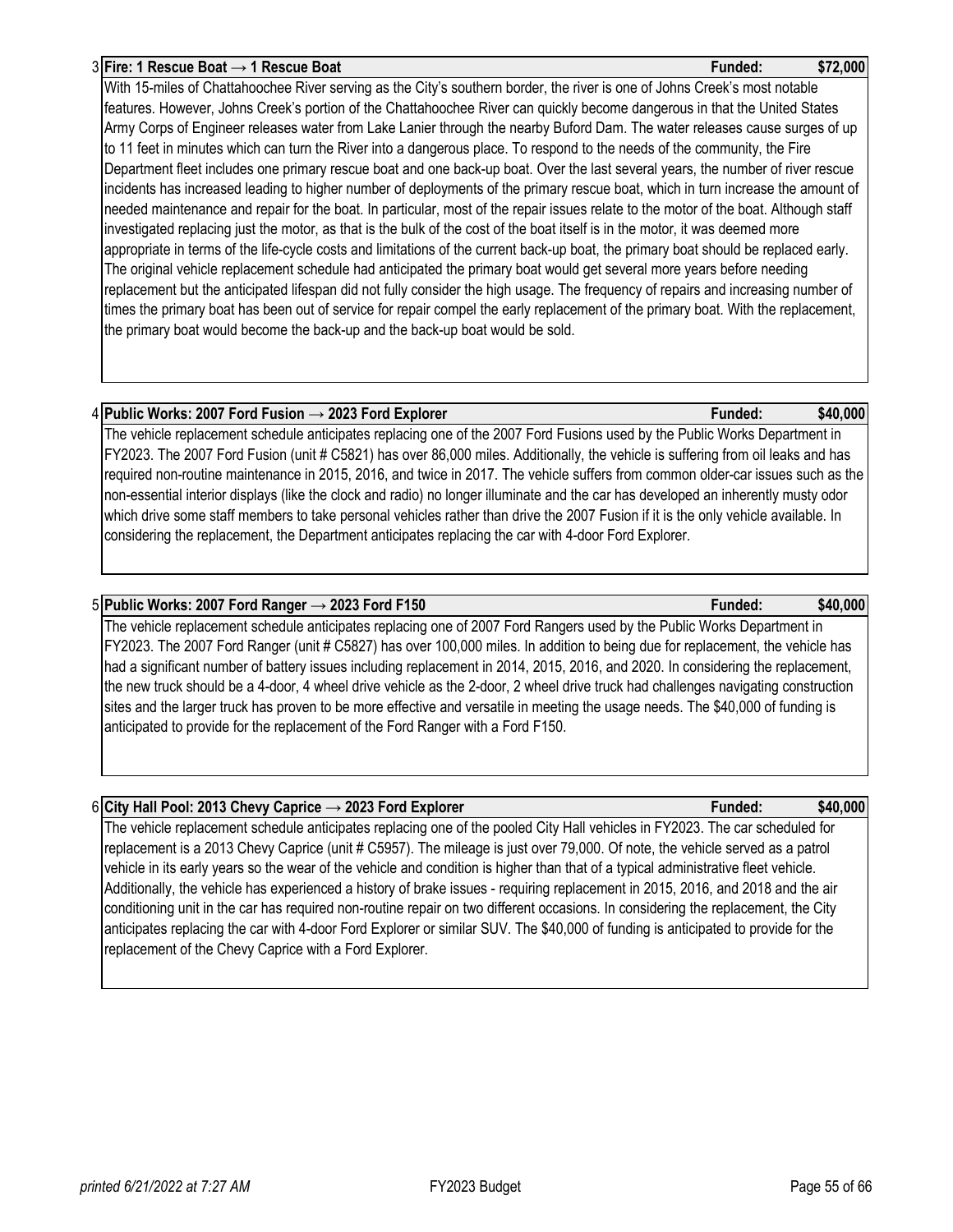# <span id="page-55-0"></span>**Parks Bond (Fund 310)**

*In November 2016 voters in Johns Creek approved issuance of a \$40M bond for recreation and park improvements and bonds were issued in the*  spring of 2017. Summarizing the implementation of the Park Bond program, the City has completed improvement projects in the City's four existing parks and added four entirely new parks. Remaining funds are allocated to the construction of Cauley Creek Park, construction of the *Rogers Bridge pedestrian/cycling connection, design of the Chattahoochee River Greenway, and engineering of the Creekside Park (behind City*  Hall). With Parks Bond funds exhausted, the on-going Recreation and Parks Strategic Plan update is anticipated to provide a road map for future *improvements in programs and facilities.* 

| <b>Revenues</b> |                                       | <b>Cumulative</b> | FY2022              | FY 2023         | <b>Cumulative</b> |
|-----------------|---------------------------------------|-------------------|---------------------|-----------------|-------------------|
| <b>Object</b>   | <b>Account</b>                        | thru 03/31/22     | <b>Rest of Year</b> | <b>Proposed</b> | with FY2023       |
|                 | 361000 Interest Earnings              | \$1,712,180       | \$36,666            | \$100,000       | \$1,848,846       |
|                 | 393100 General Obligation Bond Issued | \$40,000,000      |                     | \$0 I           | \$40,000,000      |
|                 | 584000 Bond Issuance Costs            | (\$380,089)       |                     | \$0             | (\$380,089)       |
|                 | 393400 Premiums on Bonds Issued       | \$1,340,402       |                     | \$0             | \$1,340,402       |
|                 | Total                                 | \$42,672,493      | \$36,666            | \$100,000       | \$42,809,159      |

## **Completed Projects - Four Existing Parks**

**Autrey Mill Nature Preserve**: Farm Museum Renovation, Forest Management Study, Permeable Parking, Smokehouse Relocation, Program Barn Bathroom Addition, Warsaw Church Bathroom and Pavilion.

**Newtown Park**: Soccer and Lacrosse Turf Fields, Playground Sidewalk Connection, Bocce Court Expansion, Perimeter Trail Loop Connection

**Ocee Park**: Pavillion near Tennis Courts and Soft Surface Trail (of note, other improvements at Ocee Park like the turf for five baseball infields as completed outside of the Parks Bond)

**Shakerag Park**: Track Field Turf, Tot Lot Playground, Fishing Pier, Wildlife Observation Deck, Cricket Pitches and Batting Cages, and Pavilion at Field #3

## **Land Acquisition and New Parks**

**Morton Road Park**: 4-acre neighborhood park with turf-surfaced earth mounds, an open play area, a playground, two pavilions, a rubber multi-use path and half-court basketball

**State Bridge Park**: 2-acre nature-based pocket park with walking path, natural creek, landscaping, and gravel parking area **Bell-Boles Park**: 2.2-acre pocket park with open grassed field, butterfly garden, stone labyrinth, gravel parking area, and furnishings

| <b>Active Expenditure Authorizations</b> |                                            |       |                 |  |
|------------------------------------------|--------------------------------------------|-------|-----------------|--|
| <b>Object</b>                            | <b>Account</b>                             |       | <b>Proposed</b> |  |
| 5212002                                  | Project Management  Jacobs (fka CH2M Hill) |       | \$200,000       |  |
|                                          |                                            | Total | \$200,000       |  |

| PB1702 | <b>Cauley Creek</b>                          |              | <b>DR</b>    | <b>CR</b>    | <b>Balance</b> |
|--------|----------------------------------------------|--------------|--------------|--------------|----------------|
| 399999 | <b>Allocation of Funds</b>                   |              |              | \$17,574,790 | \$17,574,790   |
| 541200 | Master Planning & Surveying                  | 2017-2018    | \$185,828    |              | \$17,388,962   |
| 521200 | Engineering (30% Drawings)                   | 1/27/2020    | \$492,000    |              | \$16,896,962   |
| 399999 | Engineering (100% Drawings Phase 1+)         | 7/27/2020    | \$775,000    |              | \$16,121,962   |
| 399999 | Georgia Outdoor Stewardship Act Grant        | 9/21/2020    |              | \$3,000,000  | \$19,121,962   |
| 541200 | Initial Trail Construction                   | 9/21/2020    | \$669,521    |              | \$18,452,441   |
| 399999 | Parks Bond Interest                          | Allocation   |              | \$100,000    | \$18,552,441   |
| 399999 | <b>Completed Parks Bond Projects</b>         | Reallocation |              | \$334,641    | \$18,887,082   |
| 399999 | Not Yet Started - Creekside Park             | Reallocation |              | \$3,585,009  | \$22,472,091   |
| 399999 | Not Yet Started - Newtown Soft Surface Trail | Reallocation |              | \$54,104     | \$22,526,195   |
| 399999 | Not Yet Started - Indoor Recreation Facility | Reallocation |              | \$320,000    | \$22,846,195   |
| 399999 | Not Yet Started - Chattahoochee Greenway     | Reallocation |              | \$570,000    | \$23,416,195   |
| 399999 | <b>Tree Fund Funding</b>                     | Expenditure  |              | \$279,143    | \$23,695,338   |
| 399999 | FY21 Budget Amendment 9/27/21                | Allocation   |              | \$2,000,000  | \$25,695,338   |
| 399999 | Capital Project Closure                      | Reallocation |              | \$298,768    | \$25,994,106   |
| 541200 | <b>Construction Contract - Reeves Young</b>  | Base Bid     | \$19,688,303 |              | \$6,305,803    |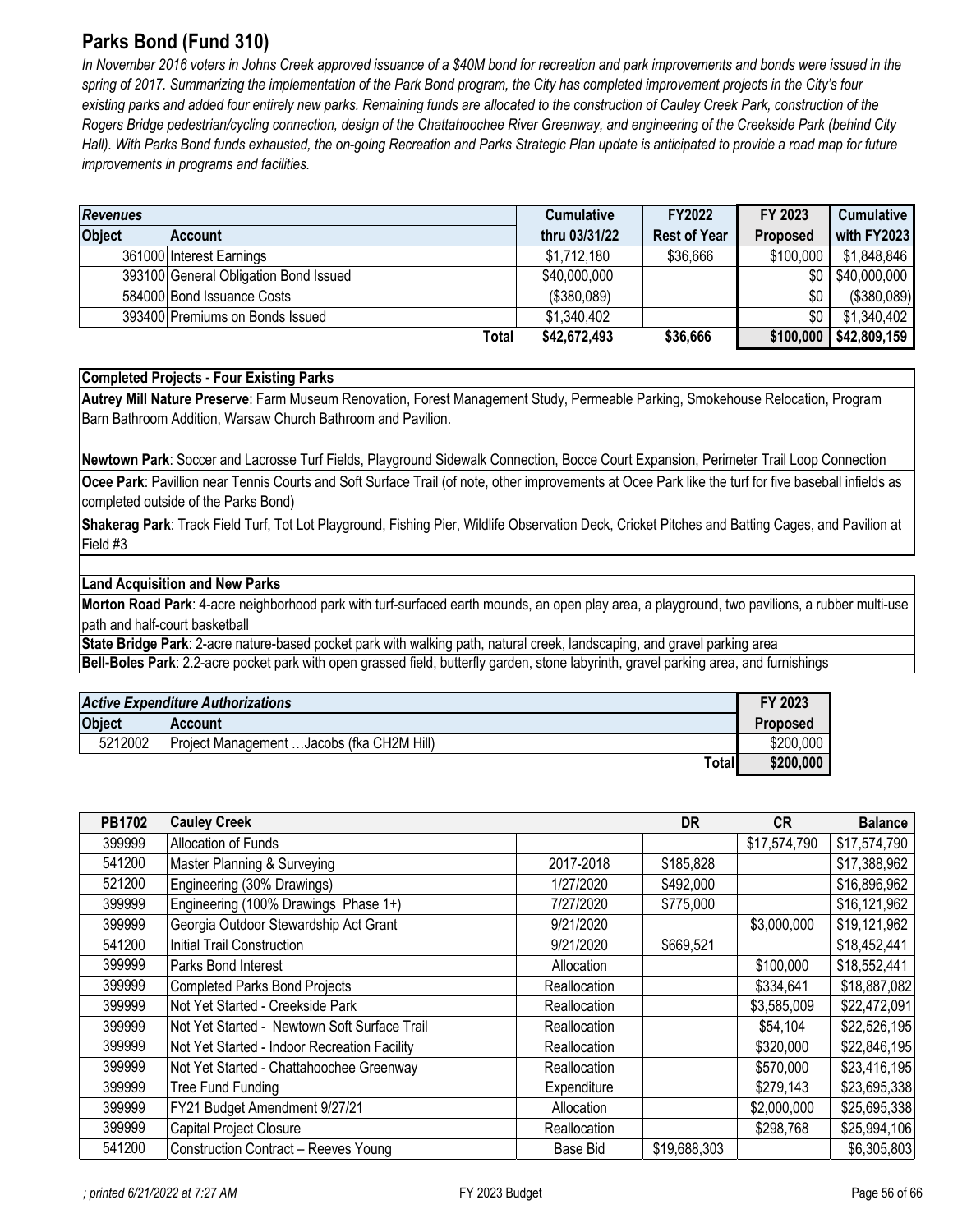| 541200 | Western Half of Park - Reeves Young      | Amendment     | \$1,899,297 | \$4,406,506 |
|--------|------------------------------------------|---------------|-------------|-------------|
| 541200 | <b>Construction Contingency</b>          | $5.27\%$      | \$1,137,571 | \$3,268,935 |
| 541200 | Construction Administration - Barge      | Task Order    | \$121,900   | \$3,147,035 |
| 541200 | Construction Materials Testing - NOVA    | Task Order    | \$65,250    | \$3,081,785 |
| 541200 | Construction Meter / Tap - Fulton        | Fees          | \$35,725    | \$3,046,060 |
| 541200 | Turf Fields (fields 1 and 2) - FieldTurf | Direct Manage | \$1,920,060 | \$1,126,000 |
| 541200 | Field and Court Lighting - Musco         | Direct Manage | \$1,126,000 | \$0         |

| <b>PB1707</b> | Creekside Park (formerly known as Linear Park)      |             | DR          | CR          | <b>Balance</b> |
|---------------|-----------------------------------------------------|-------------|-------------|-------------|----------------|
| 521200        | Linear Park                                         | Allocation  |             | \$6,646,565 |                |
| 521200        | Linear Park                                         | 01/20 Spend | \$112,272   |             | \$6,534,293    |
| 399999        | Transfer to Land Acquisition - Cauley Creek Remnant | 5/10/2021   | \$3,624,840 |             | \$2,909,453    |
| 399999        | <b>End of Year Surplus</b>                          | 9/27/2021   |             | \$1,000,000 | \$3,909,453    |
| 399999        | Transfer to Cauley Creek Park                       | 10/25/2021  | \$3,585,009 |             | \$324,444      |

| <b>PB1709</b> | Rogers Bridge                              |                | DR        | <b>CR</b>   | <b>Balance</b> |
|---------------|--------------------------------------------|----------------|-----------|-------------|----------------|
| 541200        | Rogers Bridge                              | Allocation     |           | \$1,250,000 |                |
| 541200        | Initial March Required                     | 01/20 Spend    | \$10,000  |             | \$1,240,000    |
| 399999        | Use of Parks Bond Funds                    | 01/20 Decrease | \$890,000 |             | \$350,000      |
| 541200        | Construction Match Money - IGA with Duluth | 11/18/2019     | \$350,000 |             | \$0            |

| <b>PB1712</b> | <b>Chattahoochee River Greenway</b>                  |            | DR        | <b>CR</b> | <b>Balance</b> |
|---------------|------------------------------------------------------|------------|-----------|-----------|----------------|
| 399999        | Use of Park Bond Funds                               | Allocation |           | \$750,000 | \$750,000      |
| 541200        | Contract - Engineering                               | 4/26/2021  | \$660,000 |           | \$90,000       |
| 541200        | <b>IGrant Acceptance</b>                             | 4/26/2021  |           | \$480,000 | \$570,000      |
| 399999        | <b>IReallocation to Fully-Fund Cauley Creek Park</b> | 10/25/2021 | \$570,000 |           | \$0            |

| PB1714 | <b>Project Management</b>   |            | DR        | <b>CR</b> | <b>Balance</b> |
|--------|-----------------------------|------------|-----------|-----------|----------------|
| 521202 | <b>Project Management</b>   | Allocation |           | \$800,000 | \$800,000      |
| 521202 | <b>Project Management</b>   | 9/25/2017  | \$150,000 |           | \$650,000      |
| 521202 | FY2018 Audit / Trueup       | 1/3/2020   | \$8,472   |           | \$641,528      |
| 521202 | Project Management - FY2019 | 9/24/2018  | \$150,000 |           | \$491,528      |
| 521202 | FY2019 Audit / Trueup       | 1/13/2020  | \$12,500  |           | \$479,028      |
| 521202 | <b>Budget Adjustment</b>    | 1/13/2020  |           | \$150,000 | \$629,028      |
| 521202 | Project Management - FY2020 | 9/23/2019  | \$150,000 |           | \$479,028      |
| 521202 | FY2020 Audit / Trueup       | 12/30/2020 | \$59,750  |           | \$419,278      |
| 521202 | Project Management - FY2021 | 9/21/2020  | \$150,000 |           | \$269,278      |
| 521202 | FY2021 Audit / Trueup       | 11/2/2021  | \$8,664   |           | \$260,614      |
| 521202 | Project Management - FY2022 | 9/13/2021  | \$200,000 |           | \$60,614       |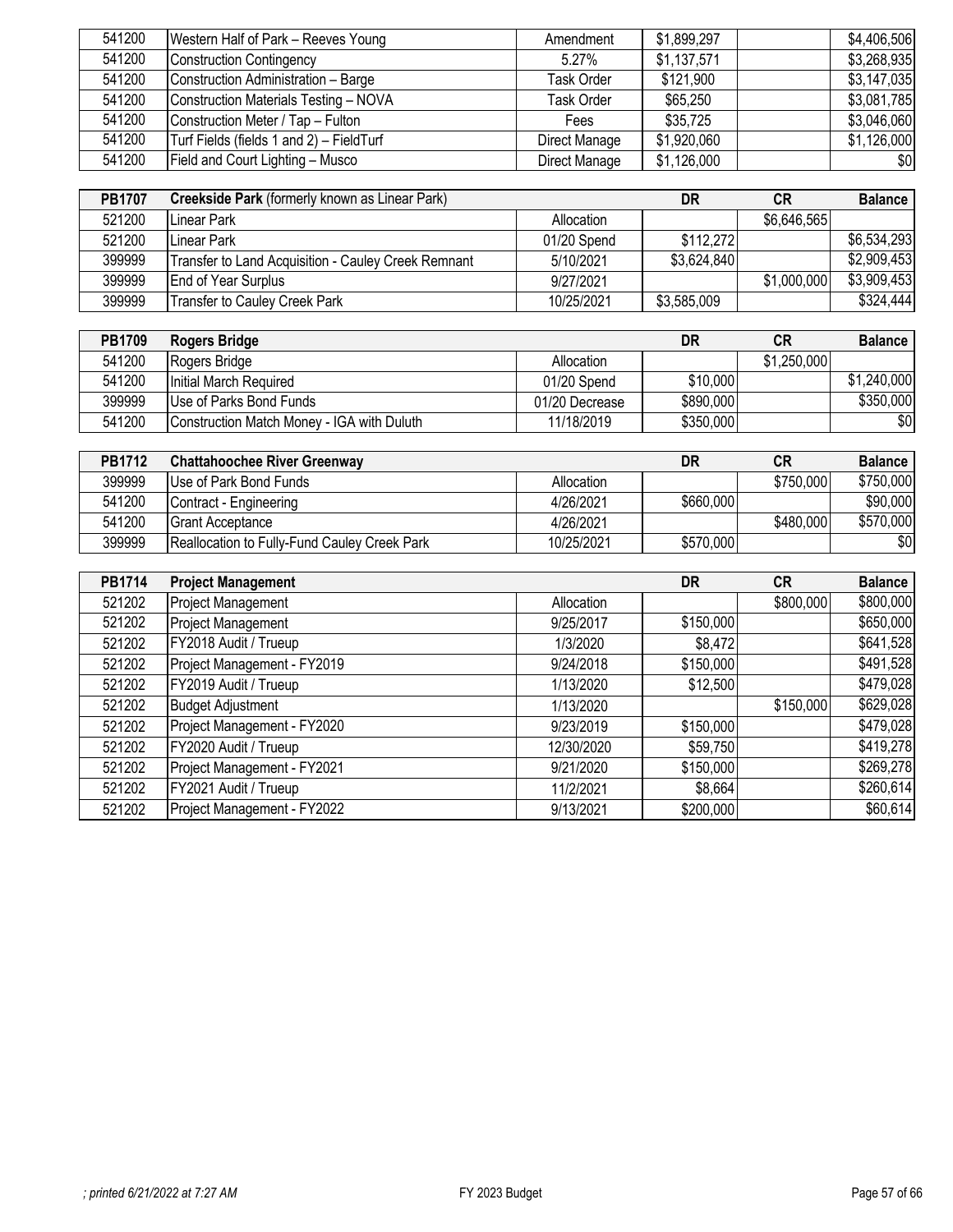# <span id="page-57-0"></span>**TSPLOST (Fund 335)**

*The TSPLOST (Transportation Special Purpose Local Option Sales Tax) was approved by Johns Creek voters in November 2016. The three-quarters of a penny sales tax was implemented across Fulton County outside the City of Atlanta from April 1, 2017 - March 31, 2022. As voters subsequently approved a TSPLOST in November 2021 (or TSPLOST II), the TSPLOST approved in 2016 is also referred to as TSPLOST I. Summarizing the implementation of the TSPLOST I program, the City has completed seven projects, presently has three projects in the construction stage, four projects in the right-of-way acquisition*  stage, five projects in the engineering stage, and one project on hold. Annually Council receives as 'State of the Program' overall implementation presentation *at a Work Session in late January and as projects progress through the three phases (engineering / right-of-way acquisition / construction), project-specific information is presented at Work Sessions before projects begin or advance to the next phase.*

|                                                           | Original    | Other Funding | Budgeted     |             | Remaining |
|-----------------------------------------------------------|-------------|---------------|--------------|-------------|-----------|
| <b>Completed Projects</b>                                 | Estimate    | /Adi          | <b>Funds</b> | Cost        | Funds     |
| Bell Road at Cauley Creek Park Roundabout                 | \$1,200,000 | n/a           | \$1,136,449  | \$1,131,068 | \$5,381   |
| Bell at Medlock Bridge Intersection Improvement           | \$1,450,000 | \$10,371      | \$1,313,371  | \$1,313,973 | \$0       |
| Bell Road at McGinnis Ferry Road Intersection Improvement | \$2,050,000 | n/a           | \$1,994,785  | \$1,994,785 | \$0       |
| Bell Road at Rogers Circle South Roundabout               | \$2,050,000 | \$174,522     | \$2,026,935  | \$2,026,935 | \$0       |
| Jones Bridge Road at Waters Road Interim Int. Improvement | \$43,868    | n/a           | \$43,868     | \$43,868    | \$0       |
| Medlock Bridge Road at State Bridge Interim Improvement   | \$2,205,757 | n/a           | \$2,205,757  | \$2,205,757 | \$0       |
| State Bridge Road (Camden Way to the Chattahoochee River) | \$4,000,000 | \$1,055,447   | \$5,055,447  | \$4,591,237 | \$464,209 |

| <b>Revenues</b> |                        | <b>Cumulative</b> | FY2022              | FY 2023         | <b>Cumulative</b> |
|-----------------|------------------------|-------------------|---------------------|-----------------|-------------------|
| Object          | Account                | thru 03/31/22     | <b>Rest of Year</b> | <b>Proposed</b> | with FY2023       |
| 313400          | <b>TSPLOST Revenue</b> | \$73,819,702      | \$0                 | \$0             | \$73,819,702      |
| 361000          | Interest Earnings      | \$1.169.824       | \$27,836            | \$300,000       | \$1,497,660       |
|                 | Total                  | \$74,989,526      | \$27,836            | \$300,000       | \$75,317,362      |

|               | <b>Expenditures for Project Management</b> |                      |                              |                          |                       | FY 2023         |
|---------------|--------------------------------------------|----------------------|------------------------------|--------------------------|-----------------------|-----------------|
| <b>Object</b> | Account                                    | Original<br>Estimate | <b>Other Funding</b><br>/Adi | <b>Budgeted</b><br>Funds | <b>Estimated Cost</b> | <b>Proposed</b> |
| 521202        | Project Management  Jacobs (fka CH2M Hill) | \$3.125,000          | n/a                          | \$3.125,000              | \$3.125,000           | \$700,000       |
|               |                                            |                      |                              |                          | Totall                | \$700,000       |

|                                                               | Original    | Other Funding | <b>Budgeted</b> |                       | Anticipated |
|---------------------------------------------------------------|-------------|---------------|-----------------|-----------------------|-------------|
| <b>Expenditures in Construction Stage</b>                     | Estimate    | /Adi          | <b>Funds</b>    | <b>Estimated Cost</b> | Remaining   |
| Barnwell Road at Holcomb Road Intersection Improvement        | \$2,500,000 | \$6,567,628   | \$9.067.628     | \$7.687.508           | \$1.380.120 |
| Bell Road Bridge over Cauley Creek Tributary                  | \$250,000   | \$2,072,275   | \$2,322,275     | \$2,322,275           | \$0         |
| Haynes Bridge Road at Alabama Road (Intersection Improvement) | \$5,000,000 | \$182,826     | \$5.182.826     | \$3,912,906           | \$1,269,920 |

|                                                                | Original     | Other Funding | Budgeted     |                       | Anticipated    |
|----------------------------------------------------------------|--------------|---------------|--------------|-----------------------|----------------|
| <b>Expenditures in Right-of-Way Stage</b>                      | Estimate     | /Adi          | Funds        | <b>Estimated Cost</b> | Remaining      |
| Jones Bridge Road Widening (Waters to State)                   | \$10,956,132 | n/a           | \$10,956,132 | \$15,400,000          | ( \$4,443,868) |
| McGinnis Ferry Road Widening (Sargent to Douglas)              | \$5,500,000  | \$3,000,000   | \$8,500,000  | \$10,000,000          | (\$1,500,000)  |
| Medlock Bridge Road at Skyway Drive, Abbotts Bridge Road, Bell | \$4,600,000  | n/a           | \$4,666,000  | \$4,600,000           | \$0            |
| Medlock Bridge Trail (from JC Parkway to McGinnis Ferry Road)  | \$1,350,000  | n/a           | \$1,350,000  | \$1,350,000           | \$0            |

|                                                                 | Original    | Other Funding | <b>Budgeted</b> |                       | Anticipated |
|-----------------------------------------------------------------|-------------|---------------|-----------------|-----------------------|-------------|
| <b>Expenditures in Engineering Stage</b>                        | Estimate    | /Adi          | <b>Funds</b>    | <b>Estimated Cost</b> | Remaining   |
| Jones Bridge Road Sidewalk                                      | \$2,000,000 | n/a           | \$2,000,000     | \$2,000,000           | \$0         |
| Jones Bridge Road at Douglas Intersection Improvement           | \$5,000,000 | (\$500,000)   | \$4,500,000     | \$4,500,000           | \$0         |
| Medlock Bridge Road at Johns Creek Parkway                      | \$1,500,000 | n/a           | \$1,500,000     | \$1,500,000           | \$0         |
| Medlock Bridge Road at McGinnis Ferry Road                      | \$2,550,000 | n/a           | \$2,550,000     | \$2,550,000           | \$0         |
| Medlock Bridge Road at State Bridge Road Long-Term Intersection | \$5,794,243 | n/a           | \$5,794,243     | \$5,794,243           | \$0         |

|                                                      | Original    | Other Funding | <b>Budgeted</b> |                       | Anticipated |
|------------------------------------------------------|-------------|---------------|-----------------|-----------------------|-------------|
| <b>On Hold</b>                                       | Estimate    | /Adi          | Fundsi          | <b>Estimated Cost</b> | Remaining   |
| New Location Road (Bell Road to Johns Creek Parkway) | \$2,500,000 | n/a           | \$2,500,000     | \$2,500,000           | \$0         |

|                                | Original       | <b>Other Funding</b>       | Budgeted    |                       | Anticipated   |
|--------------------------------|----------------|----------------------------|-------------|-----------------------|---------------|
| <b>Inflation</b>               | Estimate       | /Adi                       | Funds       | <b>Estimated Cost</b> | Remaining     |
| <b>Budgeted Inflation</b>      |                | $$3,750,000$ (\$1,335,249) | \$2,414,751 | n/a                   | \$2.414.751   |
| ; printed 6/21/2022 at 7:27 AM | FY 2023 Budaet |                            |             |                       | Page 58 of 66 |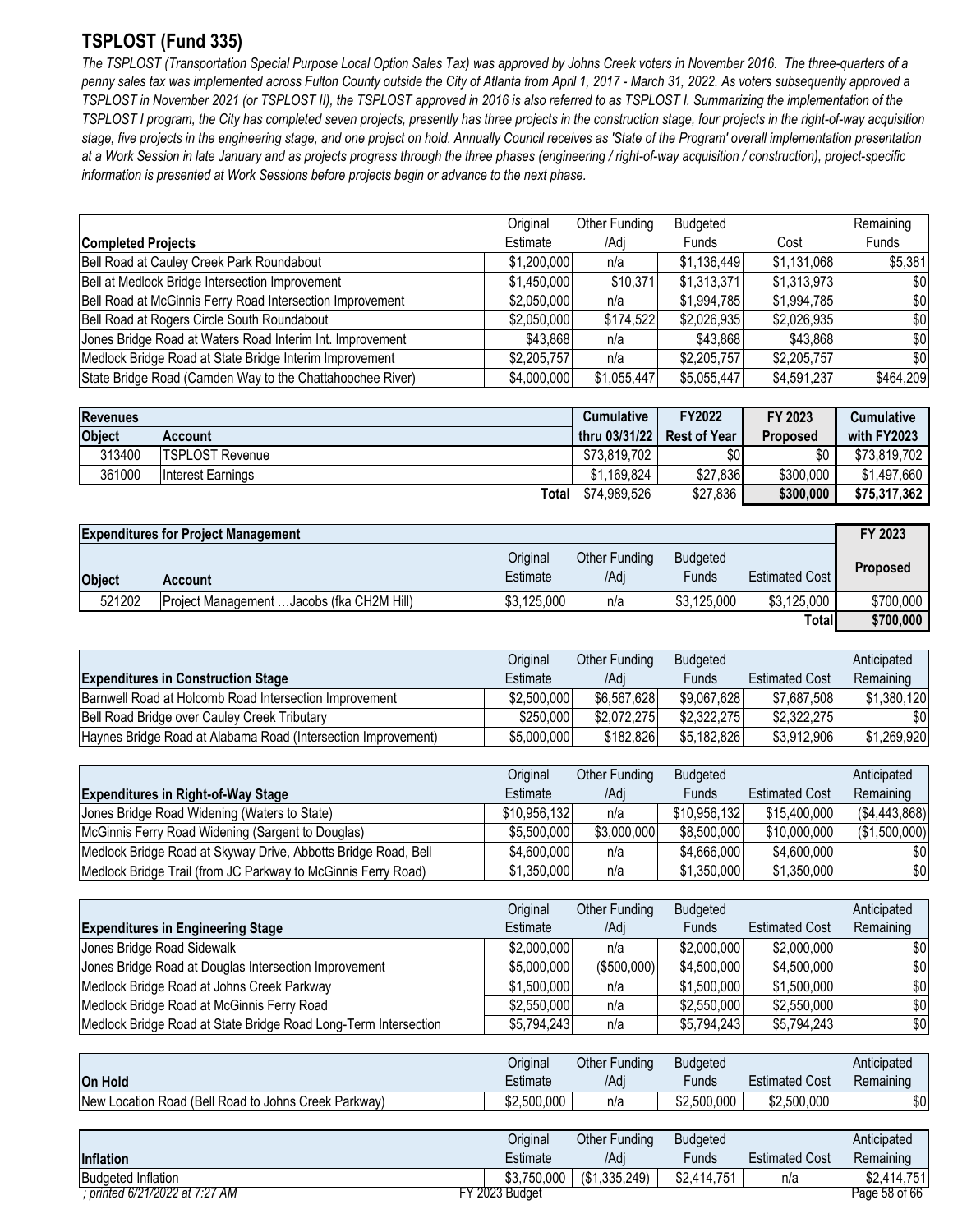## <span id="page-58-0"></span>**TSPLOST II (Fund 336)**

*Voters approved a continuation of TSPLOST or TSPLOST II as part of the Novemer 2021 election. The adopted budget list for Johns Creek includes \$6.M for bridges, \$14.2M for traffic congestion relief, \$3.5M for landscape / streetscape improvements, \$16.2M for operations and safety projects and \$16.5M for pedestrian / bike improvements. A separate fund has been established for TSPLOST II (Fund 336) to budget the projects in the catergories approved by Council.*

| <b>Revenues</b> |                        | <b>Total</b> | FY2022             | FY 2023      | Anticipated  |
|-----------------|------------------------|--------------|--------------------|--------------|--------------|
| <b>Object</b>   | Account                | Authorized   | <b>Anticipated</b> | Proposed     | Remaining    |
| 313400          | <b>TSPLOST Revenue</b> | \$65,501,474 | \$6.550.147        | \$13,100.295 | \$45.851.032 |
| 361000          | Interest Earnings      | \$0          | \$0                | \$0          | \$0          |
|                 | Total                  | \$65,501,474 | \$6,550,147        | \$13,100,295 | \$45,851,032 |

|               | <b>FY2023 Expenditure Authorizations</b> |              | FY2022      | <b>FY2023</b>   | Anticipated  |
|---------------|------------------------------------------|--------------|-------------|-----------------|--------------|
| <b>Object</b> | Account                                  | Authorized   | Anticipated | <b>Proposed</b> | Remaining    |
| 521202        | <b>Project Management</b>                | \$3,275,074  | \$200,074   | \$400,000       | \$2,675,000  |
| 579100        | <b>Budgeted Inflation</b>                | \$5,240,118  | \$0         | \$0             | \$5,240,118  |
| 541210        | <b>Bridges</b>                           | \$6,500,000  | \$0         | \$1,000,000     | \$5,500,000  |
| 541420        | <b>Traffic Congestion Relief</b>         | \$14,200,000 | \$300,000   | \$4.450.000     | \$9,450,000  |
| 541200        | Landscape/Streetscape                    | \$3,500,000  | \$50,000    | \$7,000         | \$3,443,000  |
| 541210        | Operations and Safety                    | \$16,286,282 | \$1,450,000 | \$1,450,000     | \$13,386,282 |
| 541420        | Pedestrian/Bike Improvements             | \$16,500,000 | \$150,000   | \$5.150,000     | \$11,200,000 |
|               | <b>Total</b>                             | \$65,501,474 | \$2,150,074 | \$12,457,000    | \$50,894,400 |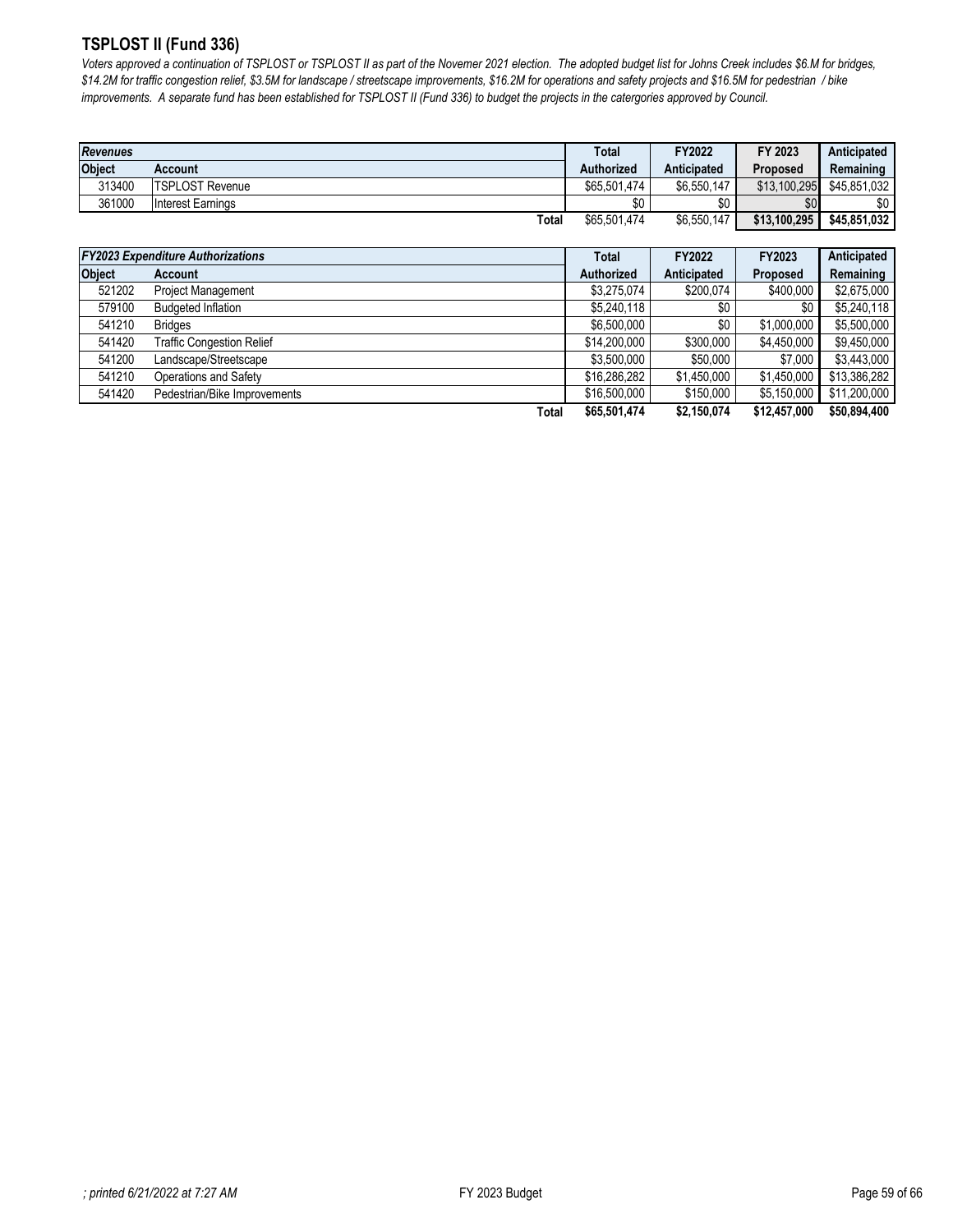# <span id="page-59-0"></span>**Other Funds**

| <b>Seized/Forfeited Asset Fund</b> | FY 2020        | FY 2021        | FY 2022        |                  |            | FY 2023         | <b>Change from</b> |
|------------------------------------|----------------|----------------|----------------|------------------|------------|-----------------|--------------------|
| Fund 210                           | <b>Actuals</b> | <b>Actuals</b> | <b>Revised</b> | <b>YTD 03/31</b> | Annualized | <b>Proposed</b> | 2022               |
| Revenues                           | \$95.391       | \$28.366       | \$175,650      | \$459            | \$918      | \$176.650       | \$1.000            |
| Expenditures                       | \$58.602       | \$97.046       | \$175.650      | \$48.363         | \$96.726   | \$176.650       | \$1,000            |
| <b>Balance</b>                     | \$36,789       | ( \$68.680)    | \$0            | (\$47,904)       | (\$95,808) | \$0             | \$0                |

| <b>State Confiscated Fund</b> | FY 2020 | FY 2021  |                | FY 2022          |            | FY 2023         | Change from |
|-------------------------------|---------|----------|----------------|------------------|------------|-----------------|-------------|
| (Fund 211)                    | Actuals | Actuals  | <b>Revised</b> | <b>YTD 03/31</b> | Annualized | <b>Proposed</b> | 2022        |
| Revenues                      | \$0     | \$56.613 | \$10.000       | \$2,335          | \$4.670    | \$10,000        | \$0         |
| Expenditures                  | \$0     | \$18.093 | \$10.000       | \$0              | ሖ<br>υU    | \$10,000        | \$0         |
| <b>Balance</b>                | \$0     | \$38,520 | \$0            | \$2,335          | \$4,670    | \$0             | \$0         |

| E911 Fund       | FY 2020        | FY 2021                    |                | FY 2022          |             | FY 2023     | Change from |
|-----------------|----------------|----------------------------|----------------|------------------|-------------|-------------|-------------|
| Fund 215        | <b>Actuals</b> | <b>Actuals</b>             | <b>Revised</b> | <b>YTD 03/31</b> | Annualized  | Proposed    | 2022        |
| Revenues        |                | $$1.929.127$ $\$1.938.970$ | \$2.068.468    | \$669.299        | \$1.338.598 | \$2.068.468 | \$0         |
| Expenditures    | \$1.929.127    | \$1,938,970                | \$2.068.468    | \$669.299        | \$2.068.468 | \$2.068.468 | \$0         |
| <b>Balancel</b> | \$0            | \$0                        | \$0            | \$0              | (S729, 870) | \$0         | \$0         |

| <b>LMIG Fund</b> | FY 2020        | FY 2021 |                | FY 2022          |            | FY 2023         | <b>Change from</b> |
|------------------|----------------|---------|----------------|------------------|------------|-----------------|--------------------|
| Fund 250         | <b>Actuals</b> | Actuals | <b>Revised</b> | <b>YTD 03/31</b> | Annualized | <b>Proposed</b> | 2022               |
| Revenues         | \$0            | \$0     | \$650,000      | ¢٨<br>טע         | \$0        | \$700,000       | \$50.000           |
| Expenditures     | \$0            | \$0     | \$650,000      | ¢∩<br>υv         | \$0        | \$700,000       | \$50,000           |
| <b>Balance</b>   | \$0            | \$0     | \$0            | \$0              | \$0        | \$0             | \$0                |

| <b>Hotel/Motel Fund</b> | FY 2020   | FY 2021   |                | FY 2022          |            | FY 2023         | <b>Change from</b> |
|-------------------------|-----------|-----------|----------------|------------------|------------|-----------------|--------------------|
| Fund 275                | Actuals   | Actuals   | <b>Revised</b> | <b>YTD 03/31</b> | Annualized | <b>Proposed</b> | 2022               |
| Revenues                | \$344.382 | \$383.455 | \$240.000      | \$145.263        | \$383.455  | \$383.455       | \$143,455          |
| Expenditures            | \$344.382 | \$383.455 | \$240,000      | \$143.101        | \$383,455  | \$383.455       | \$143,455          |
| <b>Balancel</b>         | \$0       | \$0       | \$0            | \$2,162          | \$0        | \$0             | \$0                |

| <b>Tree Replacement Fund</b> | FY 2020        | FY 2021  |                | FY 2022          |            | FY 2023         | <b>Change from</b> |
|------------------------------|----------------|----------|----------------|------------------|------------|-----------------|--------------------|
| Fund 285                     | <b>Actuals</b> | Actuals  | <b>Revised</b> | <b>YTD 03/31</b> | Annualized | <b>Proposed</b> | 2022               |
| Revenues                     | \$170.528      | \$41.744 | \$0            | \$0              | ¢٢<br>υu   | \$20,000        | \$20,000           |
| Expenditures                 | \$0            | \$0      | \$180.152      | \$0              | \$0        | \$20,000        | (\$160, 152)       |
| <b>Balance</b>               | \$170.528      | \$41.744 | (\$180, 152)   | \$0              | \$0        | \$0             | \$180,152          |

| <b>Stormwater Fund</b> | FY 2020        | FY 2021            |                | FY 2022          |             | FY 2023         | <b>Change from</b> |
|------------------------|----------------|--------------------|----------------|------------------|-------------|-----------------|--------------------|
| Fund 560               | <b>Actuals</b> | Actuals            | <b>Revised</b> | <b>YTD 03/31</b> | Annualized  | <b>Proposed</b> | 2022               |
| Revenues               |                | \$0 \$7,493,705    | \$3.236.200    | \$36,200         | \$3.200.000 | \$3,800,000     | \$563.800          |
| Expenditures           | \$0            | \$134.023          | \$3,200,000    | \$925,879        | \$3.212.694 | \$3,800,000     | \$600,000          |
| Balancel               |                | $$0$   \$7,359,682 | \$36,200       | $($ \$889.679)   | (\$12,694)  | \$0             | (\$36,200)         |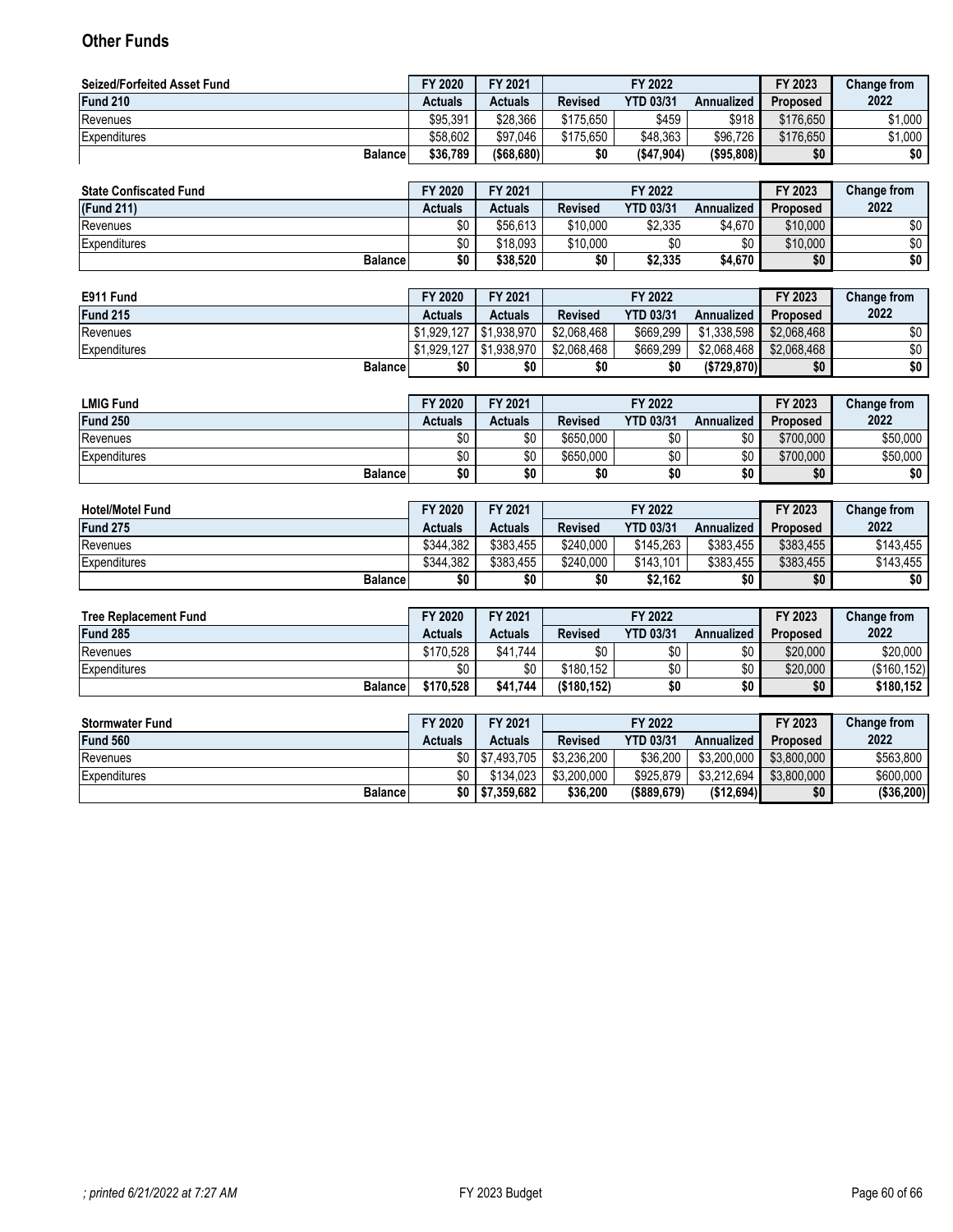# **Seized/Forfeited Asset (Fund 210)**

| <b>Revenues</b> |                                   | FY 2020        | FY 2021        |                | FY 2022          |                  | FY 2023         | Change from |
|-----------------|-----------------------------------|----------------|----------------|----------------|------------------|------------------|-----------------|-------------|
| <b>Object</b>   | <b>Account</b>                    | <b>Actuals</b> | <b>Actuals</b> | <b>Revised</b> | <b>YTD 03/31</b> | Annualized       | <b>Proposed</b> | 2022        |
|                 | 351320 Cash Confiscations         | \$88.576       | \$28,366       | \$0            | \$0              | \$0              | \$0             | \$0         |
|                 | 351360 Other Confiscated/Escheats | \$0            | \$0            | \$0            | \$0              | \$0 <sub>1</sub> | \$0             | \$0         |
|                 | 361000 Interest Earnings          | \$0            | \$0            | \$650          | \$459            | \$918            | \$0             | (\$650)     |
|                 | <b>Other Financing Sources</b>    | \$0            | \$0            | \$175,000      | \$0              | \$0              | \$176,650       | \$1,650     |
|                 | Total                             | \$95.391       | \$28.366       | \$175,650      | \$459            | \$918            | \$176,650       | \$1,000     |

| <b>Expenditures</b> |                                                 | FY 2020        | FY 2021        |                | FY 2022          |                   | FY 2023   | Change from |
|---------------------|-------------------------------------------------|----------------|----------------|----------------|------------------|-------------------|-----------|-------------|
| <b>Object</b>       | <b>Account</b>                                  | <b>Actuals</b> | <b>Actuals</b> | <b>Revised</b> | <b>YTD 03/31</b> | <b>Annualized</b> | Proposed  | 2022        |
|                     | 522310 Rental - Land & Buildings                | \$0            | \$3.398        | \$36,000       | \$20,171         | \$40,342          | \$42,000  | \$6,000     |
|                     | 523700 Education & Training                     | \$8,500        | \$0            | \$40,000       | \$9,000          | \$18,000          | \$40,000  | \$0         |
|                     | 531110 Other Supplies                           | \$18,075       | \$0            | \$35,000       | \$0              | \$0               | \$30,000  | (\$5,000)   |
|                     | 531703 Operating Supplies                       | \$0            | \$0            | \$50,000       | \$75             | \$150             | \$50,000  | \$0         |
|                     | 531711 Officer Supplies                         | \$3,645        | \$1.603        | \$0            | \$0              | \$0               | \$0       | \$0         |
|                     | 542550 Other Equipment                          | \$24.228       | \$92.045       | \$14,650       | \$0              | \$0               | \$14,650  | \$0         |
|                     | 542200 Vehicles                                 | \$0            | \$0            | \$0            | \$19,117         | \$38,234          | \$0       | \$0         |
|                     | 572500 Fulton County District Attorney's Office | \$4,154        | \$0            | \$0            | \$0              | $\$0$             | \$0       | \$0         |
|                     | Totall                                          | \$58,602       | \$97.046       | \$175,650      | \$48,363         | \$96,726          | \$176,650 | \$1,000     |

# **State Confiscated (Fund 211)**

| <b>Revenues</b> |                                     | FY 2020 | FY 2021  |                | FY 2022          |            | FY 2023         | <b>Change from</b> |
|-----------------|-------------------------------------|---------|----------|----------------|------------------|------------|-----------------|--------------------|
| <b>Object</b>   | <b>Account</b>                      | Actuals | Actuals  | <b>Revised</b> | <b>YTD 03/31</b> | Annualized | <b>Proposed</b> | 2022               |
|                 | 351320 Fines and Forfeitures        | \$0     | \$41.813 | \$10.000       | \$2.335          | \$4.670    | \$10,000        | \$0                |
|                 | 351360 Sale of Confiscated Property | \$0     | \$14,800 | \$0            | \$0              | \$0        | \$0             | \$0                |
|                 | Totall                              | \$0     | \$56,613 | \$10.000       | \$2,335          | \$4,670    | \$10,000        | \$0                |

| <b>Expenditures</b> |                                   | FY 2020  | FY 2021  |                | FY 2022          |            | FY 2023         | <b>Change from</b> |
|---------------------|-----------------------------------|----------|----------|----------------|------------------|------------|-----------------|--------------------|
| <b>Object</b>       | <b>Account</b>                    | Actuals  | Actuals  | <b>Revised</b> | <b>YTD 03/31</b> | Annualized | <b>Proposed</b> | 2022               |
|                     | 531110 Other Supplies             | ωn<br>υU | ¢٨<br>υU | \$10,000       | \$0              | ሶስ<br>υU   | \$10,000        | \$0                |
|                     | 572000 Payments to Other Agencies | ሰሰ<br>υU | \$18.093 | \$0            | \$0              | ሰሰ<br>טע   | \$0             | \$0                |
|                     | Total                             | \$0      | \$18.093 | \$10,000       | \$0              | \$0        | \$10,000        | \$0                |

# **E911 (Fund 215)**

| <b>Revenues</b> |                                    | FY 2020                       | FY 2021                   |                | FY 2022          |             | FY 2023         | Change from      |
|-----------------|------------------------------------|-------------------------------|---------------------------|----------------|------------------|-------------|-----------------|------------------|
| <b>Object</b>   | <b>Account</b>                     | Actuals                       | <b>Actuals</b>            | <b>Revised</b> | <b>YTD 03/31</b> | Annualized  | <b>Proposed</b> | 2022             |
|                 | 342500 E-911 Charges/Fees          |                               | $$1,576,615$ $$1,576,888$ | \$2.068.468    | \$550.244        | \$1,100,488 | \$2,068,468     | \$0              |
|                 | 342510 Prepaid Wireless            | $$352.512$ i                  | \$362.082                 | \$0            | \$119,055        | \$238.110   | \$0             | \$0 <sub>1</sub> |
|                 | 389000 Other Miscellaneous Revenue | \$0                           | \$0                       | \$0            | \$0              | \$0         | \$0             | \$0              |
|                 | 391000 Operating Transfers In      |                               | \$0                       | \$0            | \$0              |             | \$0             | \$0              |
|                 |                                    | Total \$1,929,127 \$1,938,970 |                           | \$2,068,468    | \$669,299        | \$1,338,598 | \$2,068,468     | \$0              |

| <b>Expenditures</b> |                                | FY 2020        | FY 2021                       | FY 2022     |                  |             | FY 2023         | Change from     |
|---------------------|--------------------------------|----------------|-------------------------------|-------------|------------------|-------------|-----------------|-----------------|
| <b>Object</b>       | <b>Account</b>                 | <b>Actuals</b> | <b>Actuals</b>                | Revised     | <b>YTD 03/31</b> | Annualized  | <b>Proposed</b> | 2022            |
|                     | 521218 Emergency 911 Services  | \$0            | \$0                           | \$0         | \$0              |             | \$0             | \$0             |
|                     | 531590 Other Costs             | \$0            | \$0                           | \$0         |                  |             | \$0             | $\overline{50}$ |
|                     | 572200 ChatComm/E911 Authority | \$1.929.127    | ′ I \$1.938.970               | \$2.068.468 | \$669.299        | \$2.068.468 | \$2.068.468     | \$0             |
|                     |                                |                | Total \$1,929,127 \$1,938,970 | \$2,068,468 | \$669.299        | \$2,068,468 | \$2,068,468     | \$0             |

# **LMIG (Fund 250)**

| <b>Revenues</b> |                             | '2020   | FY 2021 |                | FY 2022          |            | FY 2023   | <b>Change from</b> |
|-----------------|-----------------------------|---------|---------|----------------|------------------|------------|-----------|--------------------|
| <b>Object</b>   | <b>Account</b>              | Actuals | Actuals | <b>Revised</b> | <b>YTD 03/31</b> | Annualized | Proposed  | 2022               |
|                 | 3341500 Revenue - L<br>∟MIG | ሖ<br>υu | \$0     | \$650,000      | \$0              | \$0        | \$700,000 | \$50,000           |
|                 | Total                       | \$0     | \$0     | \$650.000      | \$0              | \$0        | \$700.000 | \$50,000           |

| <b>Expenditures</b> |                                       | FY 2020 | FY 2021  | FY 2022        |                  |            | FY 2023   | <b>Change from</b> |
|---------------------|---------------------------------------|---------|----------|----------------|------------------|------------|-----------|--------------------|
| <b>Object</b>       | <b>Account</b>                        | Actuals | Actuals  | <b>Revised</b> | <b>YTD 03/31</b> | Annualized | Proposed  | 2022               |
|                     | Sidewalk Trails                       | שט      | \$0      | \$450,000      | \$0              | ሖ<br>⊍ບ    | \$0       | $($ \$450,000)     |
|                     | <b>Intersection Improvements</b>      | \$0     | \$0      | \$200.000      | \$0              | ۴ı<br>⊍ບ   | \$0       | (\$200,000)        |
|                     | Autrey Mill Right Turn Lane Extension | \$0     | ¢∩<br>งบ | \$0            | \$0              | ¢Ր<br>υ١   | \$300,000 | \$300,000          |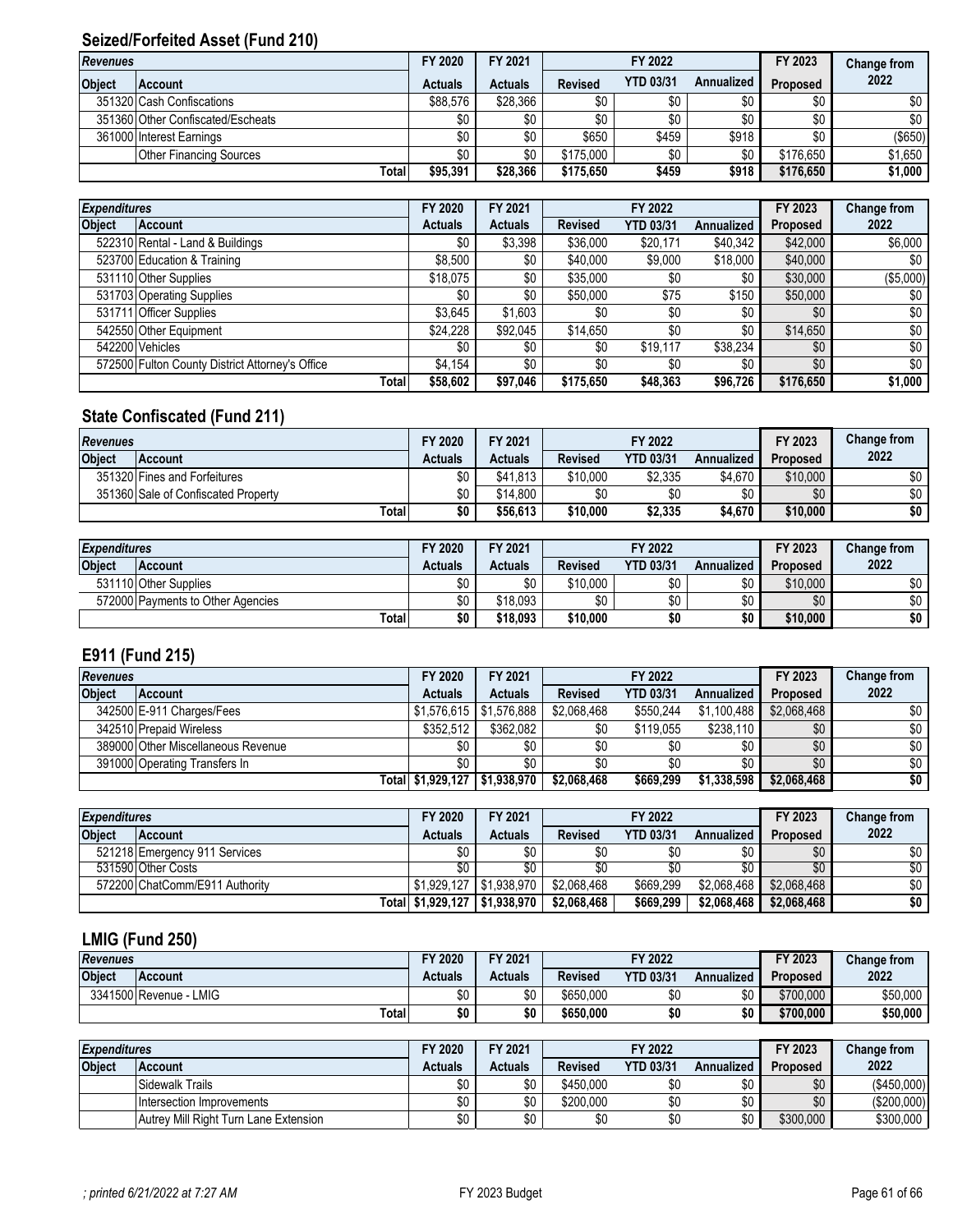|                 | Operational Improvements - Taylor Road | \$0            | \$0            | \$0            | \$0              | \$0               | \$400,000 | \$400,000          |
|-----------------|----------------------------------------|----------------|----------------|----------------|------------------|-------------------|-----------|--------------------|
|                 | Total                                  | \$0            | \$0            | \$650,000      | \$0              | \$0               | \$700,000 | \$50,000           |
|                 | Hotel/Motel Tax (Fund 275)             |                |                |                |                  |                   |           |                    |
| <b>Revenues</b> |                                        | FY 2020        | FY 2021        |                | FY 2022          |                   | FY 2023   | <b>Change from</b> |
| <b>Object</b>   | <b>Account</b>                         | <b>Actuals</b> | <b>Actuals</b> | <b>Revised</b> | <b>YTD 03/31</b> | <b>Annualized</b> | Proposed  | 2022               |
|                 | 314100 Hotel/Motel Tax                 | \$344.382      | \$383.455      | \$240,000      | \$145,263        | \$383,455         | \$383,455 | \$143,455          |
|                 | 361100 Interest Earnings               | \$0            | \$0            | \$0            | \$0              | \$0               | \$0       | \$0                |
|                 | Total                                  | \$344,382      | \$383,455      | \$240,000      | \$145,263        | \$383,455         | \$383,455 | \$143,455          |
|                 |                                        |                |                |                |                  |                   |           |                    |

| <b>Expenditures</b> |                                                        | FY 2020        | FY 2021        |                | FY 2022          |            | FY 2023         | <b>Change from</b> |
|---------------------|--------------------------------------------------------|----------------|----------------|----------------|------------------|------------|-----------------|--------------------|
| <b>Object</b>       | <b>Account</b>                                         | <b>Actuals</b> | <b>Actuals</b> | <b>Revised</b> | <b>YTD 03/31</b> | Annualized | <b>Proposed</b> | 2022               |
|                     | 571110 Tourism Product Development (Contract with CVB) | \$135,342      | \$150.698      | \$94.320       | \$56,239         | \$150.698  | \$150,698       | \$56.378           |
|                     | 571120 Tourism Promotion (Transfer to CVB)             | \$110.684      | \$123.242      | \$77.136       | \$45.993         | \$123,242  | \$123.242       | \$46,106           |
|                     | 591610 Operating Transfers Out (to General Fund)       | \$98,356       | \$109.515      | \$68.544       | \$40.869         | \$109.515  | \$109.515       | \$40.971           |
|                     | Total                                                  | \$344.382      | \$383,455      | \$240.000      | \$143.101        | \$383.455  | \$383,455       | \$143,455          |

# **Tree Replacement (Fund 285)**

| <b>Revenues</b> |                         | FY 2020   | FY 2021  | FY 2022        |                  |            | FY 2023         | <b>Change from</b> |
|-----------------|-------------------------|-----------|----------|----------------|------------------|------------|-----------------|--------------------|
| <b>Object</b>   | <b>IAccount</b>         | Actuals   | Actuals  | <b>Revised</b> | <b>YTD 03/31</b> | Annualized | <b>Proposed</b> | 2022               |
|                 | 346910 Development Fees | \$170.528 | \$41.744 | \$0            | \$0              | m r<br>ັບເ | \$20,000        | \$20,000           |
|                 | Total                   | \$170,528 | \$41.744 | ას             | \$0              | \$0        | \$20,000        | \$20,000           |

| <b>Expenditures</b> |                                        | FY 2020 | FY 2021  | FY 2022        |                  |            | FY 2023         | <b>Change from</b> |
|---------------------|----------------------------------------|---------|----------|----------------|------------------|------------|-----------------|--------------------|
| <b>Object</b>       | <b>Account</b>                         | Actuals | Actuals  | <b>Revised</b> | <b>YTD 03/31</b> | Annualized | <b>Proposed</b> | 2022               |
|                     | 531703 Cauley Creek Park Tree Planting | \$0     | ¢٨       | \$180.152      | \$0              |            | \$0             | (\$180,152)        |
|                     | 139990 Fund Balance - Unreserved       | \$0     | ¢٨<br>υU |                | \$0              | ሖ          | \$20,000        | \$20,000           |
|                     | Total                                  | \$0     | \$0      | \$180.152      | \$0              | \$0        | \$20,000        | ( \$160, 152)      |

# **Stormwater (Fund 560)**

| <b>Revenues</b> |                                | FY 2020 | FY 2021            | FY 2022        |                  |             | FY 2023         | <b>Change from</b> |
|-----------------|--------------------------------|---------|--------------------|----------------|------------------|-------------|-----------------|--------------------|
| <b>Object</b>   | <b>Account</b>                 | Actuals | Actuals            | <b>Revised</b> | <b>YTD 03/31</b> | Anticipated | <b>Proposed</b> | 2022               |
|                 | 399999 Other Financing Sources |         | \$7.049.287        | \$3.236.200    | \$36,200         | \$3.200.000 | \$600,000       | \$0                |
|                 | 344260 Stormwater Utility Fees | \$0     | \$444.418          |                | \$0              |             | \$3,200,000     | \$3.200.000        |
|                 | Totall                         |         | $$0$   \$7.493.705 | \$3,236,200    | \$36,200         | \$3,200,000 | \$3,800,000     | \$3,200,000        |

|               | <b>Expenditures</b>             |                | FY 2021        |                | FY 2022          |                   | FY 2023     | Change from |
|---------------|---------------------------------|----------------|----------------|----------------|------------------|-------------------|-------------|-------------|
| <b>Object</b> | <b>Account</b>                  | <b>Actuals</b> | <b>Actuals</b> | <b>Revised</b> | <b>YTD 03/31</b> | <b>Annualized</b> | Proposed    | 2022        |
|               | 521200 Professional Services    | \$0            | \$0            | \$750,000      | \$40,929         | \$750,000         | \$500,000   | (\$250,000) |
|               | 521202 Jacobs (fka CH2M Hill)   | \$0            | \$122,500      | \$490,000      | \$204,167        | \$490,000         | \$504,700   | \$14,700    |
|               | 522210 Equipment Repair & Maint | \$0            | \$0            | \$21,000       | \$33,696         | \$33,696          | \$21,000    | \$0         |
|               | 522200 Repairs & Maintenance    | \$0            | \$0            | \$1,927,502    | \$647,042        | \$1,927,500       | \$2,762,802 | \$835,300   |
|               | 523300 Advertising              | \$0            | \$0            | \$2,500        | \$0              | \$2,500           | \$2,500     | \$0         |
|               | 523400 Printing & Binding       | \$0            | \$0            | \$1,248        | \$0              | \$1,248           | \$1,248     | \$0         |
|               | 531120 Office Supplies          | \$0            | \$0            | \$5,500        | \$45             | \$5,500           | \$5,500     | \$0         |
|               | 531130 Postage                  | \$0            | \$11,523       | \$250          | \$0              | \$250             | \$250       | \$0         |
|               | 531703 Operating Supplies       | \$0            | \$0            | \$2,000        | \$0              | \$2,000           | \$2,000     | \$0         |
|               | Total                           | \$0            | \$134,023      | \$3,200,000    | \$925,879        | \$3,212,694       | \$3,800,000 | \$600,000   |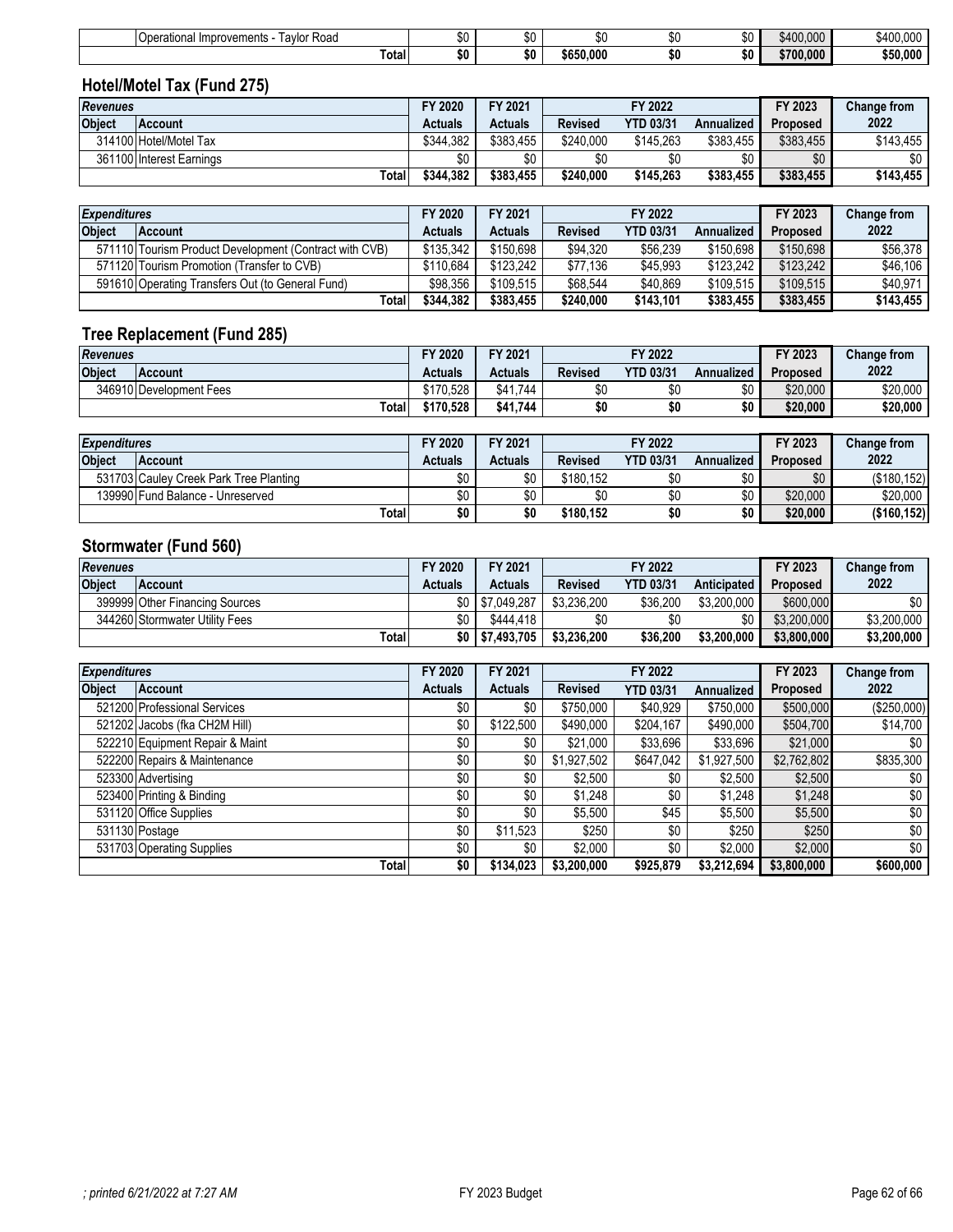# <span id="page-62-0"></span>**Debt Funds**

*The City has three debts: (1) City Hall Certificate of Participation issuance, (2) Resurfacing Loan from Georgia Tollway Infrastructure Bank, and (3) Parks General Obligation Bond issuance. The first two are managed out of Fund 400 (Debt Service Fund) and the Parks Bond Debt is distinctly managed out of Fund 410 (Parks Bond Debt Service).* 

*In accordance with the City's Debt Management Policy, as part of the budget preparation, each debt is reviewed and considered for potential early repayment. Of the three debts, two have not yet reached the point when they can be considered to be retired early. The City Hall COPS issuance is callable at par on September 1, 2027. The Parks Bond (for bonds maturing on April 1, 2028 or later) is callable on or after April 1, 2027. The GTIB loan for resurfacing can be prepaid in whole or in part at any time without premium or penalty according to the terms of the Promissory Note. The proposed FY2023 Budget anticipates paying the \$272,717 of principal and interest that are due in FY2023.*

## **Debt Service (Fund 400)**

| <b>Revenues</b> |                                             | FY 2020        | FY 2021        |                | FY2022           |             | <b>FY2023</b>   |
|-----------------|---------------------------------------------|----------------|----------------|----------------|------------------|-------------|-----------------|
| <b>Object</b>   | Account                                     | <b>Actuals</b> | <b>Actuals</b> | <b>Revised</b> | <b>YTD 07/31</b> | Annualized  | <b>Proposed</b> |
|                 | 391000 Operating Transfers In               | \$2,322,029    | \$3,319,269    | \$2,320,613    | \$408,116        |             |                 |
|                 | from Public Works for GTIB Resurfacing Loan |                |                |                |                  | \$256,757   | \$273,717       |
|                 | from Facilities for City Hall COPS issuance |                |                |                |                  | \$2,046,896 | \$2,047,216     |
|                 | Totall                                      | \$2,322,029    | \$3,319,269    | \$2,320,613    | \$408.116        | \$2,303,653 | \$2,320,933     |

|               | <b>Expenditures</b>            |                | FY 2021        | <b>FY2022</b>  |                  |                   | FY2023      |
|---------------|--------------------------------|----------------|----------------|----------------|------------------|-------------------|-------------|
| <b>Object</b> | <b>Account</b>                 | <b>Actuals</b> | <b>Actuals</b> | <b>Revised</b> | <b>YTD 07/31</b> | <b>Annualized</b> | Proposed    |
|               | 581200 Capital Lease Principal | \$1,636,968    | \$2,677,412    | \$1,677,412    | \$116,954        |                   |             |
|               | GTIB Resurfacing Loan          |                |                |                |                  | \$189,684         | \$213,589   |
|               | City Hall COPS issuance        |                |                |                |                  | \$1,550,000       | \$1,590,000 |
|               | 582200 Capital Lease Interest  | \$685,061      | \$641,857      | \$641,857      | \$291,163        |                   |             |
|               | GTIB Resurfacing Loan          |                |                |                |                  | \$67,073          | \$60,128    |
|               | City Hall COPS issuance        |                |                |                |                  | \$496,896         | \$457,216   |
|               | Total                          | \$2,322,029    | \$3,319,269    | \$2,319,269    | \$408,117        | \$2,303,653       | \$2,320,933 |

## **FY2022 Debt Service Payment Schedules**

#### **GTIB Loan**

| Payment Date | Principal | Interest | P&I Payment |
|--------------|-----------|----------|-------------|
| 10/1/2022    | \$14,202  | \$8,607  | \$22,810    |
| 11/1/2022    | \$14,242  | \$8,568  | \$22,810    |
| 12/1/2022    | \$14,281  | \$8,529  | \$22,810    |
| 1/1/2023     | \$14,320  | \$8,490  | \$22,810    |
| 2/1/2023     | \$14,360  | \$8,450  | \$22,810    |
| 3/1/2023     | \$14,399  | \$8,410  | \$22,810    |
| 4/1/2023     | \$14,439  | \$8,371  | \$22,810    |
| 5/1/2023     | \$14,479  | \$8,331  | \$22,810    |
| 6/1/2023     | \$14,519  | \$8,291  | \$22,810    |
| 7/1/2023     | \$14,559  | \$8,251  | \$22,810    |
| 8/1/2023     | \$14,599  | \$8,211  | \$22,810    |
| 9/1/2023     | \$14,639  | \$8,170  | \$22,810    |
| Total        | \$213,589 | \$60,128 | \$273,717   |

#### **City Hall - COPs Issuance**

| Payment Date | Principal   | Interest  | <b>P&amp;I Payment</b> |
|--------------|-------------|-----------|------------------------|
| 3/1/2023     |             | \$228,608 | \$228,608              |
| 9/1/2023     | \$1,590,000 | \$228,608 | \$1,818,608            |
| Total        | \$1,590,000 | \$457.216 | \$2,047,216            |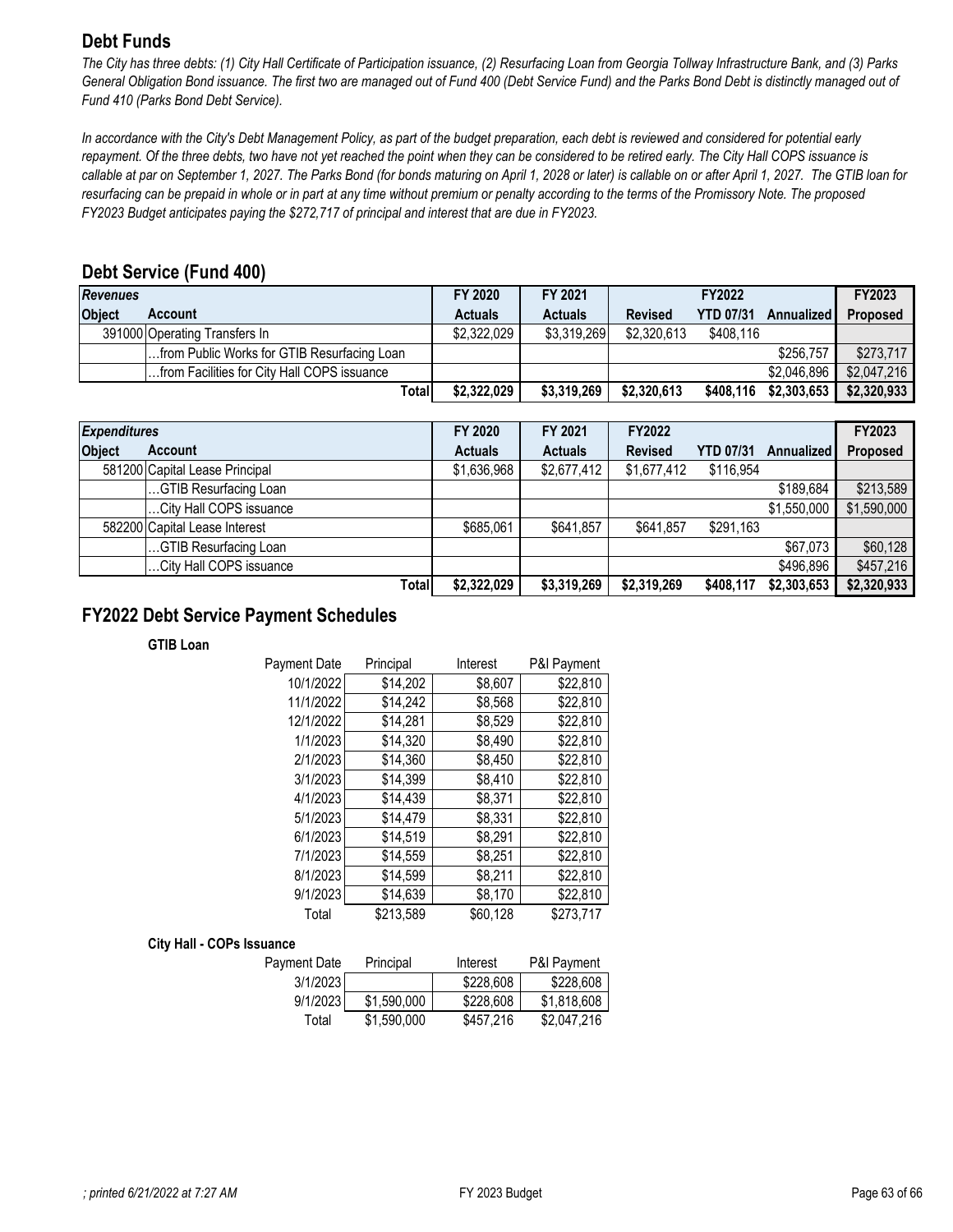# **Debt Service Parks GO Bond (Fund 410)**

| <b>Revenues</b> |                                      | FY 2020        | FY 2021        |             | FY2022           |                   | FY2023          |
|-----------------|--------------------------------------|----------------|----------------|-------------|------------------|-------------------|-----------------|
| <b>Object</b>   | Account                              | <b>Actuals</b> | <b>Actuals</b> | Revised     | <b>YTD 07/31</b> | <b>Annualized</b> | <b>Proposed</b> |
|                 | 311100 Property Taxes - Current Year | \$2,020,720    | \$1,985,223    | \$2,206,767 |                  | \$2,302,622       | \$2,401,539     |
|                 | 311200 Property Taxes - Prior Year   | \$192.509      | \$252,128      | \$156,593   | \$171.313        | \$171,313         | \$71,215        |
|                 | 361000 Interest Earnings             | \$8,445        | \$4,270        | \$5.380     | \$1.699          | \$3.398           | \$5,000         |
|                 | Total                                | \$2,221,674    | \$2,241,621    | \$2,368,740 | \$173,012        | \$2,477,333       | \$2,477,754     |

| <b>Expenditures</b> |                                  |        | FY 2020        | FY 2021        | <b>FY2022</b>  |                  | FY2023                              |                 |
|---------------------|----------------------------------|--------|----------------|----------------|----------------|------------------|-------------------------------------|-----------------|
| <b>Object</b>       | Account                          |        | <b>Actuals</b> | <b>Actuals</b> | <b>Revised</b> | <b>YTD 07/31</b> | <b>Annualized</b>                   | <b>Proposed</b> |
|                     | 581100 Bond Principal            |        | \$660,000      | \$700,000      | \$700,000      | \$730,000        | \$730.000                           | \$770,000       |
|                     | 582100 Bond Interest             |        | \$1,431,638    | \$1,398,638    |                |                  | \$1,398,638 \$1,363,638 \$1,398,638 | \$1,327,138     |
|                     | 139990 Fund Balance - Unreserved |        | \$0            | \$0            | \$0            | \$0              | \$0                                 | \$380,616       |
|                     |                                  | Totall | \$2,091,638    | \$2,098,638    | \$2,098,638    | \$2,093,638      | \$2,128,638                         | \$2,477,754     |

# **FY2022 Debt Service Payment Schedule**

**Parks GO Bonds, Series 2017**

| Date      | Principal | Interest    | Total (P+I) |
|-----------|-----------|-------------|-------------|
| 10/1/2022 | \$0       | \$663.569   | \$663.569   |
| 4/1/2023  | \$770,000 | \$663.569   | \$1.433.569 |
| Total     | \$770,000 | \$1.327.138 | \$2,097.138 |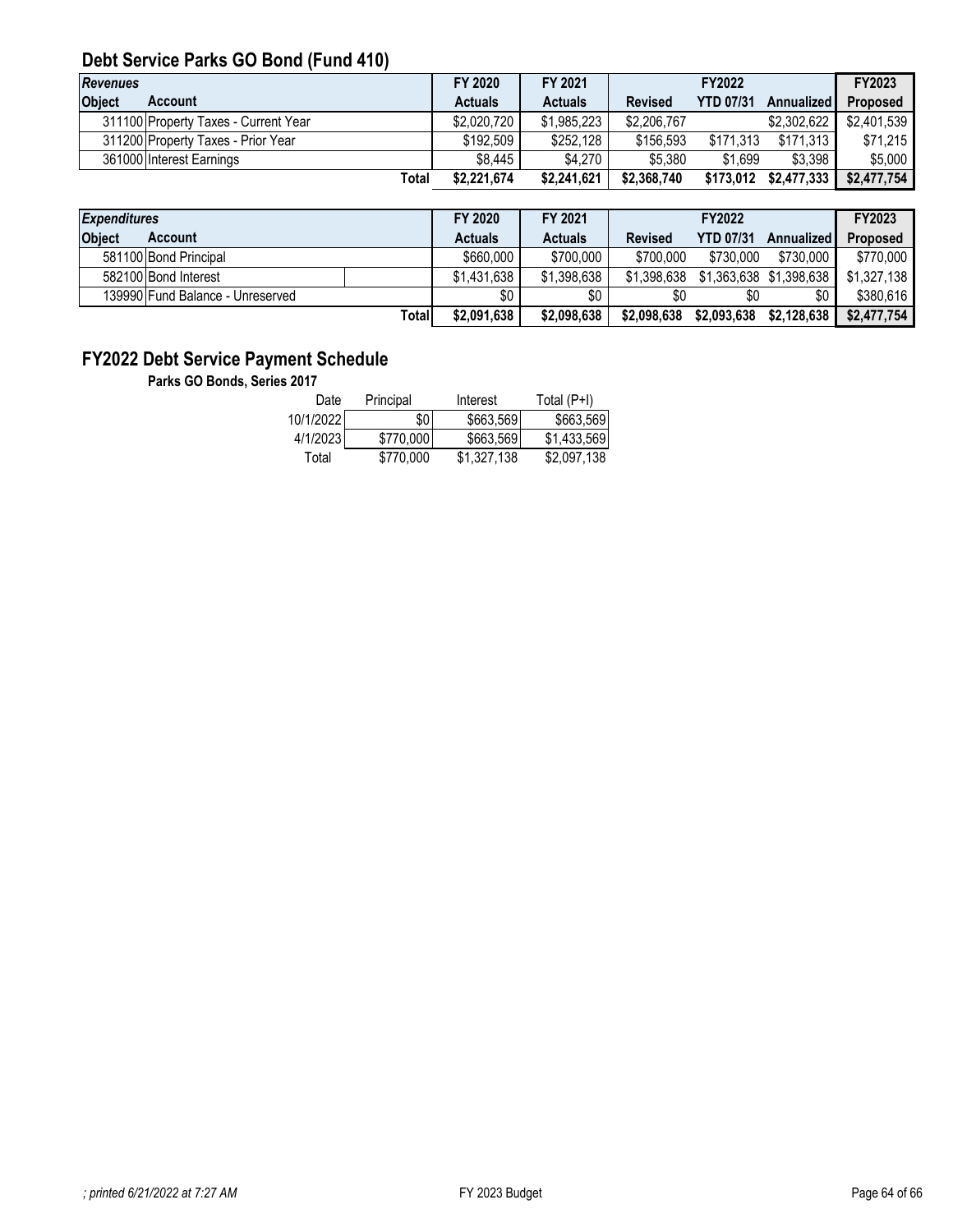# <span id="page-64-0"></span>**Five-Year Capital Needs**

Although the FY2023 Budget only authorizes those capital projects shown as funded in the Capital Projects Fund, those projects represent only part of the known capital investments for the City over the five-year horizon. Several planning documents adopted by the City Council (such as the Transportation Master Plan adopted by Council in 2008, the Recreation and Parks Strategic Plan adopted by Council in March 2016, the Comprehensive Plan adopted by Council in October 2018, and the Town Center Vision and Plan adopted by Council in October 2021) identify the City's capital investments over a longer period. Additionally, adopted policies (such as the Sidewalk Prioritization Policy and the Intersection Improvement Policy) identify areas for significant capital investment over the next several decades.

In November 2021, the voters approved an extension to the Transportation Special Purpose Local Option Sales Tax (or TSPLOST II). At the April 11, 2022 Work Session, Council reviewed initial projects to utilize an estimated \$46.9 million of the total anticipated \$65.5 million of revenues and authorized staff to begin engineering. Although the revenue stream is significant, it does not fully address identified capital needs. For example, Council set aside \$16.5M for pedestrian and bike improvements to add sidewalk and trails. However, the Sidewalk Prioritization Policy has identified over \$100M of needed sidewalks and trails to fully build out the City's network. Additionally, the 5-Year capital list as included in the FY2022 Budget identified over \$92M of unfunded capital projects over the next five years.

With the implementation of a new Enterprise Resource Planning system which will include financial forecasting and capital asset planning underway in FY2022 (anticipated to be completed in FY2023), a major update underway for the Recreation and Parks Strategic Plan and the five-year update to the Comprehensive Plan anticipated in FY2023, having a specific list of projects forecast for FY2024-FY2028 would be less meaningful than helpful to appropriately setting expectations as to which projects are likely to be supported in the future years. As such, areas for significant capital investment over the next five years are listed below based on adopted plans and policies.

Town Center Vision and Plan Creekside Park Trail Network Johns Creek Parkway at Lakefield Drive Intersection Lakefield Drive ("Main Street") Streetscape Pedestrian Crossing at Medlock Bridge Road Johns Creek Parkway Road Modification (Between Lakefield Drive and McGinnis Ferry Road) Stormwater Management Plan Civic / Cultural / Performing Arts Center Land Acquisition

Recreation and Parks Strategic Plan Cauley Creek Park - Phase II - Construction Autrey Mill Park and Nature Preserve Improvements Newtown Park Improvements Ocee Park Improvements Shakerag Park Improvements Creekside Park Construction Indoor Recreation Center - Location and features TBD Chattahoochee River Greenway

Sidewalk Policy and Prioritization